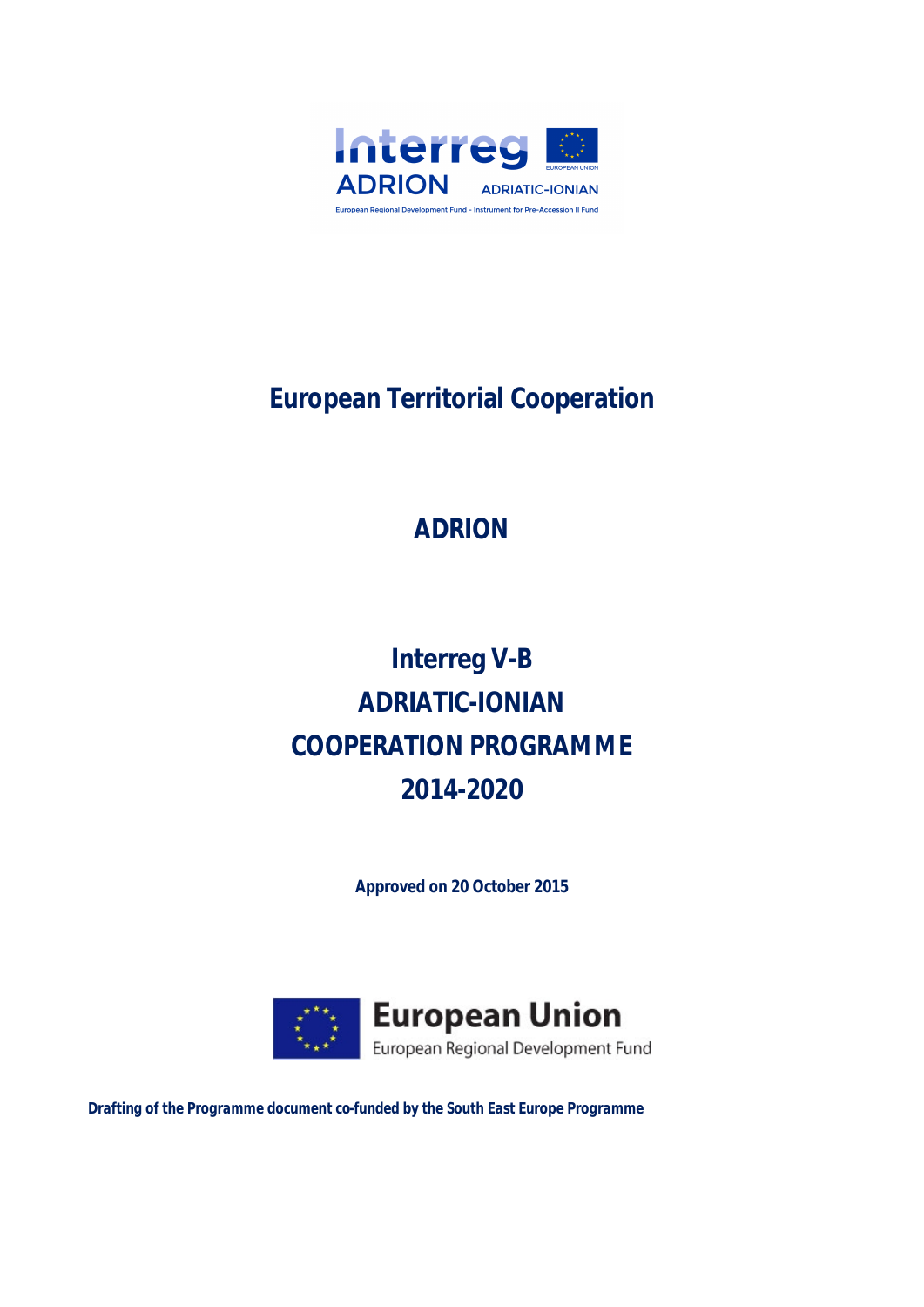| CCI                                                  | 2014TC16M4TN002                                                            |
|------------------------------------------------------|----------------------------------------------------------------------------|
| Title                                                | $V-B$<br>Adriatic-Ionian<br>cooperation<br>Interreg<br>programme 2014-2020 |
| Version                                              | 2nd                                                                        |
| <b>First Year</b>                                    | 2014                                                                       |
| Last Year                                            | 2020                                                                       |
| Eligible from                                        | 1 January 2014                                                             |
| Eligible until                                       | 31 December 2023                                                           |
| <b>EC Decision Number</b>                            |                                                                            |
| <b>EC Decision Date</b>                              |                                                                            |
| MS amending decision N.                              |                                                                            |
| MS amending date                                     |                                                                            |
| MS amending decision entry<br>into forcer date       |                                                                            |
| NUTS regions covered by<br>the cooperation programme | EL11                                                                       |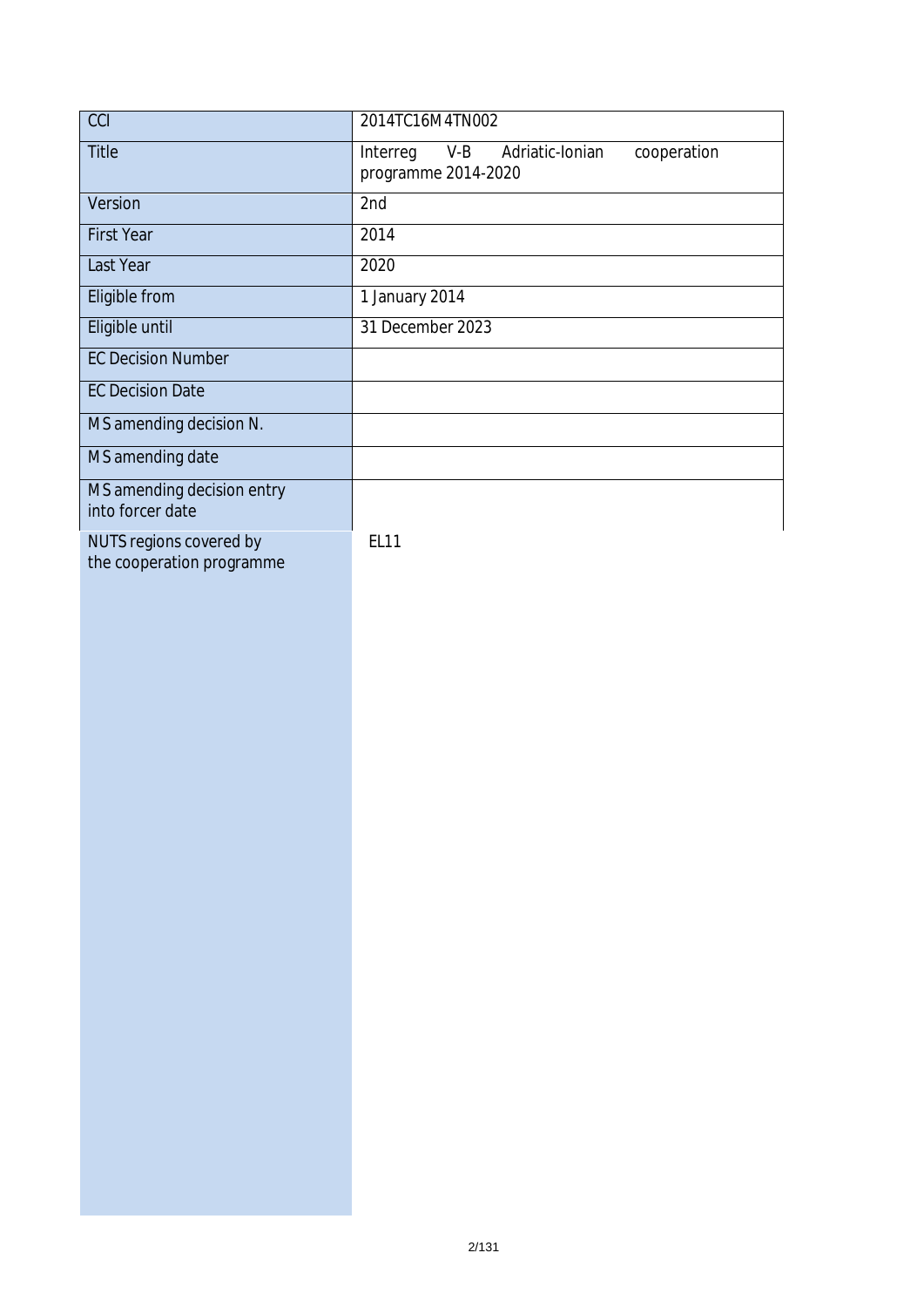| ITH1             | Provincia Autonoma di Bolzano/Bozen  |
|------------------|--------------------------------------|
| ITH <sub>2</sub> | Provincia Autonoma di Trento         |
| ITH <sub>3</sub> | Veneto                               |
| ITH4             | Friuli-Venezia Giulia                |
| ITH <sub>5</sub> | Emilia-Romagna                       |
| ITI2             | Umbria                               |
| ITI3             | Marche                               |
| <b>SI01</b>      | Vzhodna Slovenija                    |
| SI02             | Zahodna Slovenija                    |
|                  | AL Albania BA Bosnia and Herzegovina |
|                  | ME Montenegro RS Serbia              |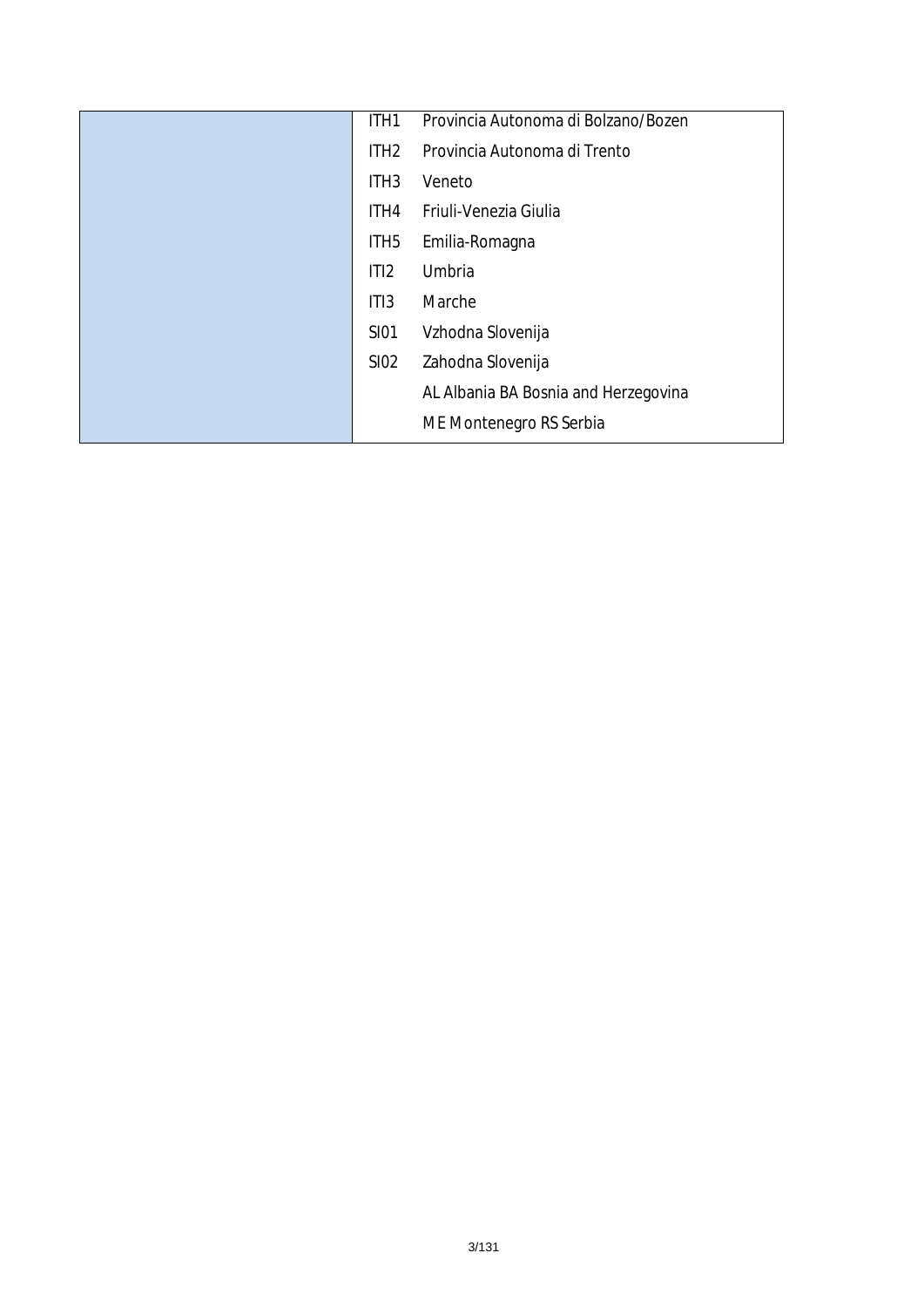### **Acronyms**

| AA                         | audit authority                                                                          |
|----------------------------|------------------------------------------------------------------------------------------|
| <b>ADRION</b>              | Adriatic-Ionian Programme                                                                |
| CA                         | certifying authority                                                                     |
| CP                         | cooperation programme                                                                    |
| <b>ENI</b>                 | European Neighbourhood Instrument                                                        |
| <b>ERDF</b>                | European Regional Development Fund                                                       |
| <b>ETC</b>                 | European Territorial Cooperation                                                         |
| <b>EUSAIR</b>              | European Strategy for Adriatic and Ionian Region                                         |
| <b>ERDF Partner States</b> | Croatia, Greece, Italy, Slovenia                                                         |
| <b>ICT</b>                 | information and communication technologies                                               |
| IP                         | investment priority                                                                      |
| <b>IPA</b>                 | Instrument for Pre-Accession Assistance                                                  |
| <b>IPA Partner States</b>  | Albania, Bosnia and Herzegovina, Montenegro, Serbia                                      |
| <b>JS</b>                  | joint secretariat                                                                        |
| MA                         | managing authority                                                                       |
| <b>MC</b>                  | monitoring committee                                                                     |
| <b>NCP</b>                 | national contact point                                                                   |
| PA                         | priority axis                                                                            |
| <b>Partner States</b>      | Croatia, Greece, Italy, Slovenia, Albania, Bosnia and Herzegovina,<br>Montenegro, Serbia |
| <b>SEA</b>                 | Strategic Environmental Assessment                                                       |
| RIS <sub>3</sub>           | Research and Innovation Strategies for Smart Specialisation                              |
| <b>SEE</b>                 | South East Programme 2007-2013                                                           |
| <b>SME</b>                 | Small and Medium sized Enterprises                                                       |
| SO <sub>1</sub>            | specific objective                                                                       |
| SWOT (analysis)            | strength, weaknesses, opportunities and threats                                          |
| TA                         | technical assistance                                                                     |
| TO                         | thematic objective                                                                       |
|                            | Lead Partner and Lead beneficiary have been used as synonyms                             |
|                            | Project Partner and project beneficiary have been used as synonyms                       |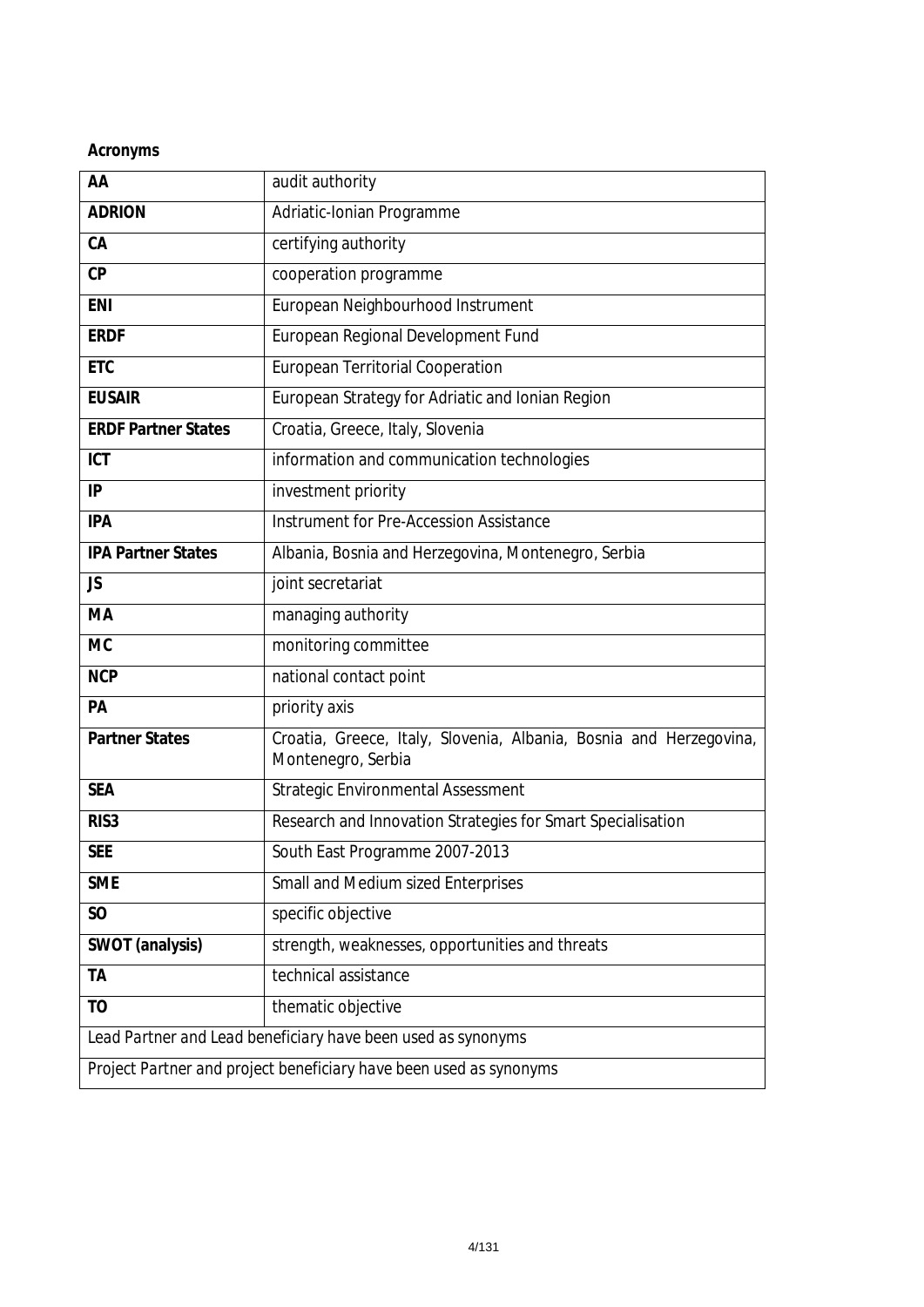| SECTION 1. STRATEGY FOR THE COOPERATION PROGRAMME'S CONTRIBUTION TO THE UNION STRATEGY FOR                                                                                                   |  |
|----------------------------------------------------------------------------------------------------------------------------------------------------------------------------------------------|--|
| SMART, SUSTAINABLE AND INCLUSIVE GROWTH AND THE ACHIEVEMENT OF ECONOMIC, SOCIAL AND                                                                                                          |  |
|                                                                                                                                                                                              |  |
| Strategy for the cooperation programme's contribution to the Union strategy for smart,<br>1.1<br>sustainable and inclusive growth and to the achievement of economic, social and territorial |  |
|                                                                                                                                                                                              |  |
| 1.1.1. Description of the cooperation programme's strategy for contributing to the delivery of                                                                                               |  |
| the Union strategy for smart, sustainable and inclusive growth and for achieving                                                                                                             |  |
|                                                                                                                                                                                              |  |
|                                                                                                                                                                                              |  |
|                                                                                                                                                                                              |  |
|                                                                                                                                                                                              |  |
| Main findings on the economic, territorial and social context of ADRION Area11                                                                                                               |  |
|                                                                                                                                                                                              |  |
|                                                                                                                                                                                              |  |
|                                                                                                                                                                                              |  |
|                                                                                                                                                                                              |  |
| Tourism 16                                                                                                                                                                                   |  |
|                                                                                                                                                                                              |  |
|                                                                                                                                                                                              |  |
|                                                                                                                                                                                              |  |
|                                                                                                                                                                                              |  |
|                                                                                                                                                                                              |  |
|                                                                                                                                                                                              |  |
| Selected Thematic Objectives, Investment Priorities and Specific Objectives29                                                                                                                |  |
|                                                                                                                                                                                              |  |
|                                                                                                                                                                                              |  |
|                                                                                                                                                                                              |  |
|                                                                                                                                                                                              |  |
|                                                                                                                                                                                              |  |
|                                                                                                                                                                                              |  |
|                                                                                                                                                                                              |  |
| Section 2.A.Description of the priority axes other than technical assistance 37                                                                                                              |  |
|                                                                                                                                                                                              |  |
| 2.A.2. Justification for the establishment of a priority axis covering more than one thematic                                                                                                |  |
|                                                                                                                                                                                              |  |
|                                                                                                                                                                                              |  |
|                                                                                                                                                                                              |  |
| 2.A.5.Specific objective corresponding to the investment priority and expected results 38                                                                                                    |  |
|                                                                                                                                                                                              |  |
| A description of the type and examples of actions to be supported and their expected<br>2.A.6.1                                                                                              |  |
| contribution to the specific objectives, including, where appropriate, identification of the main                                                                                            |  |
| target groups, specific territories targeted and types of beneficiaries41                                                                                                                    |  |
| 2.A.6.2.                                                                                                                                                                                     |  |
|                                                                                                                                                                                              |  |
|                                                                                                                                                                                              |  |
|                                                                                                                                                                                              |  |
|                                                                                                                                                                                              |  |
|                                                                                                                                                                                              |  |
| 2.A.2. Justification for the establishment of a priority axis covering more than one thematic                                                                                                |  |
|                                                                                                                                                                                              |  |
|                                                                                                                                                                                              |  |
| 2.A.5. Specific objective corresponding to the investment priority and expected results  47                                                                                                  |  |
|                                                                                                                                                                                              |  |
| A description of the type and examples of actions to be supported and their expected<br>2.A.6.1                                                                                              |  |
| contribution to the specific objectives, including, where appropriate, identification of the main<br>target groups, specific territories targeted and types of beneficiaries50               |  |
|                                                                                                                                                                                              |  |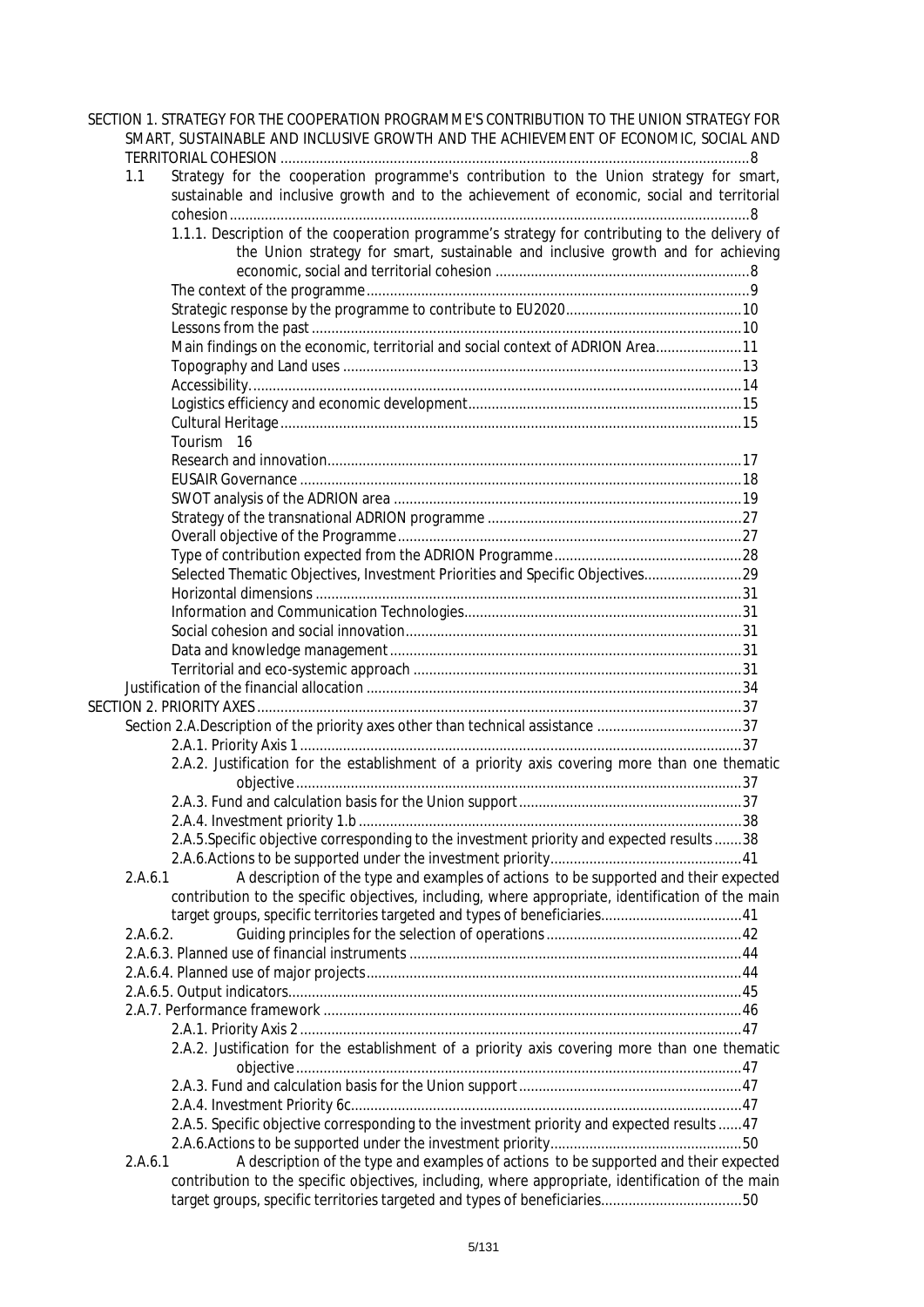|         | 2.A.5.Specific objective corresponding to the investment priority and expected results 54         |  |
|---------|---------------------------------------------------------------------------------------------------|--|
|         |                                                                                                   |  |
| 2.A.6.1 | A description of the type and examples of actions to be supported and their expected              |  |
|         | contribution to the specific objectives, including, where appropriate, identification of the main |  |
|         | target groups, specific territories targeted and types of beneficiaries57                         |  |
|         |                                                                                                   |  |
|         |                                                                                                   |  |
|         |                                                                                                   |  |
|         |                                                                                                   |  |
|         |                                                                                                   |  |
|         |                                                                                                   |  |
|         | 2.A.2. Justification for the establishment of a priority axis covering more than one thematic     |  |
|         |                                                                                                   |  |
|         |                                                                                                   |  |
|         |                                                                                                   |  |
|         |                                                                                                   |  |
|         | 2.A.5. Specific objective corresponding to the investment priority and expected results  63       |  |
|         |                                                                                                   |  |
| 2.A.6.1 | A description of the type and examples of actions to be supported and their expected              |  |
|         | contribution to the specific objectives, including, where appropriate, identification of the main |  |
|         |                                                                                                   |  |
|         |                                                                                                   |  |
|         |                                                                                                   |  |
|         |                                                                                                   |  |
|         |                                                                                                   |  |
|         |                                                                                                   |  |
|         |                                                                                                   |  |
|         | 2.A.2. Justification for the establishment of a priority axis covering more than one thematic     |  |
|         |                                                                                                   |  |
|         |                                                                                                   |  |
|         |                                                                                                   |  |
|         |                                                                                                   |  |
|         | 2.A.5. Specific objective corresponding to the investment priority and expected results  72       |  |
| 2.A.6.1 | A description of the type and examples of actions to be supported and their expected              |  |
|         | contribution to the specific objectives, including, where appropriate, identification of the main |  |
|         | target groups, specific territories targeted and types of beneficiaries75                         |  |
|         |                                                                                                   |  |
|         |                                                                                                   |  |
|         |                                                                                                   |  |
|         |                                                                                                   |  |
|         |                                                                                                   |  |
|         |                                                                                                   |  |
| 2.B.    |                                                                                                   |  |
|         |                                                                                                   |  |
|         |                                                                                                   |  |
|         |                                                                                                   |  |
|         |                                                                                                   |  |
|         |                                                                                                   |  |
|         | 2.B.5. Actions to be supported and their expected contribution to the specific objective  84      |  |
|         |                                                                                                   |  |
|         | 2.B.5.1. Description of actions to be supported and their expected contribution to the specific   |  |
|         |                                                                                                   |  |
|         |                                                                                                   |  |
|         |                                                                                                   |  |
|         |                                                                                                   |  |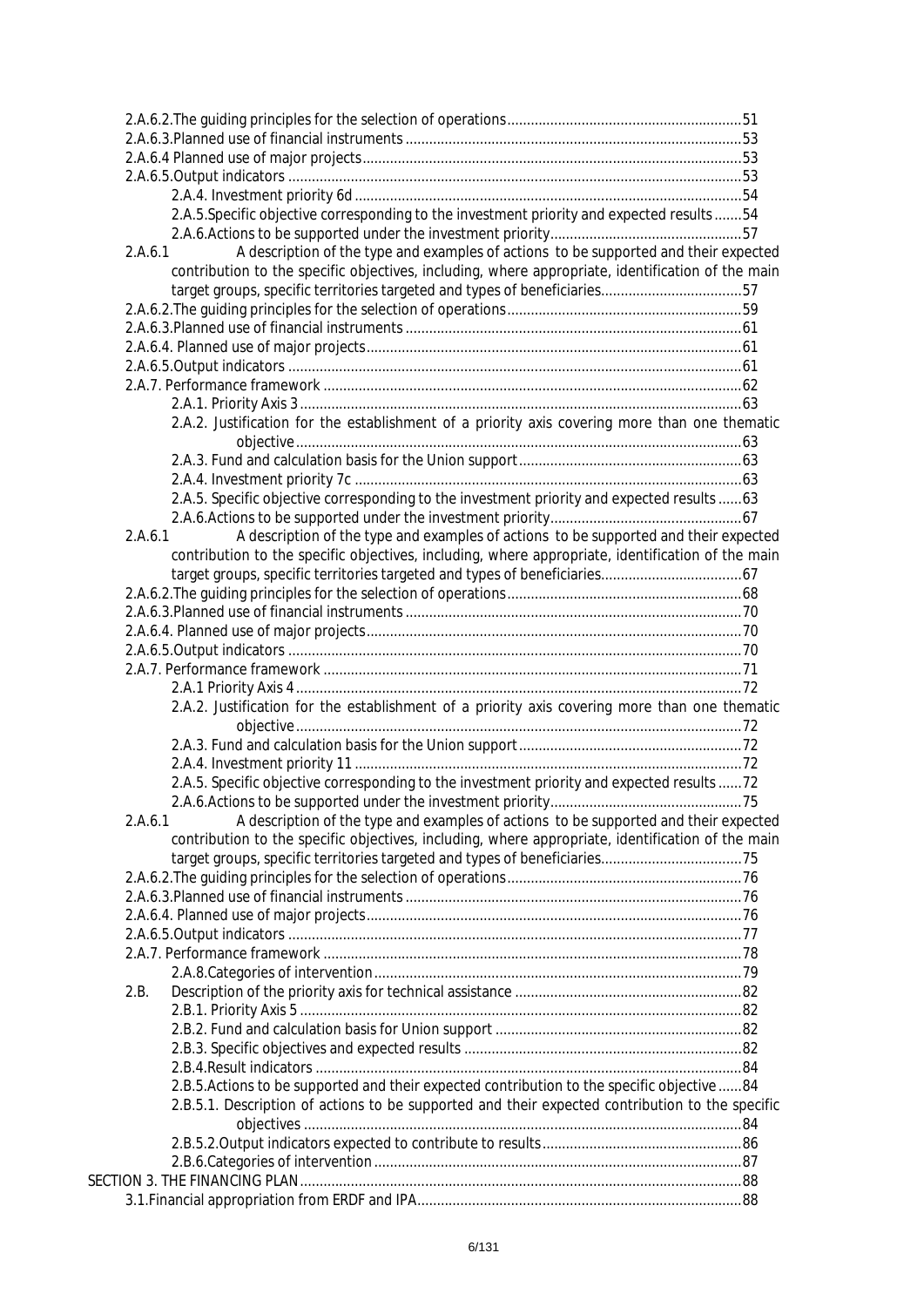| 4.3  |                                                                                                      |  |
|------|------------------------------------------------------------------------------------------------------|--|
|      | 4.4 Contribution of planned interventions towards macro-regional and sea basin strategies subject to |  |
|      | the needs of the programme area as identified by the relevant Member States and taking into          |  |
|      | account, where applicable, strategically important projects identified in those strategies 94        |  |
|      |                                                                                                      |  |
| 5.1  |                                                                                                      |  |
| 5.2  |                                                                                                      |  |
| 5.3  |                                                                                                      |  |
|      | Joint implementation structure and division of tasks between the different bodies99                  |  |
|      |                                                                                                      |  |
|      |                                                                                                      |  |
|      |                                                                                                      |  |
|      |                                                                                                      |  |
|      |                                                                                                      |  |
|      |                                                                                                      |  |
|      |                                                                                                      |  |
|      |                                                                                                      |  |
|      | Arrangement for management verification and related quality controls106                              |  |
|      |                                                                                                      |  |
|      | Contribution of the Partner States to the financing of the technical assistance  108                 |  |
|      |                                                                                                      |  |
|      |                                                                                                      |  |
|      |                                                                                                      |  |
| 5.4  | Apportionment of liabilities among the Partner States in case of financial corrections imposed       |  |
|      |                                                                                                      |  |
| 5.5  |                                                                                                      |  |
|      |                                                                                                      |  |
|      |                                                                                                      |  |
|      | SECTION 7 REDUCTION OF THE ADMINISTRATIVE BURDEN FOR BENEFICIARIES 118                               |  |
|      |                                                                                                      |  |
| 8.1  |                                                                                                      |  |
| 8.2. |                                                                                                      |  |
| 8.3. |                                                                                                      |  |
|      |                                                                                                      |  |
| 9.1  | Major projects to be implemented during the programming period 124                                   |  |
| 9.2. |                                                                                                      |  |
| 9.3. | Relevant partners involved in the preparation of the cooperation programme125                        |  |
| 9.4. | Applicable programme implementation conditions governing the financial management,                   |  |
|      | programming, monitoring, evaluation and control of the participation of third countries in           |  |
|      | transnational and interregional programmes through a contribution of ENI and IPA resources           |  |
|      |                                                                                                      |  |
|      |                                                                                                      |  |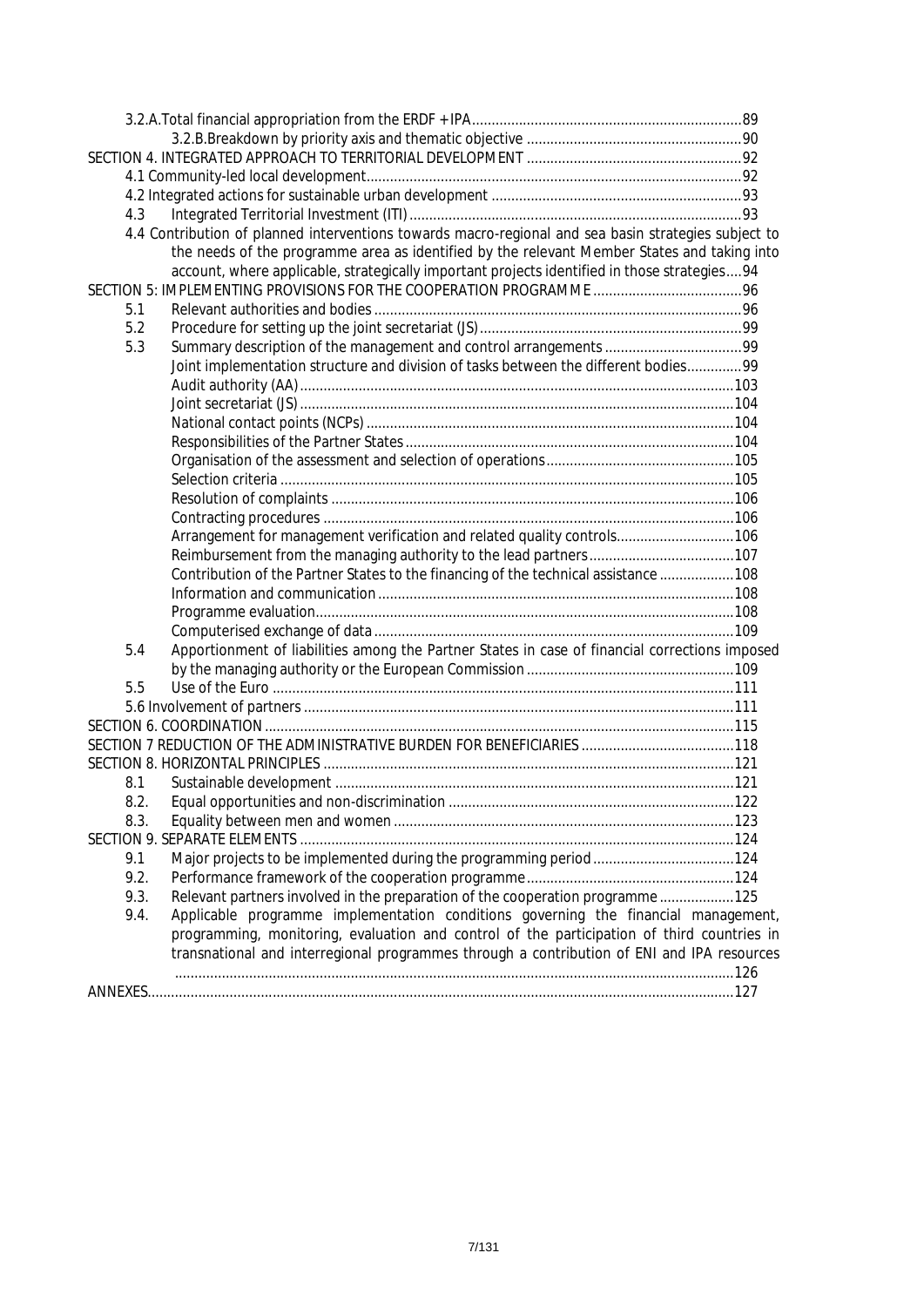#### **SECTION 1. STRATEGY FOR THE COOPERATION PROGRAMME'S CONTRIBUTION TO THE UNION STRATEGY FOR SMART, SUSTAINABLE AND INCLUSIVE GROWTH AND THE ACHIEVEMENT OF ECONOMIC, SOCIAL AND TERRITORIAL COHESION**

Reference: Article 27(1) of Regulation (EU) No 1303/2013 of the European Parliament and of the Council, point (a) of Article 8(2) of Regulation (EU) No 1299/2013 of the European Parliament and of the Council and point (5) of Regulation (EU) No 1301/2013 of the European Parliament and of the Council

### *1.1 Strategy for the cooperation programme's contribution to the Union strategy for smart, sustainable and inclusive growth and to the achievement of economic, social and territorial cohesion*

*1.1.1. Description of the cooperation programme's strategy for contributing to the delivery of the Union strategy for smart, sustainable and inclusive growth and for achieving economic, social and territorial cohesion*

The Interreg V-B Adriatic-Ionian 2014-2020 (hereinafter ADRION), set up in the framework of the European Territorial Cooperation (ETC) - one of the objectives of the cohesion policy - includes 31 regions from four different ERDF Partner States and four IPA Partner States (hereinafter all referred to as Partner States).

For the period 2014-2020, the overall Programme budget amounts to EUR 117.918.198 including European Regional Development Fund (ERDF) - EUR 83.467.729 -, the Instrument for Pre-Accession Assistance (IPA II) - EUR 15.688.887 - and national contributions - EUR 18.761.582.

The overall objective of the ADRION Programme is to act as a policy driver and governance innovator fostering European integration among Partner States (Albania, Bosnia and Herzegovina, Croatia, Greece, Italy, Montenegro, Serbia, Slovenia), taking advantage from the rich natural, cultural and human resources surrounding the Adriatic and Ionian seas and enhancing economic, social and territorial cohesion in the Programme area.

The Programme takes into consideration the experience of the 2007-2013 Operational Programmes (OPs), in particular the transnational South-East Europe programme (SEE) and the cross-border programme IPA CBC Adriatic whose eligible areas overlap with those of ADRION. It also takes into account the results of the SEE *in itinere* evaluation and the overall programme achievements of the previous programming period.

Following the European Commission decision drawing up the list of eligible regions and areas for the transnational strands of the ETC, the ADRION Programme covers the following areas:

a) The ERDF Partner States:

- o IT Italy: 12 regions and 2 provinces;
- o SI Slovenia: 2 regions;
- o EL Greece: 13 regions;
- o HR Croatia: 2 regions;

b) The IPA Partner States:

- o AL Albania;
- o BA Bosnia and Herzegovina;
- o ME Montenegro;
- o RS Serbia.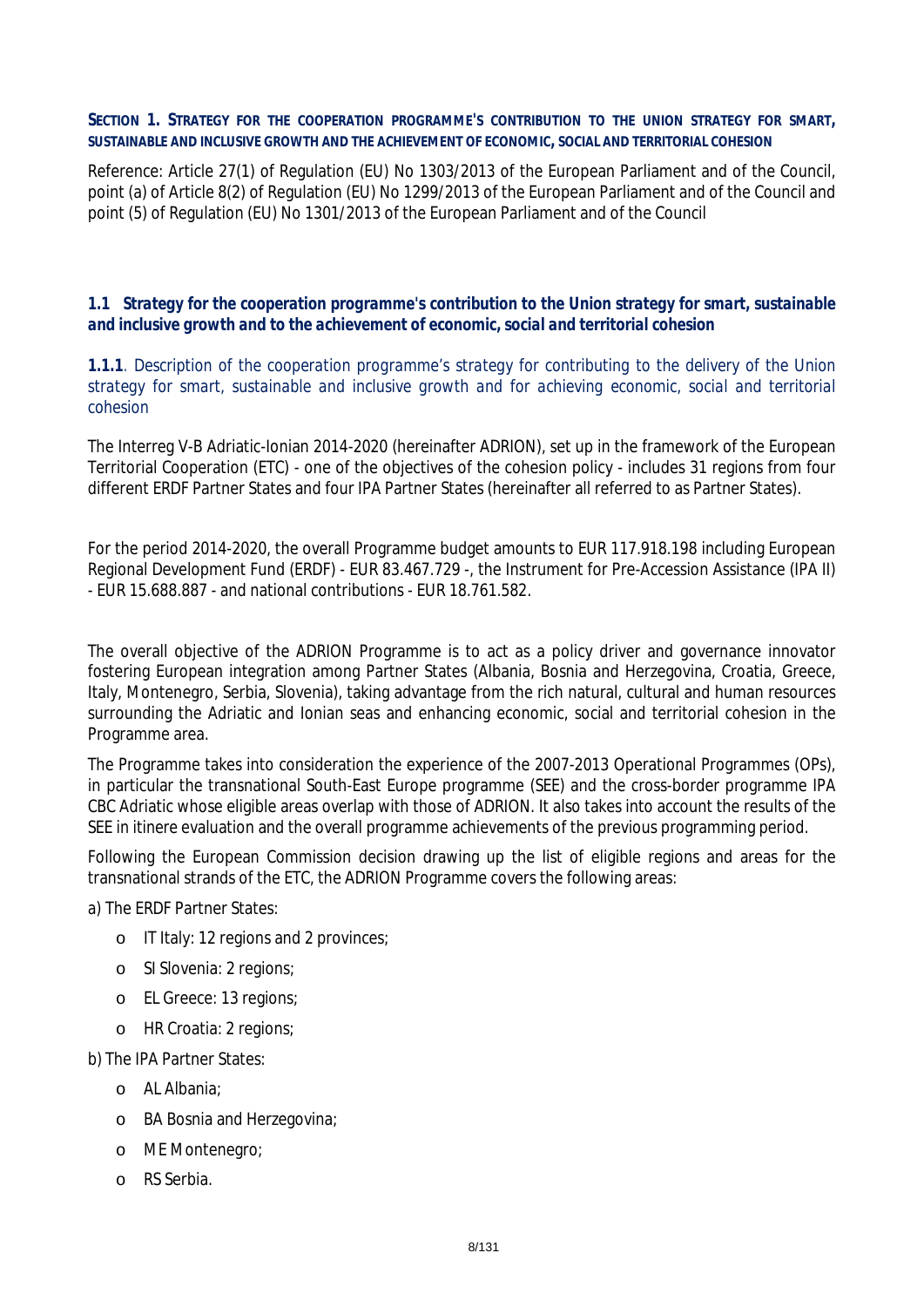Moreover, according to Article 20 of Regulation (EU) No 1299/2013, in the context of cooperation programmes and in duly justified cases, the managing authority may accept that part of an operation is implemented outside the Union part of the programme area, provided that the conditions of Article 20 of Regulation (EU) No 1299/2013 are satisfied.

The total amount allocated under the cooperation programme to operations located outside the Union part of the programme area shall not exceed 20 % of the support from the ERDF at programme level.

### *The context of the programme*

The ADRION Programme exemplifies the broad policy framework channelling the development efforts on macro-regional and national levels. The drafting process was primarily led in accordance with the goals and priorities identified within multi thematic strategies at EU and macro-regional levels:

The Europe 2020 Strategy (EU2020), an instrument to coordinate the national and EU policy levels in order to produce and maintain European development, focuses on the three pillars of the concept of growth: smart, sustainable and inclusive. The mechanism needed to achieve the above-mentioned goals includes the National Reform Programmes, the objectives of which pursue the EU2020 objectives at national level.

The EU Strategy for the Adriatic-Ionian Region - EUSAIR described in two documents:

- (1) The Communication from the European Commission to the other EU institutions, (COM (2014) 357 final of 17.06.2014);
- (2) The Action Plan, concerning the European Union Strategy for the Adriatic and Ionian Region which complements the Communication (SWD(2014) 190 final of 17.06.2014).

The strategy focuses on four (4) Pillars: *1. Blue growth, 2. Connecting the Region, 3. Environmental quality, 4. Sustainable tourism*. The Action Plan is one of the outputs of the Strategy. Its aim is to go from "words to actions" by identifying the concrete priorities for the macro-region. It is structured so as to reflect the four pillars, as well as the topics selected under each of them, also including an indicative list of eligible actions and project examples.

The structure of the EUSAIR governance will be defined in order to identify and support actions and projects with a macro regional value. In the framework of the Action Plan, the governance structure shall identify the actions and the projects with a macro-regional value and the sources of financing, looking at the other funds available on the area (EU, national, regional and public, financial instruments, loan and private funds). The ADRION Programme shall support the governance and the implementation of EUSAIR mainly under the Thematic Objective (TO) No 11. The EUSAIR Strategy's coordination mechanism will be eligible for institutional and administrative support from the ADRION Programme.

The South-East Europe 2020 Strategy (SEE 2020) launched by the Western Balkans countries in 2011, acknowledges that close cooperation can accelerate the attainment of goals in key sectors. Inspired by the EU 2020 Strategy, the SEE 2020 is pursuing similar objectives taking into account the regional specificities. The strategy provides important guidance for the countries from the Western Balkans, in achieving a higher degree of convergence with the goals of EU2020.

The Macro-regional Strategy for the Alpine region (EUSALP), currently undergoing a consultation process, will be built upon three general action-oriented pillars: 1. To improve the competitiveness, prosperity and cohesion of the Alpine Region; 2. To ensure accessibility and connectivity for all the inhabitants of the Alpine Region; 3. To make the Alpine Region environmentally sustainable and attractive.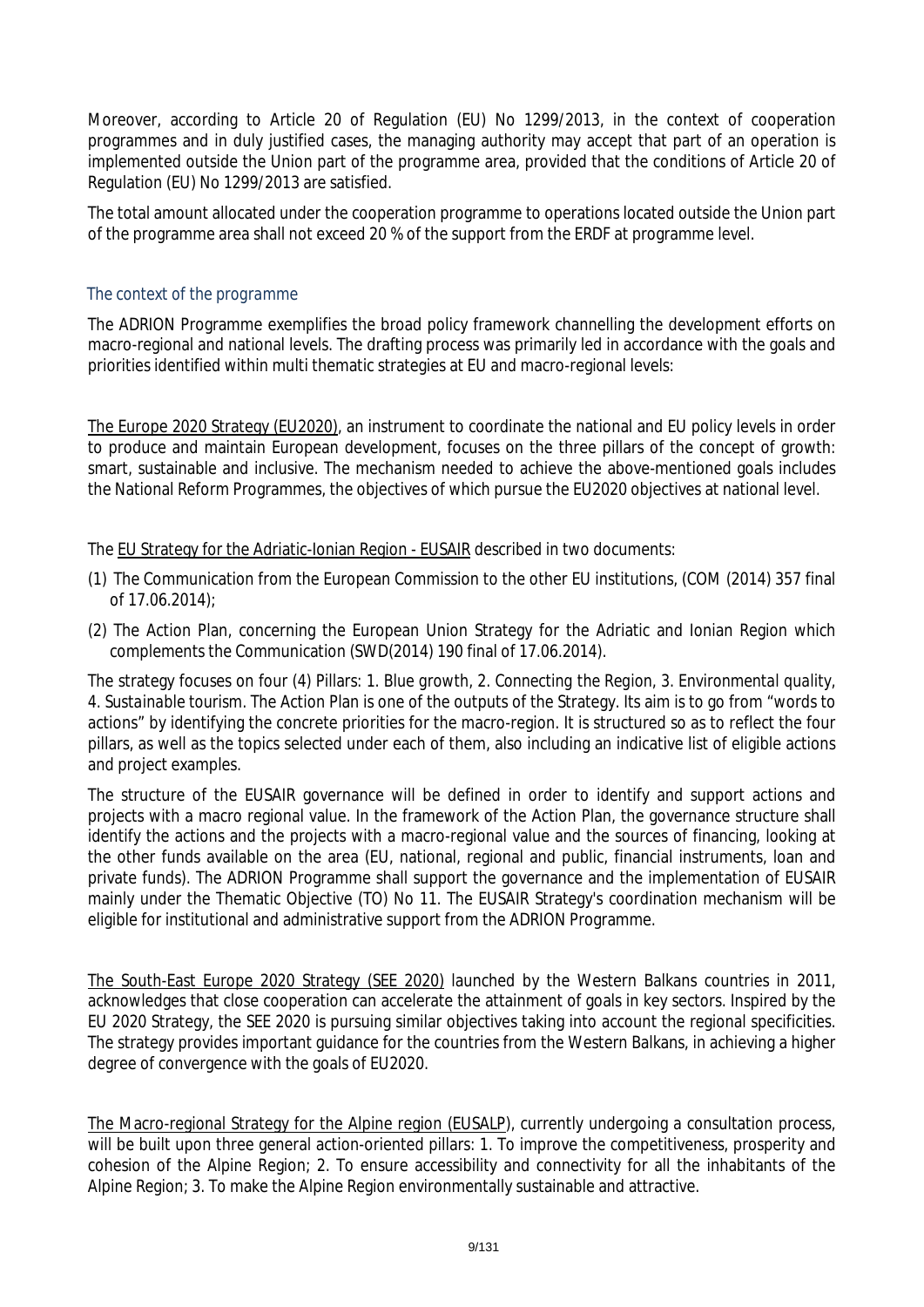In this framework, three (3) thematic pillars have been identified: *Pillar 1. Fostering sustainable growth and promoting innovation in the Alps: from theory to practice, from research centres to enterprises; Pillar 2. Connectivity for all: in search of a balanced territorial development through environmentally friendly mobility patterns, transport systems and communication services and infrastructures; Pillar 3. Ensuring sustainability in the Alpine Region: preserving the Alpine heritage and promoting a sustainable use of natural and cultural resources.*

The Danube Region Strategy (EUSDR), developed in 2010, addresses to a wide range of issues which are divided among four (4) pillars and 11 priority areas. Its Action Plan and governance structure are meant to promote joint, coherent and mutually supportive actions that demonstrate immediate and visible benefits for the people, tackling joint challenges in the macro-region (or a significant part of it).

### *Strategic response by the programme to contribute to EU2020*

As noted earlier, in 2010, the European Union and its Member States launched the EU2020 strategy as a ten year roadmap. It constitutes an overall strategic framework putting forward three mutually reinforcing priorities (quantified by five EU headline targets):

- Smart growth: developing an economy based on knowledge and innovation;
- Sustainable growth: promoting a more resource efficient, greener and more competitive economy;
- Inclusive growth: fostering a high-employment economy delivering social and territorial cohesion.

The link of the ADRION Programme to the EU2020 strategy goals is ensured by the definition of the Thematic Objectives (TO) (Article 9 of Regulation (EU) No 1303/2013) and the requirement for thematic concentration (Article 6 of Regulation (EU) No 1299/2013). The TOs are further broken down into Investment Priorities (IP) (Article 5 of Regulation (EU) No 1301/2013) and Article 7 of Regulation (EU) No 1299/2013) and Specific Objectives (SO). Priority axes (PA) are set out to combine IPs covering one or more TOs (in cases of a thematically coherent context).

The ADRION Programme includes a wide transnational area with more than 70 million inhabitants, and has distinct physical, environmental, socio-economic and cultural characteristics. Hence, it addresses all three dimensions of sustainability, including social, economic and environmental aspects but also institutional elements.

It will be structured in four PAs that aim to develop coordinated policies and actions in the Programme area with a view to reinforcing the achievements of the EU2020 strategy towards smart, sustainable and inclusive growth.

Taking into account the potential role of the ADRION Programme as a coordination mechanism for Instruments, its elaboration has been made with reference to Partnership Agreements of the involved ERDF Partner States, National/Regional structural funds Operational Programmes, IPA II Multi-country and Country Strategy Papers of the Partner States and International Agreements concluded for the development of the Western Balkans (e.g.: Treaty on Energy Community http://www.energycommunity.org/portal/page/portal/ENC\_HOME).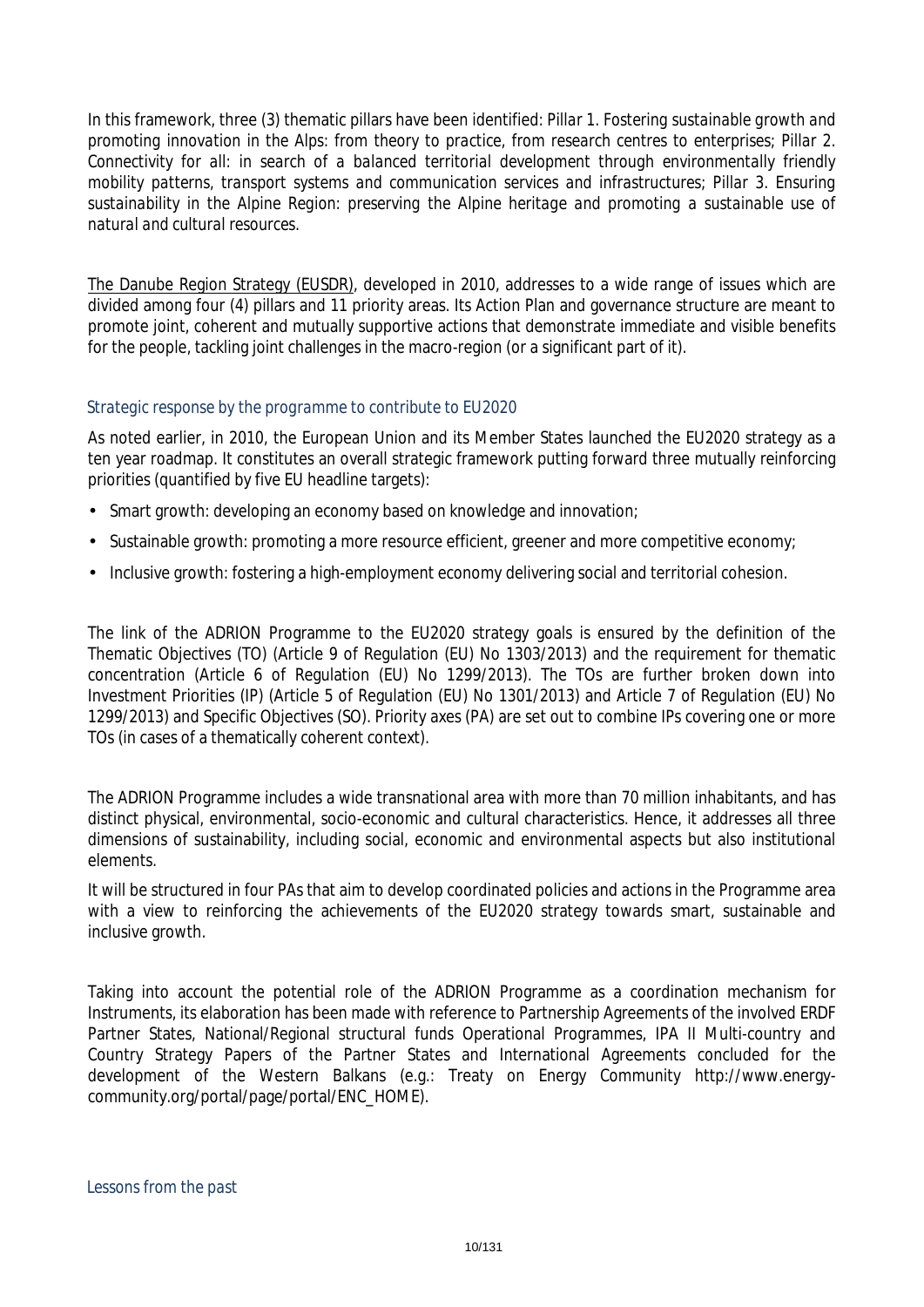According to the 3<sup>rd</sup> Evaluation Report (November 2013) of the SEE programme, the most important results of the programme are related to the established partnerships and exchanged experience (good progress with the common standards developed under all the priority axes). In addition the Report highlights:

- Good dissemination of support to private sector in the area of innovation there is already a significant overachievement on the number of SMEs and private sector reached;
- Evidence on successfully implemented measures and services for environment protection, risk prevention and resource efficiency.

In addition the evaluation of programme results (based on the finalized projects under the 1<sup>st</sup> call) indicates a number of factors, which hamper the achievement of results and diminish expected contributions, such as:

- Difficulties to reach end-beneficiaries (all priority axes except priority axis No 2);
- Difficulties to collaborate with public administration (priority axis No 1);
- Difficulties to involve private sector (priority axis  $No 3$ );
- Difficulties to promote the outputs to the public administrations (priority axis No 3).

Lessons learnt from the MED programme during the previous programming period 2007- 2013 highlight difficulties in generating projects in specific intervention fields like transport, maritime safety and natural risks. On the other hand, activities related to innovation but also to environmental issues have been quite successful and play an important role in Axis 1 (TO1) and 3 (TO6) of the 2014-2020 MED programme.

When it comes to the lessons learnt from the IPA CBC Adriatic programme, we can refer only to the first ongoing evaluation report of 2011: according to its findings, the majority of the 33 approved projects (56%) aim at developing Common Tools, 25% share the objective of elaborating Common Strategies and Policies, while the remaining 19% aim at implementing Pilot Actions.

### *Main findings on the economic, territorial and social context of ADRION Area*

This section provides a description of the main findings in the ADRION area.

*Demography.* The Adriatic area is characterised by a strong imbalance in regional development (weak territorial cohesion), combined with ageing population and de-population in mountain and rural areas. Internal migration is also an important issue in the area.

*Economy and labour market*. All Partner States involved in the ADRION Programme have been affected by the global economic crisis.

Most of the ERDF Partner States involved in the ADRION Programme face significant economic problems and have limited public resources:

- GDP and employment levels which have not yet returned to pre-crisis levels;
- Higher levels of unemployment, poverty and exclusion;
- Reduced household income, which depresses consumption and imports;
- Unprecedented levels of public debt and the need for fiscal consolidation.

Against this background, the future cohesion programmes shall put particular emphasis on growthenhancing and job creating-investments. Only a stable and strong recovery can reduce the unemployment rates. This is why the European Commission is proposing to concentrate resources on a few, important areas such as employment (particularly for young people), training and education, social inclusion, innovation and SMEs, energy efficiency and a low-carbon economy and is open to expand it to Information and Communication Technologies (ICT) infrastructures and digital growth measures.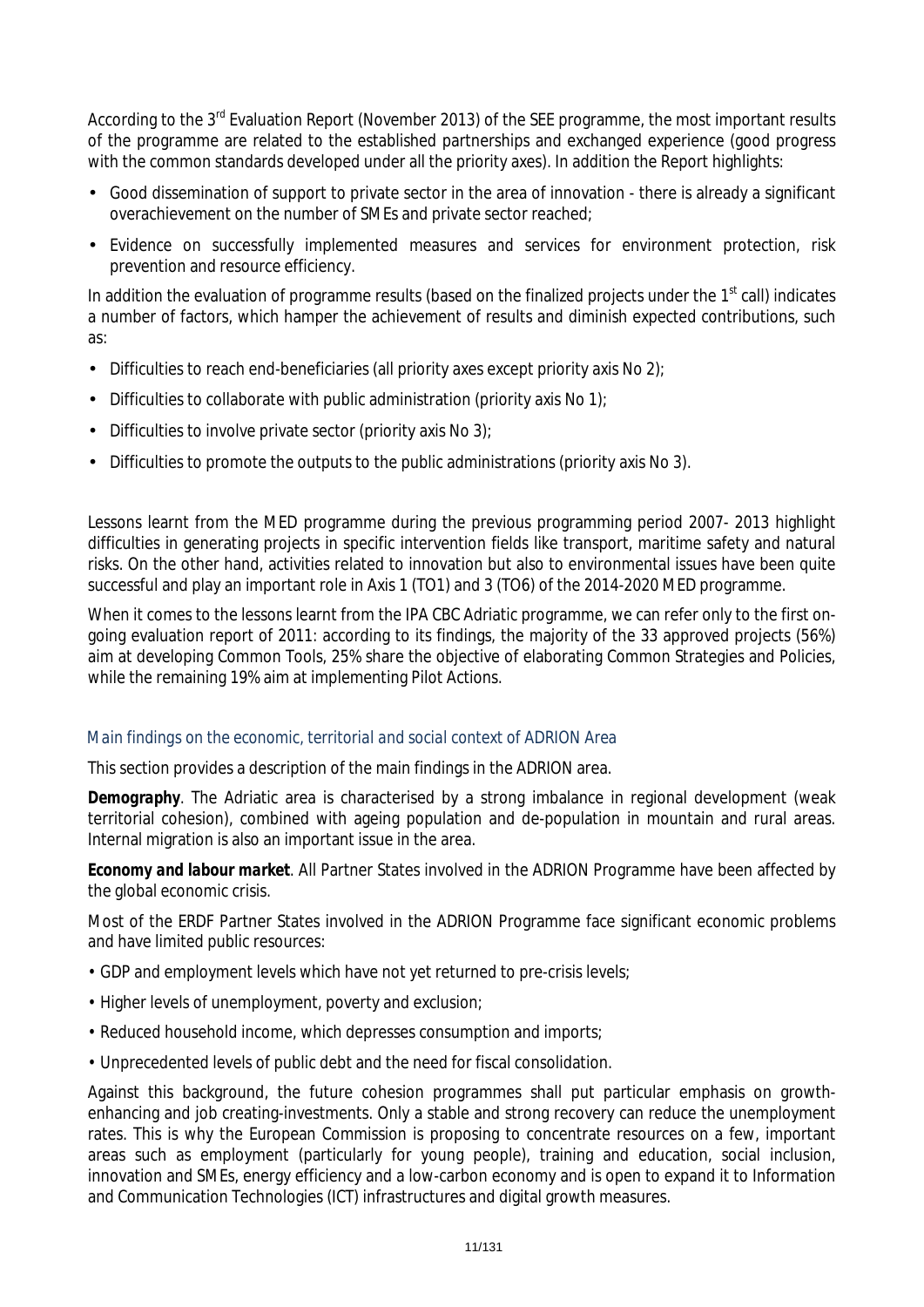*Environment.* The ADRION area has an extraordinary environmental ecosystem, which is extremely delicate, subject to a range of pressures associated with agriculture, industries, port activities, especially on water quality and coastal areas. It is also affected by seasonal tourism and one-dimensional urbanisation that lead, among others, to loss of biodiversity and ecosystem fragmentation. Investments in environmental infrastructures, innovative technologies for the prevention of natural risks and the use of renewable energy sources are low. Moreover, the level of advancements on EU acquis of Partner Candidate Countries shows moderate progresses, underlining the need to strengthen institutional capacity, at all levels, to implement environmental legislations and policies aimed at fostering sustainable development and a more balanced use of natural resources.

- o *Water.* Strategic actions should be undertaken at a cross-border/macro-regional level in order to promote balance between supply and demand, besides improving quality and efficiency of water services (reduction of water losses and increasing efficiency in agriculture). Moreover, the development and sustainable use of non-conventional water resources such as the re-use of treated wastewater should considerably be enhanced.
- o *Waste.* Waste management in the Programme area shows a low level of sustainability as well. Further development of integrated waste management systems as well as support to research, innovation and technology transfer in relation to waste treatment and recycling are needed.
- o *Air quality.* The Programme area is facing problems regarding air pollution (in particular Particulate Matter (PM) NO2 (Nitrogen dioxide), and SO2 (Sulfur dioxide) due to transport and combustion of solid fuel for domestic heating).
- o *Biodiversity*. the Programme area is characterised by a great variety of terrestrial and aquatic habitats and species. The diverse topography, the climatic variation and the human activity have led to a remarkable evolutionary radiation. More than 25.000 are to be found, the half of which is considered to be endemic, making the area a "Global Biodiversity Hotspot". The EMERALD and subsequent NATURA networks are an important first step in the effort to comply to EU and international obligations related to the protection of biological diversity, genetic resources, species, and ecosystems. However their level of implementation is not satisfying lacking effective management capacities. Additionally human impact due to pollution, land uses, leisure activities etc. is growing especially in very fragile areas, like coast ecosystems.
- o *Integrated Coast Zone Management*. The Adriatic and Ionian coasts are facing a huge urbanisation process and pressure produced by mechanical fishing and aquaculture. This has a significant environmental impact resulting in loss of biodiversity, ecosystem fragmentation, desertification, salt water intrusion, and congestion. The Integrated Coastal Zone Management at cross-border level needs to be strengthened, also by improving the integration of coastal zone related policies with territorial socio-economic development in a sustainable way. The strategic assessment of the coastal zone to increase coastal resilience and prevent negative impacts of natural hazards (floods, erosion, salt water intrusion) exacerbated by climate change should be promoted too.
- o *Risk prevention*. Countries involved in the Programme have to cope with the lack of homogeneous and comparable data for spatial/territorial planning addressing risk prevention policies, strategies and plans. As a result, a suitable level investment to support cross-border application and testing of innovative technologies for natural risks prevention and technological risks should be ensured.
- o *Energy*. The share of energy from renewable sources (in % of gross final energy consumption) in the area is above average (about 24%), with IPA Partner States figuring higher shares, although the gap might be biased by slightly outdated data. Year 2012 saw a shift in the balance of renewable energy investment worldwide: the balance in overall investment changed from roughly a two-thirds-onethird split between developed and less developed economies to one that was much closer to 50:50. Within the ADRION area, the squeeze on subsidies in Italy triggered a fall in investments (-53% new investment in Renewable Energies - RE - on 2011) and the recession slowed down the Slovenian financial support scheme started in 2002 and upgraded in 2009. Investment is needed to meet the renewables target but the challenge lies in investing into the right type of renewable. The same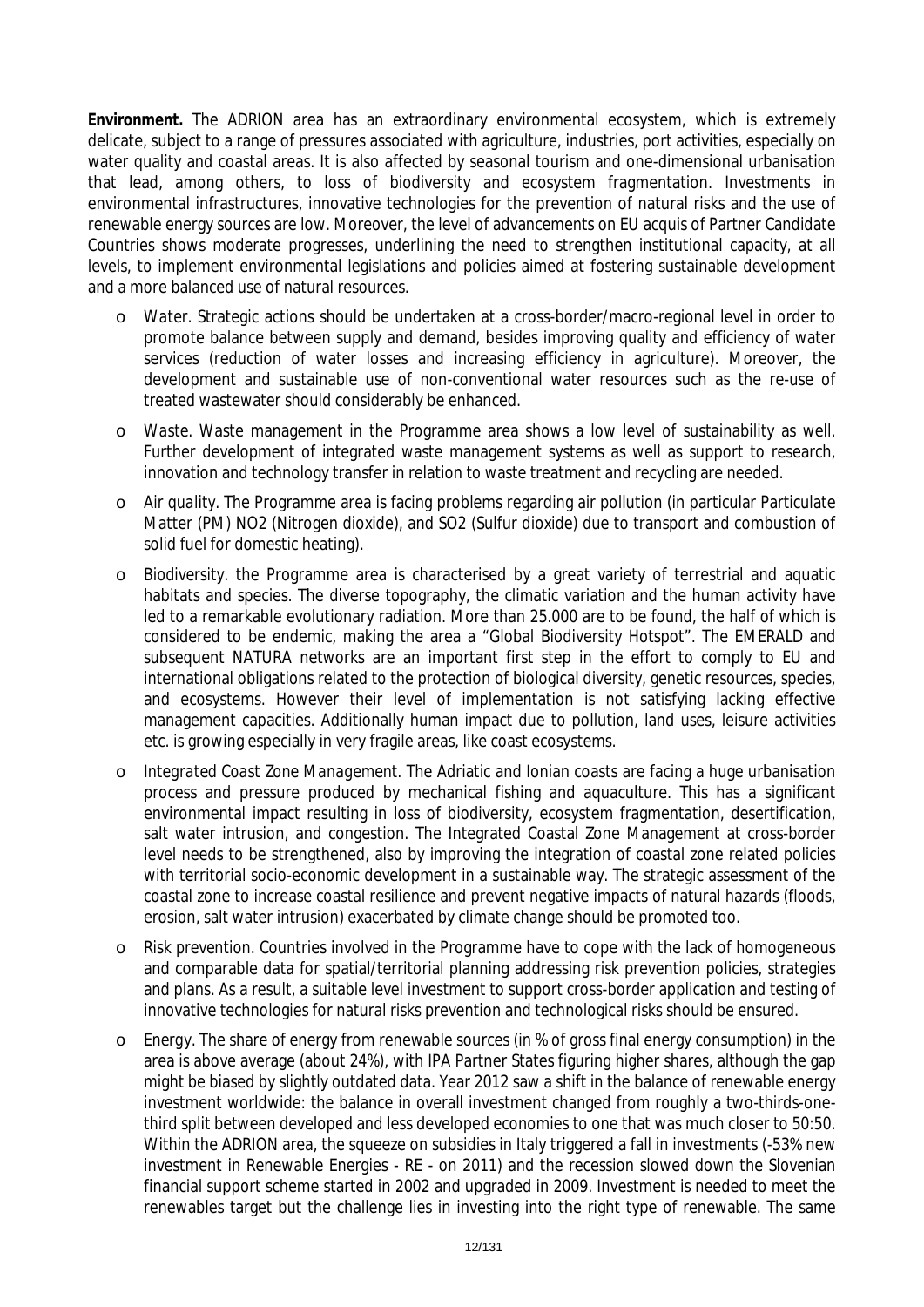applies to Greece and to Croatia, as recently reported in their national plans adopted by the governments in 2013, together with the need to accelerate licensing of projects. In Partner States, the main Energy Efficiency - EE- and - RE - financing facilities are provided by International Financial Institutions and the EU and are available as loans that can be accessed through local banks. Energy systems in the region are fragmented, most of the countries having small markets which may be less attractive for investors. Better coordination and increased energy trading could reduce investment requirements for electricity generation by roughly 10 % by 2020, according to the Power Generation Investment Study conducted for the World Bank (World Bank, 2007).

### *Topography and Land uses*

The ADRION area is characterised by extensive mountainous areas (Albania, Greece, Montenegro and Slovenia being some of the most mountainous areas in Europe). The topographic diversity within individual countries (calculation based on geographic form and elevation variation) and the area as a whole is very high; exceptions to the rule being Italy and Serbia with plains in the North/North Eastern and moderate mountain ranges in the South.

The area has a relative high degree of forest coverage (although percentages vary among various sources due to different methodologies used), which is however under threat. Agriculture is an important landscape determining factor, thus affecting biodiversity and attractiveness of the area. Even though, it is an important economic sector, in many cases it is also a significant environmental pressure factor in areas like the Po valley in Italy, Vojvodina in Serbia or Central Macedonia and Thessaly in Greece due to the nutrient and pesticides discharges. Freshwater use varies considerable from 2% in Serbia to 89% in Greece; the variation should be considered in the light of agriculture importance in the economy (e.g. in Albania), the dependency of agriculture on irrigation and precipitation, but also the degree of specialisation and sophistication of the agricultural holdings (e.g. greenhouses and cotton in Italy and Greece). Indeed, regarding the abstraction of fresh surface water per capita in the Programme area, the highest volumes were observed in Greece (521 m3 in 2007) and Serbia (506 m3 in 2011); while the lowest were recorded in Croatia (133 m3 in 2011). The ERDF Partner State with the highest fresh ground water abstraction per capita was also Greece (327 m3 in 2007) (Source: Eurostat (2014) online data code: env\_wat\_abs).

While population density does not vary considerably (Italy and Montenegro being exceptions), there is much bigger variation within the countries themselves, such as Greece (Athens and Thessaloniki), Italy (Lombardia, Veneto, Emilia-Romagna, Puglia) and Serbia (Belgrade). Smaller, more polycentric countries, like Bosnia and Herzegovina and Slovenia have a higher number of rural population and population living in smaller towns. These patterns have important implications both on the level of human pressure in specific areas but also in relation to the existence of un-fragmented habitats and natural areas.

The ADRION Partner States practice different **approaches in water management**. Besides the overall high water consumption, which is partially caused by low water prices and low collection rates, other problems in the water supply system include water shortages, especially in the coastal regions during the summer season, and insufficient level of coverage of the rural areas with public water supply systems (with poor water quality control for the waters from the rural water supply systems and other sources). Quality of drinking water is regularly monitored for the public water supply systems and the quality requirements are in line with WHO and EU standards. An additional problem is the lack of pre-treatment of industrial wastewater discharged into the public sewage systems, and a low level of residential connection to the sewerage especially in the remote areas.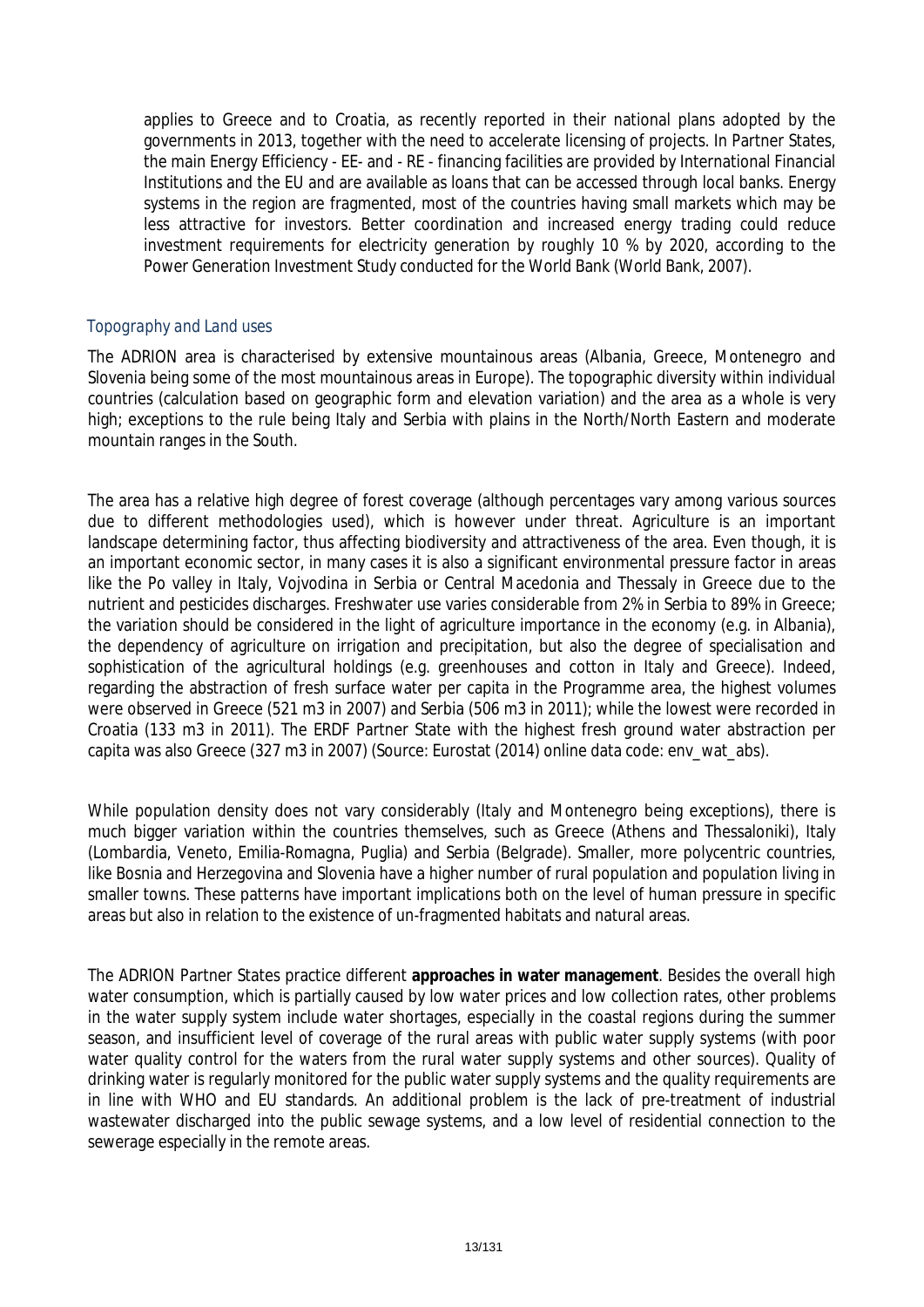In the field of **waste generation**, the area is characterized by lower waste levels than the EU28 but with rapidly rising per capita levels and overall poorly coordinated waste management mechanisms with limited recycling structures and a heavy reliance on (often uncontrolled) landfills.

There were considerable variations among the countries, both in the amount of waste generated in 2010 and the activities that contributed considerably to waste generation. The total amount of waste generated ranged between 3.158 thousand tons in Croatia and 158.628 thousand tons in Italy which is more than Greece, Croatia, Slovenia and Serbia together. Regarding waste generation by activity, construction accounted for the largest share of generated waste. The manufacturing industry accounted for the largest share of generated waste in Slovenia (29 %) and Croatia (20 %).

Considering waste management, recent studies have clustered countries into different performance levels:

- o High performing countries that generally have met or exceeded EU waste legislation targets;
- o Medium-performing/transitional countries (including Italy, Slovenia) typically characterized by midlevel recycling, around 25-30%, and landfilling between 35-50%. Important changes have been made in Slovenia compared to pre-EU waste management practices but it is still under investigation whether and to what extent is to be supported by political, economic and infrastructural frameworks. For many of the medium-performing countries, a focus is needed on setting up the appropriate political, economic and infrastructure framework to avoid diverting waste from landfill to incineration instead of to recycling;
- o Lower-performing/limited countries (including Greece) generally still have extremely high levels of landfilling, which is the lowest level of the waste hierarchy and therefore not in line with either the spirit or the letter of EU legislation. Recycling and composting levels also remain very low.

Additionally, these lower-performing countries often have no or only very weak schemes in place, whether to implement producer responsibility elements of the recycling directives or household charging for waste collection, or to encourage treatment at the higher levels of the waste hierarchy through landfill and incineration taxes or levies.

### *Accessibility<sup>1</sup> .*

One of the main features characterizing the Programme's area is the imbalance in the development of infrastructures and modes of transport, both between the two banks of the Adriatic Sea and among the Partner States, due to structural weaknesses, low level of maintenance and little investments in infrastructures. What is more, the lack of connections between coastal and inland areas leads to high pressure on coastal roads and bottlenecks. As a matter of fact, road transport is the most common mode of transportation for both goods and passengers throughout the area. Even sea-water transport has increased in Montenegro (+19%), Slovenia (+11%) and Croatia (+9%). Air transport of passengers has increased too, even though at different rates, while railways transport has decreased nearly in the whole cooperation area. The absence of data on inland-water transport underlines, once again, the lack of data and common indicators on infrastructures and transport services especially at a regional level.

<sup>&</sup>lt;sup>1</sup> More detailed information and data on accessibility in South East Europe was collected and elaborated by SEE Projects, and are available here http://www.southeast-europe.net/en/achievements/outputs\_library/ In particular see achievements and outputs of SEETAC project http://www.seetac.eu/download/results.aspx and SETA Project http://www.seta-project.eu/index.php/start and WATERMODE http://www.watermode.eu/ and RAIL4SEE http://rail4see.eu/downloads/deliverable/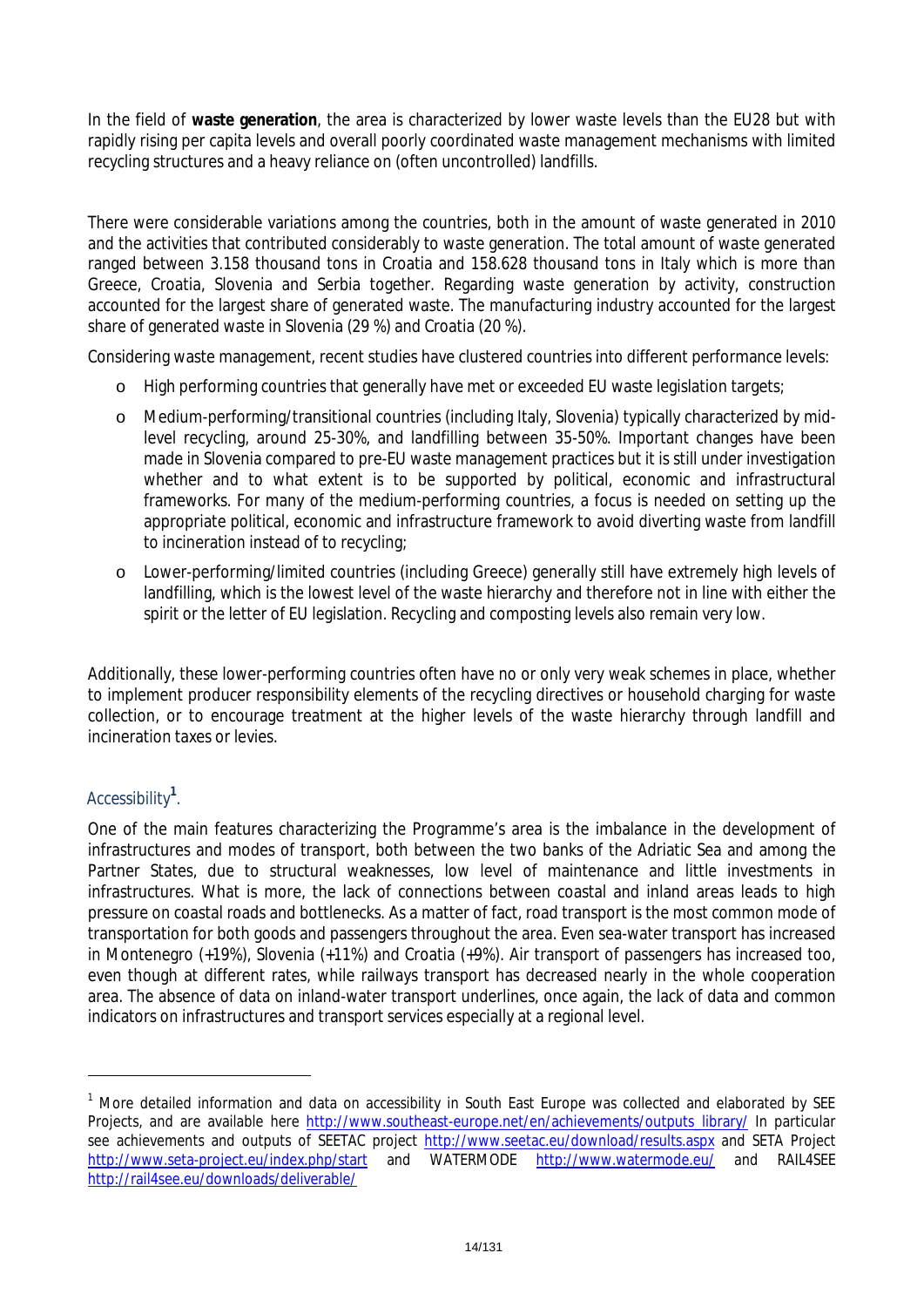Common data collection and processing methodology are required to monitor transport and accessibility conditions and eventually overcome discontinuities across borders, optimise current services and develop existing infrastructure into multimodal systems. In doing so, it is advisable to strengthen administrative capacity (especially in the areas of maritime, inland-water transport and logistics) and support regional investments in infrastructures, multimodal transport networks and transhipment facilities. The latter would even help the approximation of IPA Partner States legislations to European standards including safety and market liberalisation.

### *Logistics efficiency and economic development*

Developing logistics chains is strictly connected to the international processes of economic integration since the logistics chains connect the production and distribution of goods through those transport systems able to guarantee reliable services.

Today the main trade exchange between the ADRION area and the EU shows the Balkan countries being more active in manufacturing import against raw materials and agricultural and food export, with a clear unbalanced transport relation.

This is a detriment for the transport activities since the empty return impacts negatively on the final cost of goods on the market.

Better intermodal organization and equipment helps to reduce the transport costs and the environmental performances mainly referred to the road transport thanks to a rational use of the lorry fleets and a progressive improvement of operational standards by the existing vehicle in use, which are economically competitive at a loss of environmental performances.

At the same time the quality of the rail service is mainly addressed to satisfy the low value goods transport or those ones which do not require high commercial speed.

The EU economic integration process of the ADRION area can for sure stimulate a better development of the transport sector as long as the countries opting for EU integration will be able to reorganize their domestic transport systems in an efficient and competitive way. More in general the pure transport cost is not the way to be competitive on the EU transport market.

Looking at sustainable interventions related to the available resources, one may assume that intermodality in the ADRION area could benefit from increased efficiency of the intermodal nodes – ports, freight villages, goods yards – by intervening on their entrance bottlenecks, on the storage and parking areas, and the efficiency of the intermodal transfer technologies.

Furthermore, trade facilitation issues and supporting modernisation of related transport networks, customs and border-crossing points and port services and operations are points of attention for the area.

### *Cultural Heritage*

Additionally to its rich biodiversity, the Programme area represents one of the richest regions in Europe in terms of cultural diversity with distinct traditions, languages, religions and architectural monuments ranging from antiquity to modern times.

Cultural heritage in largely acknowledged in the Programme Area and there is a large number of sites under protection. There are 62 UNESCO World Heritage Sites in the area (55 Cultural, 5 natural and 2 mixed) covering a total of hectares 347.000, altogether creating a very attractive destination for tourism. Out of them, 23 are in the Italian regions, 19 in Greece, 7 in Croatia, 4 in Serbia and the rest in the remaining countries.

Nevertheless the level of conditions, accessibility and presentation varies significantly among countries. In order to properly valorise these assets through tourism, further efforts are needed for improving the management of the sites both in terms of preservation and in applying sustainable methods of exploitation.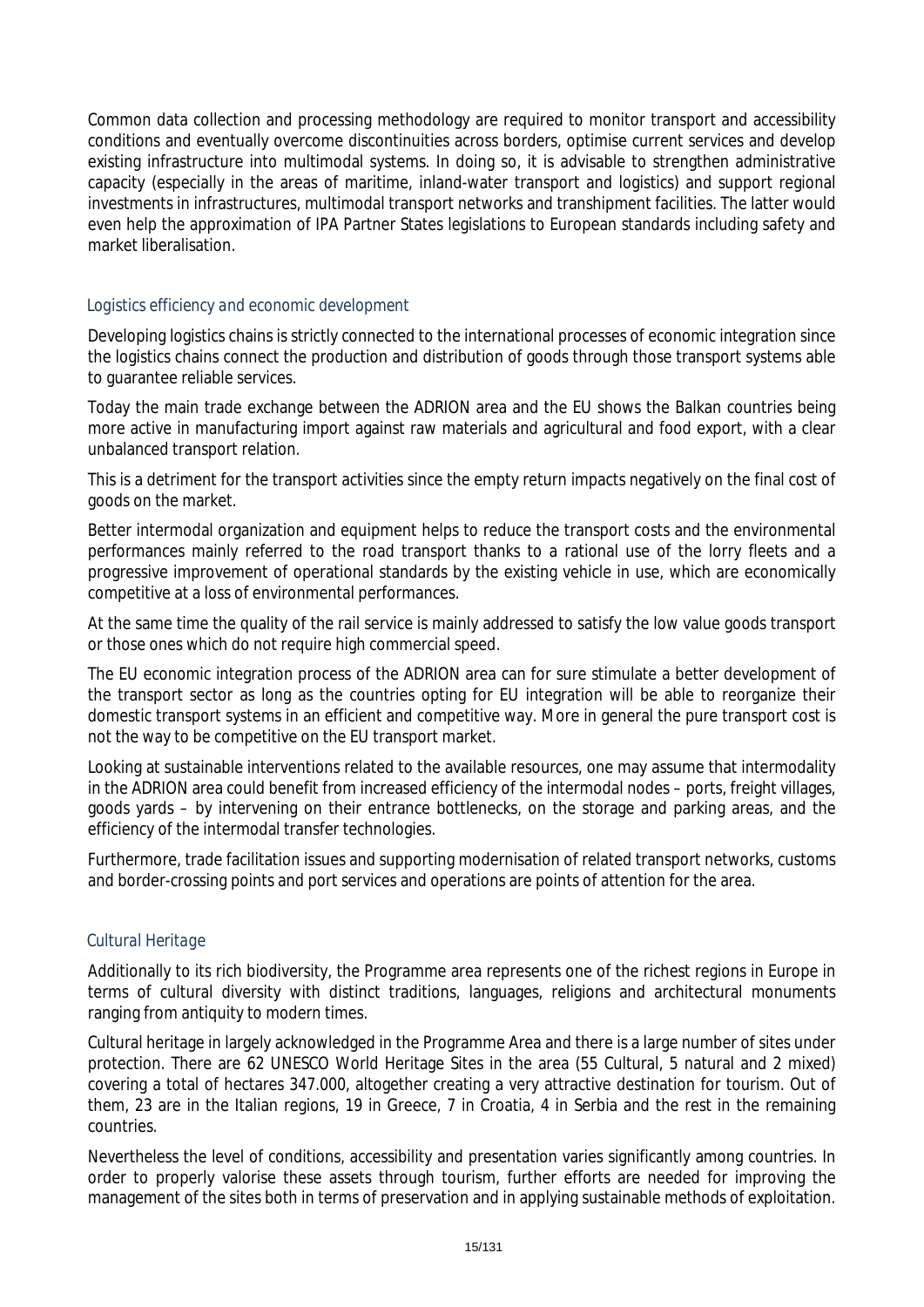The ADRION Programme can provide the optimal framework for coordination of such actions and support the development of transnational strategies for jointly promoting the Region as a tourist destination.

The cultural diversity can represent a high potential for development; the coexistence of numerous ethnic, language and religious groups create the ground for easier communication and more intensive collaboration. This is even more strengthened by the large number of migrants concentrated around major cities of the region, besides asylum seekers and other beneficiaries of international protection, whose numbers in the region are increasingly significant.

The specific *milieu* of multiculturalism represents a source for developing cultural creativity and boosting the creative industries, a dynamic sector which can increase the attractiveness of the region and contribute to more and better jobs in both culture and tourism.

### *Tourism*

Being one of the most important sectors in the ADRION area, tourism has a firm relevance for growth in the Partner States, even though it is still concentrated in coastal resorts and characterized by high seasonality. In fact, the whole cooperation area has high potential for further development of cultural tourism in the main towns, most of which are UNESCO heritage, and of sustainable tourism related to environmental assets. Notwithstanding its great potential, tourism suffers from a number of weaknesses that should be addressed and of several risks generating negative impacts on the environment to be avoided or properly managed such as seasonal and mass tourism congestion. It is advisable to promote measures to integrate sustainable policies for the protection and enhancement of natural resources, landscape and cultural heritage in a framework of sustainable tourism development. Fostering institutional and public-private partnerships besides involving local communities could contribute to overcome the weak multilevel/multidimensional governance models for spatial and strategic planning and develop a more integrated and environmentally friendly framework.

The area has thousands of km of pristine beaches, over 10.000 islands (in Greece, Croatia, Italy) but also stunning mountain landscapes, important rivers (Danube, Po, Axios, Ardas-Evros, with enormous potential for developing river tourism), a wide variety of spa resorts an thermal springs and above all several parks and protected areas.

Also the cultural offer of the ADRION area is very important: hundred years of different dominations have inexorably influenced the culture and architecture of most of the regions of the area, which have extraordinary and vibrant cities, medieval monasteries, arts, numerous archaeological sites and traditions. To underline this extensive heritage, the ADRION area boasts 62 sites inscribed on the UNESCO List, representing 16% of the European UNESCO sites.

A diverse eno-gastronomic and folk craft heritage is also part of the ADRION area tourism resources. Most participating regions have a long culinary tradition and in some cases their typical products (agricultural and crafts) trigger important domestic tourism flows.

Unfortunately, the extraordinary environmental ecosystem and cultural heritage of the ADRION area suffer from two opposite and different problems: in some coastal spots, excessive pressure is applied by the same tourism settlements; in some other parts *minor* destinations, natural and cultural heritage is not yet enough enhanced, or sometimes is inaccessible (no public transport or inadequate road signs) or even closed to the public or lacks "light" infrastructures (signalled paths, info points, etc.). Furthermore, specialized services needed to satisfy not only organized vacationers (individuals) but also some specific market niches (active tourists) like hiking, trekking, horse-riding or biking are totally absent.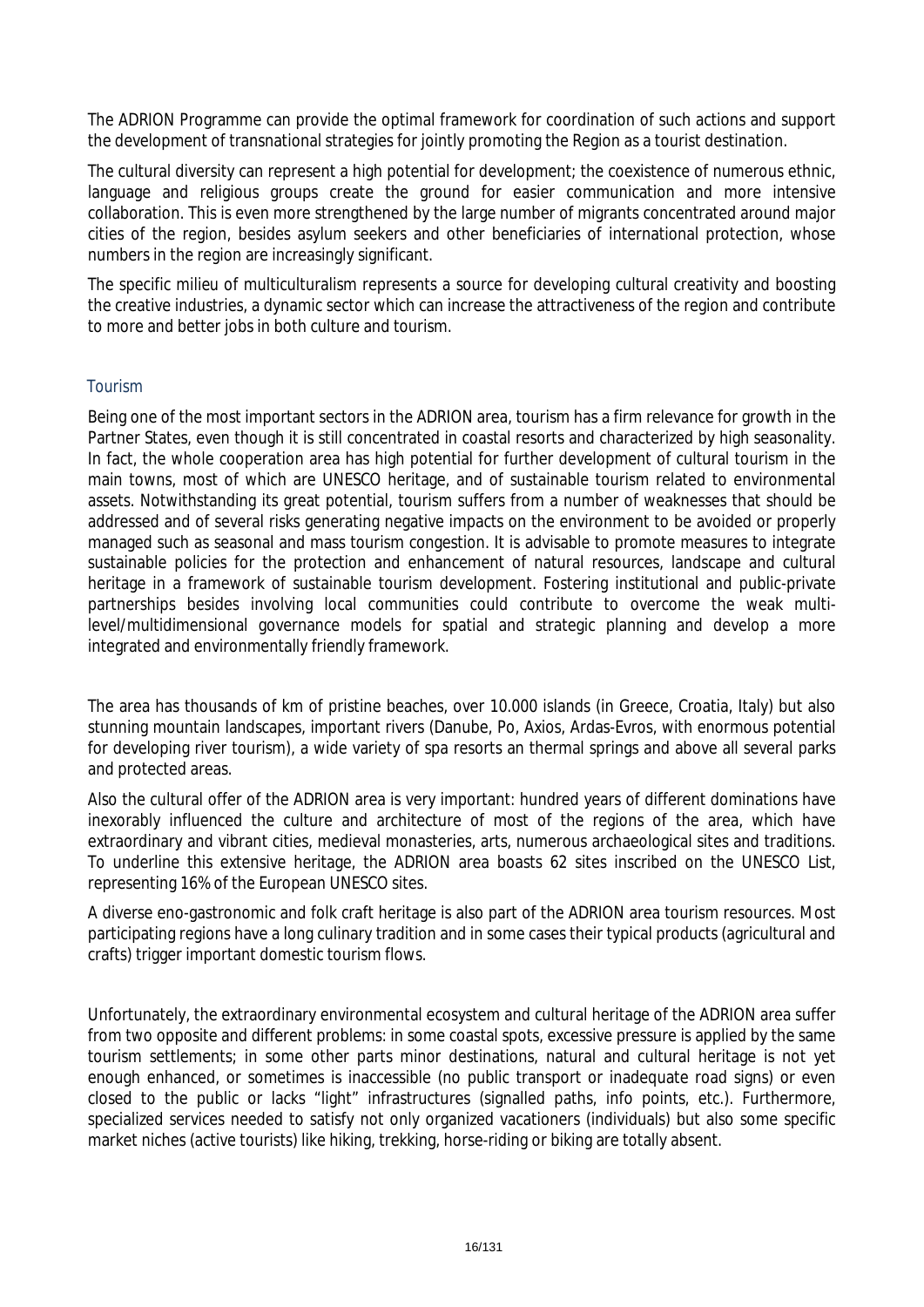### *Research and innovation*

The area is struggling towards building up efficient research and innovation systems. R&D intensity is overall growing (about 0.75% in Croatia, 2.47% in Slovenia, 1.25% in Italy, 0.60% in Greece and an average of 0.3% in IPA Partner States) but efforts are still needed to enhance R&D investment (particularly business investments, to build up capacities in key technology areas and to improve international competitiveness and trade by producing more technology-intensive goods oriented to both the domestic and foreign markets. Due to the need of opening markets to more competitive and innovative models, especially to face crisis effects, it is necessary to develop policies fostering research and innovation and give priority to investments in firms directly linked to R&I. Cooperation schemes between territorial institutions, business sector and universities, technological institutes, technological parks, research institutes need to be supported, while systemic cooperation between research and private/public companies should be reinforced. Supporting structures such as incubators and cluster systems should improve technology cooperation and know-how between SMEs. Strengthening knowledge information society and the development of ICT can also contribute to meet development objectives related to research and innovation.

The key points from the analysis of R&I and SME performance indicators are as follows:

- o With the exception of Slovenia, all ADRION FERS Partner States allocate significantly lower **GDP shares to RTD (GERD)** in comparison to the EU average; similarly **business share in GERD** is less that EU average (again Slovenia is closer to EU standards); similarly, IPA Partner States have a very low GERD.
- o **Patent applications** rates are low in Greece, Croatia, Serbia and Albania; Italy and Slovenia perform better but still much below the EU standards;
- o Greece and Croatia are below EU average levels with regards to the **employment in hightechnology sectors**; Italy and especially Slovenia perform better (the latter above EU average);
- o All ADRION ERDF Partner States present EU average indices relevant to **employment in knowledgeintensive services**;
- o Slovenia's **SME competitiveness performance** is comparable to EU average; Italy and Greece lag behind (the latter by far);
- o Greece and Croatia present significantly lower **employment rates**; Italy and primarily Slovenia present EU average comparable rates; **unemployment rates** in Croatia and especially Greece are well above EU average;
- o **Investments** in Greece are below EU average; Slovenia, Croatia and Italy perform better;
- o Slovenia's workforce is directed towards **industry, ICT and financial services**; Italy and Croatia follow this pattern at a EU average level; Greece's workforce is less employed in these sectors;
- o **Slovenian regions** are characterized as "advanced manufacturing regions" and "technologicallyadvanced regions" and "scientific regions":
- o **Italian ADRION eligible regions** have more diverse profiles (from "low tech regions" to "advanced manufacturing regions" and "advanced services regions" and from "research intensive regions" to "regions with no specialization in knowledge activities");
- o **Greek regions** are characterized as "low tech"; "regions with no specialization in knowledge activities" and "non- interactive regions"; however some of them seem to be in the process of diversifying their production model ("smart and creative diversification area").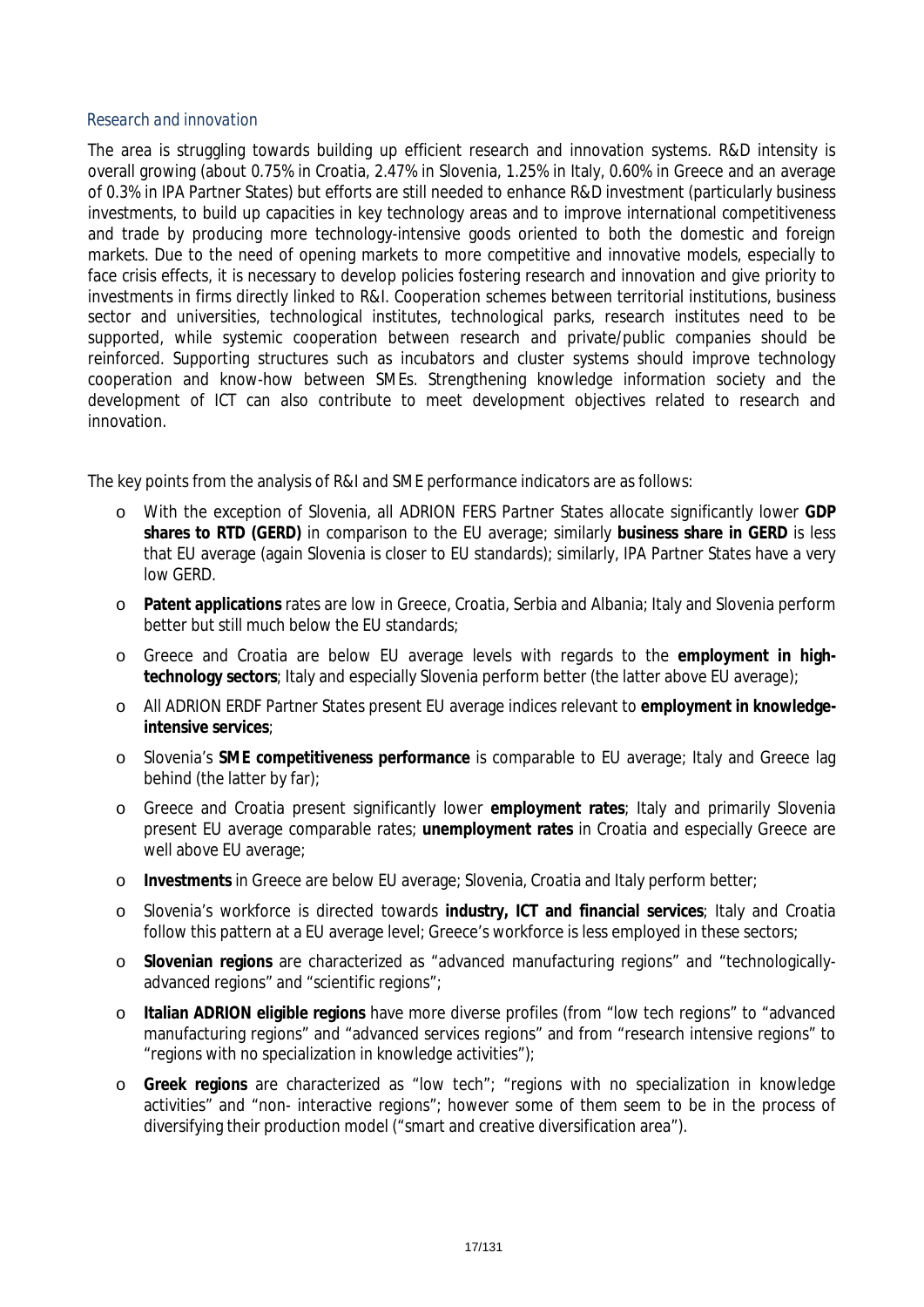### *EUSAIR Governance*

Specific attention has been paid to the needs analysis delivered by the European Commission in the framework of the elaboration of the EUSAIR Strategy in terms of the governance system to be adopted for the EUSAIR implementation. The stakeholders' needs analysis<sup>2</sup> was based on the results of the public consultation and workshops organised since 2013. Some key findings are summarised here below:

- o The role of **National coordinators** as "initiators" of operational actions should be reinforced;
- o The **involvement of stakeholders** needs to be institutionalised in order to ensure subsidiarity to the Strategy. The creation of a permanent forum (virtual or physical) should be taken into account and will serve as a collector of civil society needs and will put them to the attention of the decisionmakers;
- o **Communication actions** need to be strengthened and should be a clear part of the overall governance. Communication should be addressed to increase the level of involvement of all stakeholders, but also to duly promote the Strategy as a useful cooperation tool;

Finally, from a general perspective and outside the scope of the EUSAIR governance, **coordination between all strategies** (especially macro-regional) should be envisaged.

<sup>&</sup>lt;sup>2</sup>Studies to support the development of sea basin cooperation in the Mediterranean, Adriatic/Ionian and the Black Sea, Contract Number MARE/2012/07 - Ref. No 2, Report n.2, December 2013 (EUNETMAR).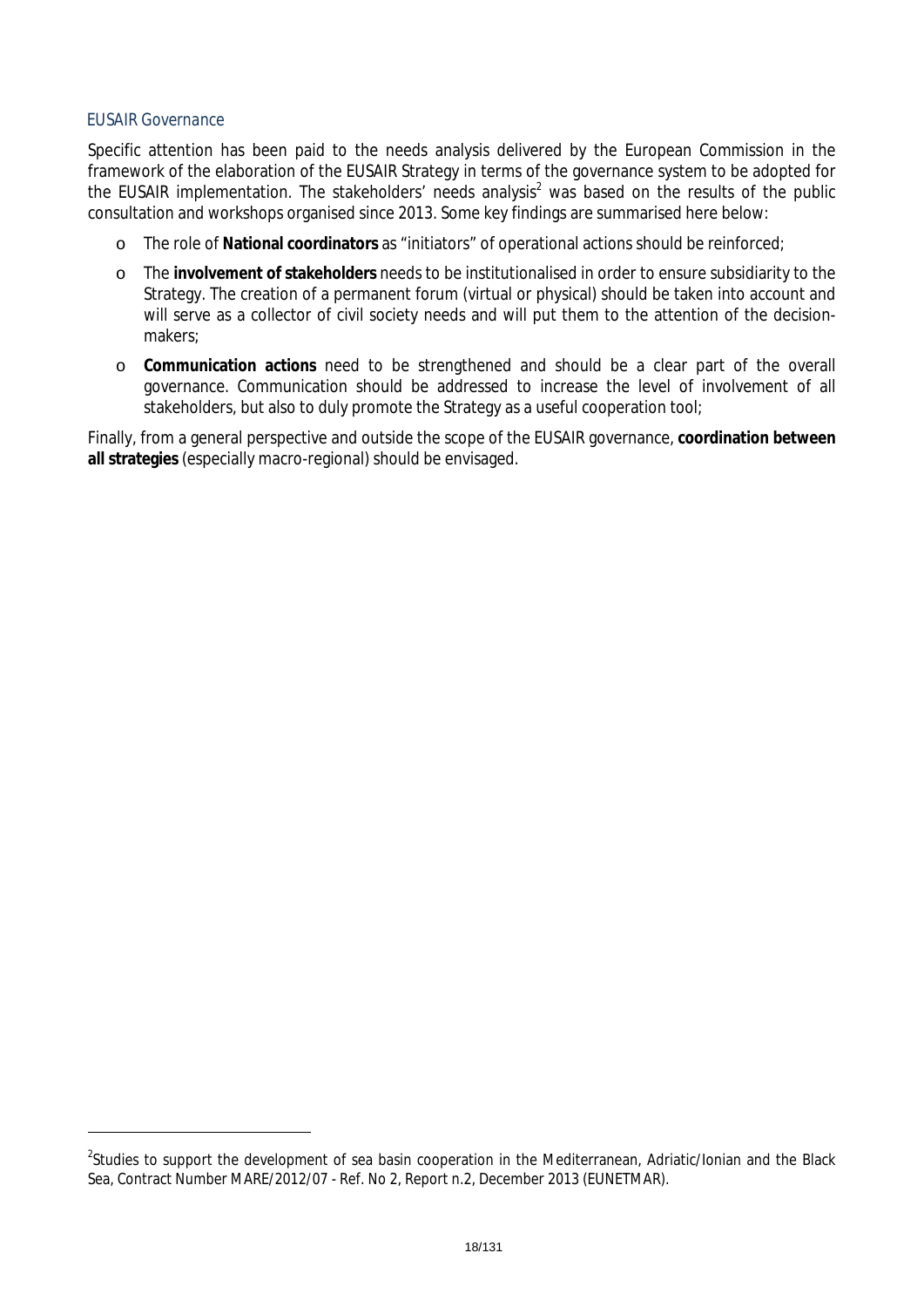### *SWOT analysis of the ADRION area*

### **Smart growth**

|                                                             | <b>Strengths</b>                                                                                                                                                                                                                                                                                                                                                                                                                                 | Weaknesses                                                                                                                                                                                                                                                                                                                                                                                                                                                                                                                                                                                                                                                                                                                                                                        | Opportunities                                                                                                                                                                                                                                                                                                                                                                                                                                                                                                                                                                                                                                                                                                                                                  | <b>Threats</b>                                                                                                                                                                                                                                                                                                              |
|-------------------------------------------------------------|--------------------------------------------------------------------------------------------------------------------------------------------------------------------------------------------------------------------------------------------------------------------------------------------------------------------------------------------------------------------------------------------------------------------------------------------------|-----------------------------------------------------------------------------------------------------------------------------------------------------------------------------------------------------------------------------------------------------------------------------------------------------------------------------------------------------------------------------------------------------------------------------------------------------------------------------------------------------------------------------------------------------------------------------------------------------------------------------------------------------------------------------------------------------------------------------------------------------------------------------------|----------------------------------------------------------------------------------------------------------------------------------------------------------------------------------------------------------------------------------------------------------------------------------------------------------------------------------------------------------------------------------------------------------------------------------------------------------------------------------------------------------------------------------------------------------------------------------------------------------------------------------------------------------------------------------------------------------------------------------------------------------------|-----------------------------------------------------------------------------------------------------------------------------------------------------------------------------------------------------------------------------------------------------------------------------------------------------------------------------|
| Research,<br>technological<br>development and<br>innovation | o Some regions leaders in R&D -<br>Some high skill industrial sectors<br>(agriculture, agribusiness,<br>chemicals, materials)<br>o Relatively well developed<br>research facilities in some<br>countries<br>o Well developed innovative<br>activities and practices in the<br>area of cultural and creative<br>industries<br>o Good systems of product quality<br>certification, good facilities and<br>labs with international<br>accreditation | o Low investment in R&D<br>o Low proportion of research personnel in<br>companies<br>o Low number of patent applications to be<br>commercialised<br>o Poor Intellectual Propertyprotection also in<br>relation to academia and enterprises<br>o Weak technology transfer activities and<br>limited cooperation of science &<br>technology parks, incubators and clusters<br>o Innovation models more based on<br>diversification than breakthrough<br>innovation<br>o Full potential of culture and creative<br>industries not yet realised<br>o No specific regulations in the field of<br>venture capital/private equity funds in<br>some countries<br>o Declining urban areas as poles for<br>innovation<br>o Low entrepreneurial skills and low<br>knowledge about innovation | o Rising investments in R&D<br>o Slight increase of patent<br>applications over the last years<br>o R&D specialisations in<br>agribusiness, maritime and<br>tourism<br>o Transfer research from<br>universities/laboratories to<br>private sector<br>o Increasing skills in research<br>through financial support and<br>training opportunities in the field<br>of enterprise creation,<br>technology transfer,<br>organizational and management<br>innovation<br>o A diverse and networked<br>innovation community (clusters,<br>science & technology parks and<br>incubators)<br>o Social and open innovation as<br>potential<br>o Research activities and<br>innovative products in the area<br>of sustainable building industry<br>and creative industries | o Economy seriously affected by<br>the economic and debt crisis<br>o Increasing competition from<br>southern and eastern countries<br>o Dispersion of R&D investments<br>and absence of priorities<br>o Migration of highly skilled work<br>force<br>o Significant differences among<br>regions regarding R&D<br>potentials |
| Information and<br>communication<br>technologies            | o Widening coverage of high-speed<br>broadband<br>o Increasing use of ICT by                                                                                                                                                                                                                                                                                                                                                                     | o Limited access to broadband across the<br>whole ADRION area especially in peripheral<br>areas                                                                                                                                                                                                                                                                                                                                                                                                                                                                                                                                                                                                                                                                                   | o Development of high-speed<br>broadband financed by other<br>funds                                                                                                                                                                                                                                                                                                                                                                                                                                                                                                                                                                                                                                                                                            | o Significant inequalities between<br>regions and territories in term<br>of ICT use                                                                                                                                                                                                                                         |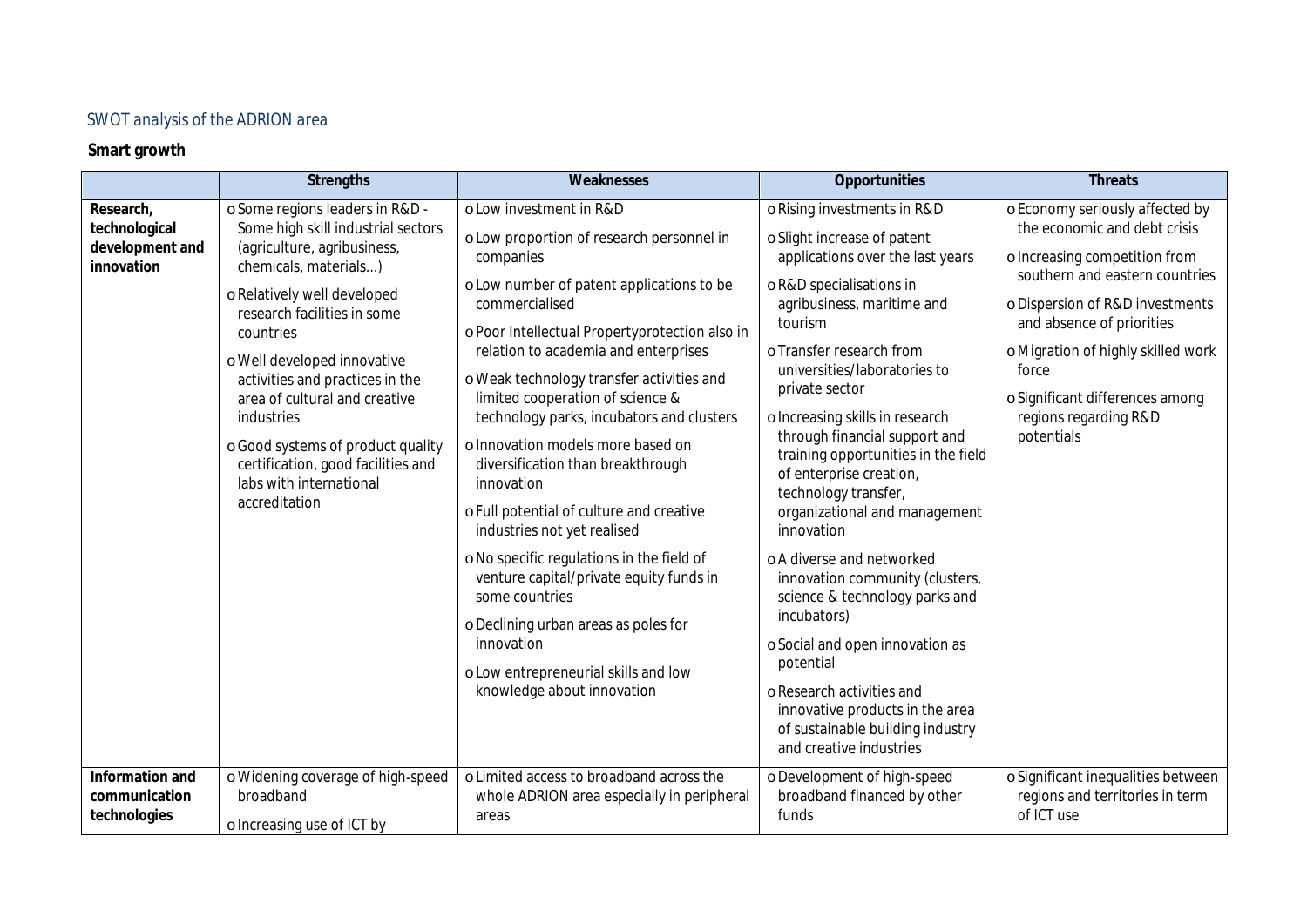|                            | <b>Strengths</b>                                                                                                                                                                                         | Weaknesses                                                                                                                                                                                                                                                                                                                                                                                                                                                             | Opportunities                                                                                                                                                                                                   | <b>Threats</b>                                                                                                   |
|----------------------------|----------------------------------------------------------------------------------------------------------------------------------------------------------------------------------------------------------|------------------------------------------------------------------------------------------------------------------------------------------------------------------------------------------------------------------------------------------------------------------------------------------------------------------------------------------------------------------------------------------------------------------------------------------------------------------------|-----------------------------------------------------------------------------------------------------------------------------------------------------------------------------------------------------------------|------------------------------------------------------------------------------------------------------------------|
|                            | individuals and businesses                                                                                                                                                                               | o Lower ICT skills of individuals than in other<br>EU regions<br>o Limited offers and use of online public<br>services                                                                                                                                                                                                                                                                                                                                                 | oR&D sectors specialised in ICT<br>o Young generation highly IT-<br>literate<br>o The use of ICT as enabling sector<br>and a means to involve the<br>citizen in the quadruple helix<br>model (e.g. living labs) |                                                                                                                  |
| Competitiveness<br>of SMEs | o Appeal of the ADRION area<br>which is essential for the tourism<br>o Highly competitive regions<br>o Positive results of policy support<br>for businesses (business<br>innovation and competitiveness) | o Strong influence of traditional business<br>(low and medium technology sectors)<br>o Incremental innovation producing limited<br>added value in SMEs<br>o Low productivity of business<br>o Majority of SMEs poorly integrated in<br>international networks<br>o Wide regional disparities and regions with<br>low competitiveness<br>o Limited understanding of the importance<br>of intellectual property<br>o Limited sectoral/ cross-sectoral<br>specialisations | o High business rate creation in<br>some ADRION regions<br>o Increasing clustering of SMEs                                                                                                                      | o Serious recession in the<br>majority of ADRION regions<br>o Difficulties of businesses to<br>access to finance |

### **Sustainable growth**

|                                            | <b>Strengths</b>                                                                                  | Weaknesses                                                                                            | <b>Opportunities</b>                                                   | <b>Threats</b>                                           |
|--------------------------------------------|---------------------------------------------------------------------------------------------------|-------------------------------------------------------------------------------------------------------|------------------------------------------------------------------------|----------------------------------------------------------|
| Low carbon<br>economy and<br>energy sector | o Favourable conditions for the<br>production of renewable energy<br>(climate, natural resources) | o Green-house gas index much higher than<br>the EU average<br>o Insufficient development of renewable | o Development potential for<br>renewable energy not fully<br>exploited | Significant increase in the cost<br>of low carbon energy |
|                                            | o Increased awareness about the<br>need for a shift towards a low                                 | energy<br>o Relatively high degree of energy                                                          | o ADRION countries committed to<br>reduce GHG emissions                |                                                          |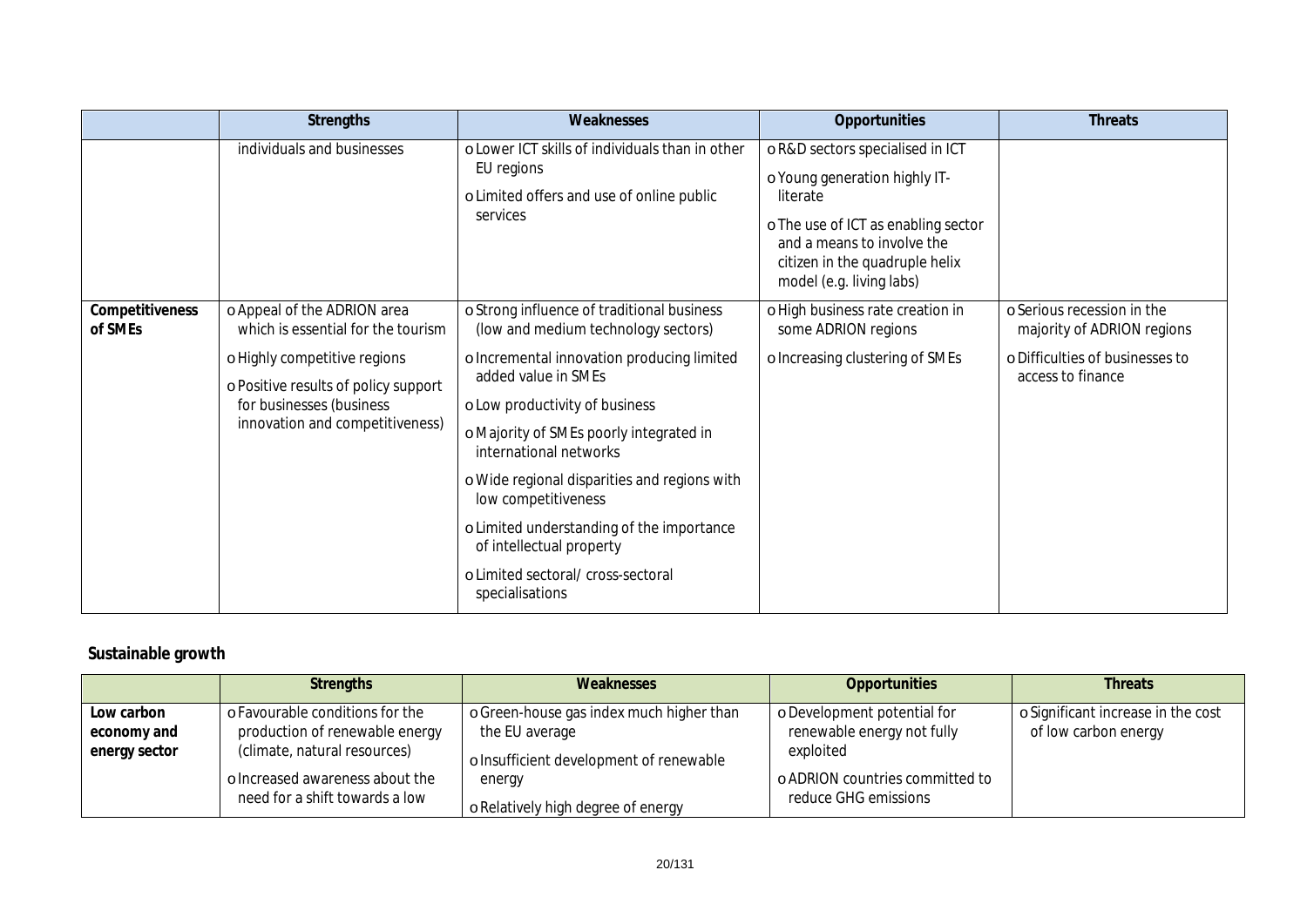|                                                                       | <b>Strengths</b>                                                                                                                                                                               | Weaknesses                                                                                                                                                                                                                                                                                                                                                                                                | <b>Opportunities</b>                                                                                                                                                                                                                                                                                                                                                                                                                                                                                                 | <b>Threats</b>                                                                                                                                                                                                                                                                                                                                                                                                                                                                                         |
|-----------------------------------------------------------------------|------------------------------------------------------------------------------------------------------------------------------------------------------------------------------------------------|-----------------------------------------------------------------------------------------------------------------------------------------------------------------------------------------------------------------------------------------------------------------------------------------------------------------------------------------------------------------------------------------------------------|----------------------------------------------------------------------------------------------------------------------------------------------------------------------------------------------------------------------------------------------------------------------------------------------------------------------------------------------------------------------------------------------------------------------------------------------------------------------------------------------------------------------|--------------------------------------------------------------------------------------------------------------------------------------------------------------------------------------------------------------------------------------------------------------------------------------------------------------------------------------------------------------------------------------------------------------------------------------------------------------------------------------------------------|
|                                                                       | carbon economy                                                                                                                                                                                 | dependence<br>o Low energy efficiency compared to the EU<br>average                                                                                                                                                                                                                                                                                                                                       |                                                                                                                                                                                                                                                                                                                                                                                                                                                                                                                      |                                                                                                                                                                                                                                                                                                                                                                                                                                                                                                        |
| Climate change<br>and risks                                           | o Existence of a European<br>framework and national policies<br>for the reduction of C02<br>emissions                                                                                          | o ADRION area strongly confronted to natural<br>risks (floods, drought, fire, storms,<br>earthquakes)<br>o Low Climate Change Adaptation Capacity<br>o Low interoperability of Civil Protection<br>organisations                                                                                                                                                                                          | o Increasing commitment to<br>sustainable development<br>o Emergence of low-cost effective<br>technologies for risk early<br>warning, communication and<br>interoperability (e.g. remote<br>sensing)<br>o Increased engagement of civil<br>society in risk management and<br>emergency preparedness and<br>response                                                                                                                                                                                                  | o Increased risk of natural<br>disasters due to the mutually<br>reinforcing effect of hazards<br>(e.g. climate change, floods,<br>drought, forest fires and<br>erosion)<br>o High costs involved in repairing<br>the damage caused by natural<br>disasters                                                                                                                                                                                                                                             |
| Protection of the<br>environment,<br>natural and<br>cultural heritage | o Very rich environmental and<br>cultural heritage (sea, mountains,<br>forests, wetlands, cultural<br>landscapes)<br>o Many protected areas (NATURA<br>2000 and global (UNESCO)<br>importance) | o Degradation of fragile areas, landscapes,<br>notably coastal areas, eutrophication and<br>pollution of maritime areas<br>o Growing households waste production<br>o Waste recycling remains lower than the EU<br>average<br>o Urban growth and sprawl stressing natural<br>and cultural heritage<br>o Low air quality and high concentrations of<br>particulate matter, ozone, SO2 and NO2 in<br>cities | o Development environmental<br>protection measures (protected<br>areas)<br>o Potential of NATURA and Emerald<br>Networks still to be operationally<br>fully exploited<br>o Investment in air quality<br>triggering multiple benefits as<br>demonstrated in the Clean Air<br>policy package (e.g. for<br>ecosystems, tourism, cultural<br>heritage, crop yields etc.)<br>o Shift from traditional waste<br>processing towards cleaner<br>methods<br>o Increasing awareness especially<br>among the younger population | o Risk of increasing environmental<br>pollution due to increase in<br>tourism and agriculture<br>activities<br>o Increasingly poorer air quality<br>o Increasing scarcity of water<br>resources<br>o Increasing urban sprawl<br>o Increasing cost of recycling and<br>waste re-use methods due to<br>complexity of products<br>o Increased human use especially<br>of the coastal and marine space<br>for recreation, housing,<br>transport and<br>fishing/aquacultures<br>o Increasing and cumulative |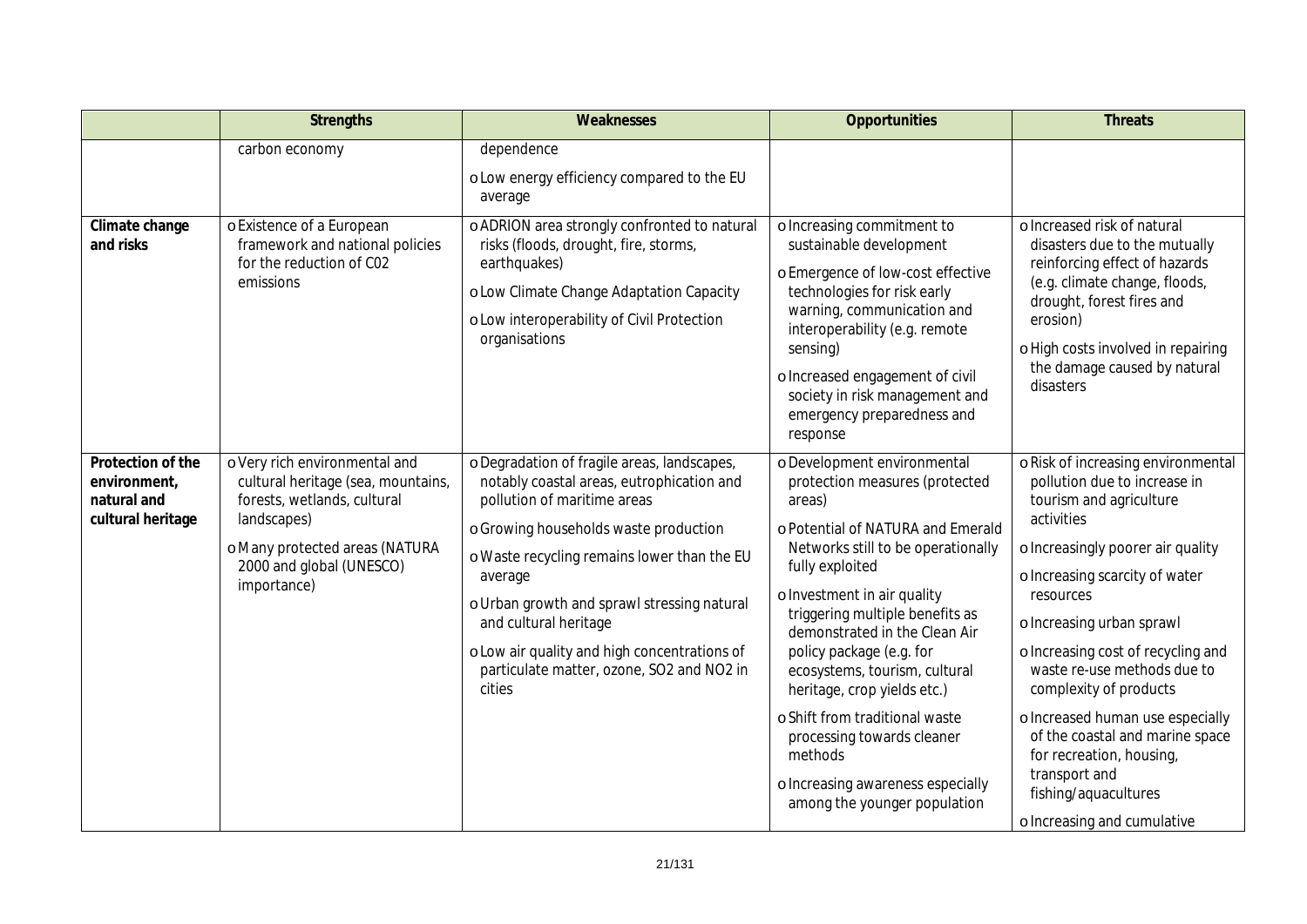|            | <b>Strengths</b>                                                                                                                                                                                                                                                                                                                                                                               | <b>Weaknesses</b>                                                                                                                                                                                                                                                                                                                                                                                                                                                                                                                                             | <b>Opportunities</b>                                                                                                                                                                                                                                                         | <b>Threats</b>                                                                                                                                                                                                                         |
|------------|------------------------------------------------------------------------------------------------------------------------------------------------------------------------------------------------------------------------------------------------------------------------------------------------------------------------------------------------------------------------------------------------|---------------------------------------------------------------------------------------------------------------------------------------------------------------------------------------------------------------------------------------------------------------------------------------------------------------------------------------------------------------------------------------------------------------------------------------------------------------------------------------------------------------------------------------------------------------|------------------------------------------------------------------------------------------------------------------------------------------------------------------------------------------------------------------------------------------------------------------------------|----------------------------------------------------------------------------------------------------------------------------------------------------------------------------------------------------------------------------------------|
|            |                                                                                                                                                                                                                                                                                                                                                                                                |                                                                                                                                                                                                                                                                                                                                                                                                                                                                                                                                                               | o High demand and prices might<br>encourage re-use and renovation<br>of existing building stock<br>o Preservation/renovation and<br>reuse should take precedence<br>over new construction                                                                                    | pressure on biodiversity                                                                                                                                                                                                               |
| Transports | o Good level of road infrastructures<br>especially in the North-South<br>direction in the EU Member<br>States whereas improvements are<br>needed in the Partner States<br>o Large network of port cities even<br>if only some of them well<br>equipped to deal with the flow of<br>passengers and goods<br>o Strategic geographical location<br>between East Europe,<br>Mediterranean and Asia | o High difference in terms of satisfactory<br>accessibility; for IPA Partner States low<br>resources allocated for the development<br>and maintenance of railway infrastructure<br>o Geographical fragmentation and isolation of<br>numerous territories (islands, remote areas)<br>o Badly managed urban development, notably<br>in coastal areas relying on individual<br>motorised traffic<br>o Lower density of the railway network than<br>the EU average<br>o Low multimodal accessibility<br>o Insufficient development of coastal<br>maritime traffic | o Good position of islands and<br>ADRION regions as hubs for<br>tourists and trade<br>o Development of multimodal<br>transport systems<br>o Reinforcement of existing railway<br>network<br>o ICT tools for sustainable and<br>efficient "real-time" multimodal<br>transport | o Lack of European coordination<br>of the communication system<br>o Fragmentation of the transport<br>landscape depending on the EU<br>accession process of the Partner<br><b>States</b><br>o Dominance of the road-bound<br>transport |

### **Inclusive growth**

|                                   | <b>Strengths</b>                                                                                    | Weaknesses                                                                                                                                                             | Opportunities                                                                                                                                     | <b>Threats</b>                                                                                                                                                  |
|-----------------------------------|-----------------------------------------------------------------------------------------------------|------------------------------------------------------------------------------------------------------------------------------------------------------------------------|---------------------------------------------------------------------------------------------------------------------------------------------------|-----------------------------------------------------------------------------------------------------------------------------------------------------------------|
| Employment and<br>labour mobility | o High level mobility of students<br>o High number of self-employed<br>o Culture of labour mobility | o Low employment level, especially<br>for young people and women<br>o High territorial disparities for<br>unemployment levels<br>o High long term unemployment<br>rate | o Simplified labour mobility within<br>and between ADRION States<br>o Opportunities offered by Blue<br>Growth and tourism for local<br>employment | <b>Consequences of the financial</b><br>crisis<br><b>Strong increase of the</b><br>unemployment rate with the<br>economic crisis<br>o Drain of human resources, |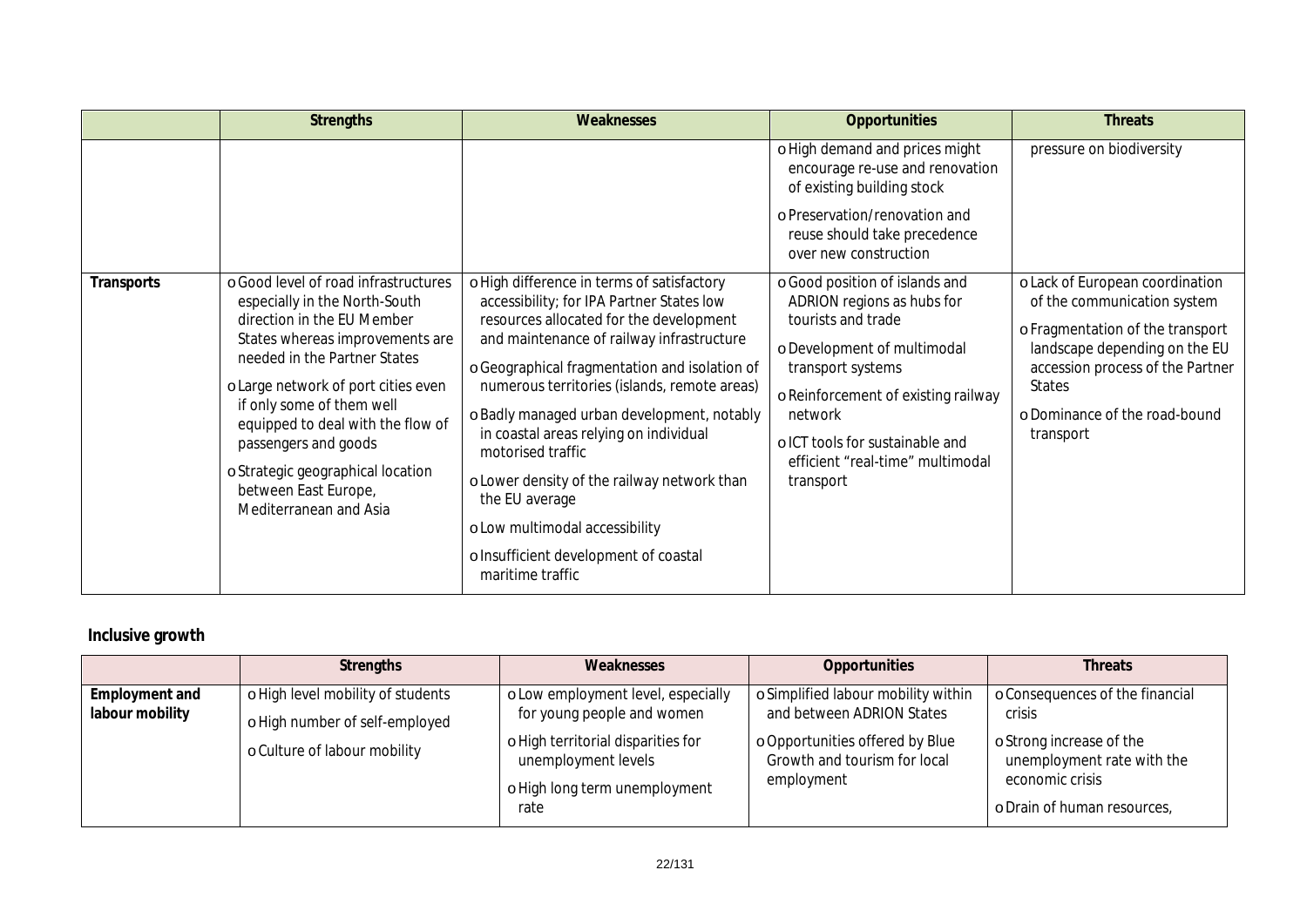|                                               |                                                                                                                                                                                 |                                                                                                                                                                                                                                                     |                                                                                                                                                                                                                                                                                                        | notably young people towards<br>other EU countries                                                                                                                                                                                                                                                                                                                           |
|-----------------------------------------------|---------------------------------------------------------------------------------------------------------------------------------------------------------------------------------|-----------------------------------------------------------------------------------------------------------------------------------------------------------------------------------------------------------------------------------------------------|--------------------------------------------------------------------------------------------------------------------------------------------------------------------------------------------------------------------------------------------------------------------------------------------------------|------------------------------------------------------------------------------------------------------------------------------------------------------------------------------------------------------------------------------------------------------------------------------------------------------------------------------------------------------------------------------|
| Social inclusion and<br>fight against poverty | o Traditional intergenerational<br>solidarity<br>o Important role played by the social<br>and solidarity economy                                                                | o A large percentage of the<br>population at risk of poverty and<br>social exclusion<br>o Retreat of state social security<br>systems either due to the crisis (EL,<br>IT) or due to a paradigm shift<br>(especially non-Member States)             | o Increasing importance of<br>emerging non-formal social<br>networks<br>o Emerging paradigm of social<br>innovation and social society<br>activation<br>o Opportunities for endogenous<br>development (blue and green<br>growth and tourism)                                                           | o Alarming human and social<br>effects of the crisis and<br>disintegration of the social fabric<br>o Weakened social and family ties<br>o Erecting of obstacles and barriers<br>to the just participation to the<br>exploitation of the opportunities<br>(legal barriers, financial<br>obstacles) which can lead to the<br>accentuation of the disparities in<br>the society |
| Skills and education                          | o Higher education culturally praised<br>o Full range of high quality and free<br>training<br>o Good choice of professional training<br>o Rich traditional knowledge and skills | o High level of early school leavers<br>compared to the EU average<br>o Higher education institutes ranking<br>rather low globally with a few<br>exceptions (e.g. Athens, Milano<br>etc.)<br>o Mismatch between education<br>supply and SMEs demand | o Progressive decrease in the rate<br>of early school leavers<br>o Increasing recognition of the<br>importance of skills assessment<br>systems<br>o Skill training in traditional arts,<br>crafts, music, and other<br>specific/traditional products and<br>services (intangible cultural<br>heritage) | o Brain drain<br>o Poor tendency of SMEs to invest<br>in vocational and dual training                                                                                                                                                                                                                                                                                        |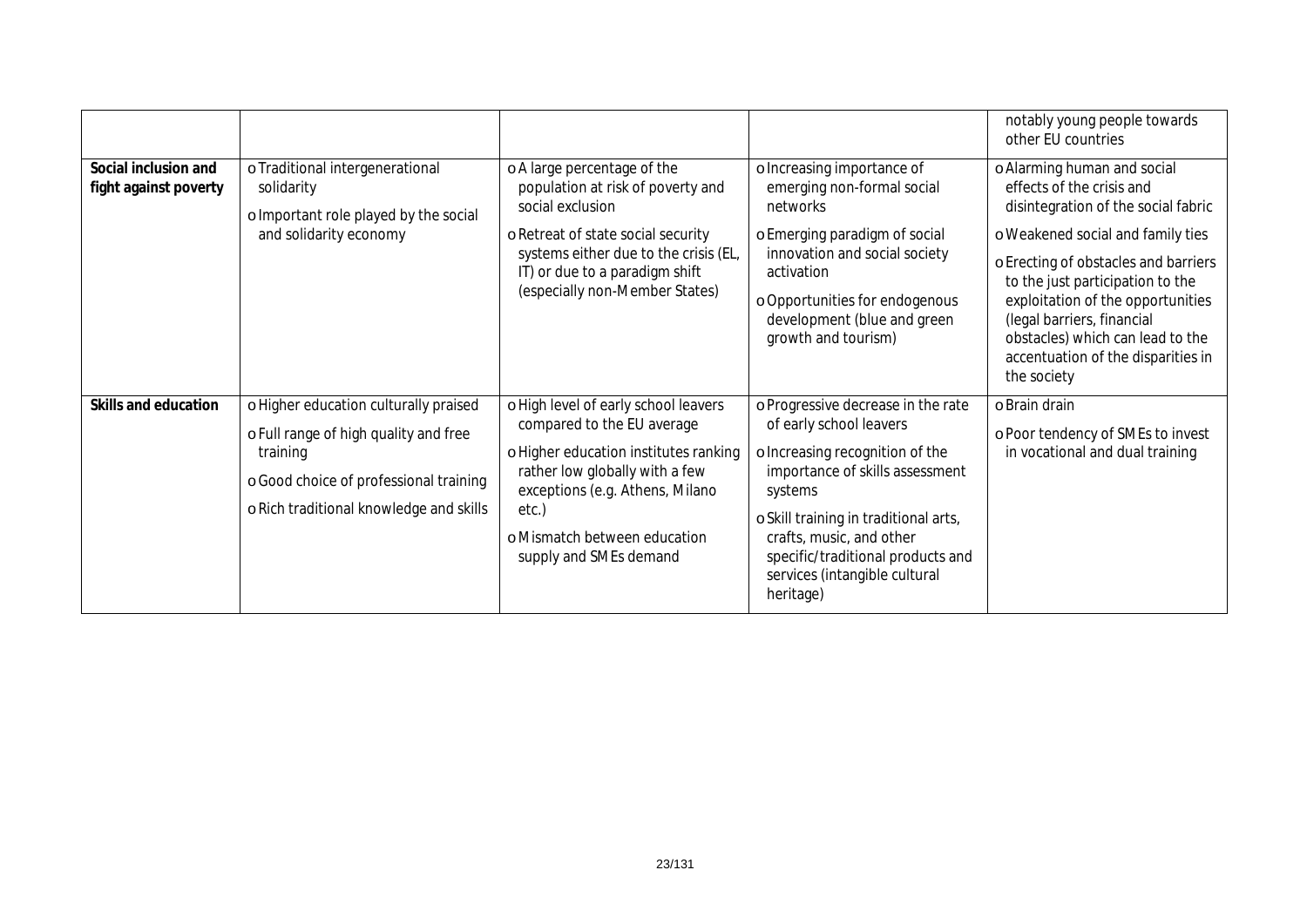### **Summary of the main challenges and needs of the ADRION are**

|                       | Main challenges                                                                                                                                                                                                                                                                                                                                                                                                                                                                                                                                                                                                                                            | <b>Main needs</b>                                                                                                                                                                                                                                                                                                                                                                                                                                                                                                                                                                                                                                                                                                                                                                      |  |  |  |
|-----------------------|------------------------------------------------------------------------------------------------------------------------------------------------------------------------------------------------------------------------------------------------------------------------------------------------------------------------------------------------------------------------------------------------------------------------------------------------------------------------------------------------------------------------------------------------------------------------------------------------------------------------------------------------------------|----------------------------------------------------------------------------------------------------------------------------------------------------------------------------------------------------------------------------------------------------------------------------------------------------------------------------------------------------------------------------------------------------------------------------------------------------------------------------------------------------------------------------------------------------------------------------------------------------------------------------------------------------------------------------------------------------------------------------------------------------------------------------------------|--|--|--|
| Smart growth          | o Catch-up with the EU average and achieve the EU2020 Objectives<br>o Pooling existing and planned research infrastructures into distributed<br>partner facilities<br>o Provide the transnational setting and facilitate the implementation of the<br>EUSAIR Action Plan (innovation and research dimension is mainly related<br>to Pillar 1 and 3)<br>o Sustainably exploit the opportunities derived by the Blue and Green<br>Growth approaches related to the comparative advantages of the area<br>o Development of ADRION innovation communities and chains in relation to<br>the innovation status of each region (from "low tech" to "market leader | o Increased adoption of innovation and technologies by SMEs: the tackling of this<br>need is in line with ADRION objective of promoting business investment in R&I<br>o Increased cooperation between research and industry; in line with ADRION<br>objective of developing links and synergies between enterprises, research<br>institutions and higher education, and supporting networking, science &<br>technology parks and incubators, clusters and open innovation<br>o Need to focus on food security issues<br>o Commercialisation/utilisation of research (innovation); in line with ADRION<br>objective of supporting product and service development as well as in line with<br>RIS3; technological and applied research, pilot lines, early product validation<br>actions |  |  |  |
|                       | especially in the context of new innovation areas and approaches<br>o Exploitation of the baseline provided by the Research and Innovation<br>Strategies for Smart Specialisation (RIS3) developed in the FERS Partner<br>States and identification of smart specialisation topics and synergies with<br>the IPA Partner States                                                                                                                                                                                                                                                                                                                            | o Development of smart specialisation strategies and examination of synergies<br>among the various countries and regions; in line with ADRION objective on the<br>use of RIS3 results<br>o More emphasis on new innovation areas and approaches (Eco Innovation; Public<br>Procurement for Innovation; Creative Industry; Service Industry and Social and<br>Open Innovation, Procurement and Social Innovation); in line with ADRION<br>objective to exploit social innovation, eco-innovation, public service applications<br>and other new innovation support measures<br>o Exchange of best practice of public administration technologies in e-governance                                                                                                                         |  |  |  |
|                       |                                                                                                                                                                                                                                                                                                                                                                                                                                                                                                                                                                                                                                                            | o Innovation management support (IP advise, tech-transfer, prototyping,<br>demonstrators, etc.); in line with ADRION objective of supporting product and<br>service development; technological and applied research, pilot lines, early<br>product validation actions<br>o Development of technology transfer activities in some countries of ADRION area<br>as well as increasing the investment readiness of entrepreneurs                                                                                                                                                                                                                                                                                                                                                           |  |  |  |
| Sustainable<br>growth | o Bring new topics in the agenda of the ADRION regions acting as a<br>foresight and demonstration platform, thus increasing awareness, e.g. on<br>the non-technical framework conditions for RES?? or the sustainable<br>valorisation of the heritage                                                                                                                                                                                                                                                                                                                                                                                                      | o Need to turn towards a post fossil (biopolymer) and low carbon economy<br>allowing the FERS Partner States to further focus on the decoupling of their<br>economies, while assisting the IPA Partner States to master the transition of their<br>economies in that direction                                                                                                                                                                                                                                                                                                                                                                                                                                                                                                         |  |  |  |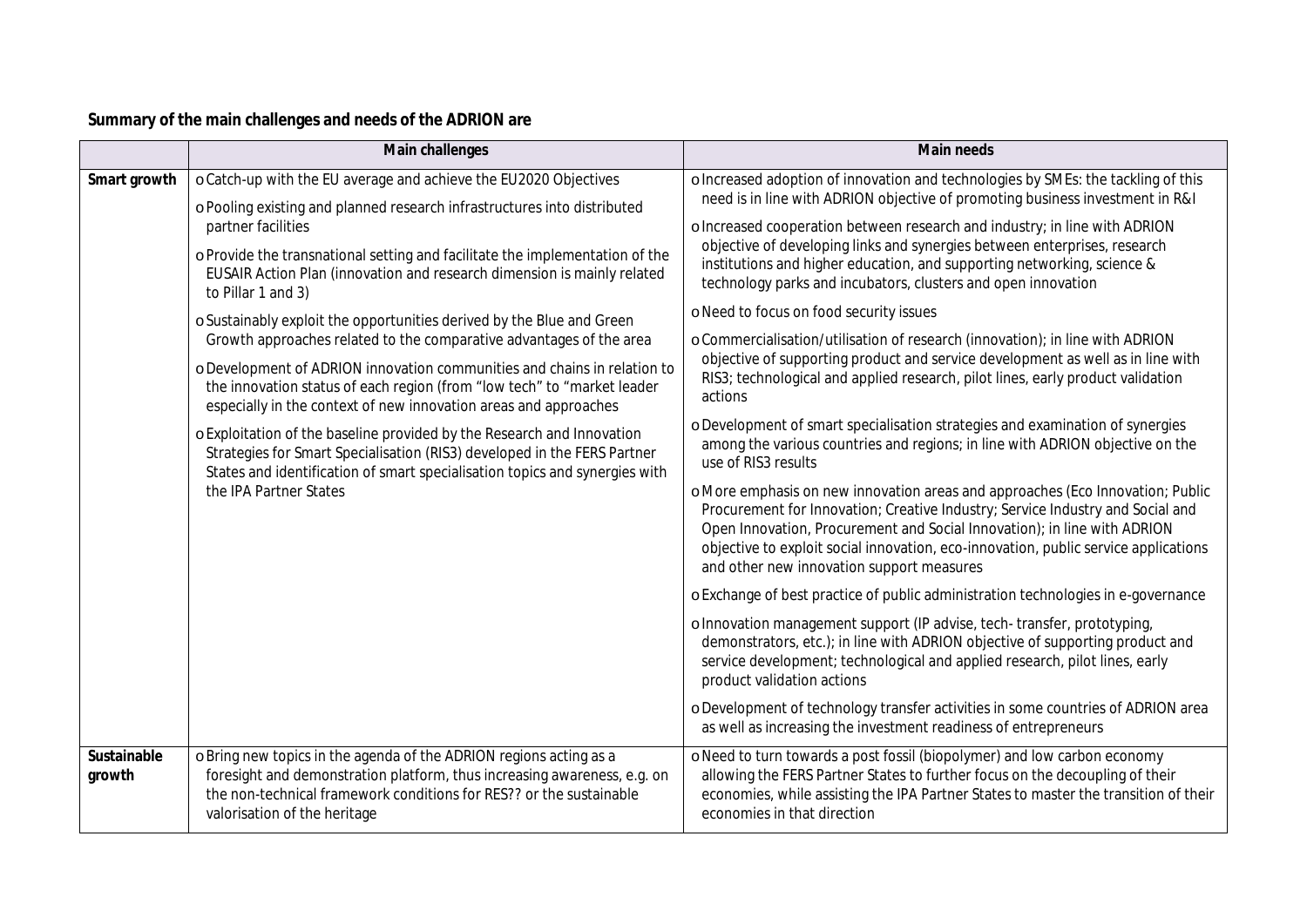| Main challenges                                                                                                                                                                                      | <b>Main needs</b>                                                                                                                                                                                                                                                                                   |  |  |  |
|------------------------------------------------------------------------------------------------------------------------------------------------------------------------------------------------------|-----------------------------------------------------------------------------------------------------------------------------------------------------------------------------------------------------------------------------------------------------------------------------------------------------|--|--|--|
| oldentify a common denominator for the exchange of experience in the<br>first place e.g. related to the need to address human pressures on the<br>environment in relation to the maritime ecosystems | o Need to diversify the renewable energy resources potential and to enhance local<br>approaches                                                                                                                                                                                                     |  |  |  |
| o Develop transnational tools in tackling concrete aspects in the<br>Programme area level where transnational cooperation is a multiplier of                                                         | o Need to conciliate energy production with aims of protecting nature, landscape<br>and biodiversity, with touristic interests and the various interests of local<br>residents                                                                                                                      |  |  |  |
| force e.g. related to environmental vulnerability, fragmentation of<br>habitats and landscapes, risk management, land uses and resources<br>consumption, etc.                                        | o Need to mobilise the cultural landscape and the richness of biodiversity as key<br>assets of the area providing high quality of life and global attractiveness                                                                                                                                    |  |  |  |
| o Introduce, test and evaluate innovative concepts, e.g. on ecosystem                                                                                                                                | o Need to manage the high environmental vulnerability                                                                                                                                                                                                                                               |  |  |  |
| services, Blue and Green Growth in the praxis of development and<br>cohesion policy, thus facilitating the achievement of EU standards and in                                                        | o Need to effectively manage and protect biological diversity, genetic resources,<br>species, and ecosystems at a transnational level                                                                                                                                                               |  |  |  |
| general increasing good governance potentials also in the context of the<br><b>EUSAIR</b>                                                                                                            | o Need to manage increased land and resources consumption                                                                                                                                                                                                                                           |  |  |  |
| o Support the diversification and specialization of the territorial and<br>accommodation offer                                                                                                       | o Need to reduce environmental risk by cutting emissions from vessels at sea or in<br>port and of port infrastructure (e.g. Non Road Mobile Machinery) in line with the<br><b>EUSAIR</b>                                                                                                            |  |  |  |
| o Raise the market trends knowledge and marketing ability of the local<br>tourism SME's                                                                                                              | o Need to integrate ecosystem services, Blue and Green Growth principles in<br>regional development planning and establish sustainable valorisation of natural                                                                                                                                      |  |  |  |
| o Exploit the potentials of natural and cultural heritage as a development                                                                                                                           | and cultural assets as growth assets                                                                                                                                                                                                                                                                |  |  |  |
| asset<br>o Better integrate among tourism development planning, environmental                                                                                                                        | o Need to elaborate common indicators and statistics to measure tourism demand<br>and offer                                                                                                                                                                                                         |  |  |  |
| objectives and environmental goods management system<br>o Optimize the multimodal transport chain towards greener and safer                                                                          | o Need to share commons tools to measure environmental impact of tourism<br>activities (water, soil, waste)                                                                                                                                                                                         |  |  |  |
| transport dynamics and the efficiency of transport infrastructures by the<br>use of information systems and market-based incentives                                                                  | o Need to strengthen administrative capacity especially in the areas of maritime,<br>inland-water transport and logistics                                                                                                                                                                           |  |  |  |
| o Promote the creation of logistic systems through the implementation of<br>integrated, interconnected and homogeneous terminal networks for<br>logistics                                            | o Need to share methodologies for collecting data and common indicators to<br>monitor transport and accessibility conditions                                                                                                                                                                        |  |  |  |
| o Tackle the weak interconnection between ports and inland intermodal<br>and logistics nodes (intermodal: water-rail, rail-road)                                                                     | o Need to simplify maritime transport procedures and to harmonize inland national<br>transport legislations (border cross improvement)<br>o Need to improve the port greening (monitoring system for the quality of<br>emissions by shipping activities, adoption of common quality standards etc.) |  |  |  |
| o Manage the tourists seasonal peaks to avoid congestion by providing a<br>more integrated mobility supply thanks to ICT - ITS innovative tools                                                      |                                                                                                                                                                                                                                                                                                     |  |  |  |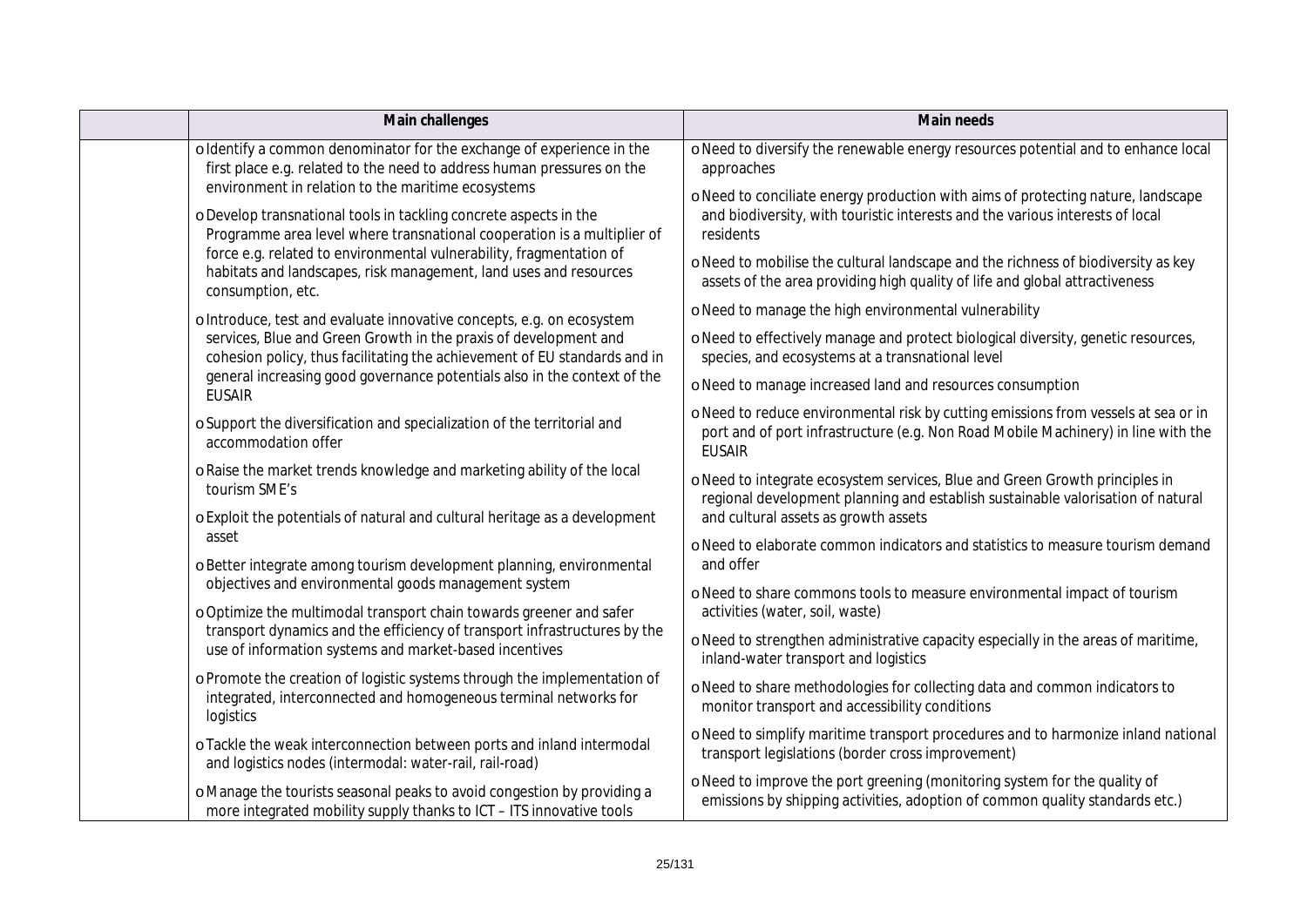|                     | Main challenges                                                                                                                                                                                                                                                                                                                                                             | Main needs                                                                                                                                                                                                                                                                                                                                          |  |  |  |
|---------------------|-----------------------------------------------------------------------------------------------------------------------------------------------------------------------------------------------------------------------------------------------------------------------------------------------------------------------------------------------------------------------------|-----------------------------------------------------------------------------------------------------------------------------------------------------------------------------------------------------------------------------------------------------------------------------------------------------------------------------------------------------|--|--|--|
|                     | extended to the Adriatic region<br>o Reinforcing the interconnection among the ADRION airports                                                                                                                                                                                                                                                                              |                                                                                                                                                                                                                                                                                                                                                     |  |  |  |
| Inclusive<br>growth | o Anticipate consequences of demographic change on economy,<br>employment and quality of life (ageing population)<br>o Acknowledge increasing difficulties for the socioeconomic inclusion of<br>young people, in particular in time of crisis<br>o Allow all parts of society to participate in the exploitation of the<br>opportunities and the allocation of the rewards | o Need to better promote social innovation in connection with key socioeconomic<br>sectors (agro-food, tourism, energy, transports, culture)<br>o Need to better take into account socioeconomic issues and the needs of end<br>users in the conception and implementation of sustainable development policies<br>(environment, energy, transports) |  |  |  |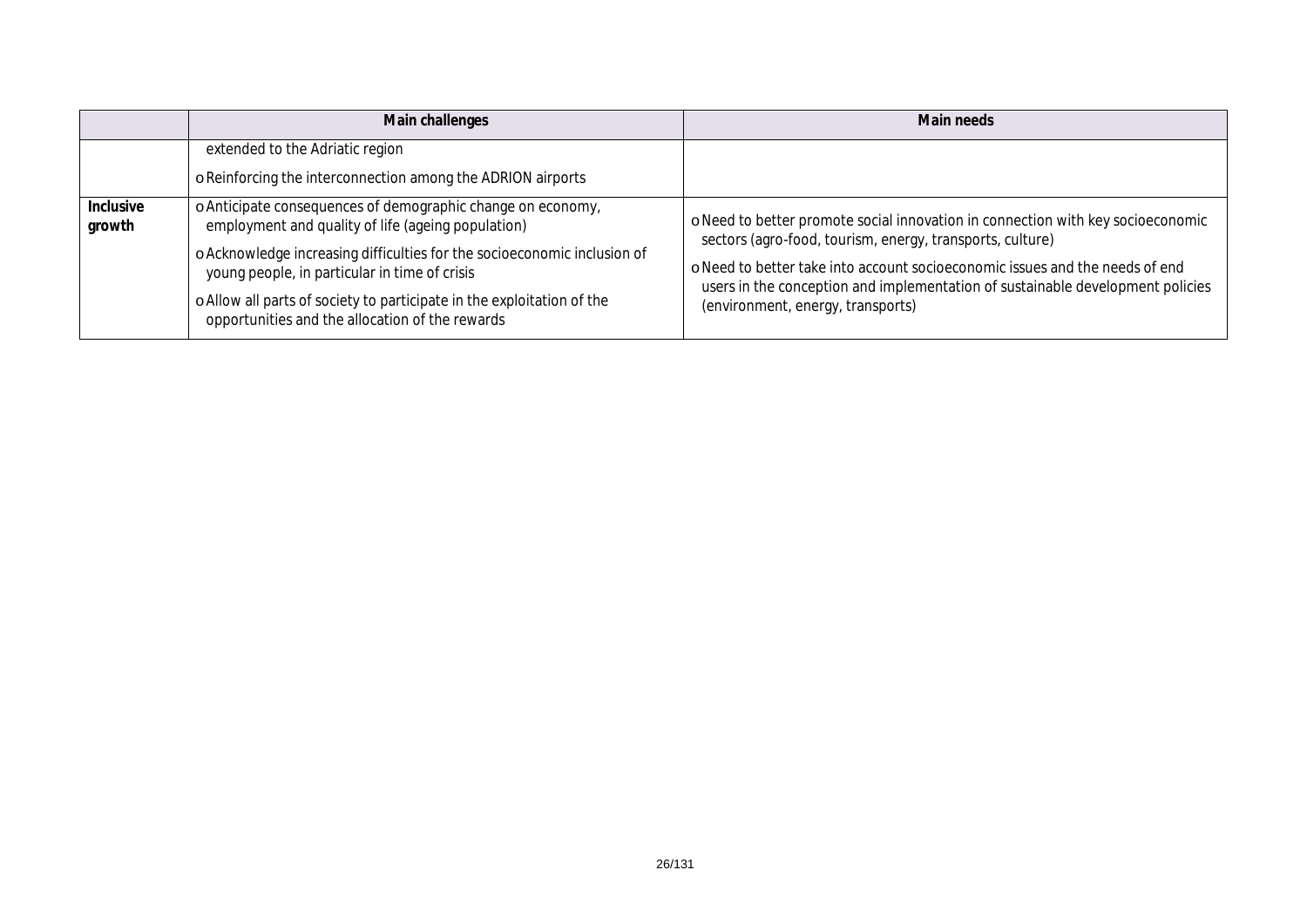### *Strategy of the transnational ADRION programme*

#### *Overall objective of the Programme*

The overall Programme strategy is formulated in direct response to the EU2020 strategy of smart, sustainable and inclusive growth and its further revisions. Smart growth means improving the EU's performance in education, research/innovation and digital society. Sustainable growth means building a more competitive low-carbon economy that makes efficient, sustainable use of resources. Inclusive growth means raising Europe's employment rate – more and better jobs, especially for women, young people and older workers, helping people of all ages to raise the employment rate. Within the EU2020 Strategy the EU has set ambitious objectives to be reached by 2020 in five main areas:

- o Employment: 75% of the 20-64 year-olds to be employed;
- o Research and development: 3% of the EU's GDP to be invested in R&D;
- o Climate change and energy sustainability: greenhouse gas emissions 20% (or even 30 percent, if the conditions are right) lower than 1990; 20% of energy from renewables, 20% increase in energy efficiency;
- o Education: Reducing the rates of early school leavers below 10% and at least 40% of 30-34–year-olds completing third level education;
- o Fighting poverty and social exclusion: at least 20 million fewer people in or at risk of poverty and social exclusion.

In order to reach the envisaged EU2020 targets, all European regions must be actively involved. In this context, the Common Strategic Framework (CSF) of the EU cohesion policy (Article 10 and Annex I of the Regulation (EU) No 1303/2013) provides the necessary investment framework and delivery system.

The overall objective of the ADRION Programme is to act as a policy driver and governance innovator fostering the European integration among FERS and IPA Partner States, taking advantage from the rich natural, cultural and human resources surrounding the Adriatic and Ionian seas and enhancing economic, social and territorial cohesion in the Programme area.

The European Commission in its Regulation No 1299/2013 defines in the preamble that "*transnational cooperation should aim to strengthen cooperation by means of actions conducive to integrated territorial development linked to the Union's cohesion policy priorities*".

For smart growth, the ADRION Programme will give special attention to the promotion of innovation in a number of fields (e.g. Blue and Green Growth, energy, transport, tourism), which outline important competitive advantages of the area. It will support partnerships in order to strengthen clusters, networks, economic sectors, value chains, and increase the interaction among stakeholders in the Partner States.

Concerning sustainable growth, taking into account the pressure observed in urban, lowlands and coastal Adriatic and Ionian areas, the ADRION Programme will seek to conciliate the demand and pressure of different uses, promote low input/low emissions activities, exploit in a sustainable way renewable resources, reduce the impact of human activities on natural resources, and improve the protection of maritime and terrestrial biodiversity and habitats. In these fields, specific attention will be paid to the coordination with EU national and regional programmes in order to use existing inputs and disseminate the results of ADRION projects. In that respect, partners of transnational projects will have to be aware of regional needs and propose ways to disseminate their results towards regional mainstream programmes. Key in this aspect is the preparation of the ground through transnational actions, especially in areas where transnational cooperation is absolutely necessary, as is the case of semi-closed sea interventions. In this respect, Maritime Spatial Planning, Integrated Coastal Zone Management, maritime safety, transport, energy or pollution of the Adriatic and Ionian Seas in conjunction to the EU Marine Strategy Framework Directive and the principles of UNEP MAP and the Barcelona Convention can play a significant role.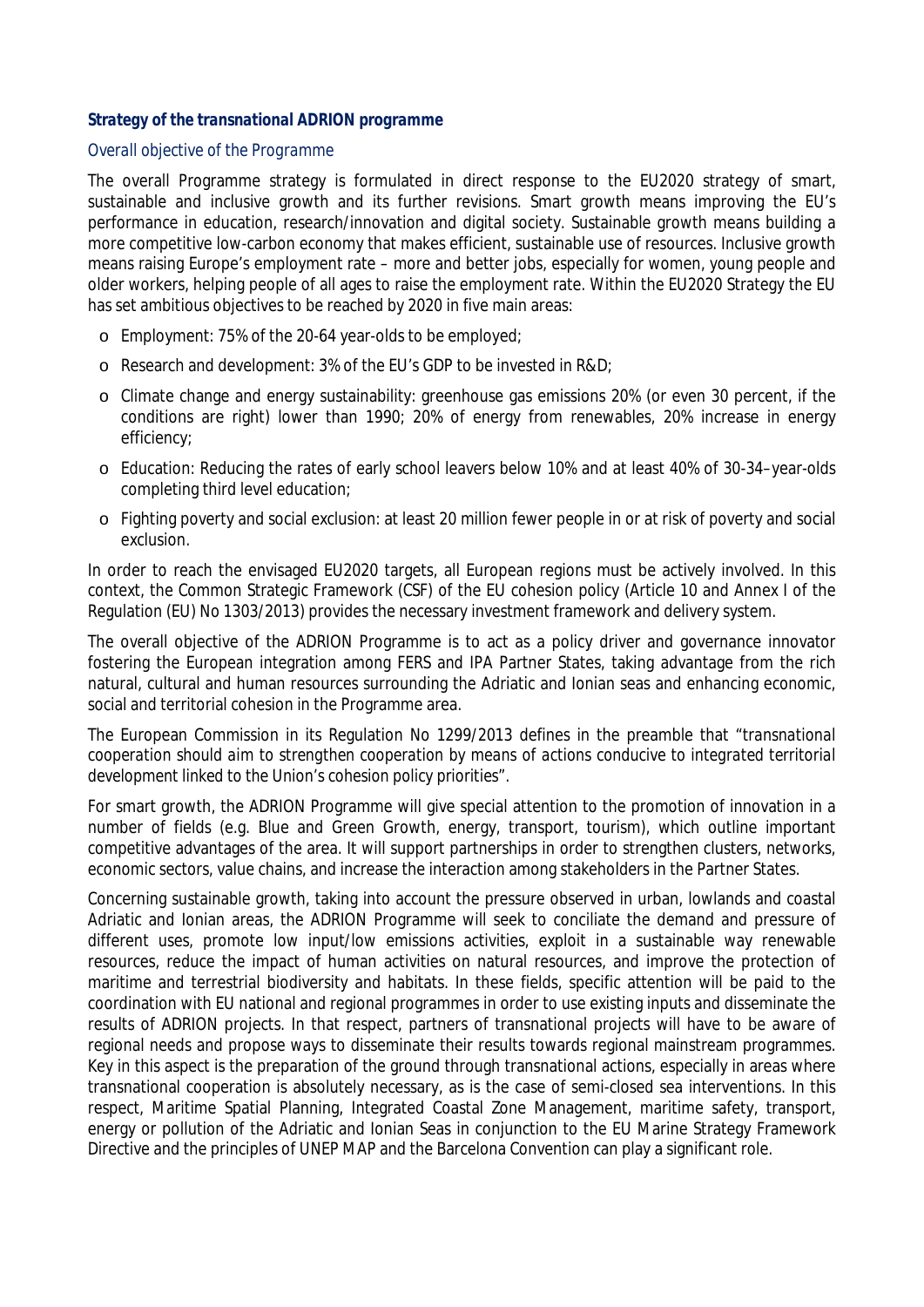The ADRION Programme addresses inclusive growth through the valorisation of competitive advantages and the creation of employment opportunities along with the enhancement of connectivity options and the protection of public environmental goods.

Among the Seven Flagship Initiatives identified by the EU2020 strategy, the ADRION Programme objectives will be aligned with the Innovation Union to improve framework conditions for research and innovation, to the Resource Efficient Europe to help decoupling economic growth from the use of resources.

Transnational cooperation is nevertheless characterised by some inherent challenges, which can be summarised as:

- o Coverage of large areas with a high diversity of regions and often conflicting interests;
- o Limited budgets in relation to the covered area, population and time frame, which often contradict the scope and objectives of cooperation initiatives;
- o Delivering mainly intangible results.

In the case of the ADRION Programme, it has also to address the political dimension of the integration of the Western Balkans to the EU.

For these reasons, and because of the novelty of the programme, ADRION will:

- o Focus on a limited number of TOs,
- o Give emphasis on the formation of partnerships supporting the integration of all Partner States,
- o Fully optimise synergies and complementarities among selected TOs, align them to the pillars of the EUSAIR and mobilise follow-up activities implemented under the ADRION label.

Furthermore, the territorial needs and challenges surrounding the transnational Programme area will be taken into account.

The objective shall be to better identify development potential and bottlenecks in specific sectors (innovation, environment, tourism, accessibility and the interconnections among them) at transnational level, to support stakeholders promoting novel approaches and sharing knowledge.

### *Type of contribution expected from the ADRION Programme*

As a transnational cooperation programme, its main contribution will be to exchange and transfer experiences between regions, support transnational interventions and capacity building, and ensure that results are disseminated and used beyond project partners reaching a large number of end-users.

The programme will especially support the constitution of multilevel and intersectoral working teams and partnerships to overcome administrative and sectoral bottlenecks, with the involvement of citizens, and local/regional/ national/international bodies. At territorial level, a key issue will be to reduce conflicts of land use that constitute one main aspect of sustainable development strategies (promotion of renewable energy, protection of natural and cultural heritage, reduction of carbon emissions, etc.).

Among the framework conditions for the implementation of actions, stakeholders must bear in mind that projects are not aimed to answer to the needs of a limited number of partners, but to contribute to better living conditions in ADRION territories (economic activities, quality of the environment, safety, etc.), thus focusing more on activities and results.

From the action and output point of view, taking into account its strategy, the ADRION Programme is mainly delivering:

- o Networking structures;
- o Joint management systems and cooperation agreements;
- o Strategies and action plans;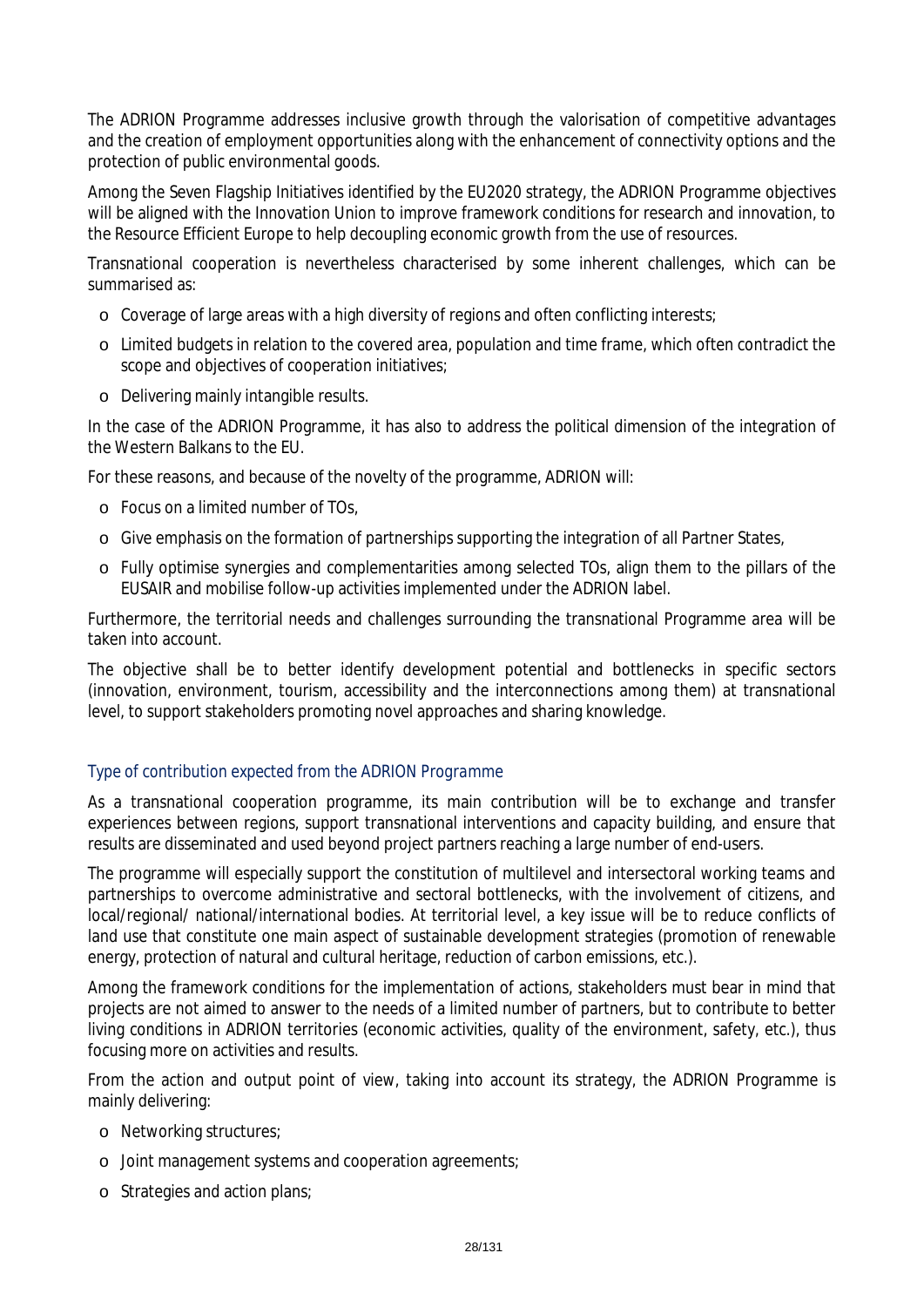- o Methodologies and tools; and
- o Pilot actions.

As a transnational cooperation programme, the ADRION Programme will neither support heavy investments, development of large infrastructures nor scientific and technology research as such. Investments in small scales facilities or infrastructures might be supported in duly justified cases in the case of pilot projects and territorial experiences. The ADRION Programme shall support in particular intangible or "soft" actions which could potentially have a long term effect and contribute to the visibility to the Programme (studies and research, networking, dissemination of knowledge and data, etc.).

Regarding implementation of actions, there is a clear distinction between "beneficiaries" and "target groups" or "end-users". In the context of the Programme, beneficiaries are bodies and organisations, which will be directly involved in the projects funded by the Programme and will be the ones to conceive, discuss and develop the deliverables described above. "Target groups" or "end-users" are bodies, groups and individuals who will use the outputs of the projects or will experience a change in their activities and lives because of the Programme outputs.

### *Selected Thematic Objectives, Investment Priorities and Specific Objectives*

For each TO, a set of specific Investment Priorities (IP) is pre-defined reflecting the challenges ADRION regions are facing.

The cornerstone for the selection of the TOs and IPs are:

- o The diagnosis and needs identified for the ADRION area;
- o The lessons learnt from the period 2007-2013;
- o The application of thematic concentration on a small number of priorities as stipulated in the ETC regulation;
- o The complementarity with the EUSAIR and other EU Macro-regional strategies, regional and thematic programmes;
- o The specificities of transnational cooperation programmes.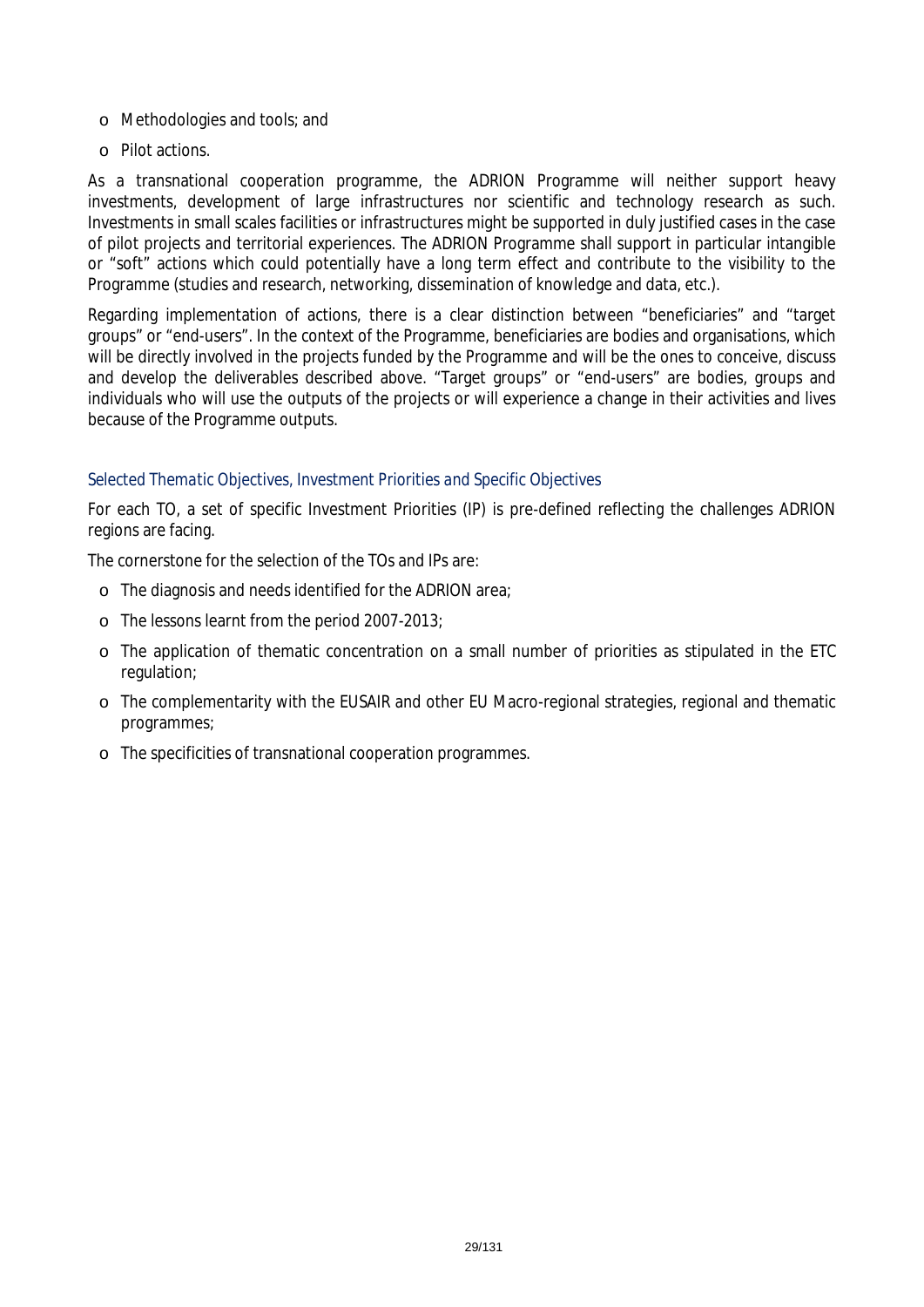For the ADRION Programme the following four (4) TOs and five (5) IPs have been selected:

### **Priority Axis 1: Innovative and Smart Region**

**TO 1**: Strengthening research, technological development and innovation by:

**IP 1b:** Promoting business investment in R&I, developing links and synergies between enterprises, research and development centres and the higher education sector, in particular promoting investment in product and service development, technology transfer, social innovation, eco-innovation, public service applications, demand stimulation, networking, clusters and open innovation (…);

**SO 1.1**: *Support the development of a regional Innovation system for the Adriatic-Ionian area".*

### **Priority Axis 2: Sustainable region**

**TO 6**: Preserving and protecting the environment and promoting resource efficiency by:

**IP 6c**: Conserving, protecting, promoting and developing natural and cultural heritage;

**SO 2.1**: *Promote the sustainable valorisation and preservation of natural and cultural assets as growth assets in the Adriatic-Ionian area;*

**IP 6d**: Protecting and restoring biodiversity and soil and promoting ecosystem services, including through Natura 2000, and green infrastructure;

**SO 2.2:** *Enhance the capacity in transnationally tackling environmental vulnerability, fragmentation and the safeguarding of ecosystem services in the Adriatic-Ionian area.*

### **Priority Axis 3: Connected region**

**TO 7:** Promoting sustainable transport and removing bottlenecks in key network infrastructures by:

**IP 7c:**Developing and improving environmental-friendly (including low-noise) and low-carbon transport systems including inland waterways and maritime transport, ports, multimodal links and airport infrastructure, in order to promote sustainable regional and local mobility

**SO 3.1:** *Enhance capacity for integrated transport and mobility services and multimodality in the Adriatic-Ionian area.*

### **Priority Axis 4: "Supporting the governance of the EUSAIR"**

**TO 11**: [article 7 (b) Regulation (EU) No 1299/2013] Enhancing institutional capacity of public authorities and stakeholders and efficient public administration […];

**IP 11:** Enhancing institutional capacity of public authorities and stakeholders and efficient public administration by developing and coordinating macro-regional and sea-basin strategies;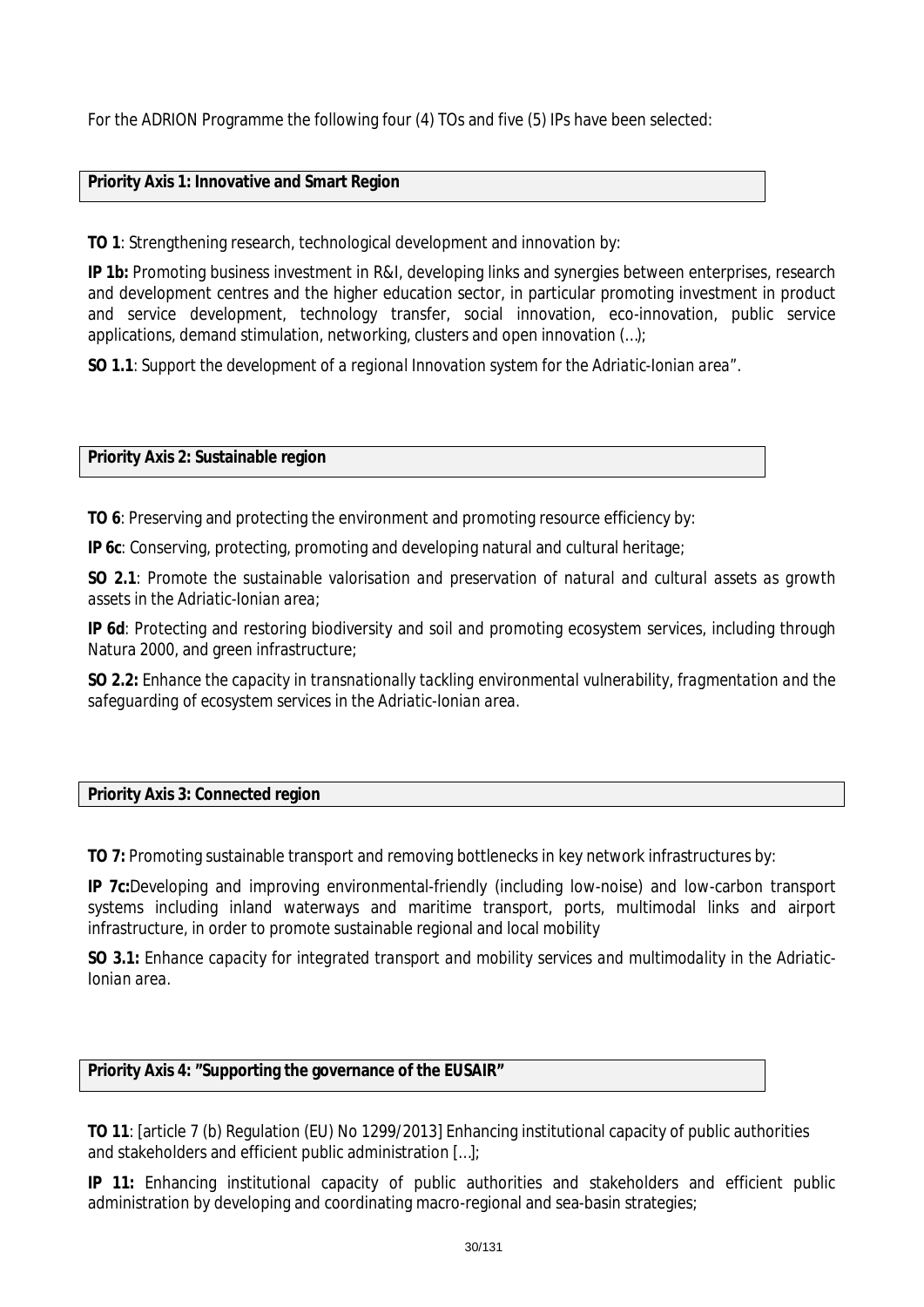**SO 4.1:** *Facilitate the coordination and implementation of the EUSAIR by enhancing institutional capacity of public administrations and key stakeholders and by assisting the progress of implementation of joint priorities.*

Detailed information on the SOs is provided in Section 2.

### *Horizontal dimensions*

In addition to the thematic orientation, the ADRION Programme addresses horizontal thematic aspects highlighted in EU regulations: sustainable development, equal opportunities and non-discrimination, equality between men and women. These horizontal principles are further developed in Section 8.

Furthermore, specific issues will be addressed in a cross-cutting way in the different IPs contributing to the overall objectives of the programme:

### *Information and Communication Technologies*

The development of ICT products, services and applications constitute a relevant support for socioeconomic development, governance, networking, etc. As a tool, ICT can be used in a transversal way to reach the objectives of several IPs.

### *Social cohesion and social innovation*

In different fields of intervention, attention will be paid to projects involving partners or taking measures that have positive effects on social cohesion. This is especially the case when involving social enterprises or when implementing actions aimed at improving the conditions of vulnerable groups (confronted with economic and social integration difficulties).

### *Data and knowledge management*

Each project and each project partner must make available for the public the data used for the projects or generated by the project in order to enhance the dissemination of experiences and results. Projects are encouraged to deliver datasets in line with the "open data by default" principle to improve the diffusion and reuse of data between public institutions, partners and a wider public.

### *Territorial and eco-systemic approach*

In each targeted territory (urban, coastal, islands and remote areas), projects will have to involve relevant stakeholders of sectors and institutions from the project intervention field. Approaches must be 'integrated' or 'eco-systemic', so that the result would not be isolated proposals working on limited aspects of tourism, energy or transports for example, but a coordination effort insisting on the contribution of these domains to the sustainable development of territories (taking into account available means, economic perspectives, on-going public policies, conflict of use, environmental constraints, etc.).

Partners will have to explore how to make relevant actors from environment protection, tourism, transport, etc. work together. With this approach, transnational cooperation will contribute to develop strategic planning aspects.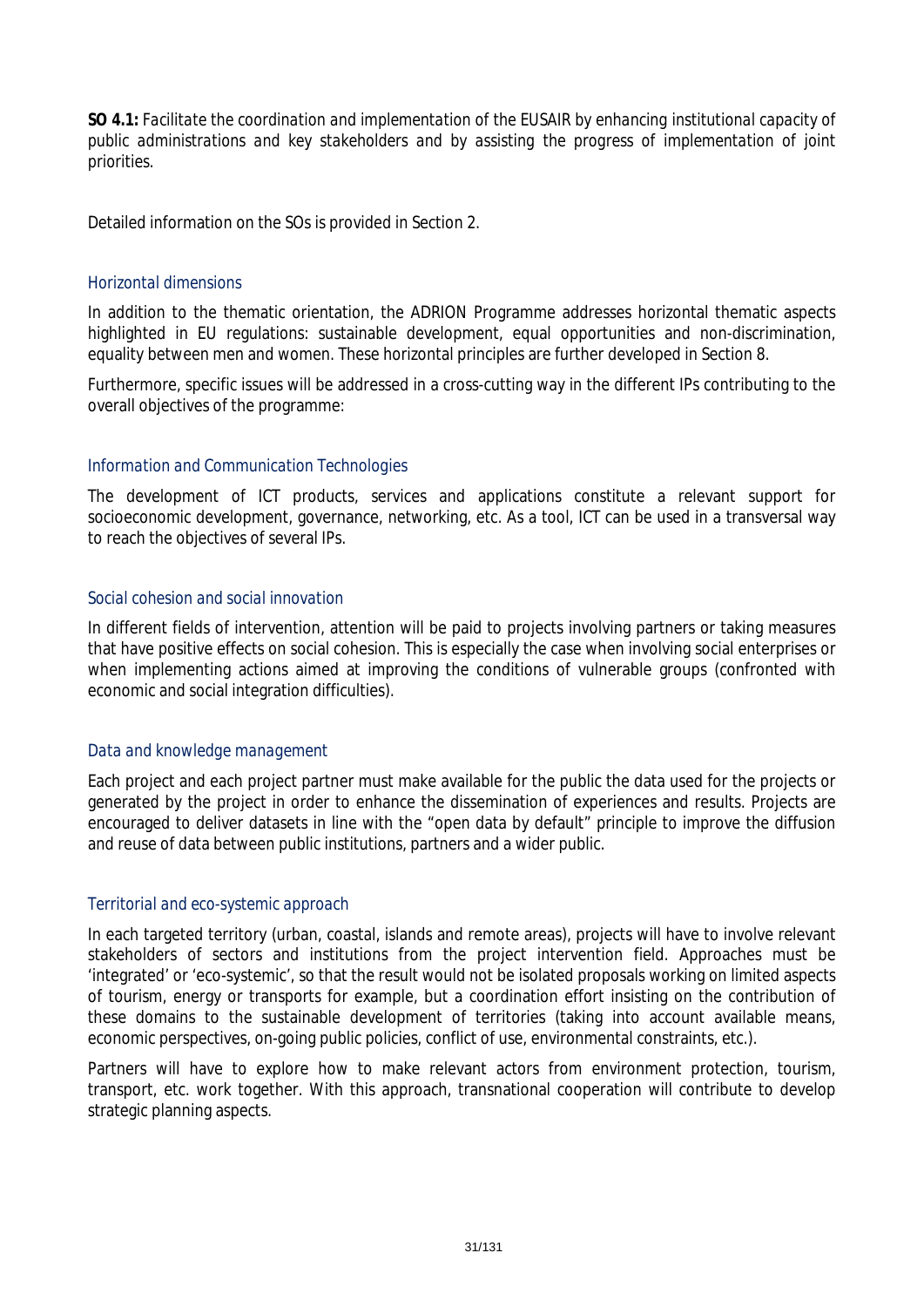*1.1.1 Justification for the choice of thematic objectives and corresponding investment priorities, having regard to the Common Strategic Framework, based on an analysis of the needs within the programme area as a whole and the strategy chosen in response to such needs, addressing, where appropriate, missing links in cross-border infrastructure, taking into account the results of the ex-ante evaluation*

| <b>Selected Thematic Objective</b>                                                      | <b>Selected Investment Priority</b>                                                                                                                                                                    | Justification for selection                                                                                                                                                                                                                                                                                                                                                                                                                                                          |  |  |  |
|-----------------------------------------------------------------------------------------|--------------------------------------------------------------------------------------------------------------------------------------------------------------------------------------------------------|--------------------------------------------------------------------------------------------------------------------------------------------------------------------------------------------------------------------------------------------------------------------------------------------------------------------------------------------------------------------------------------------------------------------------------------------------------------------------------------|--|--|--|
| <b>TO1</b><br>Strengthening research,<br>technological development and<br>innovation () | IP <sub>1b</sub><br>Promoting business investment in<br>innovation and research and developing<br>links and synergies between enterprises,<br>research institutions and higher education<br>$(\ldots)$ | o Need to improve innovation capacities, competitiveness and internationalisation of SMEs<br>confronted with international competition in some key sectors such as tourism, agribusiness,<br>creative industries, fisheries, energy<br>o Need to improve innovation capacities through a more efficient joint use of research<br>infrastructure and knowledge/competencies for better international cooperation between<br>business, research and education                          |  |  |  |
|                                                                                         |                                                                                                                                                                                                        | o Need to improve cooperation between actors of the quadruple helix, especially between<br>research and businesses enterprises, R&D centres and higher education; and support<br>networking, clusters and open innovation<br>o Need to support new innovation areas and approaches (eco innovation; public procurement for<br>innovation; creative industry; service industry and social innovation)<br>o Need to develop smart specialisation strategies by the use of RIS3 results |  |  |  |
|                                                                                         |                                                                                                                                                                                                        |                                                                                                                                                                                                                                                                                                                                                                                                                                                                                      |  |  |  |
|                                                                                         |                                                                                                                                                                                                        |                                                                                                                                                                                                                                                                                                                                                                                                                                                                                      |  |  |  |
|                                                                                         |                                                                                                                                                                                                        | o Need to promote the Innovation management support (intellectual property advising,<br>technology transfer, prototyping, demonstrators, etc.)                                                                                                                                                                                                                                                                                                                                       |  |  |  |
| TO <sub>6</sub><br>Protecting the environment                                           | IP 6c<br>Conserving, protecting, promoting and                                                                                                                                                         | o High cultural and environmental resources in ADRION regions threatened by human activities<br>and environmental changes (especially climate change)                                                                                                                                                                                                                                                                                                                                |  |  |  |
| and promoting resource                                                                  | developing natural and cultural heritage                                                                                                                                                               | o Full potential of natural and cultural heritage as development assets not exploited yet                                                                                                                                                                                                                                                                                                                                                                                            |  |  |  |
| efficiency                                                                              |                                                                                                                                                                                                        | o High pressure of tourism activities and urbanisation, especially on coastal ADRION (sustainable<br>tourism)                                                                                                                                                                                                                                                                                                                                                                        |  |  |  |
|                                                                                         |                                                                                                                                                                                                        | o Increased pressure on water resources from a quantitative and qualitative point of view                                                                                                                                                                                                                                                                                                                                                                                            |  |  |  |
|                                                                                         | IP <sub>6d</sub>                                                                                                                                                                                       | o Pressure on the biodiversity and development of invasive species                                                                                                                                                                                                                                                                                                                                                                                                                   |  |  |  |
|                                                                                         | Protecting and restoring biodiversity, soil                                                                                                                                                            | o Pressure on water quality with direct consequences on the biodiversity                                                                                                                                                                                                                                                                                                                                                                                                             |  |  |  |
|                                                                                         | protection and restoration and promoting<br>ecosystem services including NATURA                                                                                                                        | o Crucial role of the environment in the attractiveness and economic development of ADRION                                                                                                                                                                                                                                                                                                                                                                                           |  |  |  |

### **Table 1: A synthetic overview of the justification for the selection of Thematic Objectives and Investment Priorities**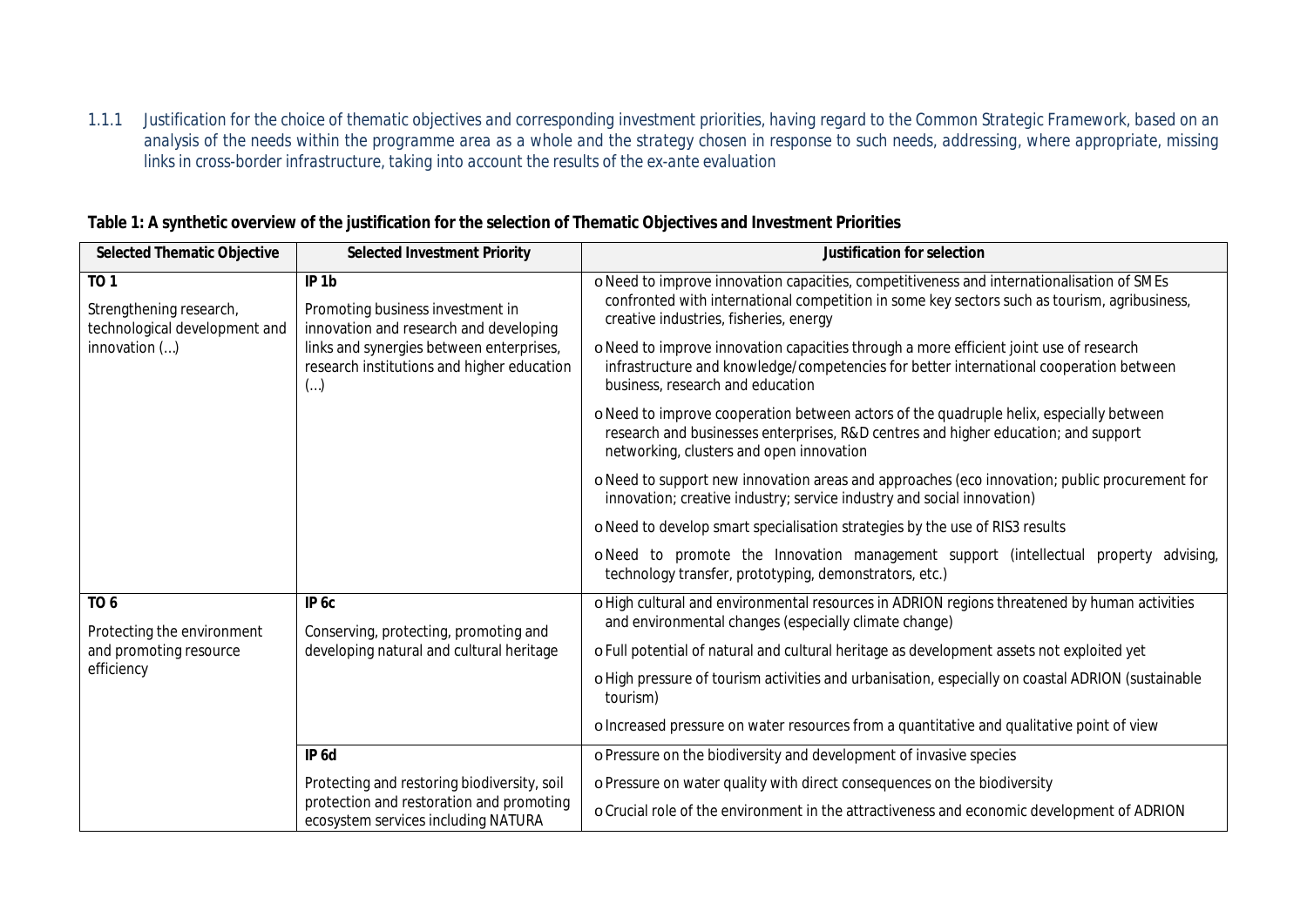| <b>Selected Thematic Objective</b>                                      | <b>Selected Investment Priority</b>                                                                                                                                                             | Justification for selection                                                                                                                                                   |  |  |  |
|-------------------------------------------------------------------------|-------------------------------------------------------------------------------------------------------------------------------------------------------------------------------------------------|-------------------------------------------------------------------------------------------------------------------------------------------------------------------------------|--|--|--|
|                                                                         | 2000 and green infrastructures                                                                                                                                                                  | regions                                                                                                                                                                       |  |  |  |
|                                                                         |                                                                                                                                                                                                 | o Need to tackle environmental vulnerability, improve risk management capacity, support the<br>optimal use of land and resource consumption etc.                              |  |  |  |
| TO <sub>7</sub><br>Promoting sustainable                                | IP <sub>7c</sub><br>Developing and improving environment-<br>friendly (including low-noise) and low-<br>carbon transport systems including inland                                               | o Need to reduce the environmental impact of transport by increasing multimodality and shift to<br>more appropriate and environmental-friendly modes of transport             |  |  |  |
| transport and removing<br>bottlenecks in key network<br>infrastructures |                                                                                                                                                                                                 | o Need to improve the border cross point transit for all non EU borders where administrative and<br>organization bottlenecks produce substantial delays in scheduling travel  |  |  |  |
|                                                                         | waterways and maritime transport, ports<br>multimodal<br>links<br>and<br>airport                                                                                                                | o Need to invest on ICT management for all freight transport activities                                                                                                       |  |  |  |
|                                                                         | infrastructure, in order to<br>promote<br>sustainable regional and local mobility                                                                                                               | o Need to enhance the water -rail intermodal platform both for maritime ports and inland<br>waterway port                                                                     |  |  |  |
|                                                                         |                                                                                                                                                                                                 | o Need to reinforce the ICT application for making open and easier the access to info transport and<br>implement all the intermodal opportunities for the passengers mobility |  |  |  |
|                                                                         |                                                                                                                                                                                                 | o Use of renewable energies lower than the EU average                                                                                                                         |  |  |  |
| <b>TO 11</b>                                                            | IP 11 [art. 7 (b) Reg. (EU) 1299/2013]                                                                                                                                                          | o Need to ensure a good governance of the EUSAIR                                                                                                                              |  |  |  |
| Enhancing institutional<br>capacity of public authorities               | Enhancing institutional capacity of public<br>authorities and stakeholders and efficient<br>public administration by developing and<br>coordinating macro-regional and sea-<br>basin strategies | o Need to put in place good and stable governance mechanisms and support to national<br>coordinators                                                                          |  |  |  |
| and stakeholders and efficient<br>public administration                 |                                                                                                                                                                                                 | o Need to ensure involvement of key stakeholders (national, regional, local) in capacity building for<br>the strategy implementation                                          |  |  |  |
|                                                                         |                                                                                                                                                                                                 | o Need to strengthen the capacity for territorial analysis on the basis of harmonised data collection                                                                         |  |  |  |
|                                                                         |                                                                                                                                                                                                 | o Need to support project ideas to become mature transnational projects                                                                                                       |  |  |  |
|                                                                         |                                                                                                                                                                                                 | o Need for identification and coordination of all possible funding sources3 for joint projects, as the<br>stakeholders tend to lack knowledge about different funding sources |  |  |  |
|                                                                         |                                                                                                                                                                                                 | o Need for coordination with other existing and future macro regional strategies                                                                                              |  |  |  |

<sup>&</sup>lt;sup>3</sup>All ESIF programmes including ETC, Cohesion Fund, IPA, sectoral programmes of the EU (Horizon 2020), LIFE, COSME, Connecting Europe Facility, national-regional programmes, international financing institutions (EIB, Western Balkan Investment Framework (WBIF) etc.), banks, private financers, donors, etc.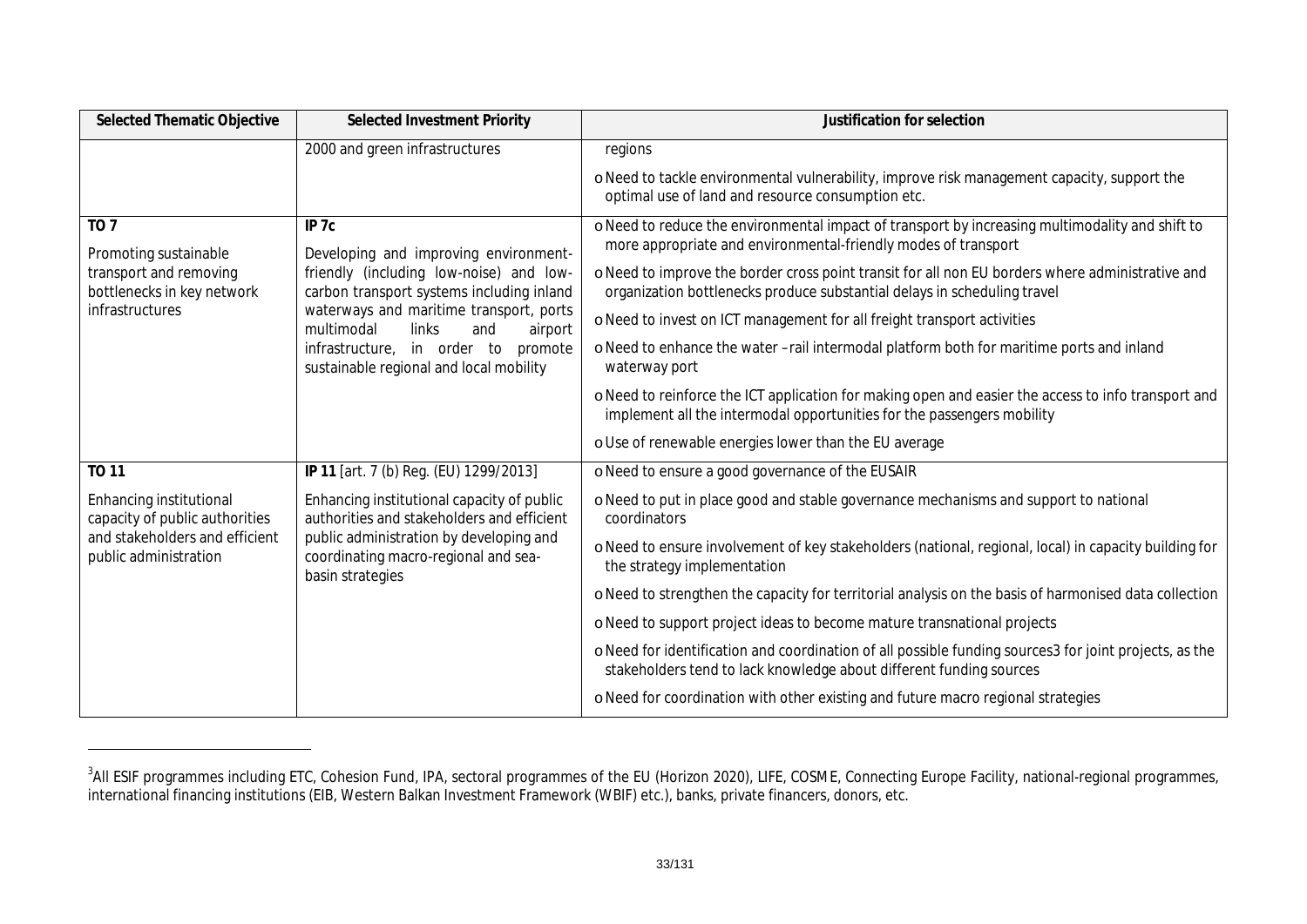### *Justification of the financial allocation*

The overall Programme budget amounts to EUR 117.918.198 including European Regional Development Fund (ERDF) - EUR 83.467.729 -, the Instrument for Pre-Accession Assistance (IPA II) - EUR 15.688.887 - and national contributions - EUR 18.761.582.

as described in Section 3.

The financial allocation to the selected TOs reflect:

- o The estimated financial size of the projects foreseen in each Priority Axis (PA) axis based on the experience of the 2007-2013 period;
- o The coherence with the needs of the Partner States;
- o The opinions expressed during the consultation rounds; and
- o Last, but not least, the expression of the strategic choices of the ADRION stakeholders.

When estimating financial allocations per TO, an average budget of 2 MEUR per operation was assumed. The financial allocation per PA is as follows:

- o PA 1 (TO 1): the planned budget allocation (Union funds) to PA 1 is EUR 19.691.658 corresponding to 20% of the total. The financial allocation to this Priority is in line with the emphasis placed on innovation, technology transfer and entrepreneurship by all ERDF and IPA Partner States, the orientation of the EUSAIR and the consultations undertaken during the programming process.
- o PA 2 (TO 6): the planned budget allocation (Union funds) to PA 2 is EUR 45.472.376, corresponding to 46% of the total. This financial allocation reflects the expected size of actions relating to the valorisation of cultural and natural heritage and the needs for increasing awareness, harmonising management approaches, facilitating knowledge transfer and fostering shared potentials and responsibilities in the field of environmental protection and risk management.
- o PA 3 (TO 7): the planned budget allocation (Union funds) to PA 4 is EUR 17.708.524, corresponding to 18% of the total. The financial allocation to this Priority is in line with the emphasis placed on connectivity, efficient and environmental friendly mobility and transport within all Partner States as a prerequisite for all EUSAIR pillars. It also reflects the relative low demand in this thematic orientation expressed both during the 2007-2013 period and the current programming consultations.
- o PA 4 (TO 11): the planned budget allocation (Union funds) to PA 4 is EUR 9.775.995, corresponding to 10% of the total. It derives from the need to address governance challenges and development in the ADRION area by investing in multilevel and multi-country governance in the tasks, approaches, services and processes of public administrations and key stakeholders in the context of the implementation of the EUSAIR.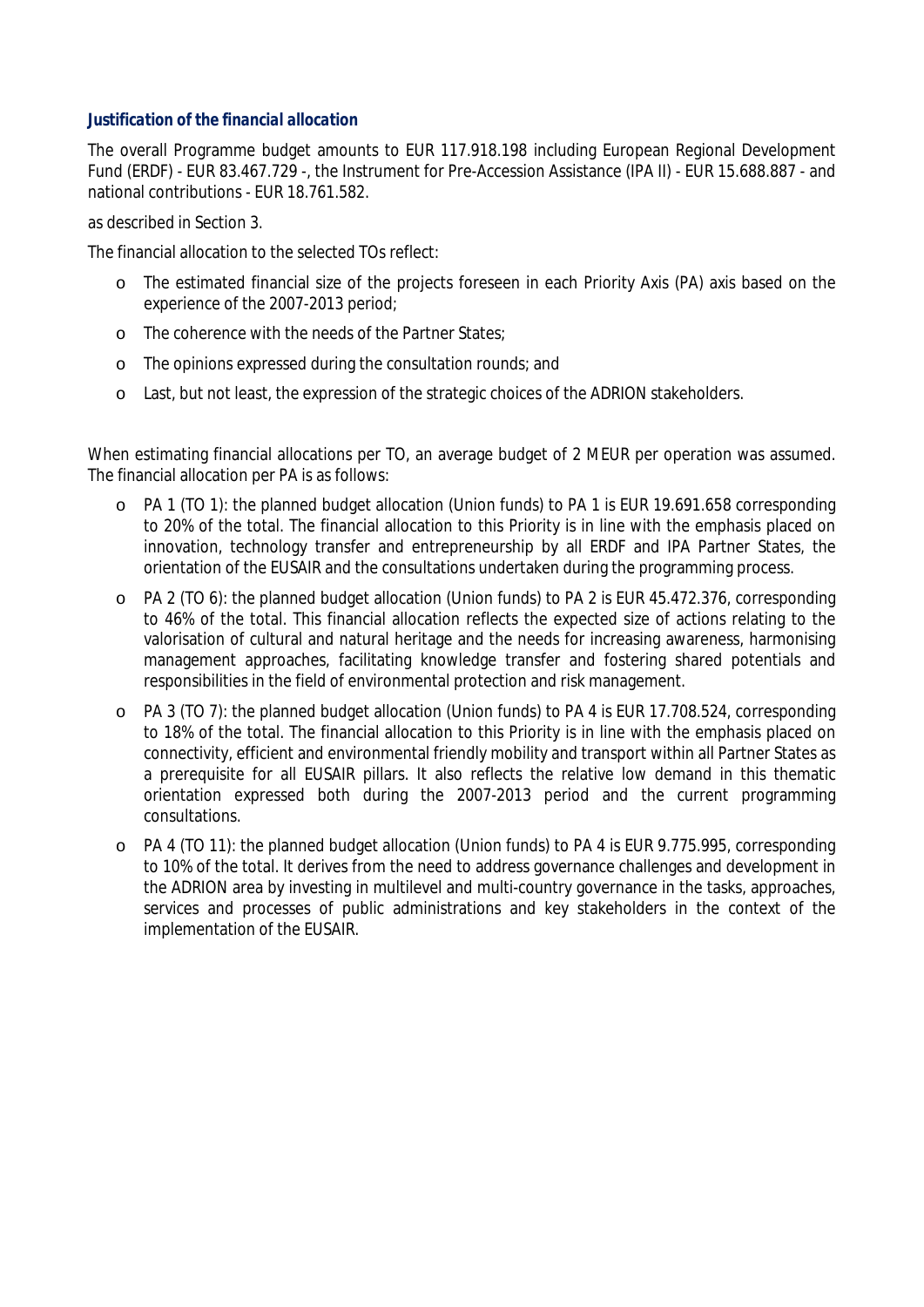### **Table 2:Overview of the investment strategy of the cooperation programme**

| Priority axis | <b>ERDF</b><br>support<br>(EUR) | Proportion of the total Union support to<br>the cooperation programme (by Fund)4 |                                  | Thematic Objective <sup>5</sup> | Investment priorities <sup>6</sup>                                                         | <b>Specific Objectives</b>                                                                                                                                                            | <b>Result indicators</b><br>corresponding to the                                                                                                             |                                                                                                                                                                                                         |
|---------------|---------------------------------|----------------------------------------------------------------------------------|----------------------------------|---------------------------------|--------------------------------------------------------------------------------------------|---------------------------------------------------------------------------------------------------------------------------------------------------------------------------------------|--------------------------------------------------------------------------------------------------------------------------------------------------------------|---------------------------------------------------------------------------------------------------------------------------------------------------------------------------------------------------------|
|               |                                 | <b>ERDF</b>                                                                      | <b>ENI</b> (where<br>applicable) | IPA (where<br>applicable)       |                                                                                            |                                                                                                                                                                                       |                                                                                                                                                              | <b>Specific Objective</b>                                                                                                                                                                               |
| $\mathbf{1}$  | 16.693.547                      | 20%                                                                              |                                  | 19%                             | 1. Strengthening<br>research, technological<br>development and<br>innovation               | IP 1.b<br>Promoting business<br>investment in R&I,<br>developing links and<br>synergies between<br>enterprises, research<br>and development<br>centres and the higher<br>education () | Support the<br>development of a<br>regional innovation<br>system for the Adriatic-<br>Ionian area                                                            | Level of capacity of key<br>innovation actors to be<br>effectively involved in<br>transnational actions<br>for the development of<br>a regional Innovation<br>system                                    |
| 2.            | 38.395.155                      | 46%                                                                              |                                  | 45%                             | 6. Preserving and<br>protecting the<br>environment and<br>promoting resource<br>efficiency | <b>IP 6.c</b><br>Conserving, protecting,<br>promoting and<br>developing natural and<br>cultural heritage                                                                              | Promote the<br>sustainable<br>valorisation and<br>preservation of natural<br>and cultural heritage<br>as growth assets in the<br>Adriatic-Ionian area        | Level of capacity for the<br>stakeholders in the fields of<br>natural and cultural heritage<br>protection and tourism to<br>sustainably valorise natural<br>and cultural heritage as a<br>growth asset. |
|               |                                 |                                                                                  |                                  |                                 |                                                                                            | IP 6.d<br>Protecting and<br>restoring biodiversity<br>and soil and promoting<br>ecosystem services<br>through Natura2000,                                                             | Enhance the capacity<br>in transnationally<br>tackling environmental<br>vulnerability,<br>fragmentation, and the<br>safeguarding of<br>ecosystem services in | Level of capacity of the<br>involved organisations to<br>operate transnational,<br>providing service and<br>management regarding<br>environmental vulnerability,<br>fragmentation, and the              |

<sup>&</sup>lt;sup>4</sup> Presentation of the shares corresponding to ENI and IPA amounts depends on management option chosen.<br><sup>5</sup> Title of the thematic objective, not applicable to technical assistance.<br><sup>6</sup> Title of the investment priority, no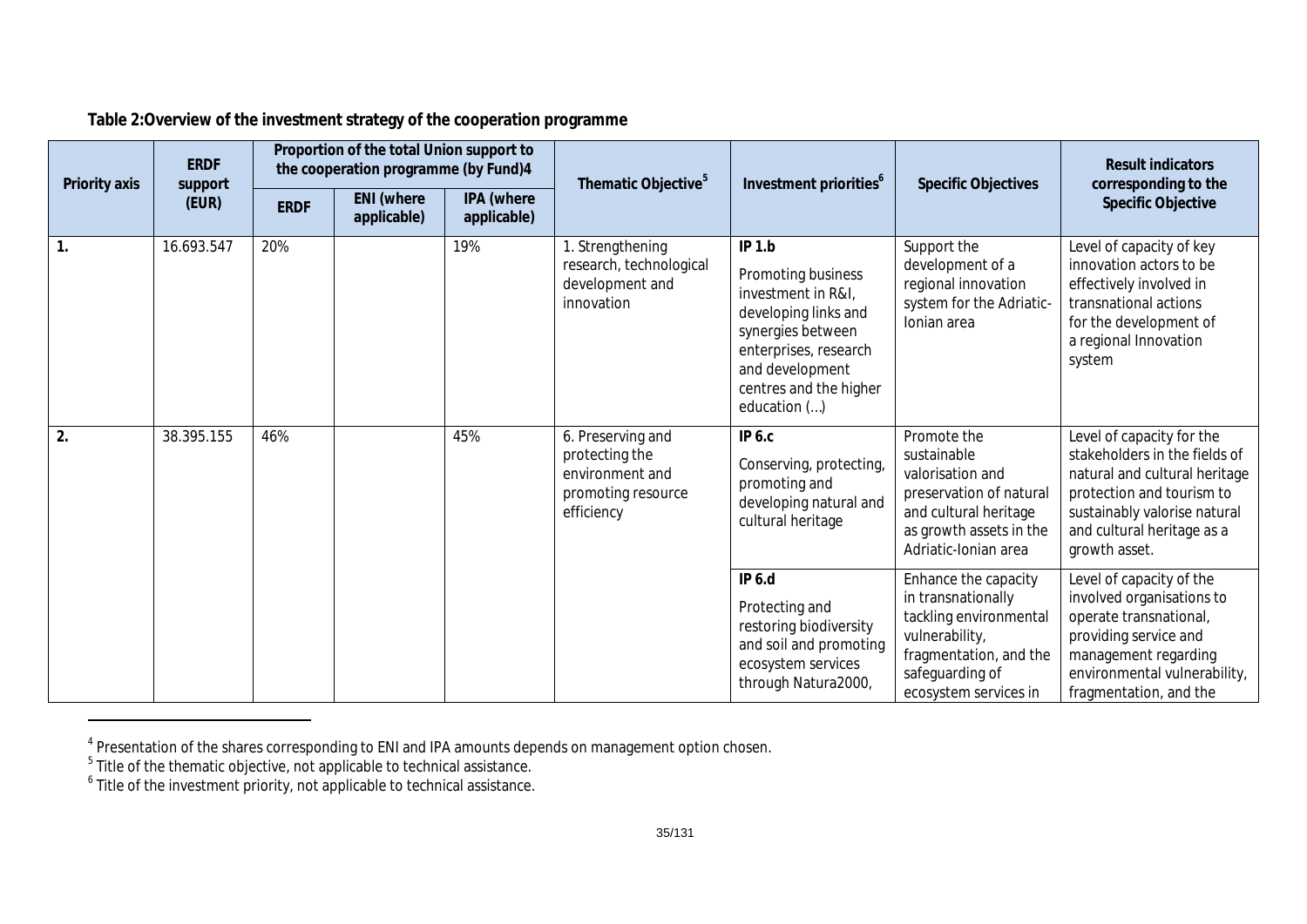|                         |            |     |     |                                                                                                     | and green<br>infrastructures                                                                                                                                                                                                                                                                                                       | the Adriatic-Ionian<br>area                                                                                                                                                                                                                 | safeguarding of ecosystems'<br>services                                                                                                                                                       |
|-------------------------|------------|-----|-----|-----------------------------------------------------------------------------------------------------|------------------------------------------------------------------------------------------------------------------------------------------------------------------------------------------------------------------------------------------------------------------------------------------------------------------------------------|---------------------------------------------------------------------------------------------------------------------------------------------------------------------------------------------------------------------------------------------|-----------------------------------------------------------------------------------------------------------------------------------------------------------------------------------------------|
| $\overline{3}$          | 15.024.191 | 18% | 17% | 7. Promoting sustainable<br>transport and removing<br>bottlenecks in key<br>network infrastructures | IP 7.c<br>Developing and<br>improving<br>environmentally-<br>friendly (including low-<br>noise) and low-carbon<br>transport systems,<br>including inland<br>waterways and<br>maritime transport,<br>ports, multimodal links<br>and airport<br>infrastructure, in order<br>to promote sustainable<br>regional and local<br>mobility | Enhance capacity for<br>integrated transport<br>and mobility services<br>and multimodality in<br>the Adriatic-Ionian<br>area                                                                                                                | Level of capacity of<br>organisations in the field of<br>transport and mobility to<br>transnationally plan and<br>implement sustainable and<br>multimodal transport and<br>mobility solutions |
| 4.                      | 8.346.773  | 10% | 9%  | 11. Enhancing<br>institutional capacity of<br>public authorities and<br>stakeholders ()             | IP 11 art. 7 (b) Reg. No<br>1299/2013<br>Enhancing institutional<br>capacity of public<br>authorities and<br>stakeholders and<br>efficient public<br>administration by<br>developing and<br>coordinating macro-<br>regional and sea-basin<br>strategies                                                                            | Facilitate the<br>coordination in<br>implementing the<br>EUSAIR by enhancing<br>institutional capacity of<br>public administrations<br>and key stakeholders<br>and by assisting the<br>progress of<br>implementation of<br>joint priorities | The status of management<br>capacities of EUSAIR<br>governance structures to<br>effectively implement the<br>EUSAIR and its Action plan,<br>achieving their objectives<br>and targets         |
| Technical<br>Assistance | 5.008.063  | 6%  |     | na                                                                                                  | na                                                                                                                                                                                                                                                                                                                                 | na                                                                                                                                                                                                                                          | na                                                                                                                                                                                            |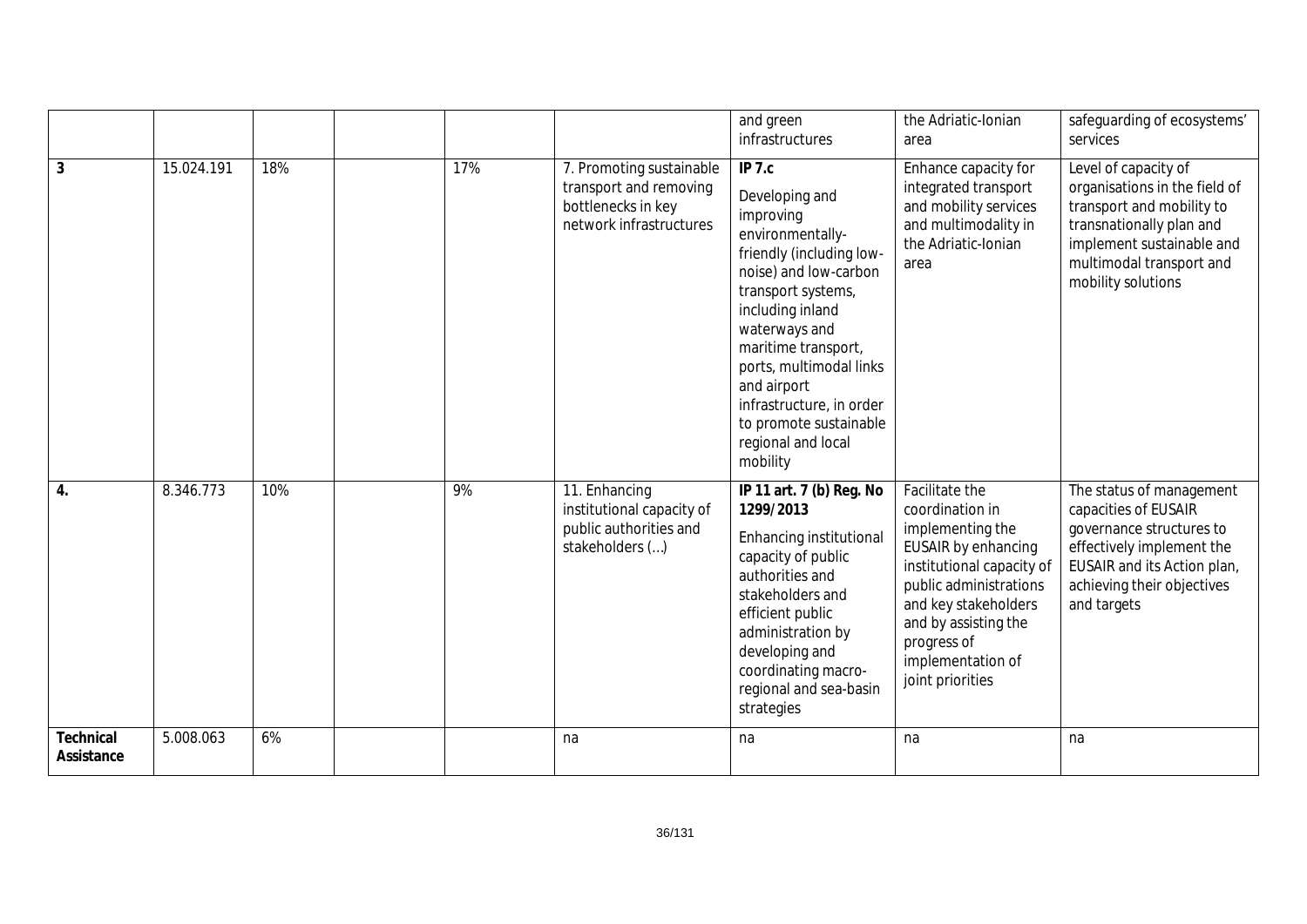### **SECTION 2. PRIORITY AXES**

**(**Reference: points (b) and (c) of Article 8(2) of Regulation (EU) No 1299/2013)

### *Section 2.A.Description of the priority axes other than technical assistance*

(Reference: point (b) of Article 8(2) of the ETC Regulation)

*2.A.1. Priority Axis 1*

| ID    | <b>PRIORITY AXIS 1</b>      |
|-------|-----------------------------|
| Title | Innovative and smart region |

 $\Box$  The entire priority axis will be implemented solely through financial instruments

 $\Box$  The entire priority axis will be implemented solely through financial instruments set up at Union level

The entire priority axis will be implemented through community-led local development

*2.A.2. Justification for the establishment of a priority axis covering more than one thematic objective* (Reference: Article 8(1) of the ETC Regulation) Not applicable

## *2.A.3. Fund and calculation basis for the Union support*

| Fund                                                     | ERDF+ IPA      |
|----------------------------------------------------------|----------------|
| <b>Calculation Basis (total eligible</b><br>expenditure) | EUR 19.691.658 |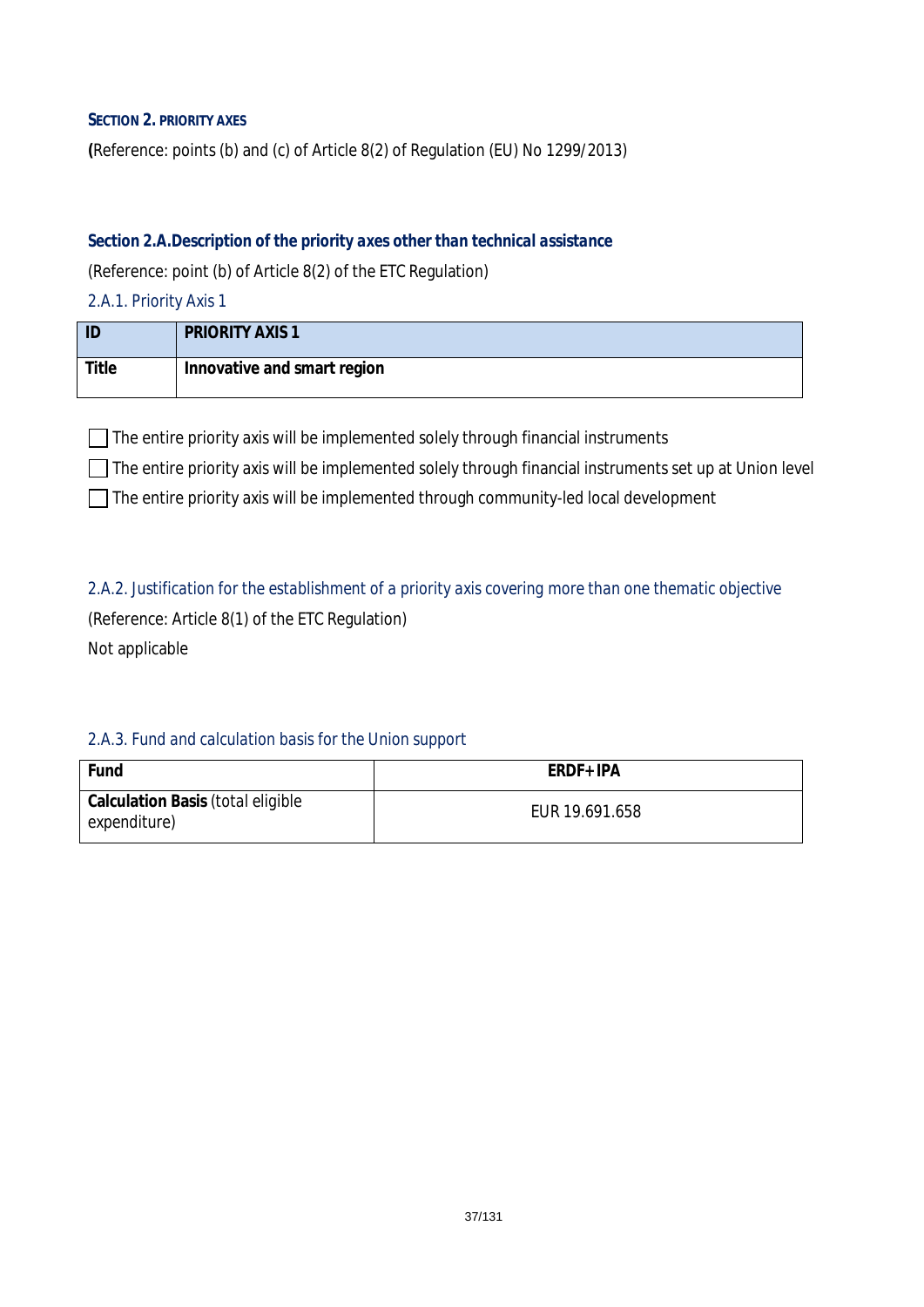### *2.A.4. Investment priority 1.b*

(Reference: points (b)(i) of Article 8(2) of Regulation (EU) No 1299/2013)

## **INVESTMENT PRIORITY 1.b**

**Promoting business investment in R&I, developing links and synergies between enterprises, research and development centres and the higher education sector, in particular promoting investment in product and service development, technology transfer, social innovation, ecoinnovation, public service applications, demand stimulation, networking, clusters and open innovation through smart specialisation, and supporting technological and applied research, pilot lines, early product validation actions, advanced manufacturing capabilities and first production, in particular in key enabling technologies and diffusion of general purpose technologies**

#### *2.A.5.Specific objective corresponding to the investment priority and expected results*

(Reference: points (b)(i) and (ii) of Article 8(2) of Regulation (EU) No 1299/2013)

| ID                                         | 1.1                                                                                                                                                                                                                                                                                                                                                                                                                                                                                                                                                                                                                                      |  |  |  |  |  |
|--------------------------------------------|------------------------------------------------------------------------------------------------------------------------------------------------------------------------------------------------------------------------------------------------------------------------------------------------------------------------------------------------------------------------------------------------------------------------------------------------------------------------------------------------------------------------------------------------------------------------------------------------------------------------------------------|--|--|--|--|--|
| <b>Specific Objective</b>                  | Support the development of a regional Innovation system for the<br>Adriatic-Ionian area                                                                                                                                                                                                                                                                                                                                                                                                                                                                                                                                                  |  |  |  |  |  |
| <b>Expected results</b><br>3500 char. max. | The ADRION area is characterised by low innovation performance<br>(innovation models more based on diversification than breakthrough<br>innovation), limited capacity of SMEs, inadequate cooperation among<br>companies, research centres and public agencies, absence of support<br>schemes and seed capital, obsolete technological applications, lack of<br>focus on specific issues which can be of competitive advantage to the area<br>(e.g. blue growth), limited sectoral/cross-sectoral specialisations, absence<br>of high-value added services, inadequate understanding of the importance<br>of intellectual property, etc. |  |  |  |  |  |
|                                            | On the other hand there are a number of competitive and highly active<br>research and innovation clusters, albeit with poor intraregional joint<br>activities especially in the East-West Axis. A further strong point is the<br>existence of RIS3. These offer the possibility of thematic focus on the one<br>side and the delivery of a process blueprint on the other, especially for the<br>IPA Partner States. However innovation governance at transnational level<br>remains weak.                                                                                                                                               |  |  |  |  |  |
|                                            | In the context of the above, the region has a series of common fields of<br>interest, where transnational cooperation can focus on, in order to<br>develop a critical mass. Indicative areas are:                                                                                                                                                                                                                                                                                                                                                                                                                                        |  |  |  |  |  |
|                                            | Traditional sectors, such as vessel construction, logistics and fisheries;<br>O                                                                                                                                                                                                                                                                                                                                                                                                                                                                                                                                                          |  |  |  |  |  |
|                                            | Emerging sectors, such as blue technologies including maritime<br>O<br>biotechnology and aquaculture, robotics, materials, monitoring of the<br>sea, on green sea mobility, deep sea resources, biosecurity and bio-<br>technologies etc.;                                                                                                                                                                                                                                                                                                                                                                                               |  |  |  |  |  |
|                                            | Environmental and energy technologies ("clean-tech" and "environ-<br>O<br>tech", RES, e-services);                                                                                                                                                                                                                                                                                                                                                                                                                                                                                                                                       |  |  |  |  |  |
|                                            | Tourism, nature and cultural heritage (product and process<br>O<br>innovations, sustainable tourist flow management, applications for                                                                                                                                                                                                                                                                                                                                                                                                                                                                                                    |  |  |  |  |  |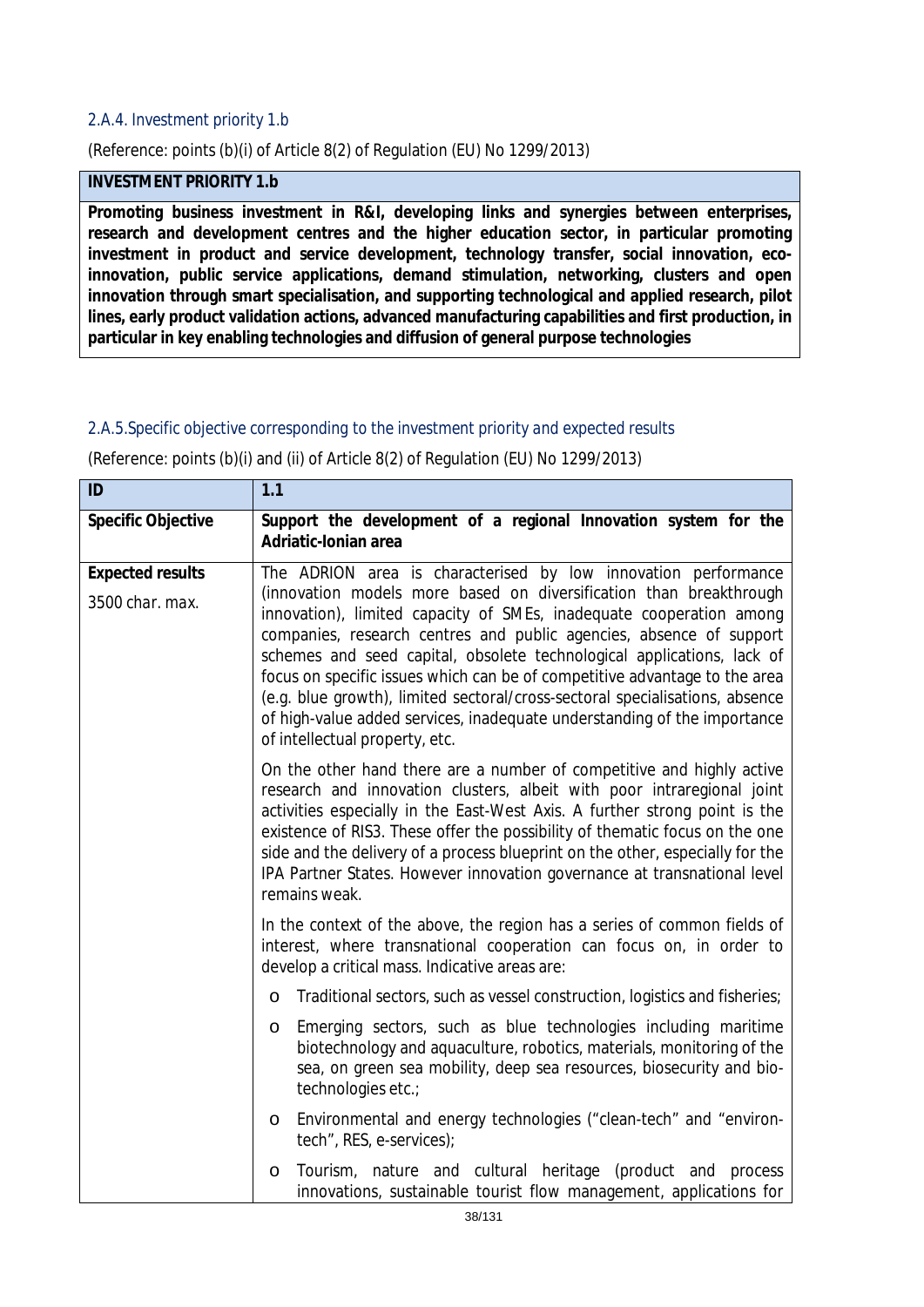|         | potential and current visitors, creative industries, social innovation,<br>traditional knowledge in skills);                                                                                                                                      |
|---------|---------------------------------------------------------------------------------------------------------------------------------------------------------------------------------------------------------------------------------------------------|
| $\circ$ | E-governance and e-tools for management, procurement and services<br>to the citizens.                                                                                                                                                             |
|         | The expected results can be seen in:                                                                                                                                                                                                              |
| $\circ$ | Common understanding among ADRION Partner States on the<br>potential fields of transnational innovation actions and fostering<br>diffusion and uptake of innovation;                                                                              |
| $\circ$ | Enhancement of the competencies/skills of the stakeholders and<br>involved parties;                                                                                                                                                               |
| $\circ$ | Improvement of the framework conditions (awareness and foresight,<br>legal, economic aspects, innovation governance, organisational<br>issues, policy solutions, technology impact assessments);                                                  |
| $\circ$ | Mobilisation of stakeholders in the fields of research, innovation and<br>utilisation in order to increase knowledge transfer between business,<br>administration actors (quadruple<br>helix<br>users, academia and<br>approach);                 |
| $\circ$ | Identification of emerging market opportunities in relation to the<br>programme area competitive advantages, the fields of the EUSAIR<br>and the smart specialisation strategies of the regions in order to<br>develop an ADRION "critical mass"; |
| $\circ$ | Better coordinated innovation policies and strategies e.g. at the RIS<br>level.                                                                                                                                                                   |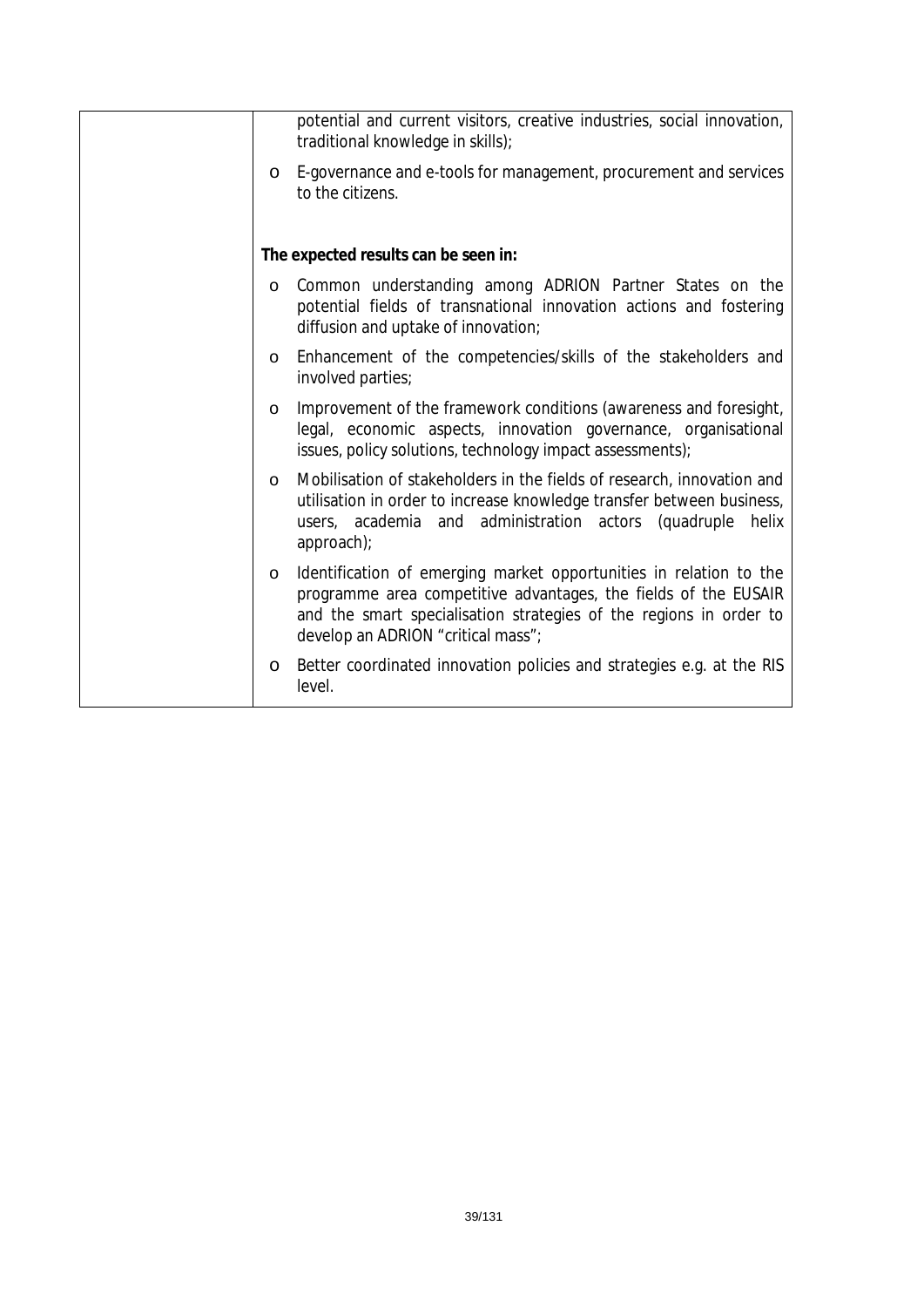## **Table 3: Programme specific result indicators** *(by specific objective)*

(Reference: point (b)(ii) of Article 8(2) of Regulation (EU) No 1299/2013)

*One (if possible) and no more than two result indicators should be used for each specific objective.*

| ID               | <b>Result Indicator</b>                                                                                                                                        | <b>Measurement Unit</b> | <b>Baseline</b><br>Value | <b>Baseline</b><br>Year | Target<br>Value $'(2023)$<br>100 char.<br>Max | Source of Data<br>200 char. max | Frequency of<br>reporting<br>100 char. max |
|------------------|----------------------------------------------------------------------------------------------------------------------------------------------------------------|-------------------------|--------------------------|-------------------------|-----------------------------------------------|---------------------------------|--------------------------------------------|
| 1 <sub>b.1</sub> | Level of capacity of key innovation<br>actors to be effectively involved in<br>transnational actions for the<br>development of a regional Innovation<br>system | %                       | 60,19%                   | 2014                    | Increase                                      | Survey                          | 2018<br>2020<br>2023                       |

 ${\rm ^7}$ Target values can be qualitative or quantitative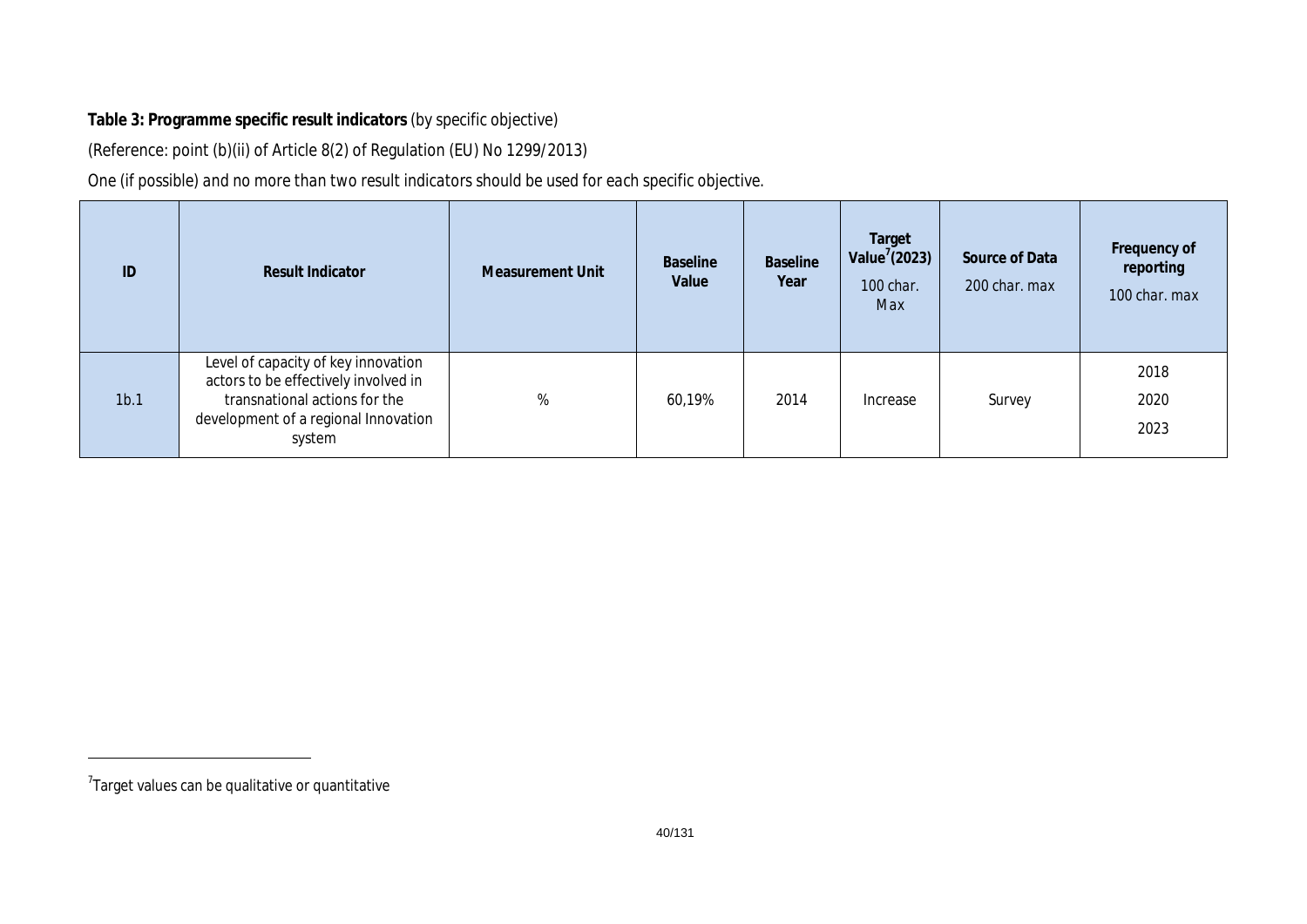### *2.A.6.Actions to be supported under the investment priority*

### 2.A.6.1 A description of the type and examples of actions to be supported and their expected *contribution to the specific objectives, including, where appropriate, identification of the main target groups, specific territories targeted and types of beneficiaries*

Reference: point (b)(iii) of Article 8(2) of Regulation (EU) No 1299/2013)

| Promoting business investment in R&I, developing links and<br><b>Investment Priority1.b</b><br>synergies between enterprises, research and development centres<br>and the higher education sector () |                                                                                                                                                                                                                                                                                                                                                                                   |  |  |  |  |  |  |
|------------------------------------------------------------------------------------------------------------------------------------------------------------------------------------------------------|-----------------------------------------------------------------------------------------------------------------------------------------------------------------------------------------------------------------------------------------------------------------------------------------------------------------------------------------------------------------------------------|--|--|--|--|--|--|
|                                                                                                                                                                                                      | Indicative actions to be supported are:                                                                                                                                                                                                                                                                                                                                           |  |  |  |  |  |  |
|                                                                                                                                                                                                      | o Establishment of transnational innovation networks in order to visualise possible options for<br>cooperation in the ADRION area, identify relevant sectors of common interest, map existing<br>research and innovation resources, and secure coordination with the EUSAIR, regional and<br>national RIS3 strategies, innovation governance initiatives and competence networks; |  |  |  |  |  |  |
| ADRION area;                                                                                                                                                                                         | o Analysis of the framework conditions for innovation (legal, financial, administrative, technical,<br>social, cultural and environmental) in order to define the "feasible domain" for innovation in the                                                                                                                                                                         |  |  |  |  |  |  |
| $\circ$                                                                                                                                                                                              | Development of framework structures related to the consultation on legal, intellectual property,<br>technical and financial issues and provision of related services especially for SMEs (including start-<br>ups, spin-offs, collaborations), such as the support for Identifying access schemes to financial<br>engineering for proof of concept mechanisms for start-ups;      |  |  |  |  |  |  |
| $\circ$<br>ADRION region;                                                                                                                                                                            | Development of actions for raising competencies/skills of the stakeholders specially focusing on<br>the involvement of partners from candidate and potential candidate countries including<br>education and training concepts for the uptake and diffusion of innovation and circular<br>knowledge management promoting the mobility of Researchers and PhD candidates in the     |  |  |  |  |  |  |
|                                                                                                                                                                                                      | o Development of platforms for knowledge sharing (knowledge innovative communities, data<br>clouds) and creation of functional networks of joint distributed research facilities;                                                                                                                                                                                                 |  |  |  |  |  |  |
|                                                                                                                                                                                                      | o Development of transnational "quadruple helix" clusters in common interest fields addressing all<br>stages of the innovation cycle, including idea generation, conception and prototyping, transfer,<br>patenting, commercialization, etc.;                                                                                                                                     |  |  |  |  |  |  |
|                                                                                                                                                                                                      | o Development of transnational models for the design, testing, up-scaling, comparison and<br>evaluation of innovations (policies, tools, processes, actors, organisations and interfaces);                                                                                                                                                                                        |  |  |  |  |  |  |
| $\circ$<br>and financing institutions;                                                                                                                                                               | Development of transnationally designed products, services, investment models and funding<br>support instruments of business support centres, chambers of commerce, public administration                                                                                                                                                                                         |  |  |  |  |  |  |
| O<br>organisations and social enterprises;                                                                                                                                                           | Development of strategies, schemes and tools for improving creativity and innovative approaches<br>in the whole spectrum of the society including education, social services health, volunteer                                                                                                                                                                                    |  |  |  |  |  |  |
| O<br>technological solutions;                                                                                                                                                                        | Building up transnational networks for the transfer of knowledge among public administration on                                                                                                                                                                                                                                                                                   |  |  |  |  |  |  |
| $\circ$                                                                                                                                                                                              | Facilitating policy learning by integrating also results generated through previous EU initiatives                                                                                                                                                                                                                                                                                |  |  |  |  |  |  |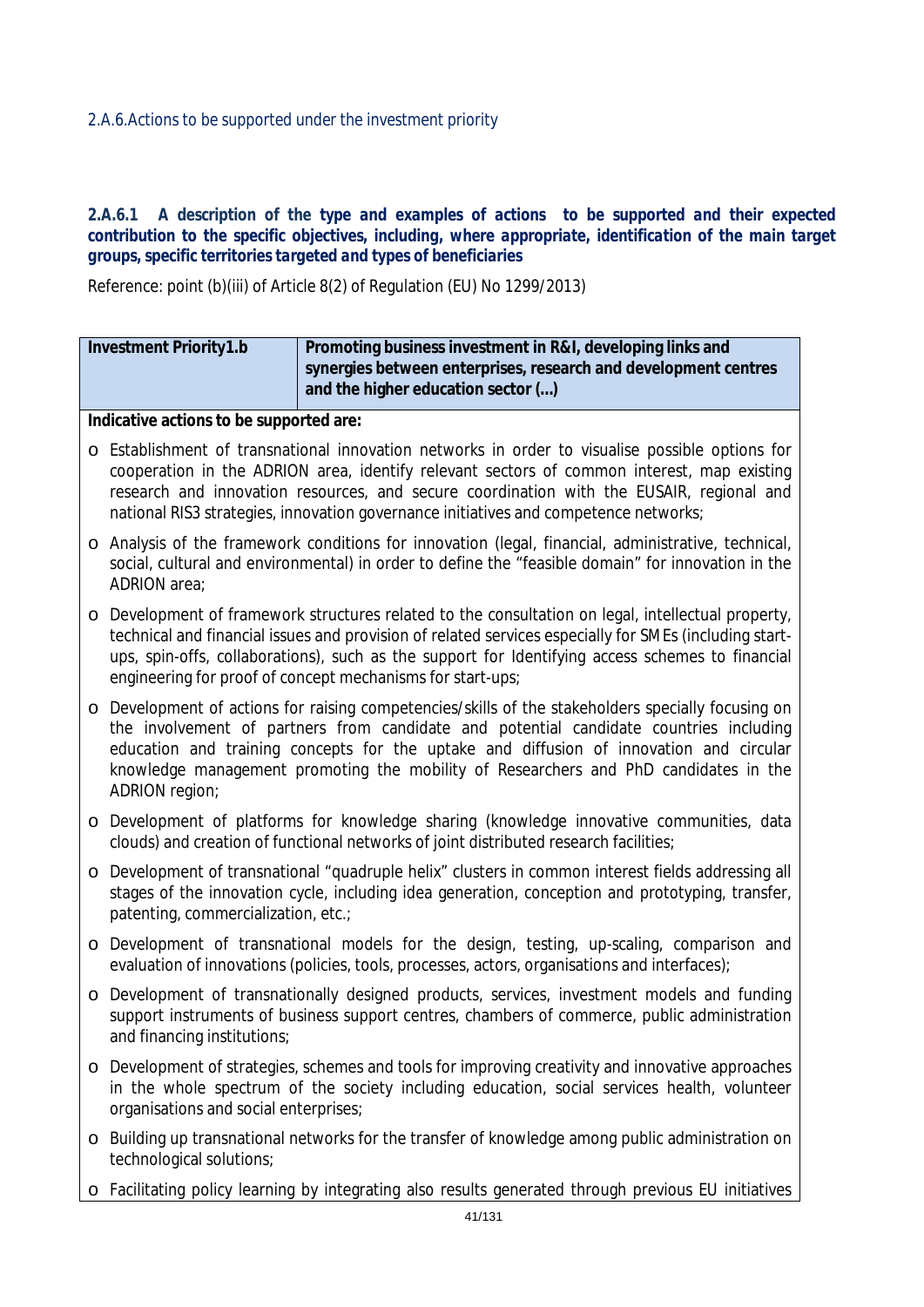related to innovation and cluster support, for instance the Regions of Knowledge (FP7) that promoted Europe-wide cooperation between public and private research centres, enterprises and authorities and supported regional research-driven clusters;

o Promoting the development of eco-innovation technologies related to air quality and emission control (e.g. cleaner domestic combustion installations, fuel switching emission abatement technologies or power supply from the shore for vessels for sustainable ports.

## **Target groups**

- § General public;
- § Those groups listed below under the caption "Indicative types of beneficiaries";
- § Financial Institutions, Banks;
- § Enterprises, including SME.

## **Indicative types of beneficiaries**

- § Local public authorities;
- § Regional public authorities;
- § National public authorities;
- § Agencies;
- § International Organisations;
- § Research organisations;
- § (Public) service providers;
- § Higher education institutions;
- § Education/training centres;
- § Business support organisations;
- § Interest groups including NGOs and cultural/citizen organisations.

## *2.A.6.2. Guiding principles for the selection of operations*

(Reference: point (b)(iii) of Article 8(2) of Regulation (EU) No 1299/2013)

| Investment Priority 1.b | Promoting business investment in R&I, developing links and                                            |
|-------------------------|-------------------------------------------------------------------------------------------------------|
|                         | synergies between enterprises, research and development centres<br>and the higher education sector () |

The selection of projects will be carried out in accordance with Article 12 of the ETC regulation, following a standardised assessment procedure, the objectives of which include:

- § Assessment of the relevance of a project proposal;
- § Assessment of the feasibility of the proposed approach;
- § Definition of a transparent and objective basis for decision making on proposal rejection or approval;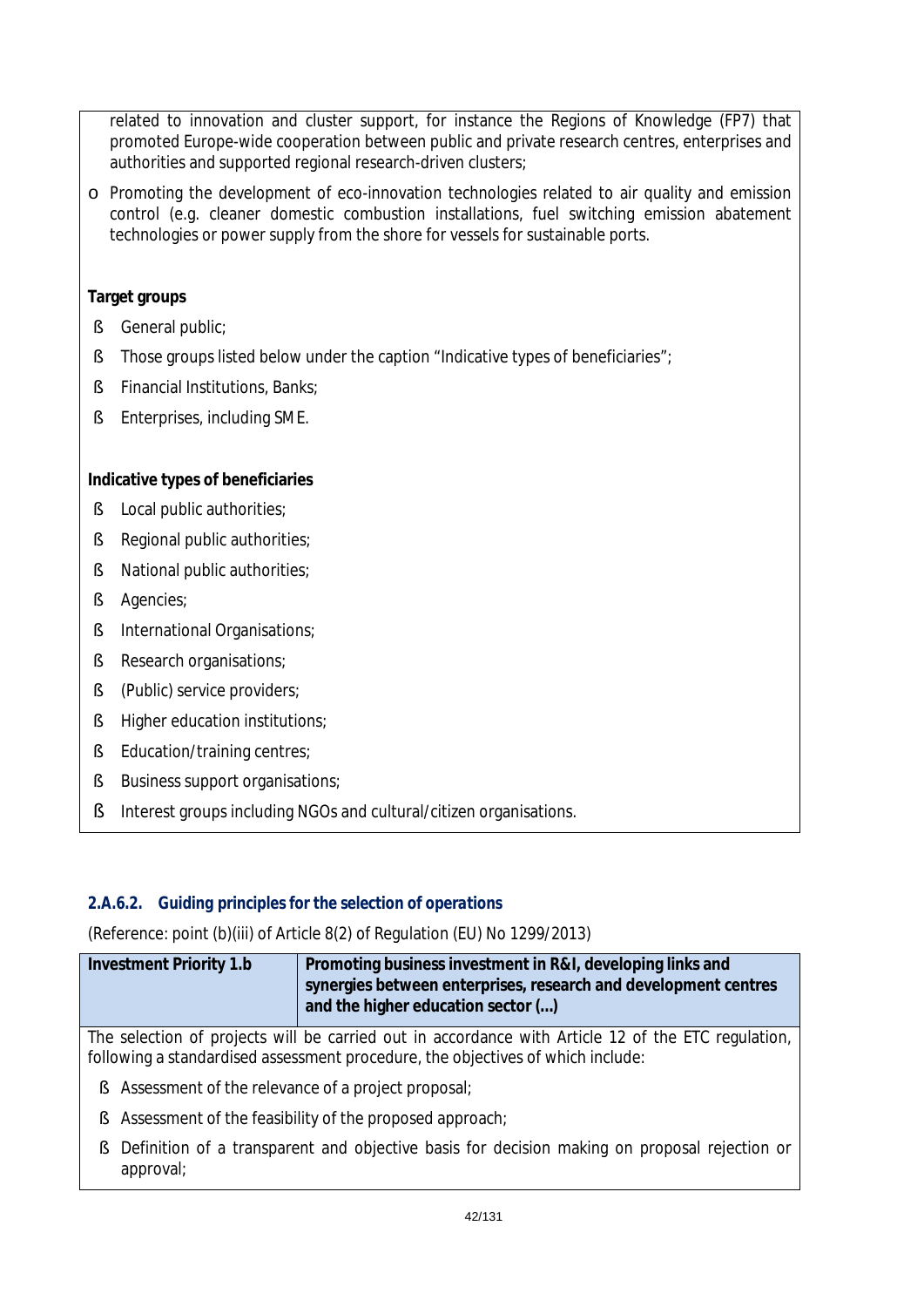§ Provision of a base for communication and improvement among Programme bodies and applicants.

The assessment will be conducted using the following sets of criteria:

## **Strategic Assessment Criteria**

## **These criteria shall examine:**

- § The relevance, coherence and contribution of each project proposal to the ADRION Programme Objectives and especially the relevant SO addressed;
- § The contribution to the envisaged results per IP;
- § The soundness of the concept and demonstration of the need for the proposed intervention in its thematic and territorial context;
- § The added value of transnational cooperation;
- § The proposed partnership relevance to the above;
- § The relevance and coherence of the project with the EUSAIR strategy and the contribution to the achievement of its objectives;
- § The relevance and coherence of the project with other relevant EU strategies and or policies.

## **Operational Assessment Criteria**

## **These criteria shall examine:**

- § The adequacy of the management provisions in terms of structures, procedures and competences;
- § The quality and effectiveness of communication provisions;
- § The quality of the Work Plan in relation to clarity and coherence of the operational objectives, activities and means, feasibility, efficiency of the project and its results, potential for uptake and embedment into operative procedures of the partners involved;
- § The adequacy of the budget provisions to guarantee the project implementation and generate value for money.

## **Coherence to Horizontal Principles Criteria**

These criteria shall examine the extent to which projects have integrated within their intervention logic:

- § PA1 Horizontal principles such as promotion of energy, resource efficiency, consideration of the principles of open innovation;
- § ADRION cross-cutting dimensions as defined in Section 1; equal opportunities and nondiscrimination, equality between men and women, social cohesion and social innovation, data and knowledge management, use of ICT, territorial and eco-systemic approach.

The above elements should not be considered as a "check list", but should rather encourage projects to proactively develop their project ideas within the logic of the Programme.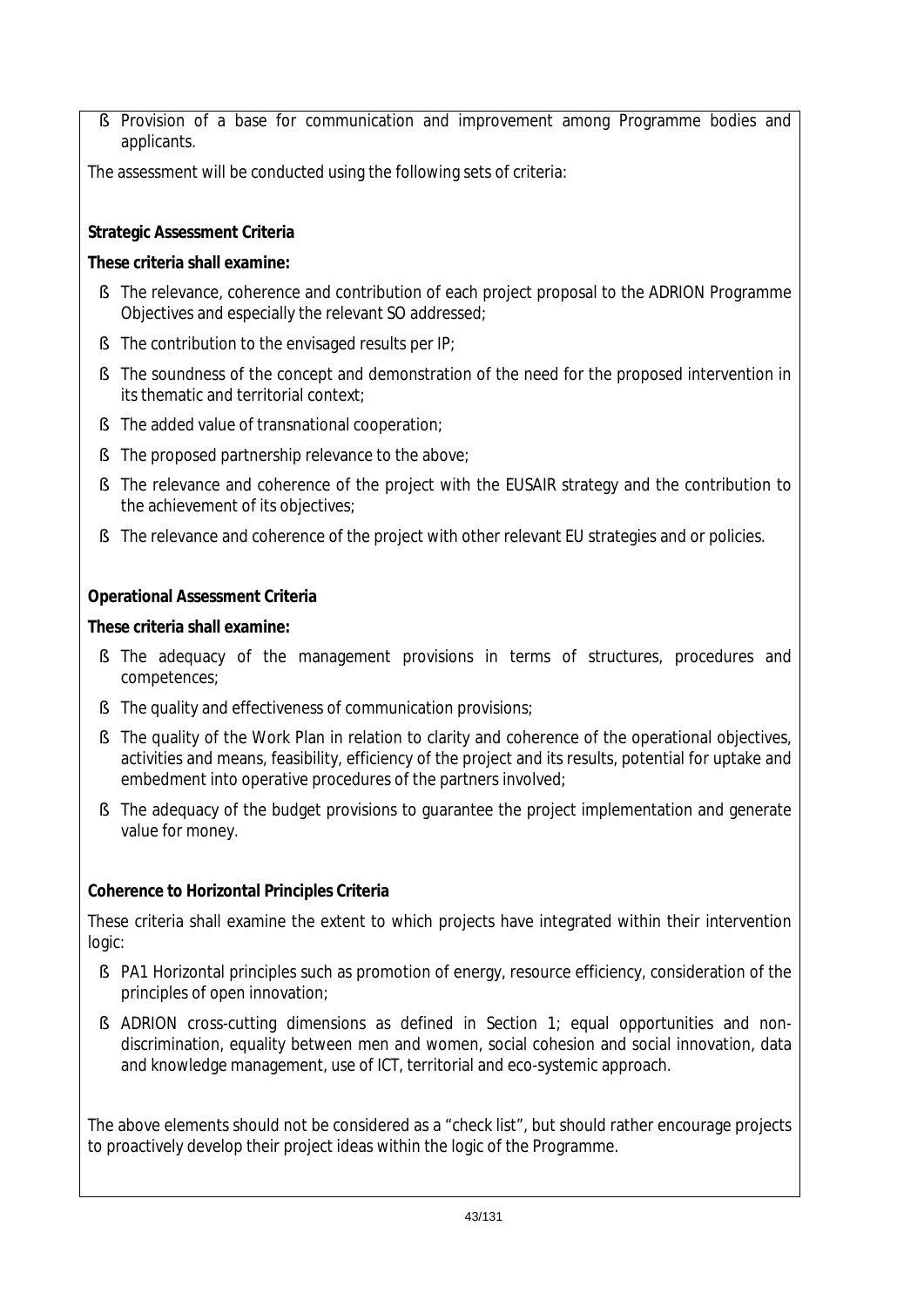These three criteria are presented in the order of importance for the project. The Strategic Assessment Criteria examine the relevance of the project proposal; hence they retain absolute primacy over the other two criteria. The Operational Assessment Criteria ensure the successful delivery of results; hence they have more weight than the Coherence and Horizontal Principles Criteria, which are basically oriented towards integration of a "relevant and feasible" proposal into the ADRION logic.

The detailed assessment criteria will be laid down and made available to potential applicants in the programme related manual.

Preparatory costs will be eligible under the PA 1 funds.

## *2.A.6.3. Planned use of financial instruments*

(Reference: point (b)(iii) of Article 8(2) of Regulation (EU) No 1299/2013)

| <b>Investment Priority 1.b</b>             | Promoting business investment in R&I, developing links and<br>synergies between enterprises, research and development centres<br>and the higher education sector () |
|--------------------------------------------|---------------------------------------------------------------------------------------------------------------------------------------------------------------------|
| Planned use of financial<br>instruments    |                                                                                                                                                                     |
| during the implementation of the programme | The opportunity of the elaboration and implementation of financial instruments will be discussed                                                                    |

## *2.A.6.4. Planned use of major projects*

(Reference: point (b)(iii) of Article 8(2) of the ETC Regulation) Not applicable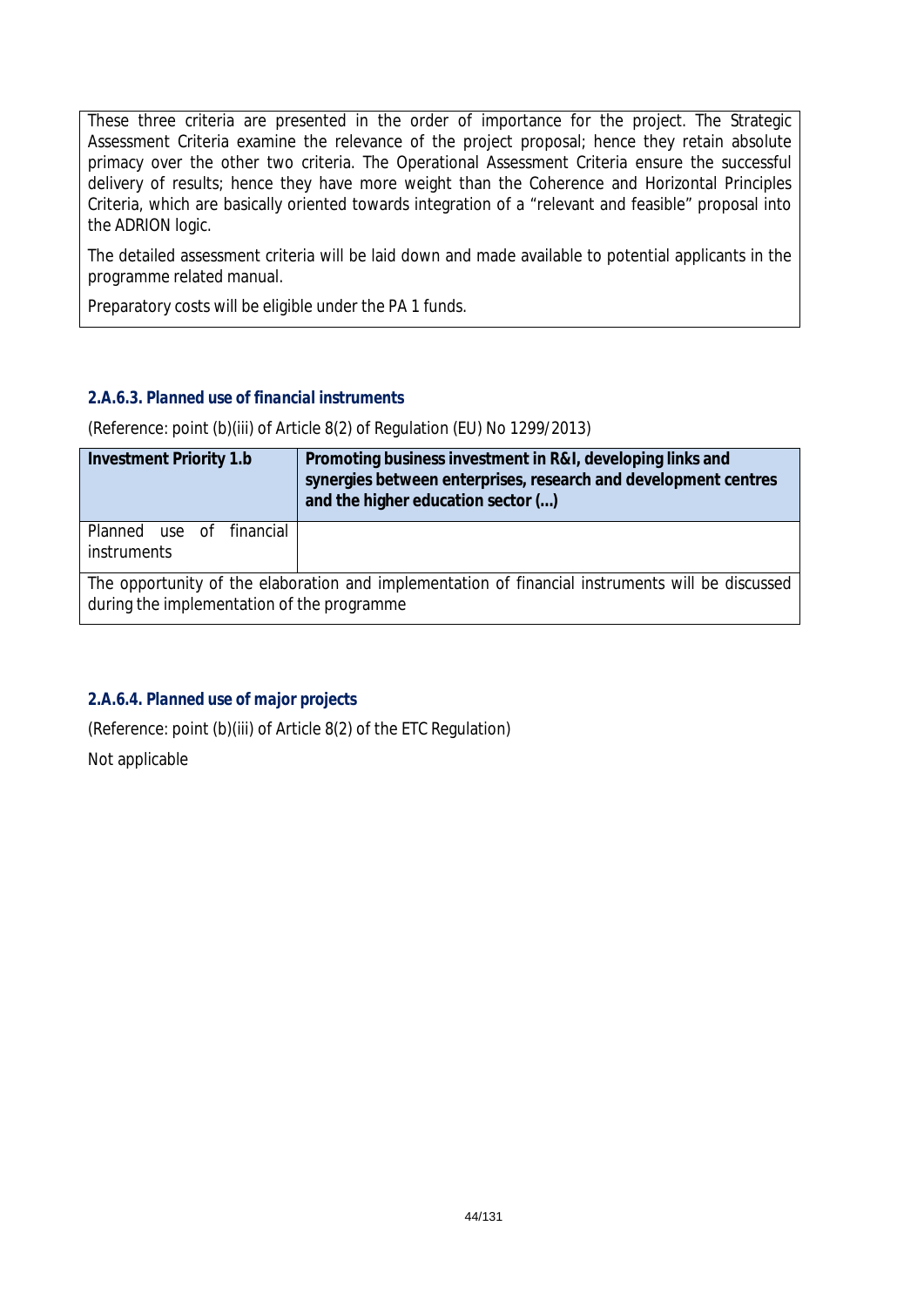## *2.A.6.5. Output indicators*

(Reference: point (b)(iv) of Article 8(2) of Regulation (EU) No 1299/2013)

## **Table 4: Common and programme specific output indicators***(by investment priority)*

| ID          | <b>Output Indicator</b>                                                                                          | Measurement<br>unit     | <b>Target value</b><br>(2023) | Source of data<br>200 char, Max.           | Frequency of<br>reporting<br>100 char.<br>Max. |
|-------------|------------------------------------------------------------------------------------------------------------------|-------------------------|-------------------------------|--------------------------------------------|------------------------------------------------|
| $COI_1$     | Number of<br>enterprises<br>cooperating with<br>research institutions                                            | Enterprises<br>(Number) | 1000                          |                                            | Annually                                       |
| $OI_1b.1_1$ | Number of supported<br>transnational<br>cooperation networks<br>and clusters                                     | 8<br>Number             |                               | Monitoring/<br>Project progress<br>reports | Annually                                       |
| $OI_1b.1_2$ | Number of strategies<br>and action plans<br>developed by<br>transnational<br>innovation networks<br>and clusters | Number                  | 12                            | Monitoring/Project<br>progress reports     | Annually                                       |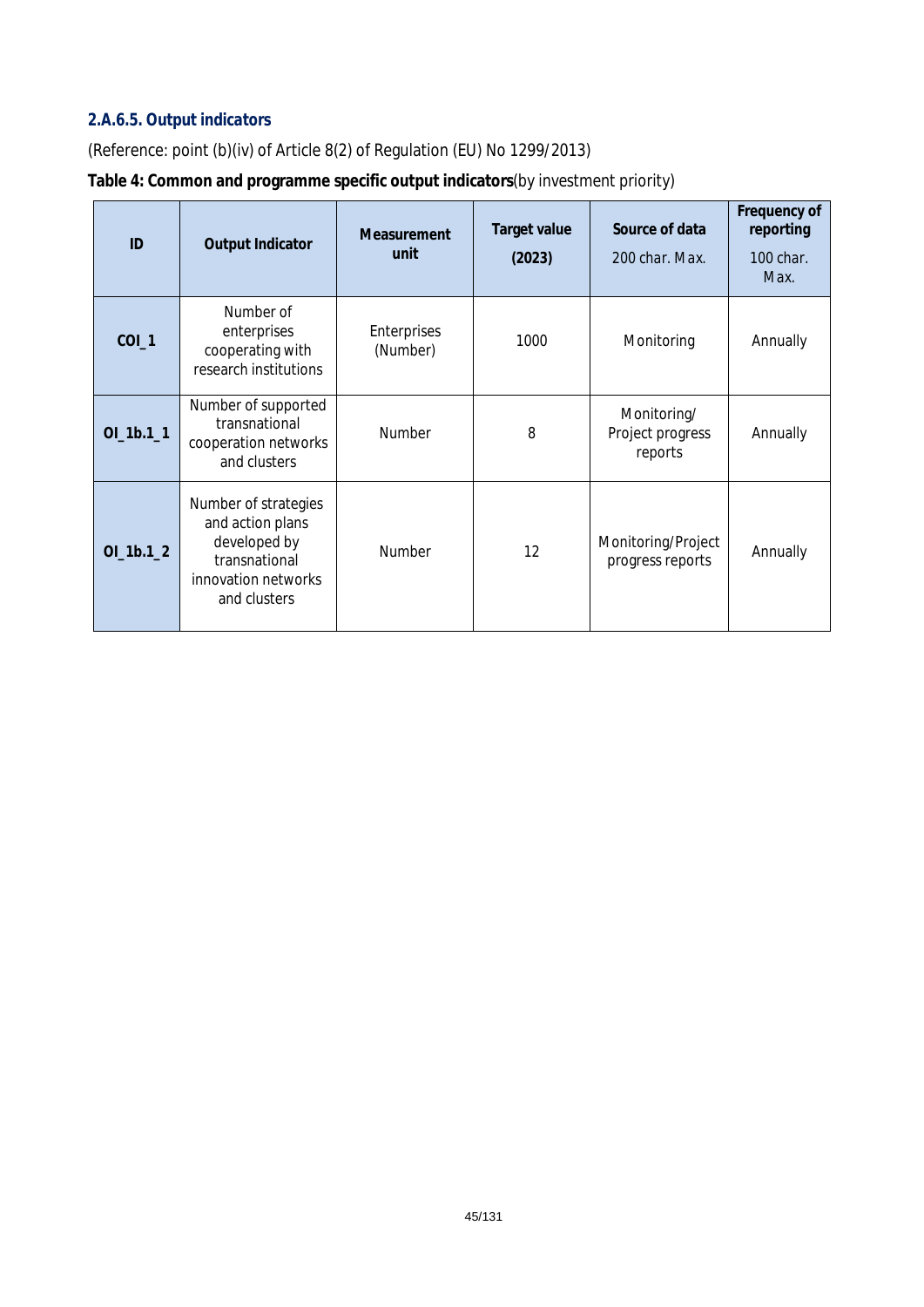## *2.A.7. Performance framework*

(Reference: point (b)(v) of Article 8(2) of the ETC Regulation and Annex II of the CPR)

## **Table 5: Performance framework of the priority axis**

| Priority axis | Indicator Type (key<br>implementation step,<br>financial, output or,<br>where appropriate,<br>result indicator) | ID          | Indicator or key<br>implementation step                                                                    | Measurement<br>unit, where<br>appropriate | Milestone for<br>2018 | <b>Final target</b><br>(2023) | Source of data                                | <b>Explanation of the</b><br>relevance of the<br>indicator, where<br>appropriate |
|---------------|-----------------------------------------------------------------------------------------------------------------|-------------|------------------------------------------------------------------------------------------------------------|-------------------------------------------|-----------------------|-------------------------------|-----------------------------------------------|----------------------------------------------------------------------------------|
|               | Financial                                                                                                       |             | Financial                                                                                                  | EUR                                       | 1.969.166             | 19.691.658                    | Monitoring                                    |                                                                                  |
|               | Output                                                                                                          | $OI_1b.1_2$ | Number of strategies and<br>action plans developed by<br>transnational innovation<br>networks and clusters | Number                                    |                       | 12                            | Monitoring/<br>Project<br>progress<br>reports |                                                                                  |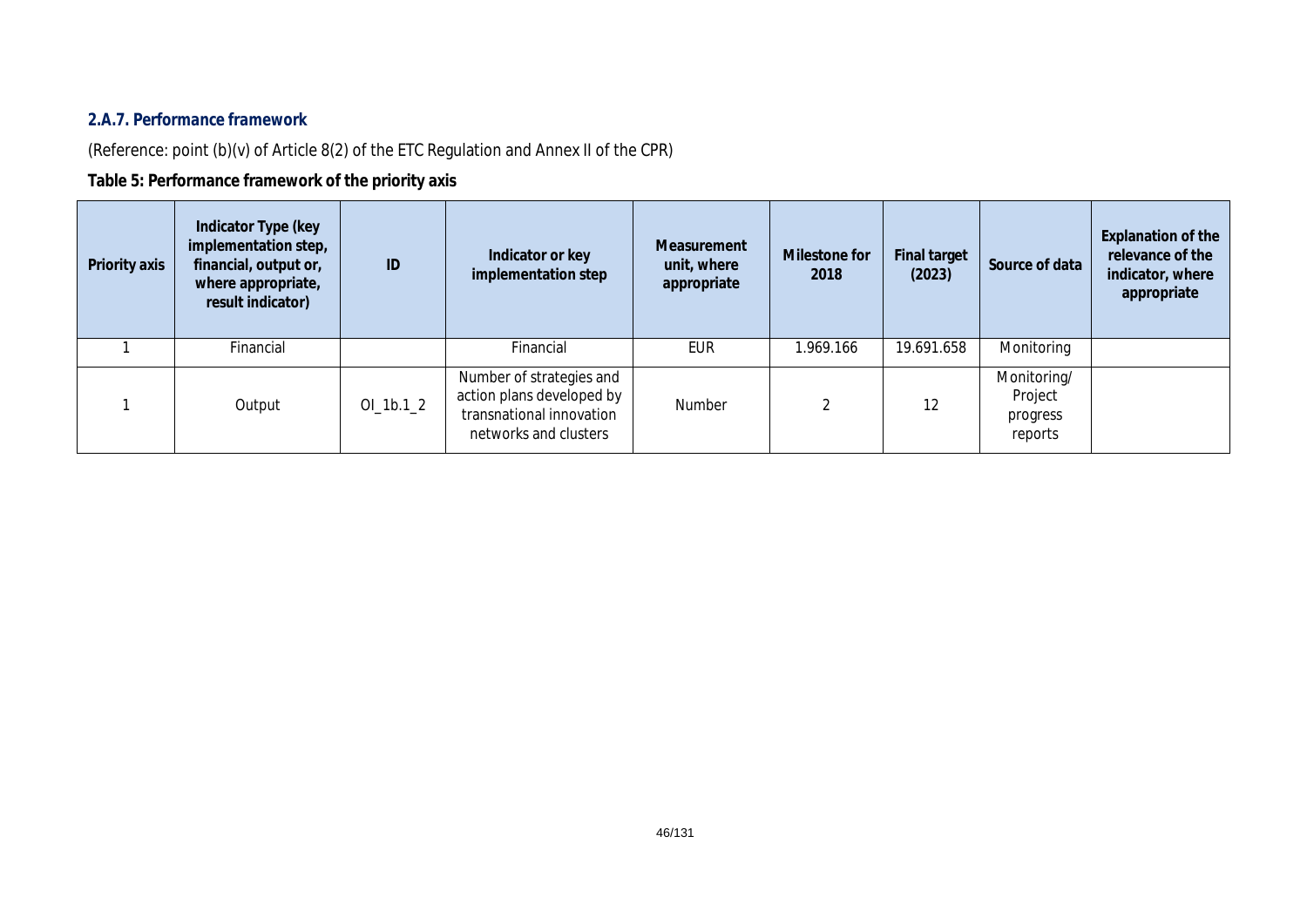### *2.A.1. Priority Axis 2*

| ID    | <b>PRIORITY AXIS 2</b> |
|-------|------------------------|
| Title | Sustainable Region     |

 $\Box$  The entire priority axis will be implemented solely through financial instruments

 $\Box$  The entire priority axis will be implemented solely through financial instruments set up at Union level

 $\Box$  The entire priority axis will be implemented through community-led local development

*2.A.2. Justification for the establishment of a priority axis covering more than one thematic objective* (Reference: Article 8(1) of the ETC Regulation) *Not applicable*

## *2.A.3. Fund and calculation basis for the Union support*

| Fund                                                     | ERDF+ IPA      |
|----------------------------------------------------------|----------------|
| <b>Calculation Basis (total</b><br>eligible expenditure) | EUR 45.472.376 |

## *2.A.4. Investment Priority 6c*

(Reference: points (b)(i) of Article 8(2) of Regulation (EU) No 1299/2013)

| <b>INVESTMENT PRIORITY 6.c</b>                                                 |
|--------------------------------------------------------------------------------|
| Conserving, protecting, promoting and developing natural and cultural heritage |

## *2.A.5. Specific objective corresponding to the investment priority and expected results*

(Reference: points (b)(i) and (ii) of Article 8(2) of Regulation (EU) No 1299/2013)

| ID                        | 2.1                                                                                                                                                                                                                                                                                       |
|---------------------------|-------------------------------------------------------------------------------------------------------------------------------------------------------------------------------------------------------------------------------------------------------------------------------------------|
| <b>Specific Objective</b> | Promote the sustainable valorisation and preservation of natural and<br>cultural heritage as growth assets in the ADRION area                                                                                                                                                             |
| <b>Expected results</b>   | The ADRION area combines the heritage of some of the brightest                                                                                                                                                                                                                            |
| 3500 char. max.           | civilisations of history and boasts a diverse setting of landscapes and natural<br>elements (Adriatic, Ionian and Aegean Seas, Alps, islands, Danube plain<br>etc.). The combination of the rich cultural and natural diversity makes the<br>area unique and a globally attractive place. |
|                           | The right balance between conservation/protection and advancement is<br>one of the main challenges. Nature and cultural heritage is a major<br>component of the area's tourism assets. The UN World Tourism<br>Organisation research demonstrates that interest in the environment,       |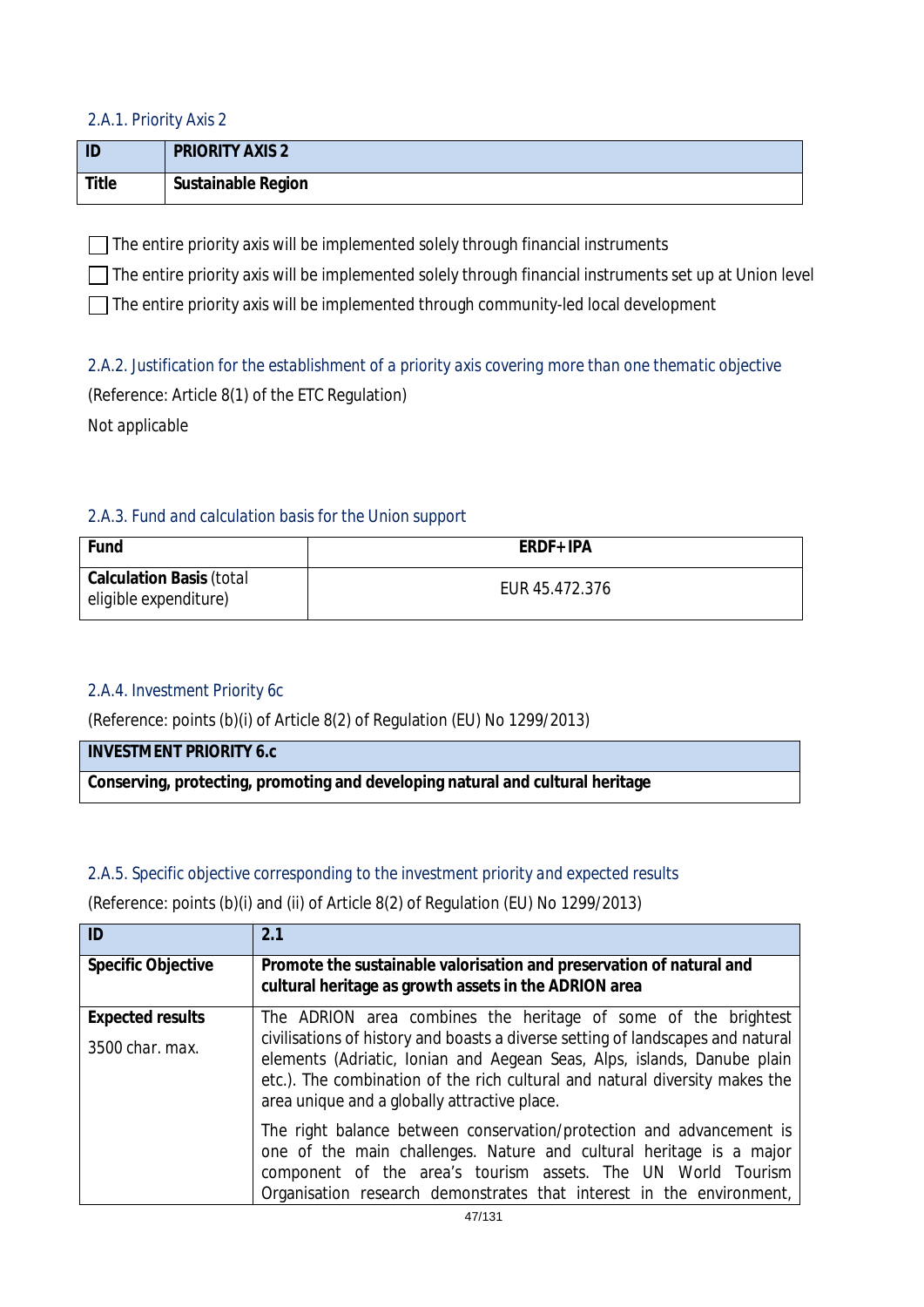|          | culture and heritage is a primary motivation for more than 50% of travels.<br>Therefore, mobilising the cultural landscape and the richness of nature is<br>key for creating a distinct Programme area "brand name".                                                                                                                                                                                                                         |
|----------|----------------------------------------------------------------------------------------------------------------------------------------------------------------------------------------------------------------------------------------------------------------------------------------------------------------------------------------------------------------------------------------------------------------------------------------------|
| capital. | The proper concept to this end is sustainable valorisation, in other words,<br>integration of apparent or hidden resources (natural stocks, cultural habits,<br>implicit knowledge, and existing qualifications) in the added value chain<br>without jeopardizing or destroying the given natural, social and cultural                                                                                                                       |
|          | A pivotal element in this respect is tourism, since it is using the cultural and<br>natural heritage as an output, it is one of the main, fast-growing economic<br>activities and GDP contributor. However, its potential in the area is not fully<br>exploited. Few tourism actors in the area adhere to a sustainable tourism<br>model based on innovative, high-quality tourism products and services with<br>light ecological footprint. |
|          | Cultural and natural heritage in the area is at risk due to:                                                                                                                                                                                                                                                                                                                                                                                 |
| O        | Increased human use especially of the coastal and marine space for<br>recreation, housing, transport and fishing/aquacultures;                                                                                                                                                                                                                                                                                                               |
| O        | Unsustainable dominating tourism paradigms;                                                                                                                                                                                                                                                                                                                                                                                                  |
| $\circ$  | Increased consumption of resources and energy by residents and<br>visitors leading to emissions, waste, discharges etc. in a far greater<br>load than the area can absorb;                                                                                                                                                                                                                                                                   |
| O        | Increasing urban sprawl land; and, last but not least,                                                                                                                                                                                                                                                                                                                                                                                       |
| O        | Climate change impacts.                                                                                                                                                                                                                                                                                                                                                                                                                      |
|          |                                                                                                                                                                                                                                                                                                                                                                                                                                              |
|          | The expected results are:                                                                                                                                                                                                                                                                                                                                                                                                                    |
| O        | Common understanding among ADRION Partner States on the<br>potential fields of transnational cooperation in tourism and consensus-<br>building on the content of sustainable valorisation and tourism under<br>an ADRION brand;                                                                                                                                                                                                              |
| O        | Enhancement of the competencies/skills of relevant stakeholders<br>parties in the fields of sustainable valorisation and tourism;                                                                                                                                                                                                                                                                                                            |
| O        | Enhancement of the "body of knowledge" through transnational<br>research, pilots, tools and experimentation;                                                                                                                                                                                                                                                                                                                                 |
| O        | Development of a well-defined transnational identity and raising<br>awareness on common heritage in the Adriatic-Ionian area as an<br>orientation framework for individual actions;                                                                                                                                                                                                                                                          |
| O        | Improved involvement of tourism stakeholders, visitors and the society<br>for the development of jointly agreed utilisation approaches;                                                                                                                                                                                                                                                                                                      |
| O        | Preserved natural and cultural heritage and valorised within the<br>Programme area brand name;                                                                                                                                                                                                                                                                                                                                               |
| O        | Diversification of tourism products along topic, season, target group<br>and environmental and social impact.                                                                                                                                                                                                                                                                                                                                |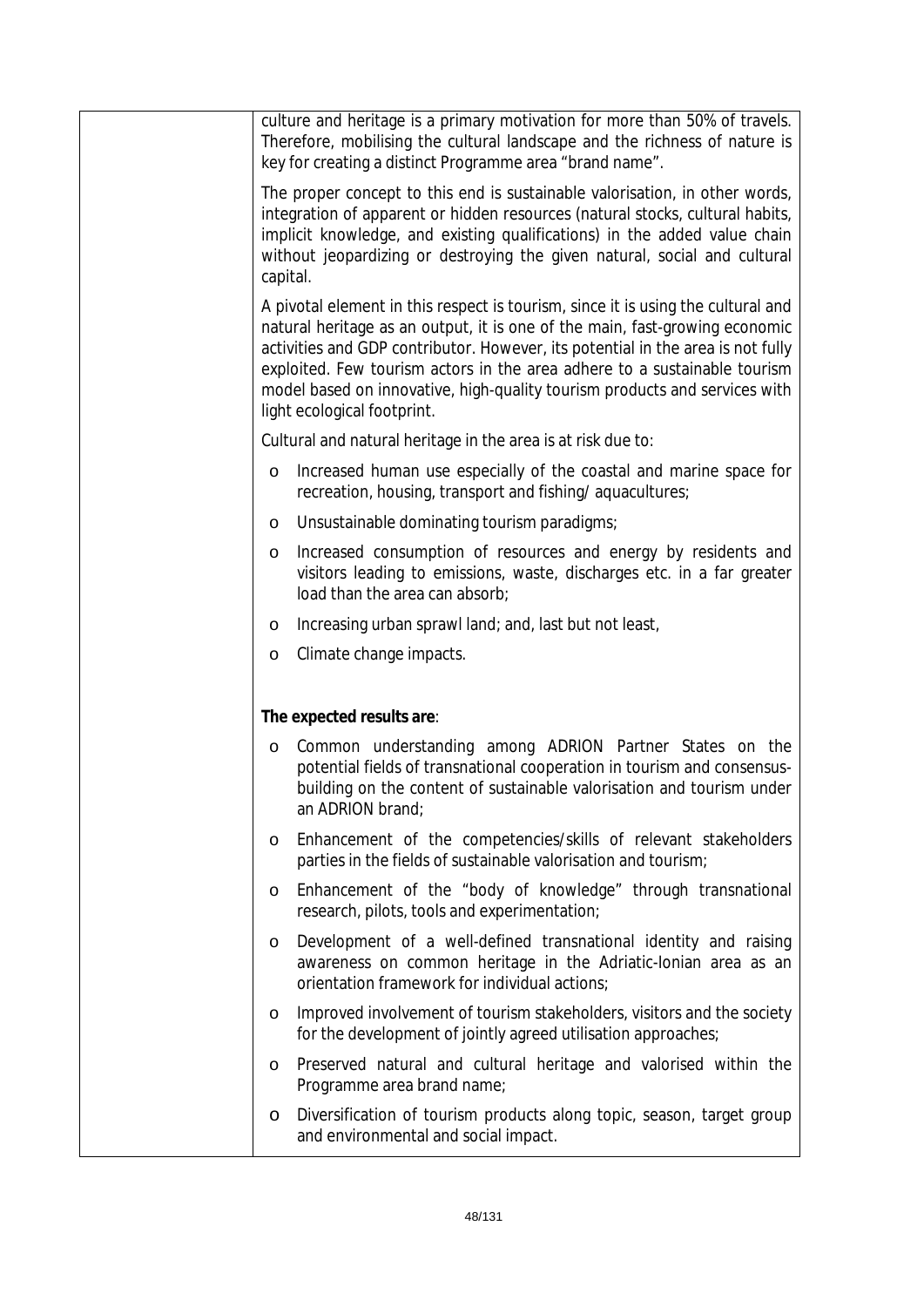## **Table 3: Programme specific result indicators** *(by specific objective)*

(Reference: point (b)(ii) of Article 8(2) of Regulation (EU) No 1299/2013)

*One (if possible) and no more than two result indicators should be used for each specific objective.*

| ID   | <b>Result Indicator</b>                                                                                                                                                                           | Measurement Unit | <b>Baseline Value</b> | <b>Baseline Year</b> | Target<br>Value $8$ (2023) | Source of Data<br>200 char. max | Frequency of<br>reporting<br>100 char. max |
|------|---------------------------------------------------------------------------------------------------------------------------------------------------------------------------------------------------|------------------|-----------------------|----------------------|----------------------------|---------------------------------|--------------------------------------------|
| 6c.1 | Level of capacity for the stakeholders in<br>the fields of natural and cultural<br>heritage protection and tourism to<br>sustainably valorise natural and cultural<br>heritage as a growth asset. | %                | 67,5%                 | 2014                 | Increase                   | Survey                          | 2018<br>2020<br>2023                       |

 ${}^{8}$ Target values can be qualitative or quantitative.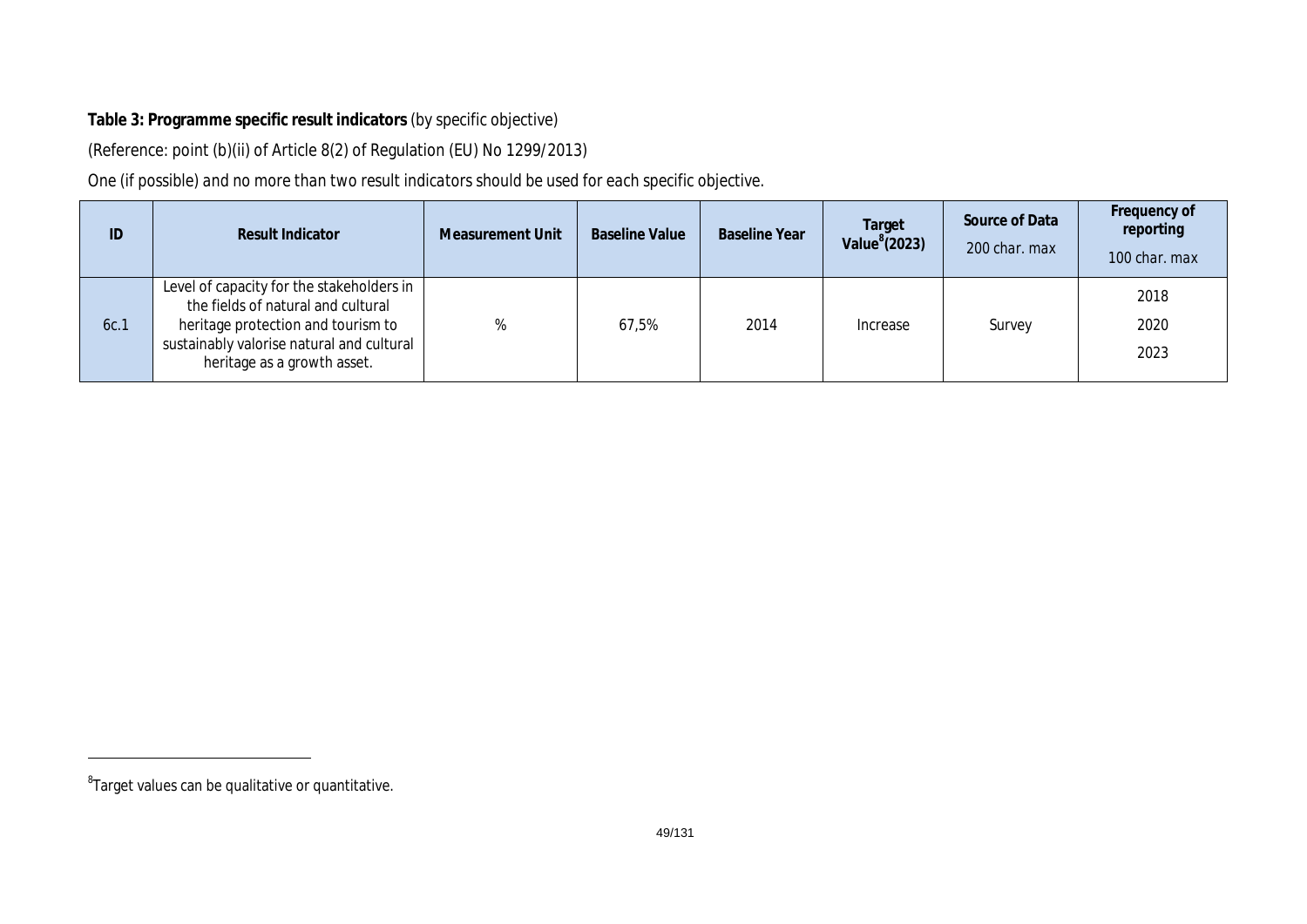### *2.A.6.Actions to be supported under the investment priority*

### 2.A.6.1 A description of the type and examples of actions to be supported and their expected *contribution to the specific objectives, including, where appropriate, identification of the main target groups, specific territories targeted and types of beneficiaries*

Reference: point (b)(iii) of Article 8(2) of Regulation (EU) No 1299/2013)

|         | <b>Investment Priority6.c</b>                                                                                                                                                                                             | Conserving, protecting, promoting and developing natural and<br>cultural heritage                                                                                                                                                                                                                                                                                                                                                                                                                                                                                                                                                                                                                                                  |  |  |  |  |  |
|---------|---------------------------------------------------------------------------------------------------------------------------------------------------------------------------------------------------------------------------|------------------------------------------------------------------------------------------------------------------------------------------------------------------------------------------------------------------------------------------------------------------------------------------------------------------------------------------------------------------------------------------------------------------------------------------------------------------------------------------------------------------------------------------------------------------------------------------------------------------------------------------------------------------------------------------------------------------------------------|--|--|--|--|--|
|         |                                                                                                                                                                                                                           |                                                                                                                                                                                                                                                                                                                                                                                                                                                                                                                                                                                                                                                                                                                                    |  |  |  |  |  |
|         | Indicative Actions to be supported are:                                                                                                                                                                                   |                                                                                                                                                                                                                                                                                                                                                                                                                                                                                                                                                                                                                                                                                                                                    |  |  |  |  |  |
| $\circ$ | Creation of transnational networks and working groups for the definition of the principles of<br>ADRION's sustainable cultural/natural and tourism valorisation as well as the development of an<br>ADRION brand name;    |                                                                                                                                                                                                                                                                                                                                                                                                                                                                                                                                                                                                                                                                                                                                    |  |  |  |  |  |
| $\circ$ |                                                                                                                                                                                                                           | Support to the exchange of best practices for the identification of challenges and trends in the<br>tourism sector including marketing, management of increased tourism flows, including joint<br>analysis of tourism, trends and their potential impact, joint access to new tourism markets,<br>business opportunities and dissemination of new technologies and know-how;                                                                                                                                                                                                                                                                                                                                                       |  |  |  |  |  |
| $\circ$ |                                                                                                                                                                                                                           | Development of actions for raising competencies/skills in cultural heritage preservation on<br>sustainable tourism and tourism management of the stakeholders specially focusing on the<br>involvement of actors from small tourism locations and facilities;                                                                                                                                                                                                                                                                                                                                                                                                                                                                      |  |  |  |  |  |
| $\circ$ |                                                                                                                                                                                                                           | Formulation of implementation strategies, set up and testing of clusters and models to better<br>preserve, capitalize and innovate cultural and natural heritage and either combine them with<br>tourism or maintain them for their intrinsic value by enterprises, research institutions, NGOs and<br>local population using exchange of experiences, mutual learning and pilot activities;                                                                                                                                                                                                                                                                                                                                       |  |  |  |  |  |
| $\circ$ | Building up of transnational networks and working groups and development of tools and pilots to<br>monitor, evaluate and mitigate the environmental and social pressures and impacts and the risks<br>for and by tourism; |                                                                                                                                                                                                                                                                                                                                                                                                                                                                                                                                                                                                                                                                                                                                    |  |  |  |  |  |
| $\circ$ |                                                                                                                                                                                                                           | Set up, test and implementation of negotiation, mediation, participation and conflict resolution<br>models in the context of tourism, culture preservation, local needs and economic growth in the<br>context of cultural and natural heritage, especially for land uses in coastal zones;                                                                                                                                                                                                                                                                                                                                                                                                                                         |  |  |  |  |  |
| $\circ$ | creative industries;                                                                                                                                                                                                      | Organisation of knowledge transfer, exchange of good practice examples, networking and<br>development of innovations concerning also the immaterial cultural heritage and related to the                                                                                                                                                                                                                                                                                                                                                                                                                                                                                                                                           |  |  |  |  |  |
| $\circ$ | their connections to the hinterland;                                                                                                                                                                                      | Development of distinct and diversified tourism products such as transnational thematic tourism<br>clusters and routes (e.g. monasteries routes, ancient heritage, wine routes, Adriatic-Ionian area<br>routes etc.); seasonal variations of tourism offer (e.g.: off season arrivals for spring and autumn<br>tourism for elder groups also in the context of climate change); offers for special interest groups<br>(e.g. sailing, diving, mountaineering, history hobbyists, attracting visitors to inland destinations<br>etc.); use of IT applications to generate interest on the heritage of the region; promotion of<br>transnational nautical routes and of innovative strategies for marinas in terms of services and of |  |  |  |  |  |
| $\circ$ |                                                                                                                                                                                                                           | Development of an integrated and coordinated approach to heritage and cultural tourism;                                                                                                                                                                                                                                                                                                                                                                                                                                                                                                                                                                                                                                            |  |  |  |  |  |
|         |                                                                                                                                                                                                                           | Dovelopment of sustainable tourism models focusing on low carbon, on air quality improvement                                                                                                                                                                                                                                                                                                                                                                                                                                                                                                                                                                                                                                       |  |  |  |  |  |

o Development of sustainable tourism models focusing on low carbon, on air quality improvement and decreasing PM and NO2 emissions, low ecological footprint, "slow food", involvement of young people and volunteers and other alternative offerings in line with the natural and cultural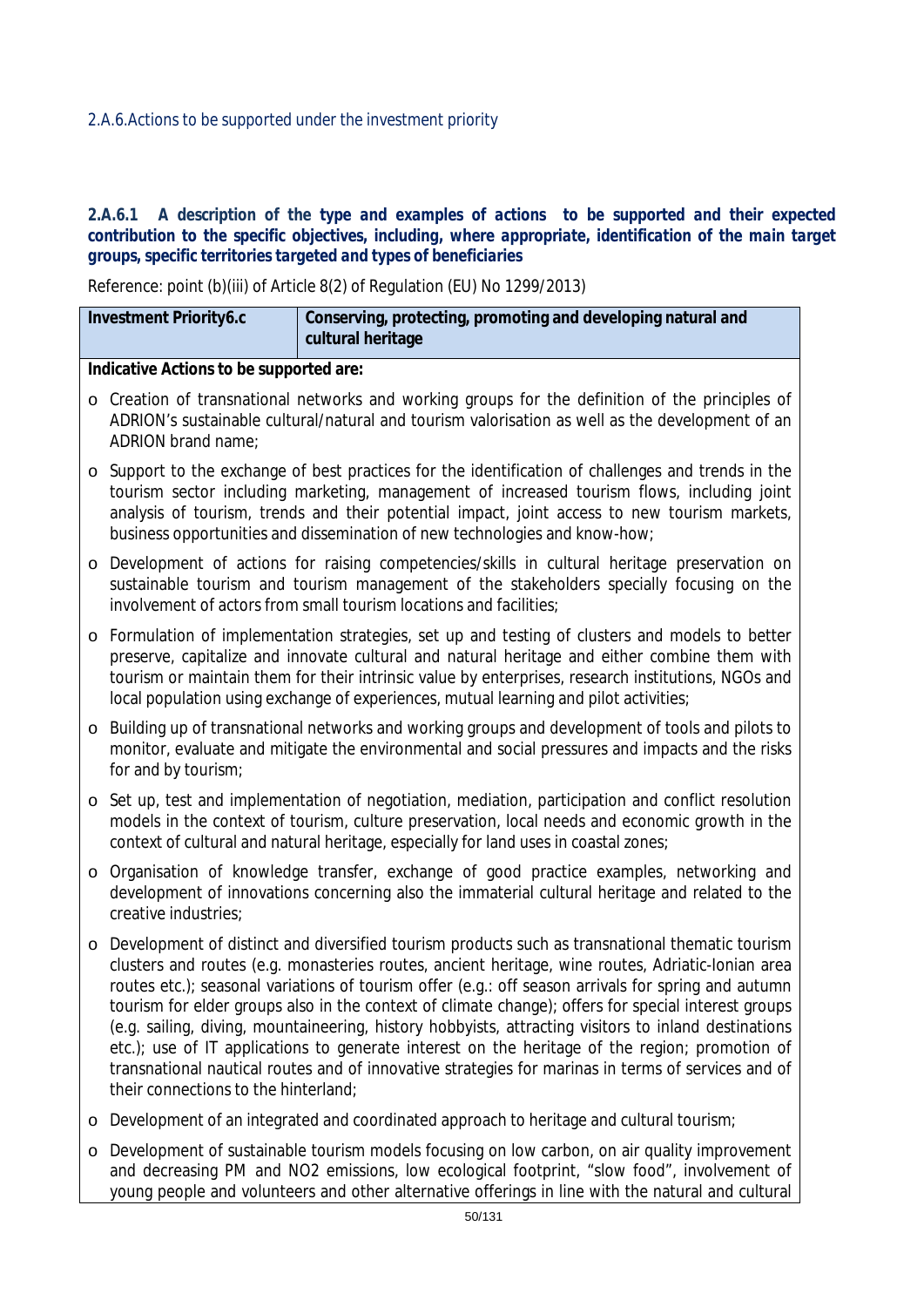heritage in line with the ADRION brand;

o Small scale investments and demonstration projects for the provision of innovative services and products in the touristic sector, for specific forms of tourism, like cultural tourism, thematic tourism, elder citizens' services, etc.

### **Target groups**

- § General public;
- § Groups listed under the caption "Indicative types of beneficiaries";
- § Enterprises, including SMEs.

### **Indicative types of beneficiaries**

- § Public authorities;
- § International Organisations;
- § Agencies;
- § Research institutions;
- § Higher education institutions;
- § Schools, education/training centres;
- § Tourism and/or cultural public or private organisations (incl. SMEs);
- § Business support organisations;
- § Interest groups including NGOs and cultural/citizen associations.

## *2.A.6.2.The guiding principles for the selection of operations*

(Reference: point (b)(iii) of Article 8(2) of Regulation (EU) No 1299/2013)

| <b>Investment Priority 6.c</b> | Conserving, protecting, promoting and developing natural and |
|--------------------------------|--------------------------------------------------------------|
|                                | cultural heritage                                            |

The selection of projects will be carried out in accordance with Article 12 of the ETC regulation, following a standardised assessment procedure, the objectives of which include:

- § Assessment of the relevance of a project proposal;
- § Assessment of the feasibility of the proposed approach;
- § Definition of a transparent and objective basis for decision making on proposal rejection or approval;
- § Provision of a base for communication and improvement among Programme bodies and applicants.

The assessment will be conducted using the following sets of criteria:

#### **Strategic Assessment Criteria**

**These criteria shall examine:**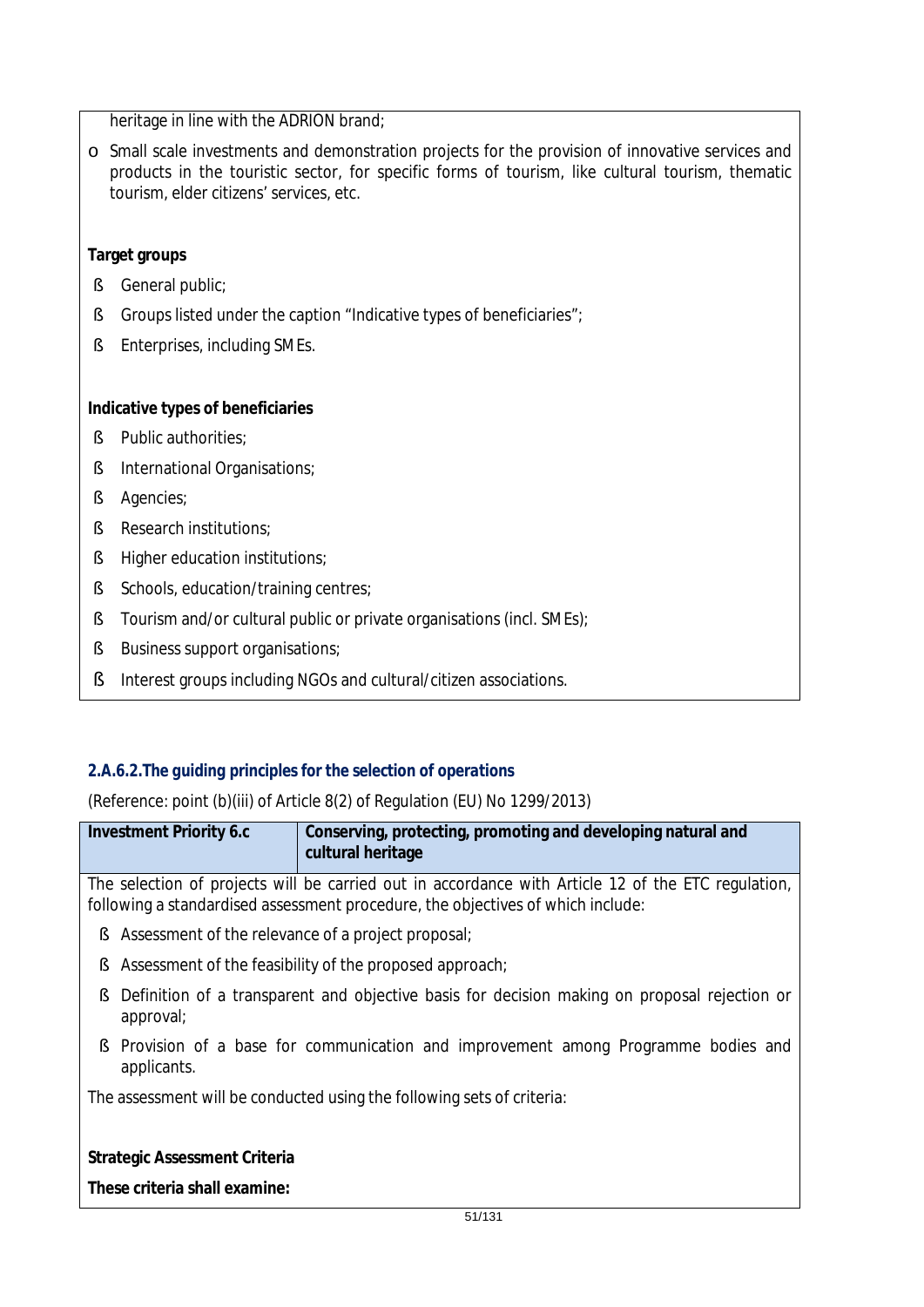- § The relevance, coherence and contribution of each project proposal to the ADRION Programme Objectives and especially the relevant SO addressed;
- § The contribution to the envisaged results per IP;
- § The soundness of the concept and demonstration of the need for the proposed intervention in its thematic and territorial context;
- § The added value of transnational cooperation;
- § The proposed partnership relevance to the above;
- § Synergies with Investment Priorities 6d considering that the targets related to cultural and natural heritage and enhancement of sustainable tourism are relevant to Natura 2000 and other protected areas in the region;
- § The relevance and coherence of the project with the EUSAIR strategy and the contribution to the achievement of its objectives;
- § The relevance and coherence of the project with other relevant EU strategies and or policies.

## **Operational Assessment Criteria**

### **These criteria shall examine:**

- § The adequacy of the management provisions in terms of structures, procedures and competences;
- § The quality and effectiveness of communication provisions;
- § The quality of the Work Plan in relation to clarity and coherence of the operational objectives, activities and means, feasibility, efficiency of the project and its results, potential for uptake and embedment into operative procedures of the partners involved;
- § The adequacy of the budget provisions to guarantee the project implementation and generate value for money.

## **Coherence to Horizontal Principles Criteria**

These criteria shall examine the extent to which projects have integrated within their intervention logic:

- § PA 2 Horizontal principles, such as promotion of energy and resource efficiency and consideration of the principles of open access to innovation benefits and reproducibility;
- § ADRION cross-cutting dimensions as defined in Section 1; equal opportunities and nondiscrimination, equality between men and women, social cohesion and social innovation, data and knowledge management, use of ICT, territorial and eco-systemic approach.

The above elements should not be considered as a "check list", but should rather encourage projects to proactively develop their project ideas within the logic of the Programme.

These three criteria are presented in the order of importance for the project. The Strategic Assessment Criteria examines the relevance of the project proposal; hence they retain absolute primacy over the other two criteria. The Operational Assessment Criteria ensure the successful delivery of results; hence they have more weight than the Coherence to Horizontal Principles Criteria, which are basically oriented towards integration of a "relevant and feasible" proposal into the ADRION logic.

The detailed assessment criteria will be laid down and made available to potential applicants in the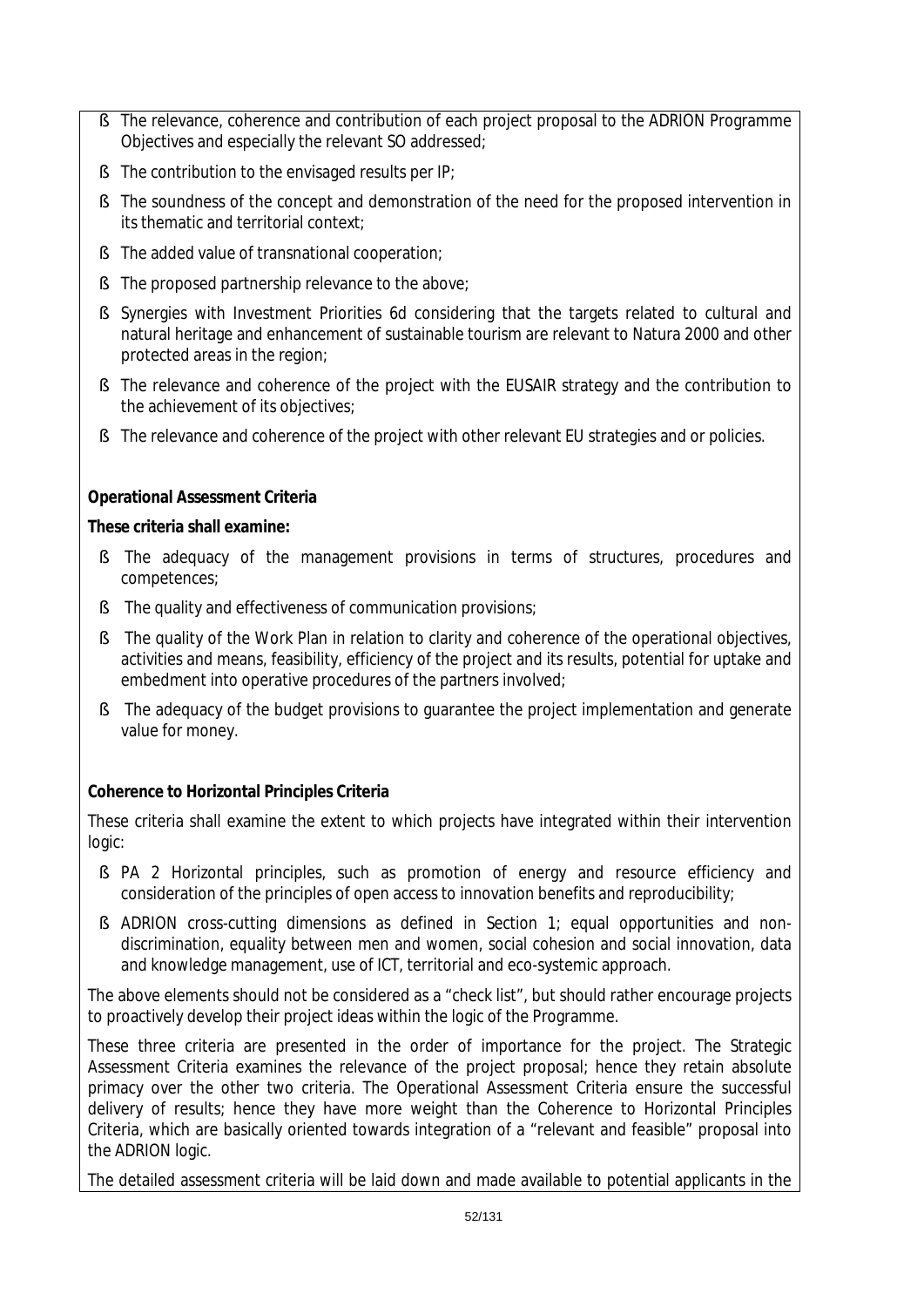programme related manual.

Preparatory cost will be eligible under the PA 2 funds.

## *2.A.6.3.Planned use of financial instruments*

(Reference: point (b)(iii) of Article 8(2) of Regulation (EU) No 1299/2013)

| <b>Investment Priority 6.c</b>                                                                                                               | Conserving, protecting, promoting and developing natural and<br>cultural heritage |  |  |  |  |
|----------------------------------------------------------------------------------------------------------------------------------------------|-----------------------------------------------------------------------------------|--|--|--|--|
| Planned use of financial<br>instruments                                                                                                      |                                                                                   |  |  |  |  |
| The opportunity of the elaboration and implementation of financial instruments will be debated<br>during the implementation of the programme |                                                                                   |  |  |  |  |

## *2.A.6.4 Planned use of major projects*

(Reference: point (b)(iii) of Article 8(2) of the ETC Regulation) Not applicable

## *2.A.6.5.Output indicators*

(Reference: point (b)(iv) of Article 8(2) of Regulation (EU) No 1299/2013)

## **Table 4: Common and programme specific output indicators** *(by investment priority)*

| ID         | <b>Output Indicator</b>                                                                                               | <b>Measurement</b><br>unit | Target value<br>(2023) | Source of data<br>200 char. Max.       | Frequency of<br>reporting<br>100 char.<br>Max. |
|------------|-----------------------------------------------------------------------------------------------------------------------|----------------------------|------------------------|----------------------------------------|------------------------------------------------|
| $OL6c.1_1$ | Number of supported<br>transnational<br>cooperation networks                                                          | <b>Number</b>              | 20                     | Monitoring/Project<br>progress reports | Annually                                       |
| OL6c.12    | Number of strategies<br>and action plans<br>developed in the field<br>of natural and cultural<br>heritage and tourism | <b>Number</b>              | 30                     | Monitoring/Project<br>progress reports | Annually                                       |
| $OL6c.1_3$ | Number of small scale<br>investments and<br>demonstration<br>projects                                                 | Number                     | 10                     | Monitoring/Project<br>progress reports | Annually                                       |
| $COI_2$    | Increase in expected<br>number of visits to<br>supported sites of<br>cultural and natural<br>heritage and             | Visits/year                | 20.000                 | Monitoring/Project<br>progress reports | Annually                                       |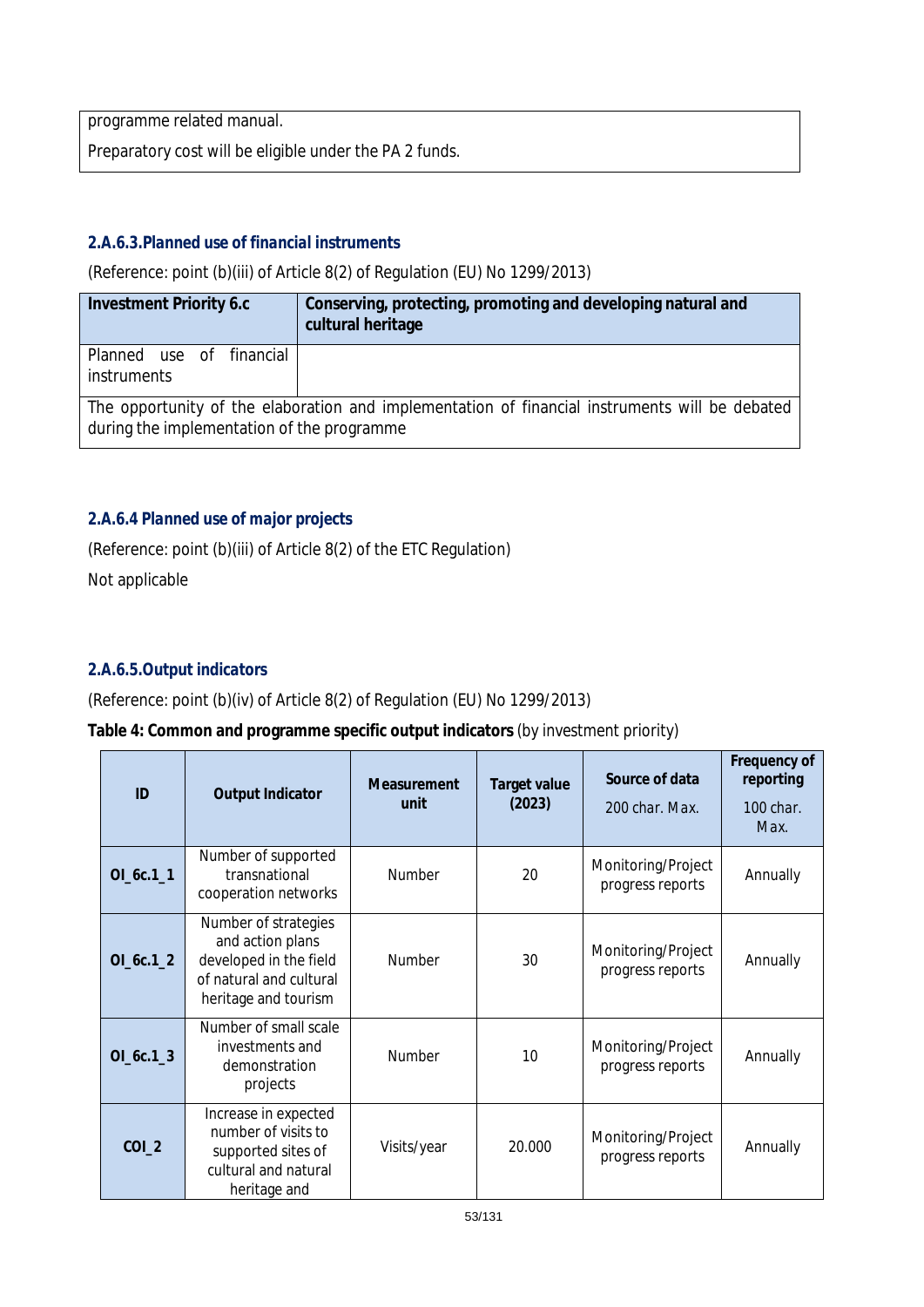| . |  |
|---|--|
|---|--|

### *2.A.4. Investment priority 6d*

(Reference: points (b)(i) of Article 8(2) of Regulation (EU) No 1299/2013)

## **INVESTMENT PRIORITY 6.d**

**Protecting and restoring biodiversity and soil and promoting ecosystem services, including through Natura 2000, and green infrastructure**

### *2.A.5.Specific objective corresponding to the investment priority and expected results*

(Reference: points (b)(i) and (ii) of Article 8(2) of Regulation (EU) No 1299/2013)

| ID                        | 2.2                                                                                                                                                                                                                                                                                                                                                        |
|---------------------------|------------------------------------------------------------------------------------------------------------------------------------------------------------------------------------------------------------------------------------------------------------------------------------------------------------------------------------------------------------|
| <b>Specific Objective</b> | Enhance the capacity in transnationally tackling environmental vulnerability,<br>fragmentation, and the safeguarding of ecosystem services in the ADRION<br>area                                                                                                                                                                                           |
| <b>Expected results</b>   | ADRION area is rich in biodiversity and have a dense network of protected                                                                                                                                                                                                                                                                                  |
| 3500 char. max.           | areas, albeit with different potential and conservation. ADRION's key feature is<br>the semi-enclosed sea in its core. Thus it is vulnerable to pollution, since the<br>waters are not exchanged frequently.                                                                                                                                               |
|                           | Recognized environmental risks related to climate change mainly include<br>droughts and floods. There is a manifold need to tackle and manage<br>preservation and fragmentation challenges, risks and climate<br>change<br>adaptation, as well as integrating Ecosystem Services, Blue and Green Growth<br>principles in regional development planning.    |
|                           | Hence topography and geography contribute to high environmental<br>vulnerability, which is already strongly affected by two mutually reinforcing<br>threats: human pressure and global climate change.                                                                                                                                                     |
|                           | Vulnerability combined with low climate change adaptation capacities, low<br>interoperability of civil protection organisations and practices, such as in the<br>waste sector and construction, increase the level of risk.                                                                                                                                |
|                           | Ecosystem services are fundamental for both the living conditions of the<br>resident population and for the tourism sector as "intermediate input" in that<br>they are part of the "tourism offer". Furthermore, they are fully part of the<br>natural and cultural heritage. Hence interventions under IP 6d should respect<br>and integrate two aspects: |
|                           | Dynamic protection and risk management (protection, preservation and<br>$\circ$<br>connectivity of "ecosystems"); and                                                                                                                                                                                                                                      |
|                           | Sustainable use and risk prevention (integration of ecosystem services).<br>O                                                                                                                                                                                                                                                                              |
|                           | The expected results are:                                                                                                                                                                                                                                                                                                                                  |
|                           | o Common understanding among ADRION Partner States for the status quo,                                                                                                                                                                                                                                                                                     |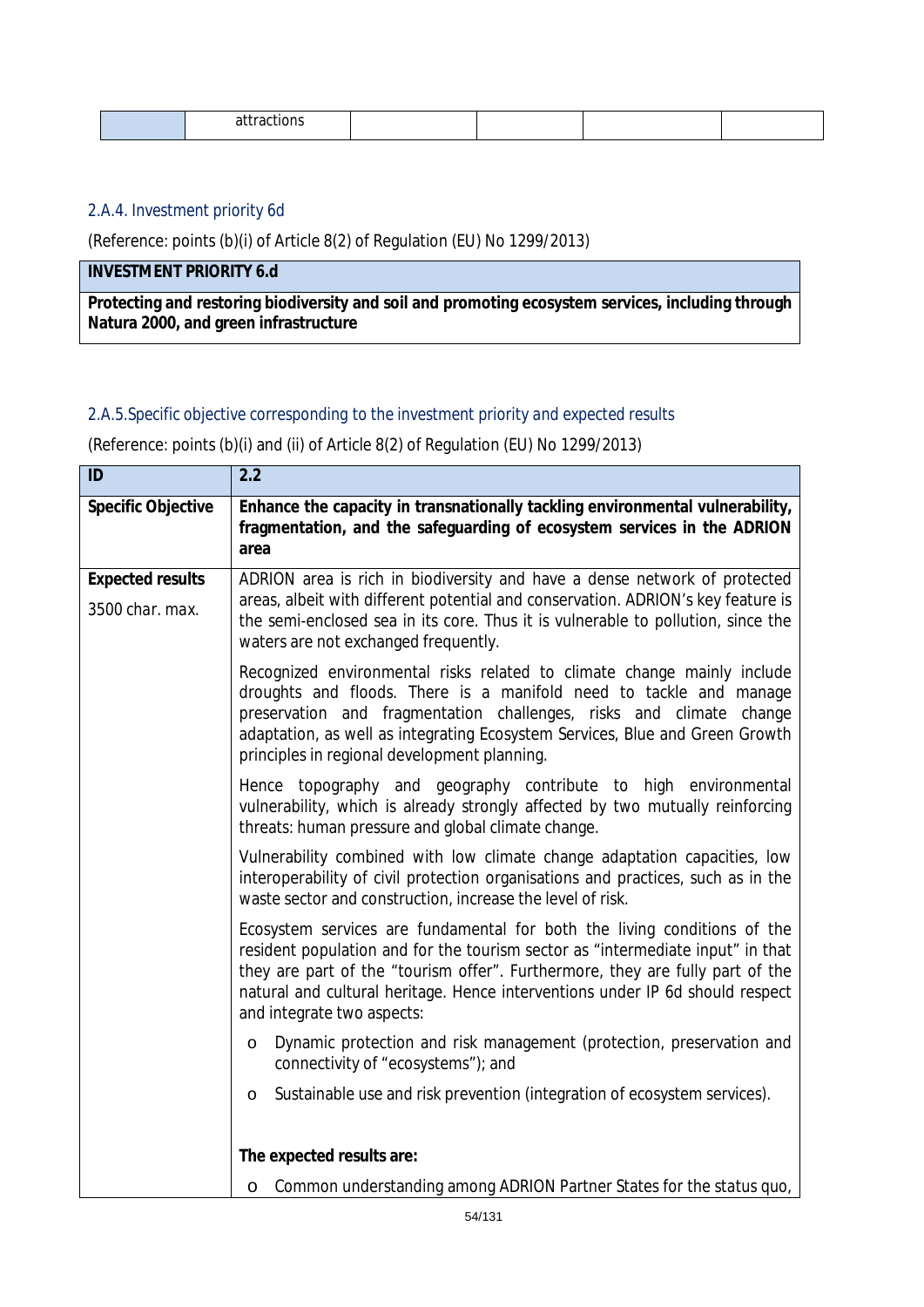|         | the international and EU framework and the remaining needs of<br>transnational cooperation in the fields of environmental protection,<br>biodiversity management, ecosystem services and climate change<br>adaptation; |
|---------|------------------------------------------------------------------------------------------------------------------------------------------------------------------------------------------------------------------------|
| $\circ$ | Enhancement of the competencies/skills of the stakeholders and involved<br>parties;                                                                                                                                    |
| $\circ$ | Increased availability of data and information for delivering evidence-<br>based responses through interoperability and systematic monitoring;                                                                         |
| $\circ$ | Increased transnational cooperation, exchange and communication<br>among authorities and civil society organisations;                                                                                                  |
| $\circ$ | Harmonised infrastructures, management structures and hazard/risk<br>response mechanisms;                                                                                                                              |
| $\circ$ | Increased number of "state of the art" management and planning tools.                                                                                                                                                  |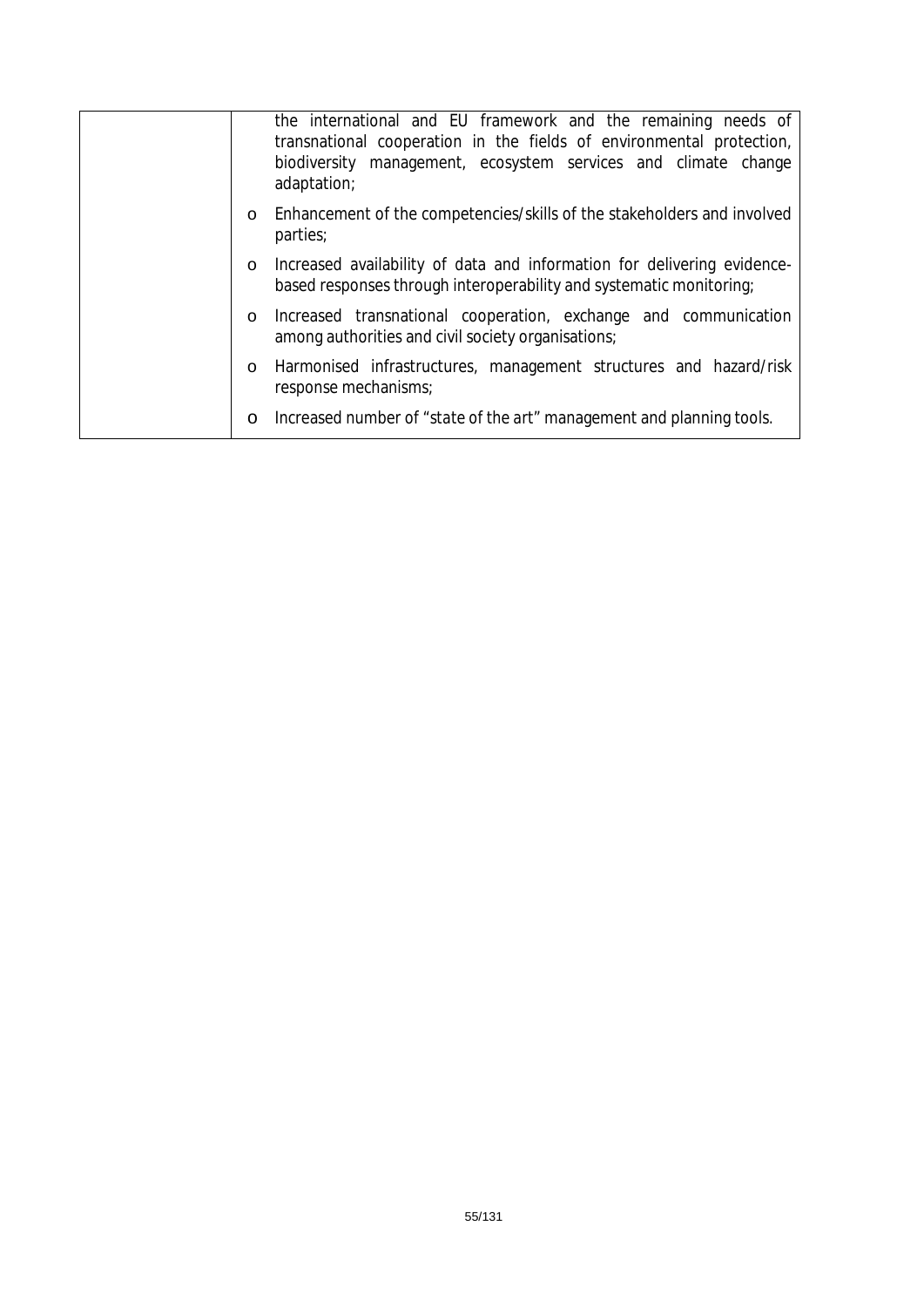## **Table 3: Programme specific result indicators** *(by specific objective)*

(Reference: point (b)(ii) of Article 8(2) of Regulation (EU) No 1299/2013)

*One (if possible) and no more than two result indicators should be used for each specific objective.* 

| ID               | <b>Result Indicator</b>                                                                                                                                                                                                         | <b>Measurement Unit</b> | <b>Baseline Value</b> | <b>Baseline Year</b> | Target<br>Value $(2023)$<br>100 char. | Source of Data<br>200 char. | Frequency of<br>reporting<br>100 char. |
|------------------|---------------------------------------------------------------------------------------------------------------------------------------------------------------------------------------------------------------------------------|-------------------------|-----------------------|----------------------|---------------------------------------|-----------------------------|----------------------------------------|
| IP 6.d<br>SO 2.2 | Level of capacity of the involved<br>organisations to operate<br>transnational, providing service and<br>management regarding<br>environmental vulnerability,<br>fragmentation, and the safeguarding<br>of ecosystems' services | %                       | 77%                   | 2014                 | Increase                              | Survey                      | 2018<br>2020<br>2023                   |

 $^9$ Target values can be qualitative or quantitative.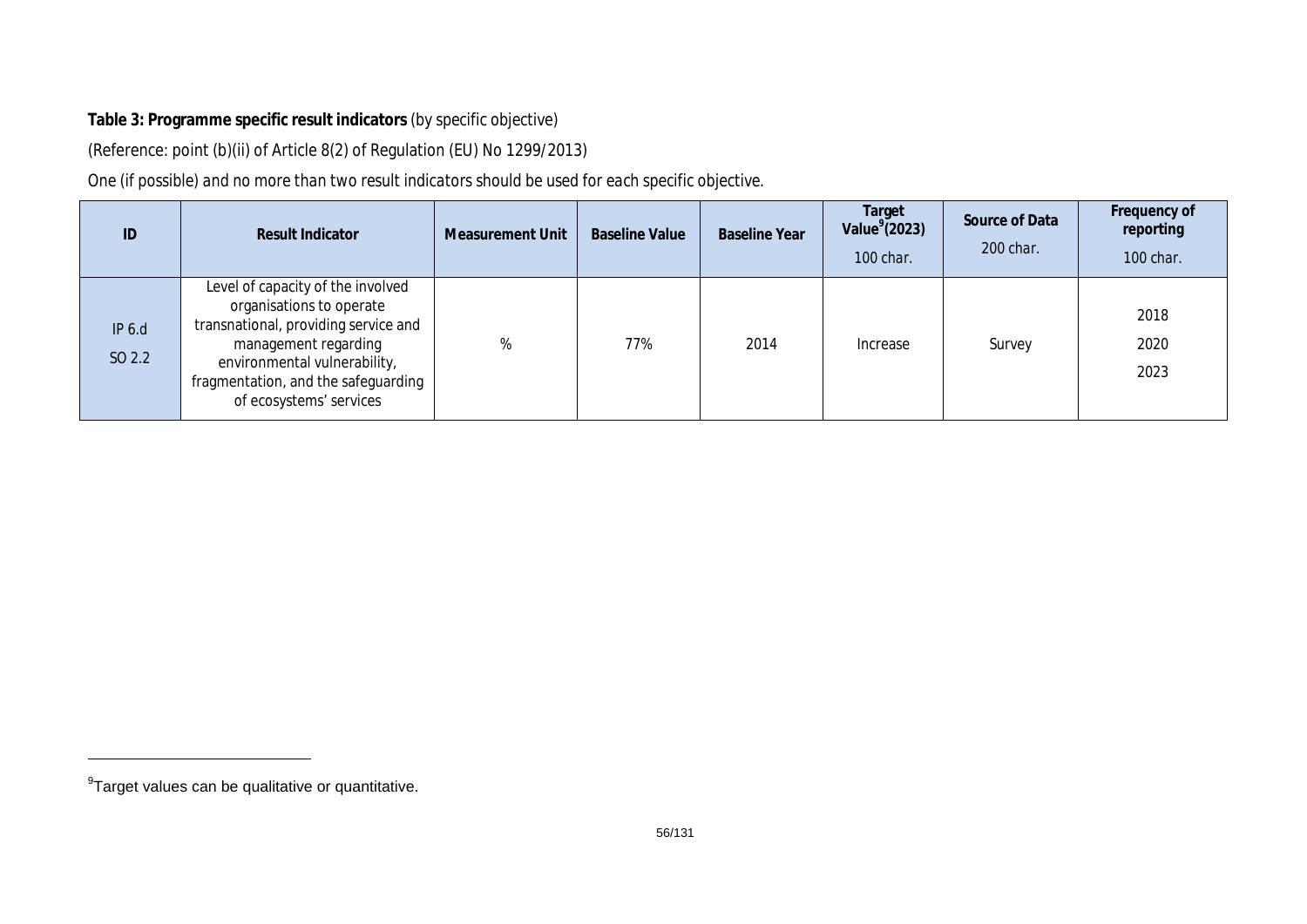### 2.A.6.1 A description of the type and examples of actions to be supported and their expected *contribution to the specific objectives, including, where appropriate, identification of the main target groups, specific territories targeted and types of beneficiaries*

Reference: point (b)(iii) of Article 8(2) of Regulation (EU) No 1299/2013)

| Investment Priority6.d | Protecting and restoring biodiversity and soil and promoting<br>ecosystem services, including through Natura 2000, and green<br>infrastructure |
|------------------------|------------------------------------------------------------------------------------------------------------------------------------------------|
|                        |                                                                                                                                                |

**Indicative Actions to be supported are:**

- o Enhancement and complement of transnational frameworks and platforms for the interoperability of existing databases, promotion of data availability, observatory functions and the integration of management approaches (hazard and risk assessment, planning methodologies, management plans, sustainability and adaptation assessments etc.) especially in coordination with the EU Civil Protection Mechanism and related IPA initiatives on civil protection, floods management, risk management etc.;
- o Development of implementation strategies, models and testing of pilot activities and transnational, regional and intercommunity cooperation of risk management (risk assessment, risk communication, risk managing measures and hazard prevention) and climate change adaptation in terrestrial and aquatic environments;
- o Implementation of research and evaluation activities through the development of a common monitoring and assessment reference framework and the deployment of advanced tools for mapping, diagnosing, protecting and managing terrestrial and maritime landscapes and habitats including awareness-raising and environmental education;
- o Enhancement and complement of transnational networks and working groups for increasing capacity and coordination in the fields of biodiversity protection e.g. in connection to the NATURA 2000 and EMERALD networks, joint management actions for large carnivores, harmonization and enforcement of national laws with EU legislation and similar actions;
- o Enhancement and complement of transnational networks and working groups for increasing marine knowledge in order to ensure a sound basis for the implementation of the Marine Framework Strategy Directive, including Deep Sea Resources Monitoring & Surveillance and Management and Mapping of threats to coastal and marine biodiversity;
- o Enhancement and complement of transnational networks and working groups for the development of transnational Special Spatial Plans (e.g. on RES, on tourism, on agriculture and forestry), Maritime Spatial Planning, Multiannual Fishery Management Plans and Integrated Coastal Zone Management Plans and Procedures;
- o Enhancement and complement of transnational networks and working groups for the development of transnational terrestrial and maritime protected areas and habitats and integration thereof in the tourism product of the ADRION area;
- o Development of and integration of existing transnational systems, procedures and early warning systems for identifying, managing and preventing localised and diffusing pollution from various sources (oil spills from maritime transport and marine litter in general, coastal industries and discharges, accidents, nitrates from agriculture, organic load from aquaculture, noise, light- and wastewater-pollution from tourism hotspots, landfills, soil contamination etc.);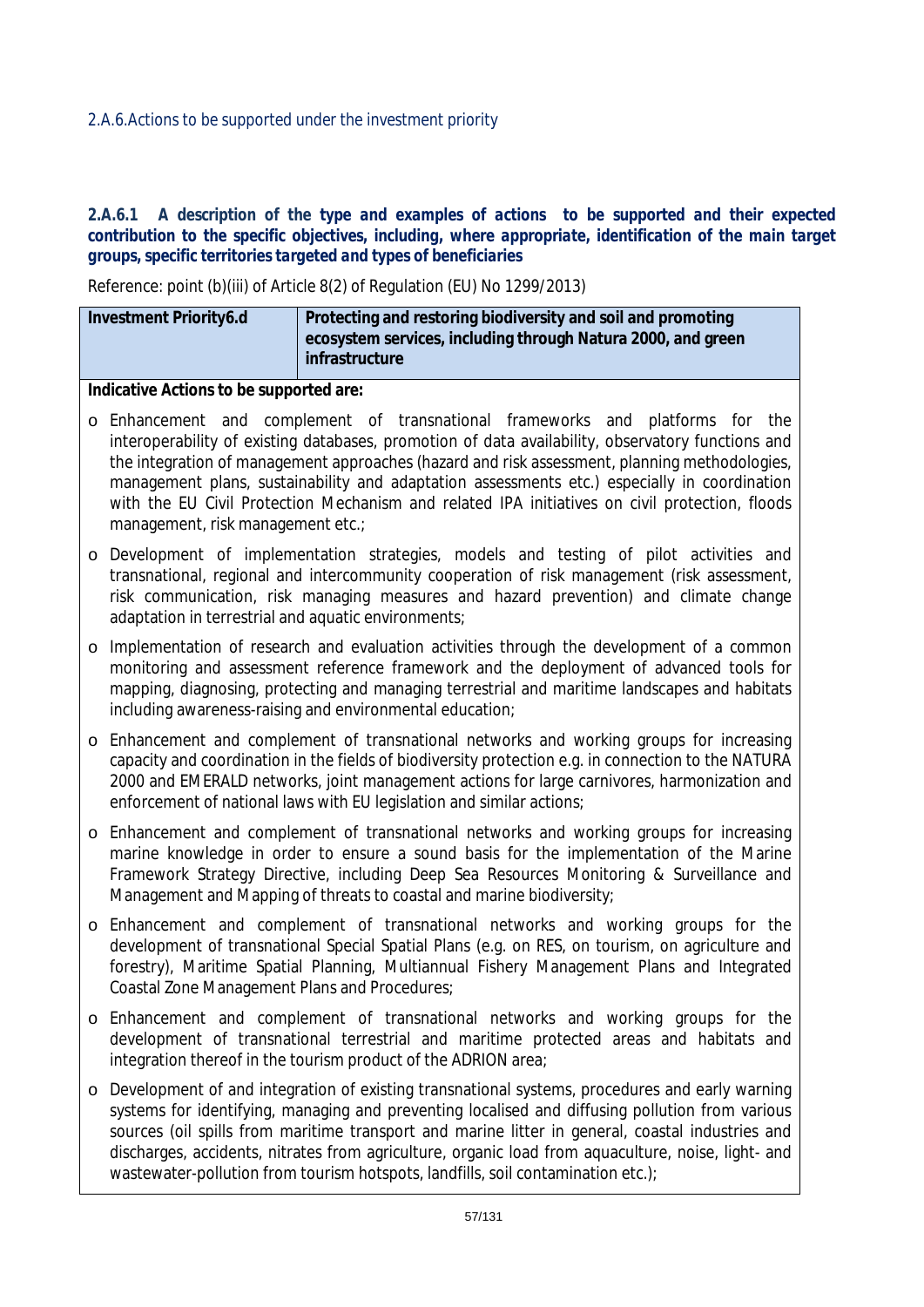- o Development of and integration of existing of transnational systems, procedures and early warning systems for forecasting, managing and preventing natural and manmade hazards (forest fires, sea and river floods, industrial accidents, droughts, storms, algal blooms, earthquakes erosion and etc.) especially in coordination with the EU Civil Protection Mechanism and related IPA initiatives on civil protection, floods management, risk management etc.;
- o Enhancement and complement of transnational frameworks and platforms for the harmonisation and enforcement of national laws and EU legislation (e.g. implementation of the EU Flood directive (2007/60), regional Strategies and international obligations (e.g. the Barcelona Convention), with special attention on coastal urban areas and trans boundary issues, the joint contingency planning and coordinated emergency response and interoperability of civil protection mechanisms and organisations;
- o Enhancement and complement of transnational frameworks and platforms for the exchange of best practices especially in coordination with the EU Civil Protection Mechanism and related IPA initiatives on civil protection, floods management, risk management etc., the experimentation and piloting with new innovative and integrated approaches (e.g. integrated and sustainable management of protected areas with cultural heritage as a powerful asset for inclusive economic development) approaches and the evaluation of existing and perspective methods and procedures in order to develop an ADRION environmental protection knowledge base and promotion of the topics in the society and especially among the youth;
- o Improvement of the interoperability of existing databases.

All proposals and initiatives in the area of cross-border civil protection and disaster management should not overlap with the existing European structures such as the Union Civil Protection Mechanism which is the European framework for cooperation and coordination in the field of disaster prevention, preparedness and response. Activities under this Programme should be complementing and supporting the countries' participation in the Union Civil Protection Mechanism and similar capacity building activities which are being provided to the region through the Mechanism and the Instrument for Pre-accession Assistance (e.g.: regional IPA programmes on civil protection cooperation, floods management and risk assessment and mapping).

## **Target groups**

- § General public;
- § Groups listed under the caption "Indicative types of beneficiaries";
- § Enterprises, including SME.

#### **Indicative types of beneficiaries**

- § Public authorities;
- § Agencies;
- § Natural Heritage & Green Infrastructure management organisations;
- § Higher education institutions;
- § Schools, education/training centres;
- § Business support organisations;
- § Interest groups including NGOs and environmental/citizen associations.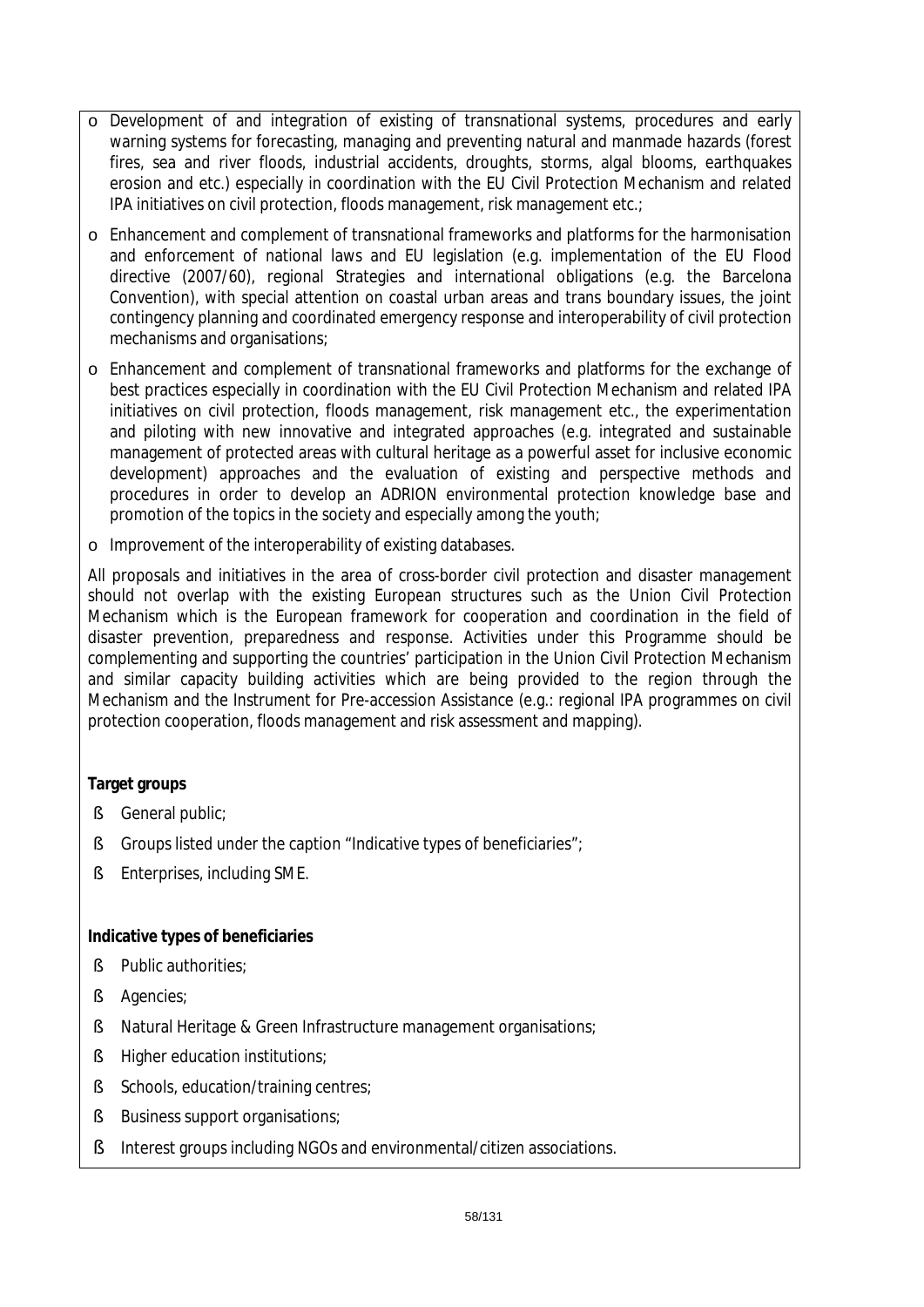## *2.A.6.2.The guiding principles for the selection of operations*

(Reference: point (b)(iii) of Article 8(2) of Regulation (EU) No 1299/2013)

| Investment Priority6.d | Protecting and restoring biodiversity and soil and promoting<br>ecosystem services, including through Natura 2000, and green |
|------------------------|------------------------------------------------------------------------------------------------------------------------------|
|                        | infrastructure                                                                                                               |

The selection of projects will be carried out in accordance with Article 12 of the ETC regulation, following a standardised assessment procedure, the objectives of which include:

- § Assessment of the relevance of a project proposal;
- § Assessment of the feasibility of the proposed approach;
- § Definition of a transparent and objective basis for decision making on proposal rejection or approval;
- § Provision of a base for communication and improvement among Programme bodies and applicants.

The assessment will be conducted using the following sets of criteria:

## **Strategic Assessment Criteria**

### **These criteria shall examine:**

- § The relevance, coherence and contribution of each project proposal to the ADRION Programme Objectives and especially the relevant SO addressed;
- § The contribution to the envisaged results per IP;
- § The soundness of the concept and demonstration of the need for the proposed intervention in its thematic and territorial context;
- § The added value of transnational cooperation;
- § The proposed partnership relevance to the above;
- § The relevance and coherence of the project with the EUSAIR strategy and the contribution to the achievement of its objectives;
- § The relevance and coherence of the project with other relevant EU strategies and or policies.

## **Operational Assessment Criteria**

#### **These criteria shall examine:**

- § The adequacy of the management provisions in terms of structures, procedures and competences;
- § The quality and effectiveness of communication provisions;
- § The quality of the Work Plan in relation to clarity and coherence of the operational objectives, activities and means, feasibility, efficiency of the project and its results, potential for uptake and embedment into operative procedures of the partners involved;
- § The adequacy of the budget provisions to guarantee the project implementation and generate value for money.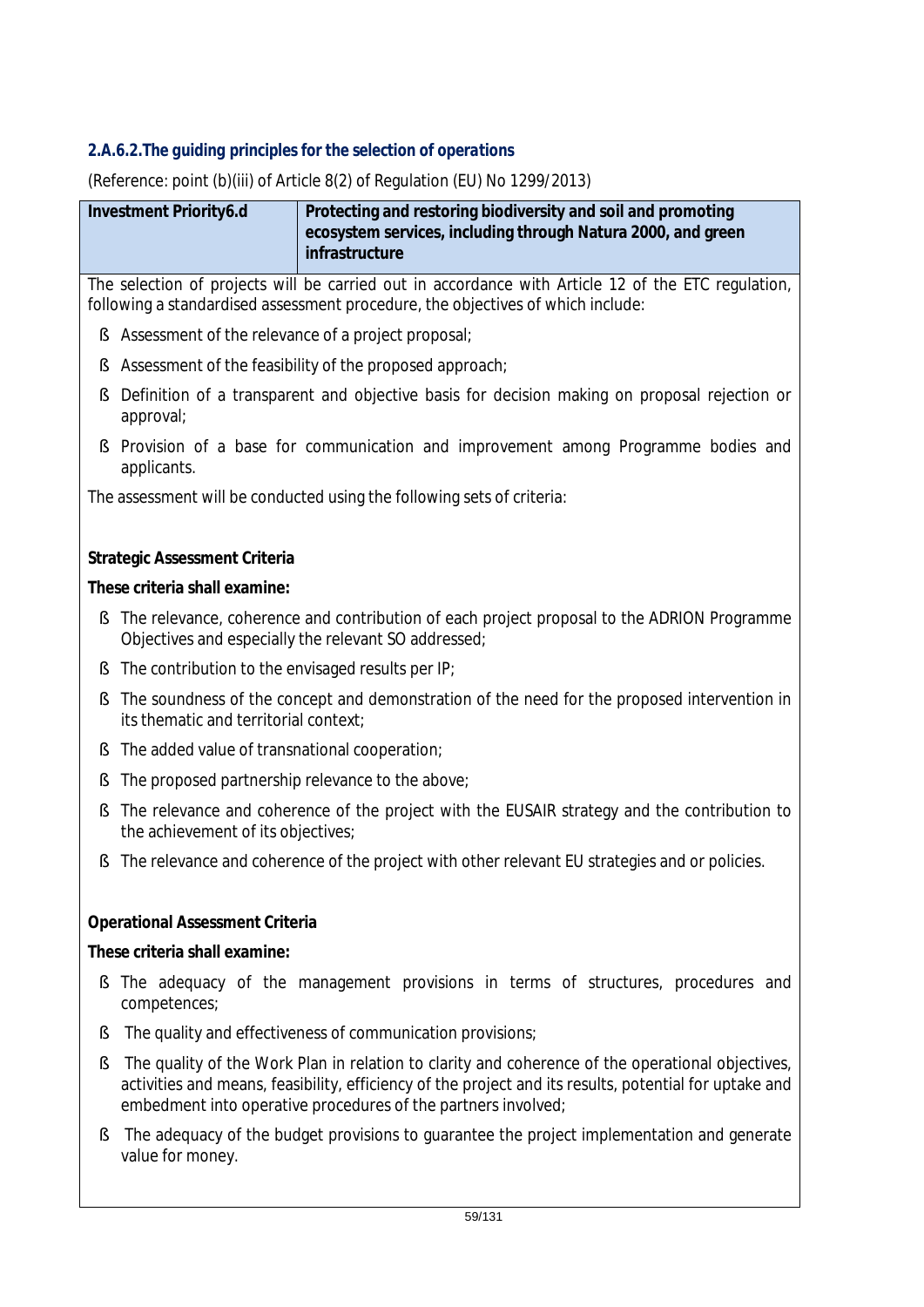#### **Coherence to Horizontal Principles Criteria**

These criteria shall examine the extent to which projects have integrated within their intervention logic:

- § PA 2 horizontal principles, such as promotion of energy and resource efficiency and consideration of the principles of open access to innovation benefits and reproducibility;
- § ADRION cross-cutting dimensions as defined in Section 1 of the CP; equal opportunities and nondiscrimination, equality between men and women, social cohesion and social innovation, data and knowledge management, use of ICT, territorial and eco-systemic approach;

The above elements should not be considered as a "check list", but should rather encourage projects to proactively develop their project ideas within the logic of the Programme.

These three criteria are presented in the order of importance for the project. The Strategic Assessment Criteria examine the relevance of the project proposal; hence they retain absolute primacy over the other two criteria. The Operational Assessment Criteria ensure the successful delivery of results; hence it is enjoying a larger weight than the Coherence to Horizontal Principles Criteria, which are basically oriented towards integration of a "relevant and feasible" proposal into the ADRION logic.

The detailed assessment criteria will be laid down and made available to potential applicants in the programme related manual.

Preparatory cost will be eligible under the PA 2 funds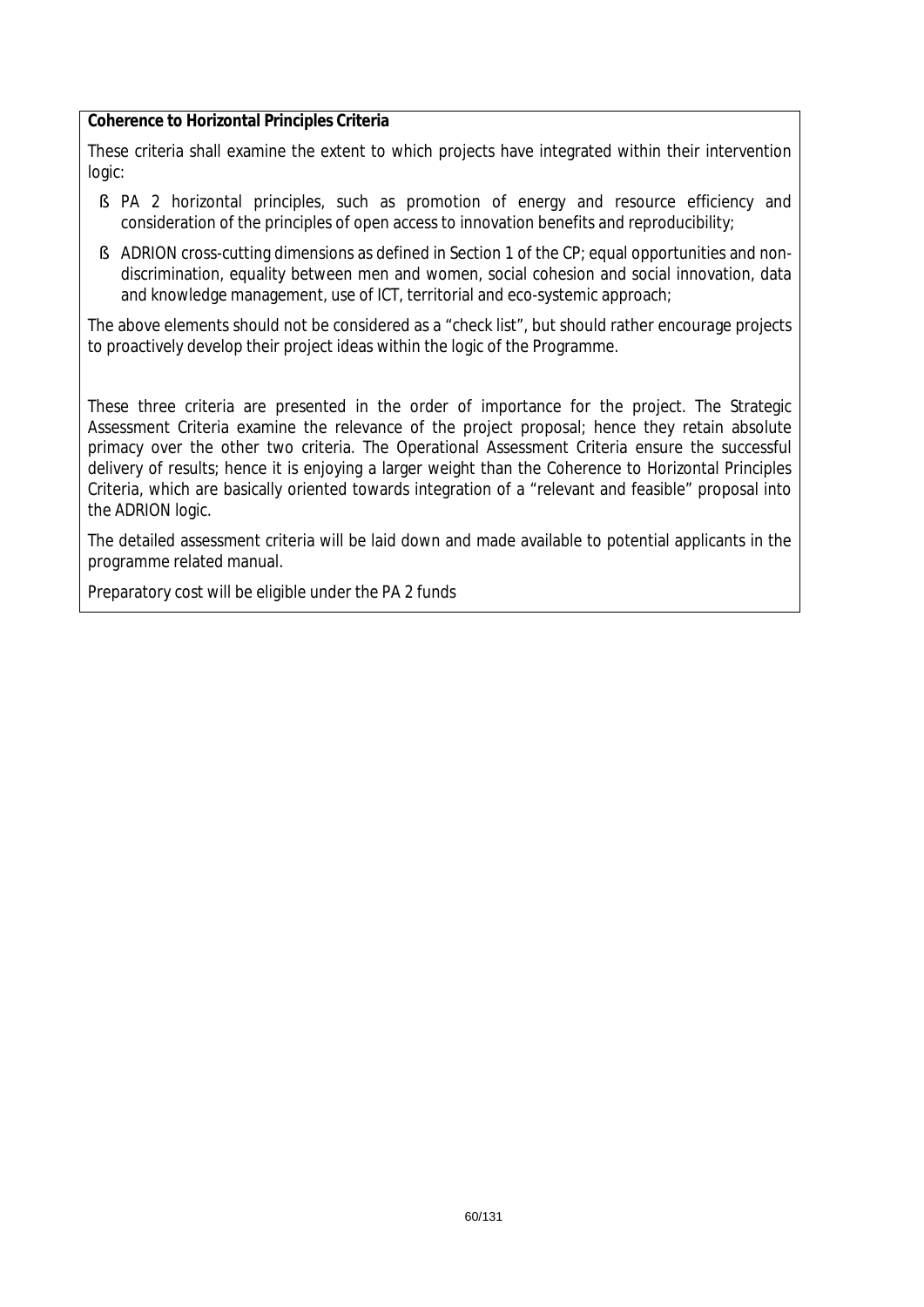#### *2.A.6.3.Planned use of financial instruments*

| Investment Priority6.d                                                                                                                       | Protecting and restoring biodiversity and soil and promoting<br>ecosystem services, including through Natura 2000, and green<br>infrastructure |  |  |
|----------------------------------------------------------------------------------------------------------------------------------------------|------------------------------------------------------------------------------------------------------------------------------------------------|--|--|
| Planned use of financial<br>instruments                                                                                                      |                                                                                                                                                |  |  |
| The opportunity of the elaboration and implementation of financial instruments will be debated<br>during the implementation of the programme |                                                                                                                                                |  |  |

(Reference: point (b)(iii) of Article 8(2) of Regulation (EU) No 1299/2013)

## *2.A.6.4. Planned use of major projects*

(Reference: point (b)(iii) of Article 8(2) of the ETC Regulation)

Not applicable

## *2.A.6.5.Output indicators*

(Reference: point (b)(iv) of Article 8(2) of Regulation (EU) No 1299/2013)

#### **Table 4: Common and programme specific output indicators** *(by investment priority)*

| ID          | Output<br>Indicator                                                                                        | <b>Measurement</b><br>unit | <b>Target value</b><br>(2023) | Source of data<br>200 char. Max        | Frequency of<br>reporting<br>100 char. Max |
|-------------|------------------------------------------------------------------------------------------------------------|----------------------------|-------------------------------|----------------------------------------|--------------------------------------------|
| $OI_6d.1_1$ | Number of<br>supported<br>transnational<br>cooperation<br>networks                                         | <b>Number</b>              | 20                            | Monitoring/Project<br>progress reports | Annually                                   |
| $OI_6d.1_2$ | Number of<br>strategies and<br>action plans<br>developed in<br>the field of<br>environmental<br>protection | <b>Number</b>              | 15                            | Monitoring/Project<br>progress reports | Annually                                   |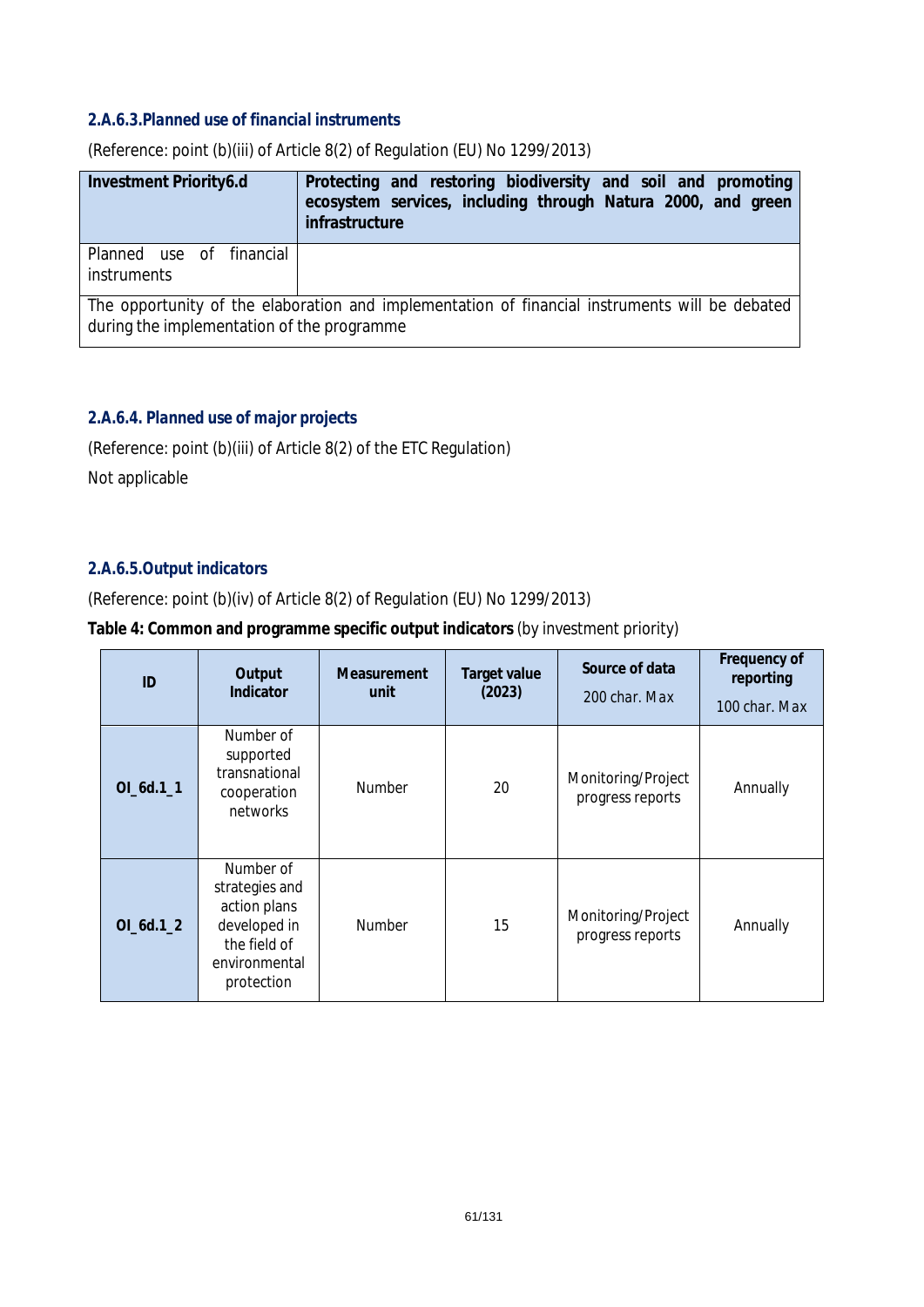## *2.A.7. Performance framework*

(Reference: point (b)(v) of Article 8(2) of the ETC Regulation and Annex II of the CPR)

## **Table 5: Performance framework of the priority axis**

| Priority axis  | Indicator Type (key<br>implementation step,<br>financial, output or,<br>where appropriate,<br>result indicator | ID          | Indicator or key<br>implementation step                                                                               | <b>Measurement</b><br>unit, where<br>appropriate | Milestone for<br>2018 | Final<br>target<br>(2023) | Source of data                             | <b>Explanation of</b><br>the relevance of<br>the indicator,<br>where<br>appropriate |
|----------------|----------------------------------------------------------------------------------------------------------------|-------------|-----------------------------------------------------------------------------------------------------------------------|--------------------------------------------------|-----------------------|---------------------------|--------------------------------------------|-------------------------------------------------------------------------------------|
| 2              | Financial                                                                                                      |             | Financial                                                                                                             | <b>EUR</b>                                       | 4.547.238             | 45.472.376                | Monitoring                                 |                                                                                     |
| $\mathfrak{D}$ | Output                                                                                                         | OL 6c.1 2   | Number of strategies and<br>action plans developed in<br>the field of natural and<br>cultural heritage and<br>tourism | <b>Number</b>                                    |                       | 30                        | Monitoring/<br>Project progress<br>reports |                                                                                     |
| $\mathfrak{D}$ | Output                                                                                                         | $OI_6d.1_2$ | Number of strategies and<br>action plans developed in<br>the field of environmental<br>protection                     | Number                                           | 2                     | 15                        | Monitoring/<br>Project progress<br>reports |                                                                                     |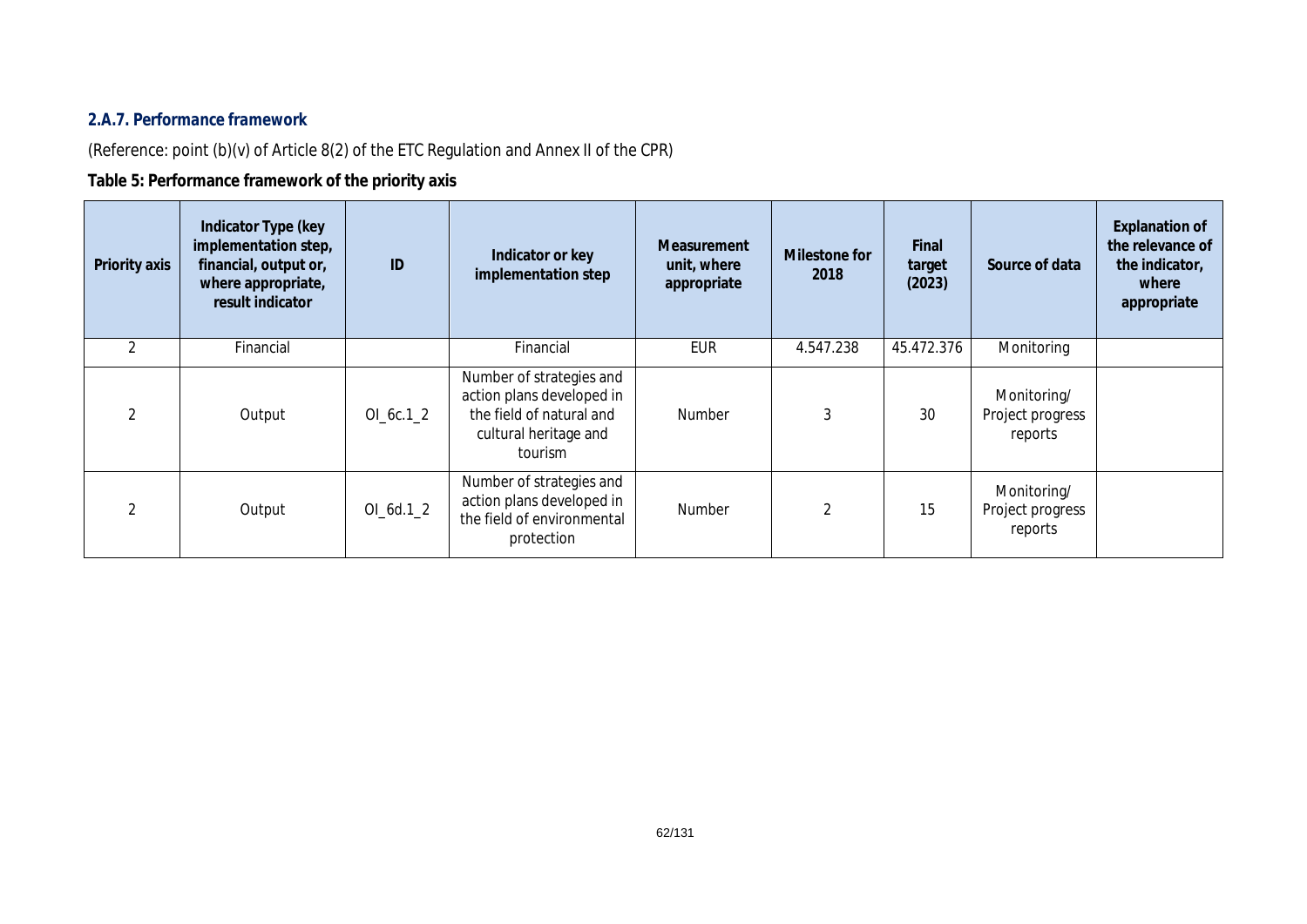### *2.A.1. Priority Axis 3*

| ID    | <b>PRIORITY AXIS 3</b>  |
|-------|-------------------------|
| Title | <b>Connected Region</b> |

 $\Box$  The entire priority axis will be implemented solely through financial instruments

 $\Box$  The entire priority axis will be implemented solely through financial instruments set up at Union level

 $\Box$  The entire priority axis will be implemented through community-led local development

*2.A.2. Justification for the establishment of a priority axis covering more than one thematic objective* (Reference: Article 8(1) of the ETC Regulation) Not applicable

## *2.A.3. Fund and calculation basis for the Union support*

| Fund                                                     | ERDF+ IPA      |
|----------------------------------------------------------|----------------|
| <b>Calculation Basis (total eligible</b><br>expenditure) | EUR 17.708.524 |

## *2.A.4. Investment priority 7c*

(Reference: points (b)(i) of Article 8(2) of Regulation (EU) No 1299/2013)

## **INVESTMENT PRIORITY 7.c**

**Developing and improving environment-friendly (including low-noise) and low-carbon transport systems including inland waterways and maritime transport, ports, multimodal links and airport infrastructure, in order to promote sustainable regional and local mobility**

## *2.A.5. Specific objective corresponding to the investment priority and expected results*

| ID                        | 3.1                                                                                                                                                                                                                                                                                                                                                                                   |
|---------------------------|---------------------------------------------------------------------------------------------------------------------------------------------------------------------------------------------------------------------------------------------------------------------------------------------------------------------------------------------------------------------------------------|
| <b>Specific Objective</b> | Enhance capacity for integrated transport and mobility services and<br>multimodality in the Adriatic-Ionian area                                                                                                                                                                                                                                                                      |
| <b>Expected results</b>   | The area is characterised by the dominance of road transport on land bound                                                                                                                                                                                                                                                                                                            |
| 3500 char. max.           | routes and a large number of smaller and bigger ports at the coast line. The<br>connections to the hinterland are poor with many bottlenecks on<br>multimodal connections, while coordination is also inadequate. This is<br>evident by the maritime traffic congestion at ports and the border waiting<br>times, as the number of visitors and the volume of container transport are |

(Reference: points (b)(i) and (ii) of Article 8(2) of Regulation (EU) No 1299/2013)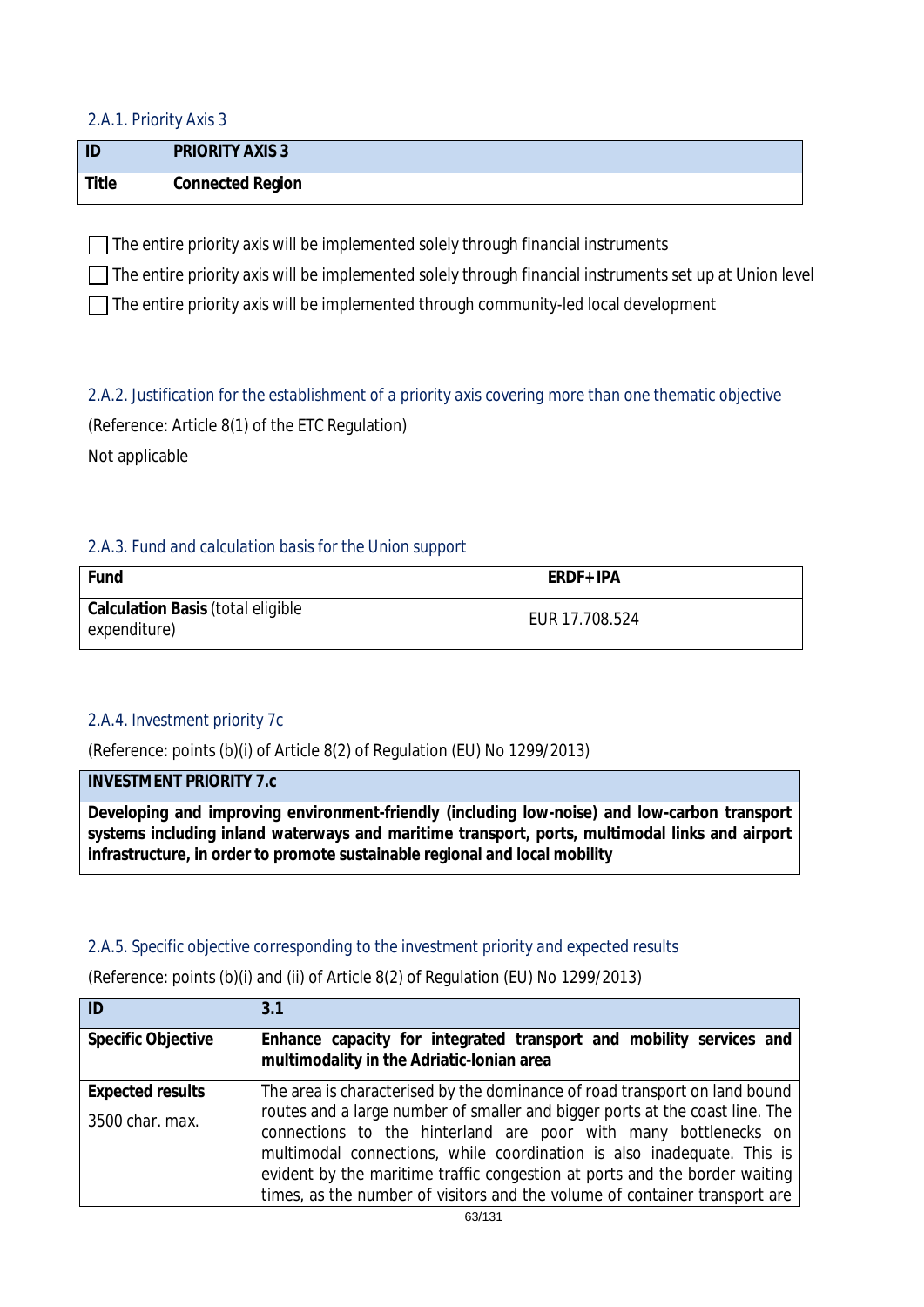| increasing in the area.                                                                                                                                                                                                                                                                                                                                                                                                                                                                                                                                                                                                                                                                                                                                                                                                                                                                                                                                                                                                                                                                                                            |
|------------------------------------------------------------------------------------------------------------------------------------------------------------------------------------------------------------------------------------------------------------------------------------------------------------------------------------------------------------------------------------------------------------------------------------------------------------------------------------------------------------------------------------------------------------------------------------------------------------------------------------------------------------------------------------------------------------------------------------------------------------------------------------------------------------------------------------------------------------------------------------------------------------------------------------------------------------------------------------------------------------------------------------------------------------------------------------------------------------------------------------|
| Density of railway network is lower than the EU average. Railroad<br>connections are also more developed in the periphery of the programme<br>area, whereas the centre of the area is poorly served, especially in the East-<br>West direction.                                                                                                                                                                                                                                                                                                                                                                                                                                                                                                                                                                                                                                                                                                                                                                                                                                                                                    |
| Some constraints are dictated by geography and can hardly be overcome;<br>others are rather a consequence of the spatial interactions and planning<br>decisions of the past. Thus, fragmentation and isolation of many areas is<br>evident.                                                                                                                                                                                                                                                                                                                                                                                                                                                                                                                                                                                                                                                                                                                                                                                                                                                                                        |
| The lack of efficient multimodal networks (road, rail air, water transport) as<br>well as low connectivity and mobility of peripheral areas can be addressed<br>by improving the strategic transport management. Waterway transport<br>plays a key role in this respect, especially since it has a relatively low<br>environmental impact. There is need for efficient multi-modal freight<br>transport and logistics chains, surveillance and coordination and substantial<br>investments in order to meet technological, industrial, safety, security,<br>environmental and climate change challenges.                                                                                                                                                                                                                                                                                                                                                                                                                                                                                                                           |
| Shipping can be a major source of emissions, especially in ports. Emissions<br>of SO2, NO2 and PM can affect people's health, damage cultural heritage<br>and deteriorate ecosystems (see also Impact Assessment of the Clean Air<br>Package). Air quality measures can reduce such effects, and are most<br>effective if coordinated (e.g. plugs for power supply from shore, retrofitting<br>vessels, cleaner port non road mobile machinery such as cranes, LNG<br>facilities to allow fuel switching to clean fuel, favourable port fee structure<br>for clean ships). Clean sea shipping in the very touristic Adriatic Sea basin<br>should be promoted, by using clean shipping and retrofitting technologies,<br>in line with EUSAIR. In addition, emissions from shipping and the impact on<br>the port cities and other shore areas should be monitored. Due to the<br>above, one of the objectives will be the reduction of air pollutants (PM,<br>NO2, SO2) from vessels and to include related actions. The reduction of air<br>pollutants (PM, NO2, SO2) from vessels can therefore be addressed by the<br>Programme. |
| The expected results are:                                                                                                                                                                                                                                                                                                                                                                                                                                                                                                                                                                                                                                                                                                                                                                                                                                                                                                                                                                                                                                                                                                          |
| Common understanding among ADRION Partner States of the "status<br>O<br>quo" and the potential in the ADRION area for multimodal,<br>environmental-friendly and low carbon transport and mobility<br>infrastructures and services;                                                                                                                                                                                                                                                                                                                                                                                                                                                                                                                                                                                                                                                                                                                                                                                                                                                                                                 |
| Enhancement of the competencies/skills of the stakeholders and<br>$\circ$<br>involved parties;                                                                                                                                                                                                                                                                                                                                                                                                                                                                                                                                                                                                                                                                                                                                                                                                                                                                                                                                                                                                                                     |
| implementation options for multimodal,<br>Increase<br>in<br>the<br>O<br>environmental-friendly and low carbon transport and mobility<br>infrastructures and services;                                                                                                                                                                                                                                                                                                                                                                                                                                                                                                                                                                                                                                                                                                                                                                                                                                                                                                                                                              |
| Enhanced involvement of tourism actors, residents and economic<br>$\circ$<br>operators for investment in multimodal, environmental-friendly and<br>low carbon transport and mobility infrastructures and services;                                                                                                                                                                                                                                                                                                                                                                                                                                                                                                                                                                                                                                                                                                                                                                                                                                                                                                                 |
| Harmonised and/or joint infrastructures, tools and management<br>O                                                                                                                                                                                                                                                                                                                                                                                                                                                                                                                                                                                                                                                                                                                                                                                                                                                                                                                                                                                                                                                                 |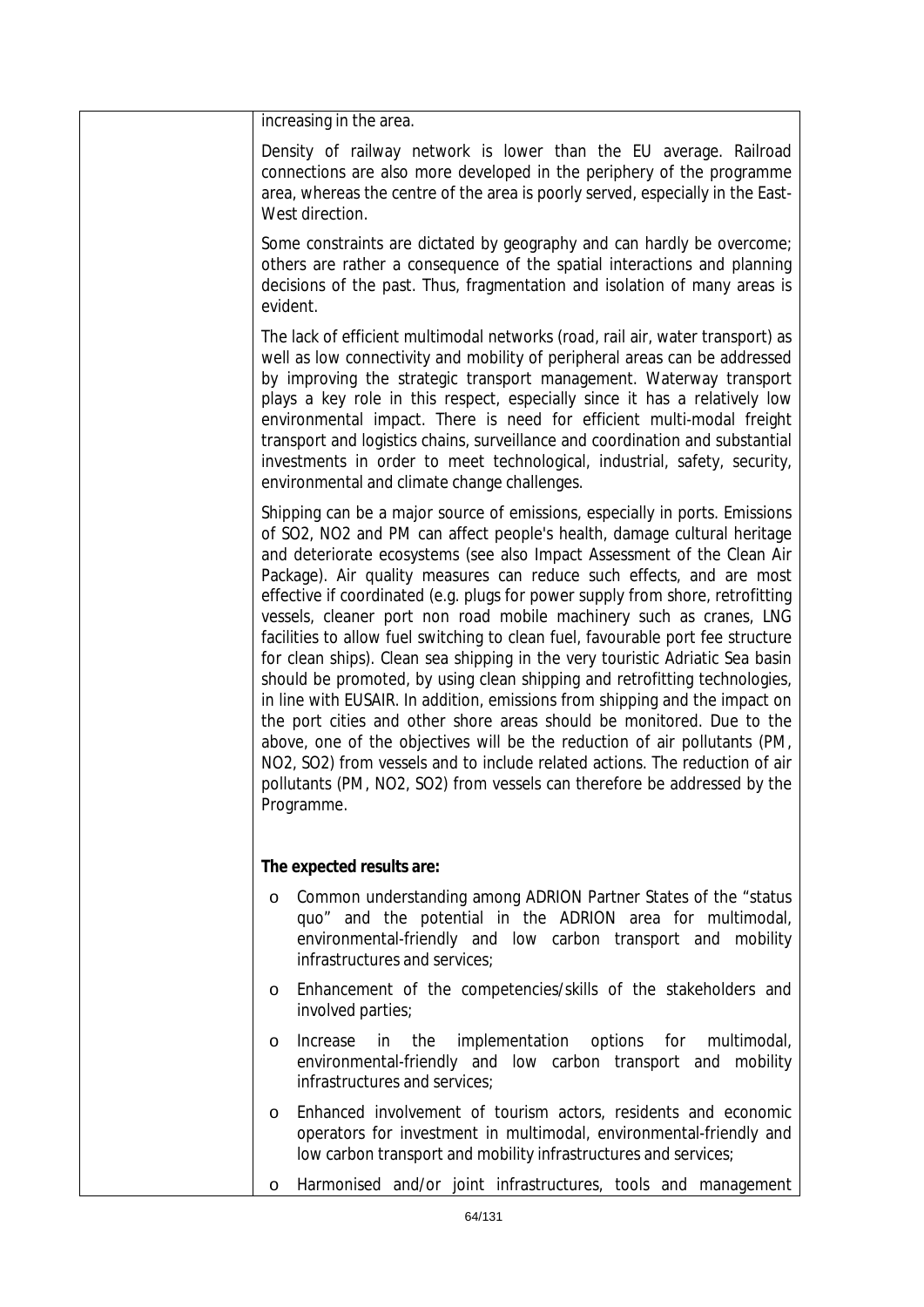|  | structures;                                                                                                                                                                   |
|--|-------------------------------------------------------------------------------------------------------------------------------------------------------------------------------|
|  | o Enhancement of the maturity and coordination of investments in<br>multimodal, environmental-friendly and low carbon transport and<br>mobility infrastructures and services. |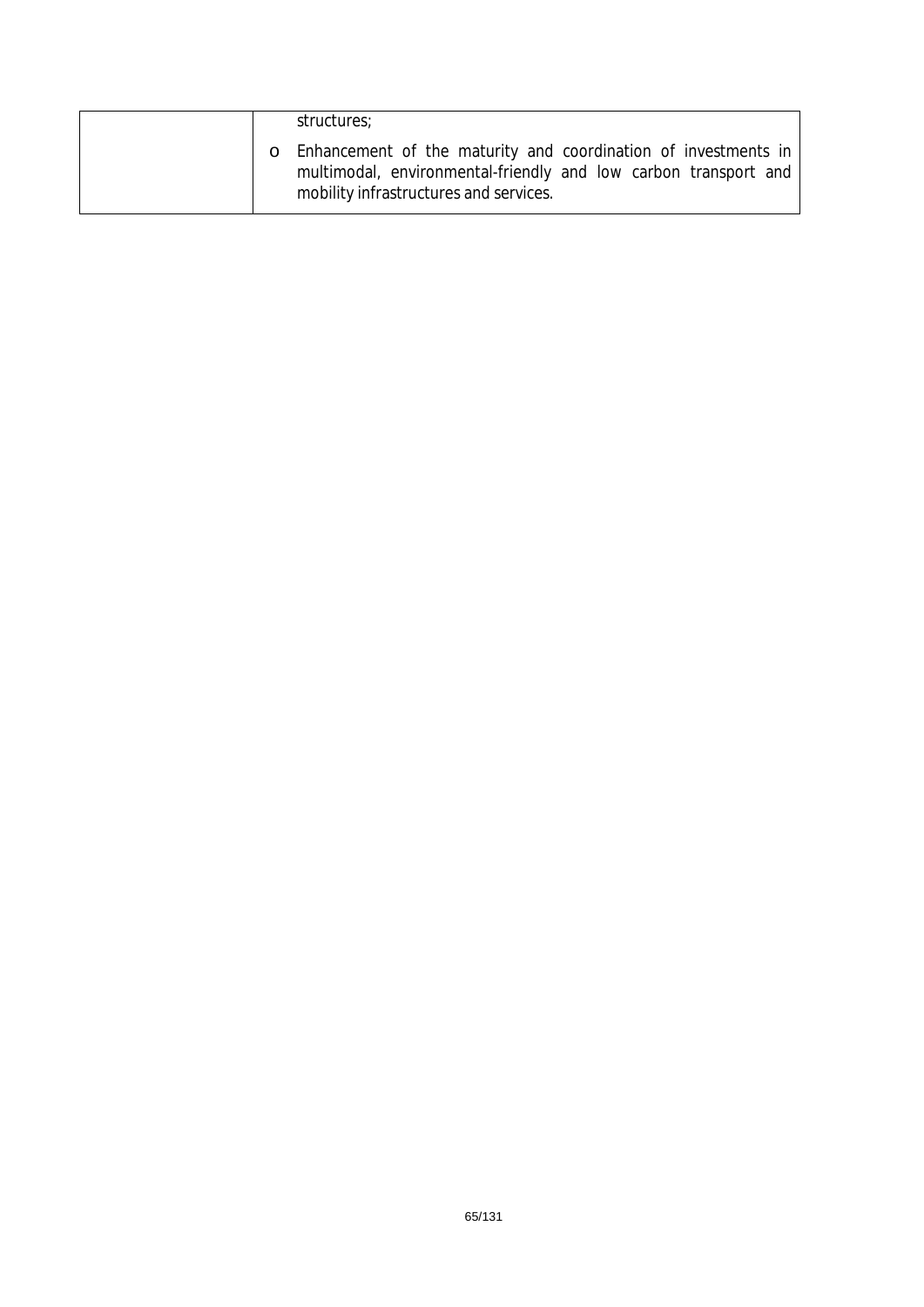## **Table 3: Programme specific result indicators** *(by specific objective)*

(Reference: point (b)(ii) of Article 8(2) of Regulation (EU) No 1299/2013)

*One (if possible) and no more than two result indicators should be used for each specific objective.* 

| ID   | <b>Result Indicator</b>                                                                                                                                                                 | <b>Measurement Unit</b> | <b>Baseline Value</b> | <b>Baseline Year</b> | Target Value <sup>10</sup><br>(2023)<br>100 char. | Source of Data<br>200 char. | Frequency of<br>reporting<br>100 char. |
|------|-----------------------------------------------------------------------------------------------------------------------------------------------------------------------------------------|-------------------------|-----------------------|----------------------|---------------------------------------------------|-----------------------------|----------------------------------------|
| 7c.1 | Level of capacity of organisations in<br>the field of transport and mobility to<br>transnationally plan and implement<br>sustainable and multimodal<br>transport and mobility solutions |                         | 66,6%                 | 2014                 | Increase                                          | Survey                      | 2018<br>2020<br>2023                   |

 $10$ Target values can be qualitative or quantitative.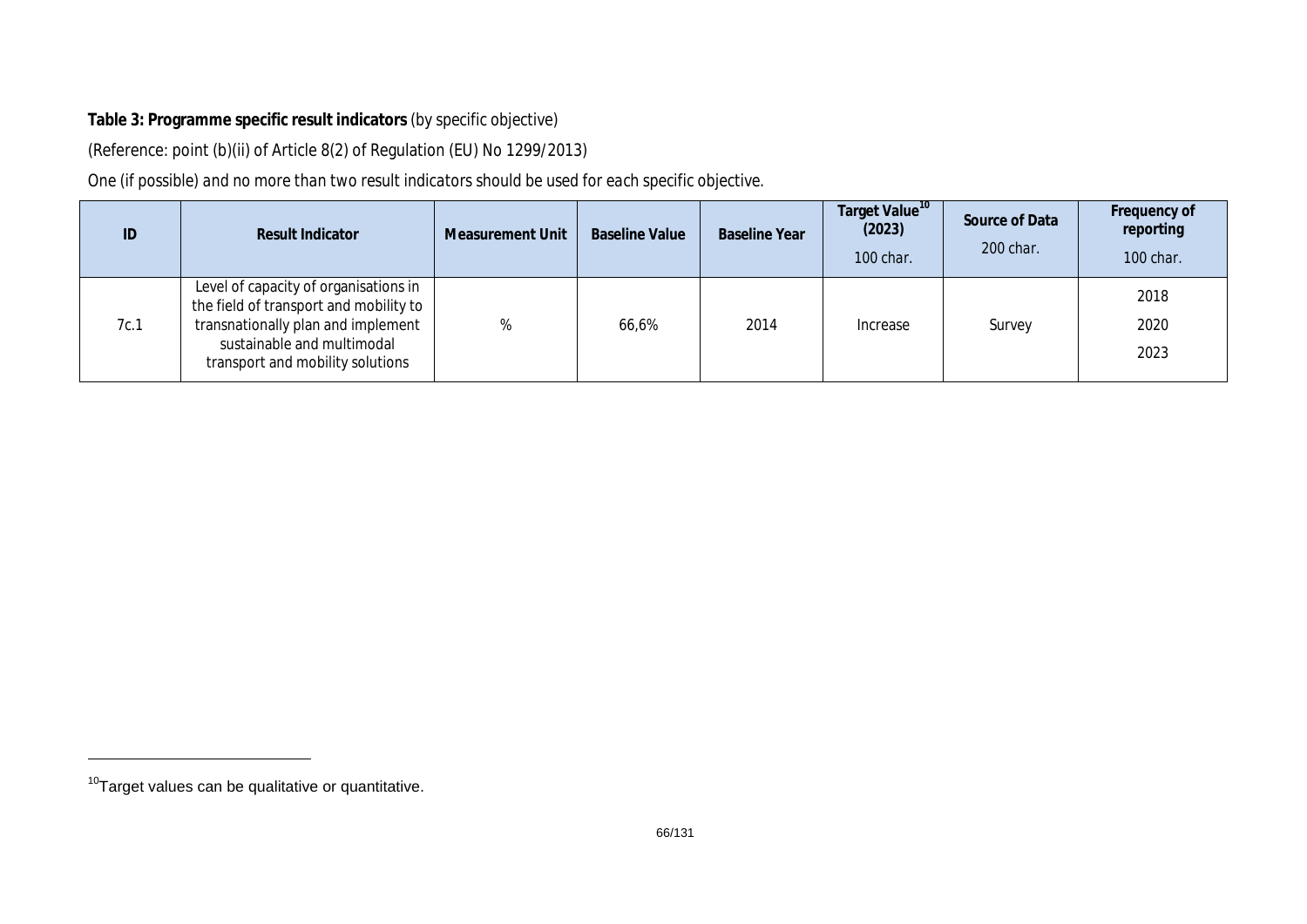### *2.A.6.Actions to be supported under the investment priority*

#### 2.A.6.1 A description of the type and examples of actions to be supported and their expected *contribution to the specific objectives, including, where appropriate, identification of the main target groups, specific territories targeted and types of beneficiaries*

Reference: point (b)(iii) of Article 8(2) of Regulation (EU) No 1299/2013)

| Developing and improving environment-friendly (including low-        |
|----------------------------------------------------------------------|
| noise) and low-carbon transport systems including inland             |
| waterways and maritime transport, ports, multimodal links and        |
| airport infrastructure, in order to promote sustainable regional and |
| local mobility                                                       |
|                                                                      |

**Indicative Actions to be supported are:**

- o Set up of transnational frameworks, platforms and networks for the identification of existing potentials and obstacles in the fields of integrated transport, mobility services and multimodality (mapping of resources, studies, pilots and strategies, market demand e.g. for freight routes, prerequisites and "soft" factors for implementation and the monitoring of the outcomes of integrated transport and mobility services and multimodality nodes;
- o Development of joint approaches and instruments in the field of maritime transport, such as a modern ship reporting system in the Adriatic Sea (Common Adriatic-Ionian Vessel Traffic Monitoring and Information System ADRIREP), motorways of the sea, and related port infrastructures and ITS (Intelligent Transport System);
- o Building up of networks and working groups for the standardisation of legal requirements, technical specifications and capacity building in the field of planning and environmental impact assessment of intermodal transport investments and related operation and logistics services along with related communication activities;
- o Establishment of networks and working groups on issues related to the design, coordination and operation of integrated environmental-friendly and low carbon transport and mobility services and multimodality structures especially in metropolises, functional urban areas and in areas under land use pressure (e.g. coasts);
- o Support the transfer and uptake of existing local/regional solutions and instruments; capitalisation of on-going technological innovations for a more sustainable organisation of environmental-friendly - low carbon transport and mobility services and multimodality nodes, as well as new technologies applications;
- o Study, design and testing of operational, technological and funding models for the preparation of infrastructure investments for environmental-friendly and low carbon transport and mobility services and multimodality;
- o Development of transnational platforms for the coordination of environmental-friendly and low carbon transport and mobility services and infrastructures taking into account the possibilities offered by modern technologies, the environmental and seasonal constraints and the synergies of the demand by tourism, resident population and economic operators.

#### **Target groups**

§ General public;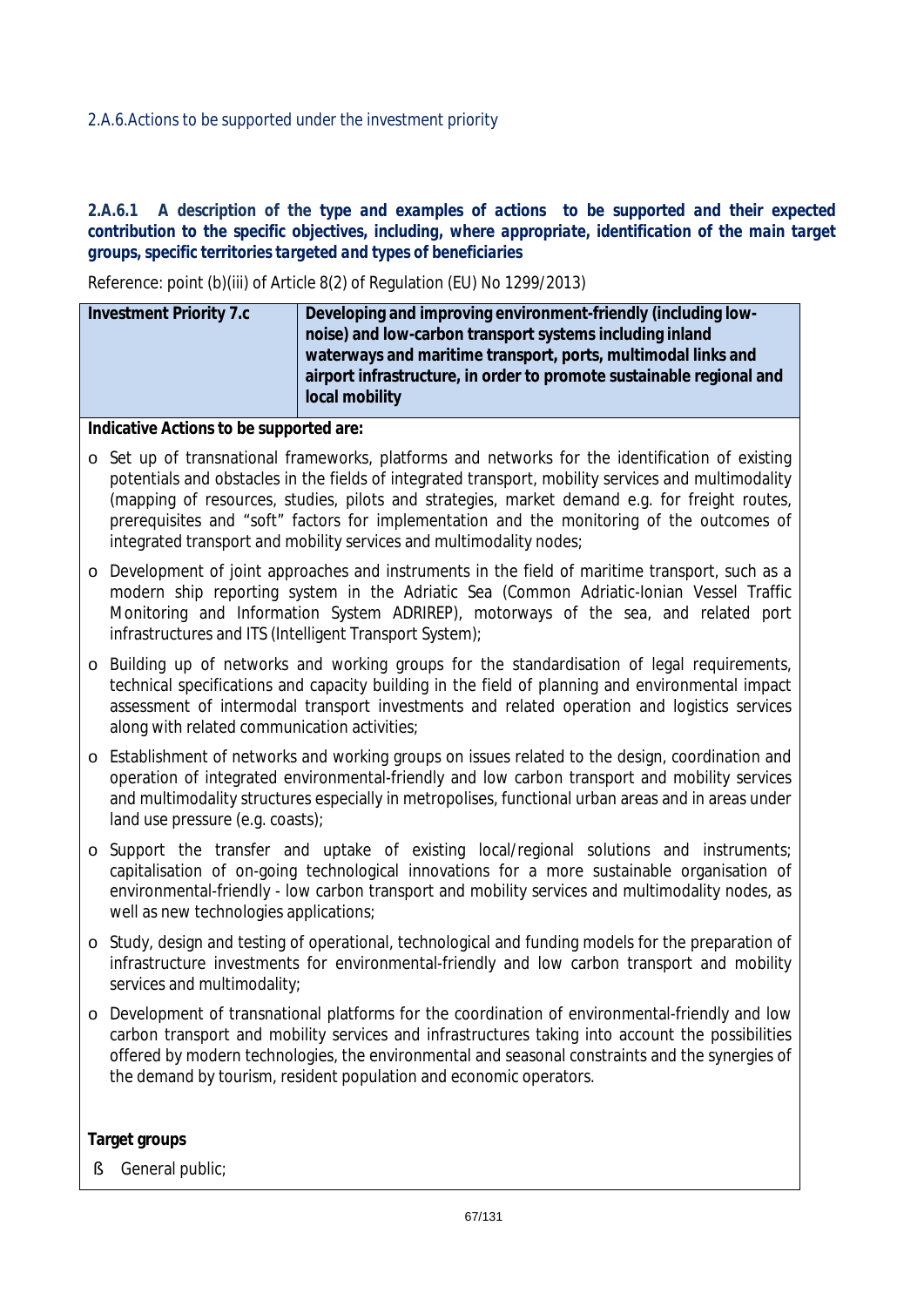- § Enterprises, including SME;
- § Those groups listed under the caption "Indicative types of beneficiaries".

## **Indicative types of beneficiaries**

- § Local Authorities;
- § Regional Authorities;
- § National Authorities;
- § Agencies;
- § Infrastructure and (public) service providers;
- § Research & Engineering Institutions;
- § Higher education institutions;
- § Business support organisations;
- § Interest groups including NGOs and citizen associations.

## *2.A.6.2.The guiding principles for the selection of operations*

(Reference: point (b)(iii) of Article 8(2) of Regulation (EU) No 1299/2013)

| <b>Investment Priority 7.c</b> | Developing and improving environment-friendly (including low-                                                                                           |
|--------------------------------|---------------------------------------------------------------------------------------------------------------------------------------------------------|
|                                | noise) and low-carbon transport systems including inland                                                                                                |
|                                | waterways and maritime transport, ports, multimodal links and<br>airport infrastructure, in order to promote sustainable regional and<br>local mobility |

The selection of projects will be carried out in accordance with Article 12 of the ETC regulation, following a standardised assessment procedure, the objectives of which include:

- § Assessment of the relevance of a project proposal;
- § Assessment of the feasibility of the proposed approach;
- § Definition of a transparent and objective basis for decision making on proposal rejection or approval;
- § Provision of a base for communication and improvement among Programme bodies and applicants.

The assessment will be conducted using the following sets of criteria:

## **Strategic Assessment Criteria:**

## **These criteria shall examine:**

- § The relevance, coherence and contribution of each project proposal to the ADRION Programme Objectives and especially the relevant SO addressed;
- § The contribution to the envisaged results per IP;
- § The soundness of the concept and demonstration of the need for the proposed intervention in its thematic and territorial context;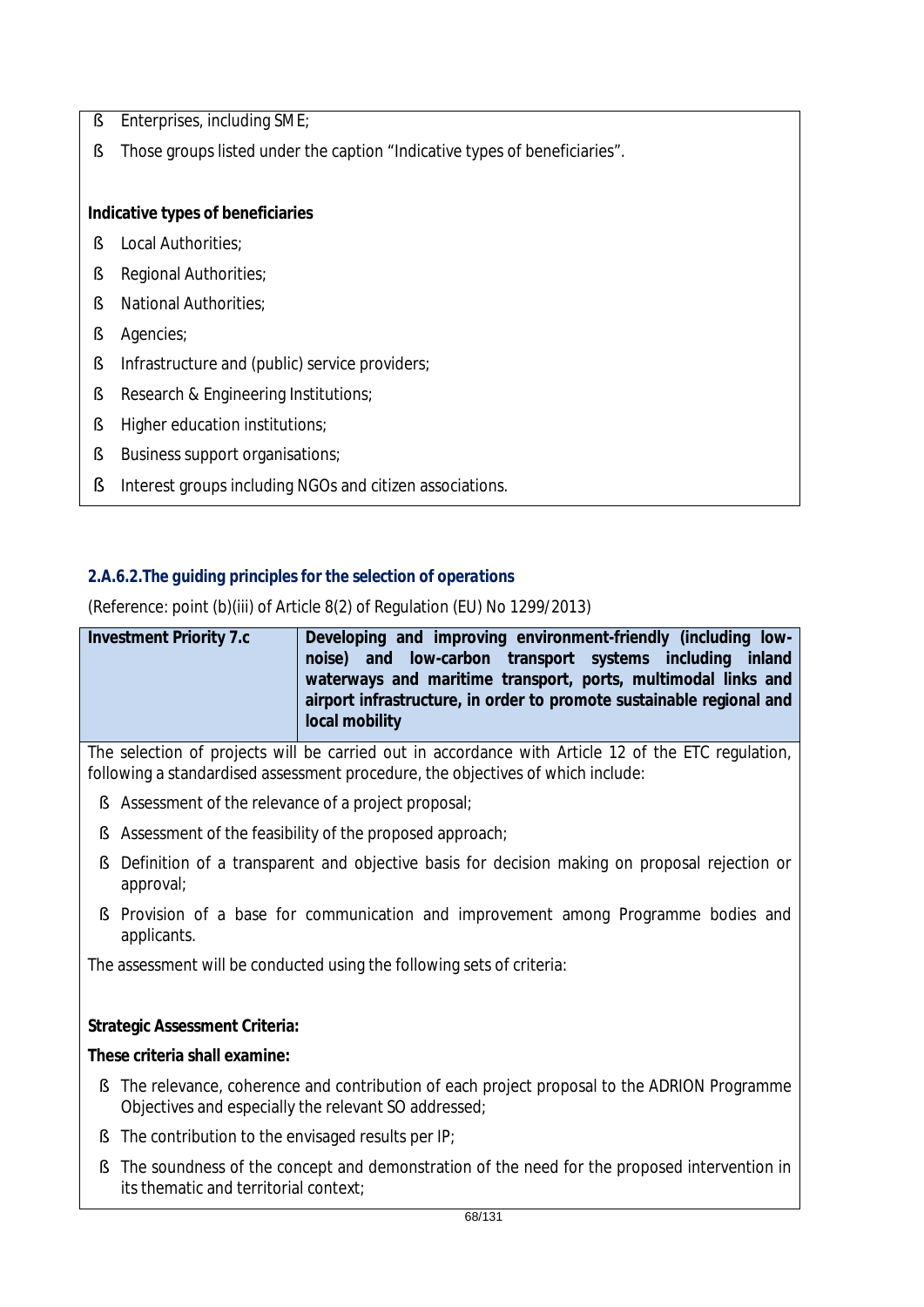- § The added value of transnational cooperation;
- § The proposed partnership relevance to the above;
- § The relevance and coherence of the project with the EUSAIR strategy and the contribution to the achievement of its objectives;
- § The relevance and coherence of the project with other relevant EU strategies and or policies.

## **Operational Assessment Criteria**

## **These criteria shall examine:**

- § The adequacy of the management provisions in terms of structures, procedures and competences;
- § The quality and effectiveness of communication provisions;
- § The quality of the Work Plan in relation to clarity and coherence of the operational objectives, activities and means, feasibility, efficiency of the project and its results, potential for uptake and embedment into operative procedures of the partners involved;
- § The adequacy of the budget provisions to guarantee the project implementation and generate value for money.

## **Coherence to Horizontal Principles Criteria**

This criterion shall examine the extent to which projects have integrated within their intervention logic:

- § PA 3 horizontal principles, such as promotion of energy and resource efficiency and consideration of the principles of open access to innovation benefits and reproducibility;
- § ADRION cross-cutting dimensions as defined in Section 1 of the CP; equal opportunities and nondiscrimination, equality between men and women, social cohesion and social innovation, data and knowledge management, use of ICT, territorial and eco-systemic approach.

The above elements should not be considered as a "check list", but should rather encourage projects to proactively develop their project ideas within the logic of the Programme.

These three criteria are presented in the order of importance for the project. The Strategic Assessment Criteria examine the relevance of the project proposal; hence they retain absolute primacy over the other two criteria. The Operational Assessment Criterion ensure the successful delivery of results; hence they have more weight than the Coherence to Horizontal Principles Criteria, which are basically oriented towards integration of a "relevant and feasible" proposal into the ADRION logic.

The detailed assessment criteria will be laid down and made available to potential applicants in the programme related manual.

Preparatory cost will be eligible under the PA 3 funds.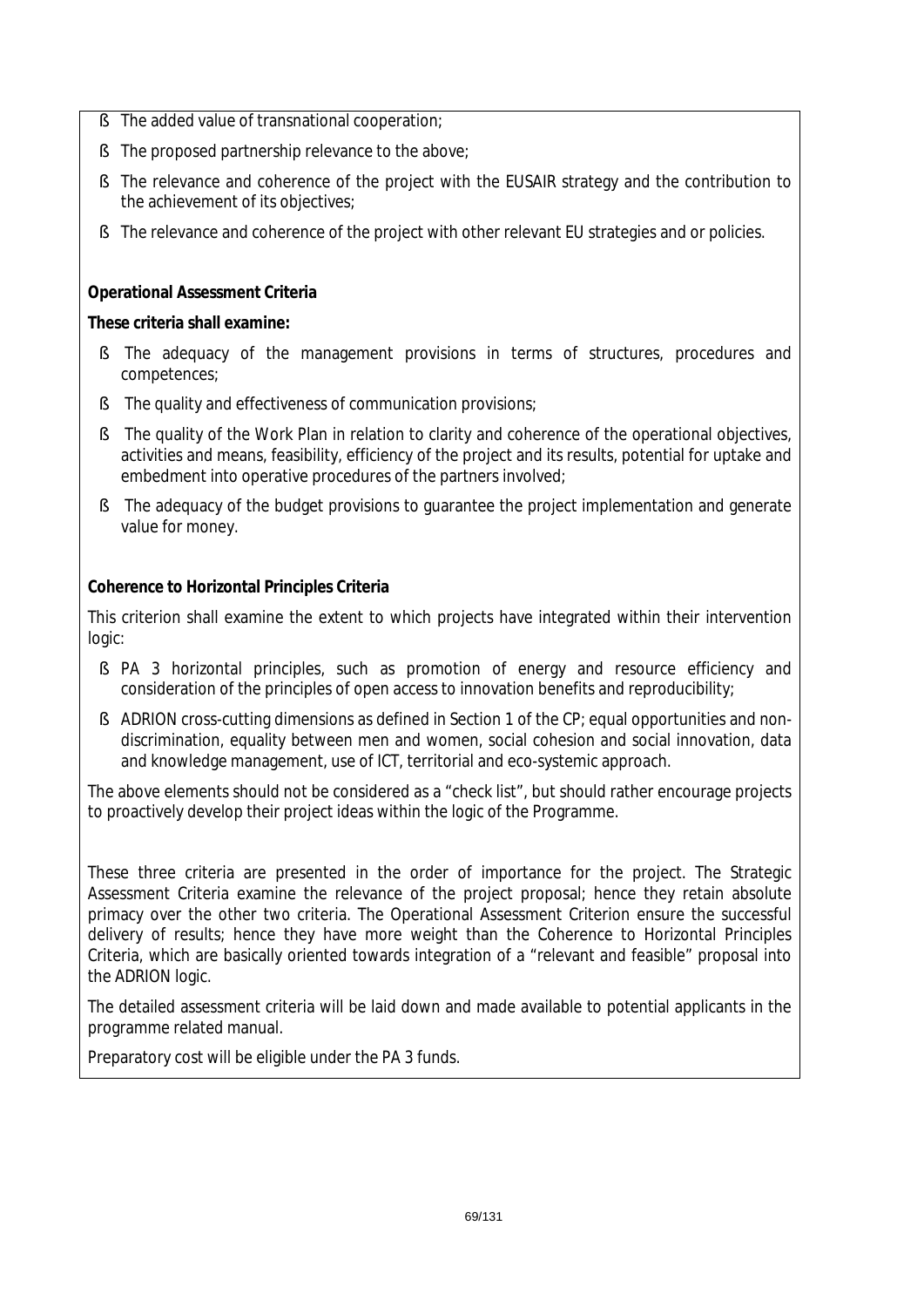### *2.A.6.3.Planned use of financial instruments*

| <b>Investment Priority 7.c</b>                 | Developing and improving environment-friendly (including low-<br>noise) and low-carbon transport systems including inland<br>waterways and maritime transport, ports, multimodal links and<br>airport infrastructure, in order to promote sustainable regional and<br>local mobility |
|------------------------------------------------|--------------------------------------------------------------------------------------------------------------------------------------------------------------------------------------------------------------------------------------------------------------------------------------|
| Planned use of financial<br><i>instruments</i> |                                                                                                                                                                                                                                                                                      |
| during the implementation of the Programme.    | The opportunity of the elaboration and implementation of financial instruments will be debated                                                                                                                                                                                       |

(Reference: point (b)(iii) of Article 8(2) of Regulation (EU) No 1299/2013)

## *2.A.6.4. Planned use of major projects*

(Reference: point (b)(iii) of Article 8(2) of the ETC Regulation)

Not applicable

### *2.A.6.5.Output indicators*

(Reference: point (b)(iv) of Article 8(2) of Regulation (EU) No 1299/2013)

#### **Table 4: Common and programme specific output indicators** *(by investment priority)*

| ID         | <b>Output Indicator</b>                                                                                                                        | <b>Measurement</b><br>unit | Target<br>value<br>(2023) | Source of data<br>200 char. Max        | Frequency of<br>reporting<br>100 char. Max |
|------------|------------------------------------------------------------------------------------------------------------------------------------------------|----------------------------|---------------------------|----------------------------------------|--------------------------------------------|
| OI_7c.1_1  | Number of supported<br>transnational<br>cooperation networks<br>in the field of<br>environment-friendly<br>and low-carbon<br>transport systems | <b>Number</b>              | 6                         | Monitoring/Project<br>progress reports | Annually                                   |
| $OL7c.1_2$ | Number of strategies<br>and action plans<br>developed in the field<br>of environment-<br>friendly and low-<br>carbon transport<br>systems      | Number                     | 12                        | Monitoring/Project<br>progress reports | Annually                                   |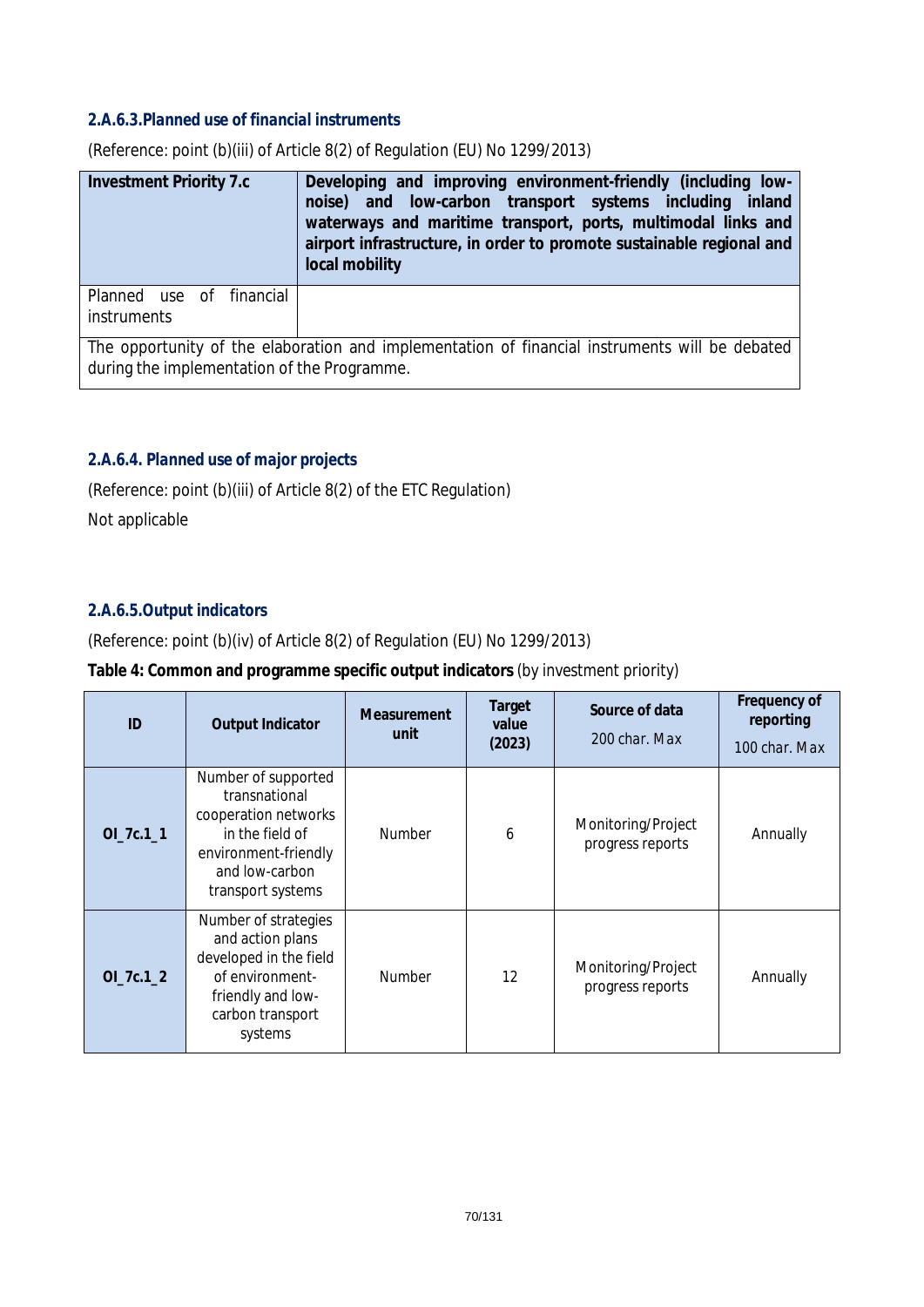## *2.A.7. Performance framework*

**Table 5: Performance framework of the priority axis**

| <b>Priority axis</b> | Indicator Type (key<br>implementation step,<br>financial, output or,<br>where appropriate,<br>result indicator | ID         | Indicator or key<br>implementation step                                                                                            | Measurement<br>unit, where<br>appropriate | <b>Milestone for</b><br>2018 | <b>Final target</b><br>(2023) | Source of data                             | <b>Explanation of the</b><br>relevance of the<br>indicator, where<br>appropriate |
|----------------------|----------------------------------------------------------------------------------------------------------------|------------|------------------------------------------------------------------------------------------------------------------------------------|-------------------------------------------|------------------------------|-------------------------------|--------------------------------------------|----------------------------------------------------------------------------------|
|                      | Financial                                                                                                      |            | Financial                                                                                                                          | EUR                                       | 1.770.852                    | 17.708.524                    | Monitoring                                 |                                                                                  |
|                      | Output                                                                                                         | $OL7c.1_2$ | Number of strategies and<br>action plans developed in<br>the field of environment-<br>friendly and low-carbon<br>transport systems | <b>Number</b>                             |                              | 12                            | Monitoring/<br>Project progress<br>reports |                                                                                  |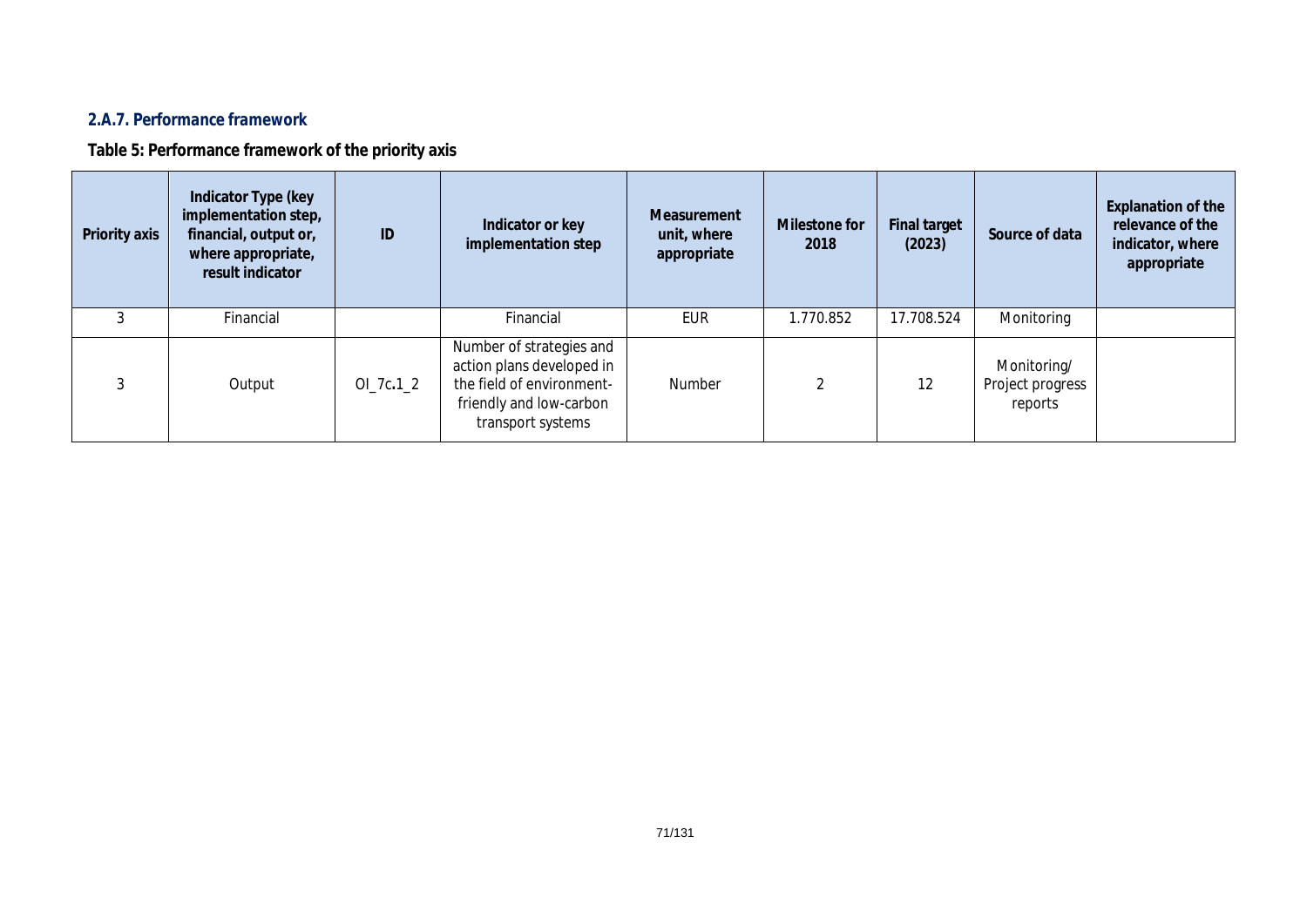### *2.A.1 Priority Axis 4*

|       | <b>PRIORITY AXIS 4</b>                  |
|-------|-----------------------------------------|
| Title | Supporting the governance of the EUSAIR |

 $\Box$  The entire priority axis will be implemented solely through financial instruments

 $\Box$  The entire priority axis will be implemented solely through financial instruments set up at Union level

 $\Box$  The entire priority axis will be implemented through community-led local development

# *2.A.2. Justification for the establishment of a priority axis covering more than one thematic objective*

(Reference: Article 8(1) of the ETC Regulation)

Not applicable

## *2.A.3. Fund and calculation basis for the Union support*

| Fund                                              | ERDF+ IPA     |
|---------------------------------------------------|---------------|
| Calculation Basis (total eligible<br>expenditure) | EUR 9.775.995 |

## *2.A.4. Investment priority 11*

(Reference: points (b)(i) of Article 8(2) of Regulation (EU) No 1299/2013)

### **INVESTMENT PRIORITY 11**

**Enhancing institutional capacity of public authorities and stakeholders and efficient public administration by developing and coordinating macro-regional and sea-basin strategies[article. 7 (b) Regulation (EU) No 1299/2013]**

## *2.A.5. Specific objective corresponding to the investment priority and expected results*

(Reference: points (b)(i) and (ii) of Article 8(2) of Regulation (EU) No 1299/2013)

| ID                        | 4.1                                                                                                                                                                                                                                      |
|---------------------------|------------------------------------------------------------------------------------------------------------------------------------------------------------------------------------------------------------------------------------------|
| <b>Specific Objective</b> | SO 4.1: Facilitate the coordination and implementation of the EUSAIR by<br>enhancing the institutional capacity of public administrations and key<br>stakeholders and by assisting the progress of implementation of joint<br>priorities |
| <b>Expected results</b>   | The PA 4 constitutes the framework for providing operational and                                                                                                                                                                         |
| 3500 char. max.           | administrative support to the key EUSAIR governance structures at the two<br>main levels: the coordinating level represented by the Governing Board                                                                                      |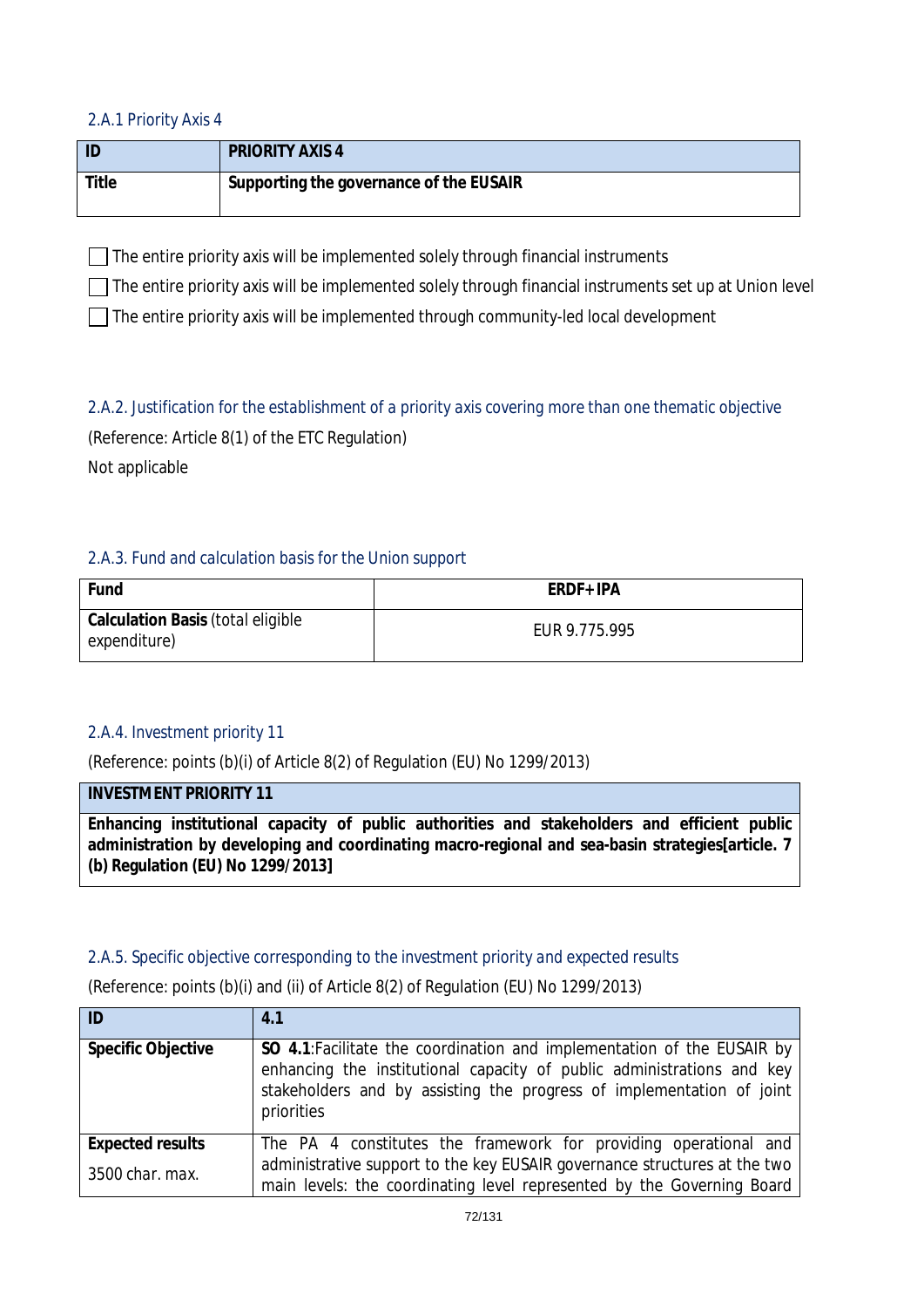| (GB), and the implementation level represented by the Thematic Steering<br>Groups (TSGs). The "key implementers" are the National Coordinators, Pillar<br>Coordinators and members of the Thematic Steering Groups. Support to<br>EUSAIR governance structures will be provided through assistance and<br>coordination mechanisms, including support to the functioning of networks,<br>intended to facilitate the GB and the TSGs in the fulfilment of their<br>respective roles.                                                                                                                            |
|---------------------------------------------------------------------------------------------------------------------------------------------------------------------------------------------------------------------------------------------------------------------------------------------------------------------------------------------------------------------------------------------------------------------------------------------------------------------------------------------------------------------------------------------------------------------------------------------------------------|
| These objectives will be achieved only if the countries and regions, come<br>together and committedly join forces also in the perspective of future EU<br>enlargement. To fully exploit the potential offered by the EUSAIR, it is<br>paramount to ensure adequate support to EUSAIR governance structures<br>and heterogeneous stakeholders (local, regional, national, EU, economic<br>and social actors, civil society, etc.) and to facilitate the process of<br>coordination between different programmes and funds in the Adriatic<br>Ionian Region as a whole and in each Partner State in particular. |
| In order to facilitate the coordination and implementation of the EUSAIR, a<br>strategic project will be set up within the ADRION Programme under TO 11<br>aiming at supporting good and stable governance mechanisms and<br>facilitating the implementation of the EUSAIR.                                                                                                                                                                                                                                                                                                                                   |
| The expected result is:                                                                                                                                                                                                                                                                                                                                                                                                                                                                                                                                                                                       |
| Built up capacity of governance actors and stakeholders to effectively<br>O<br>implement EUSAIR;                                                                                                                                                                                                                                                                                                                                                                                                                                                                                                              |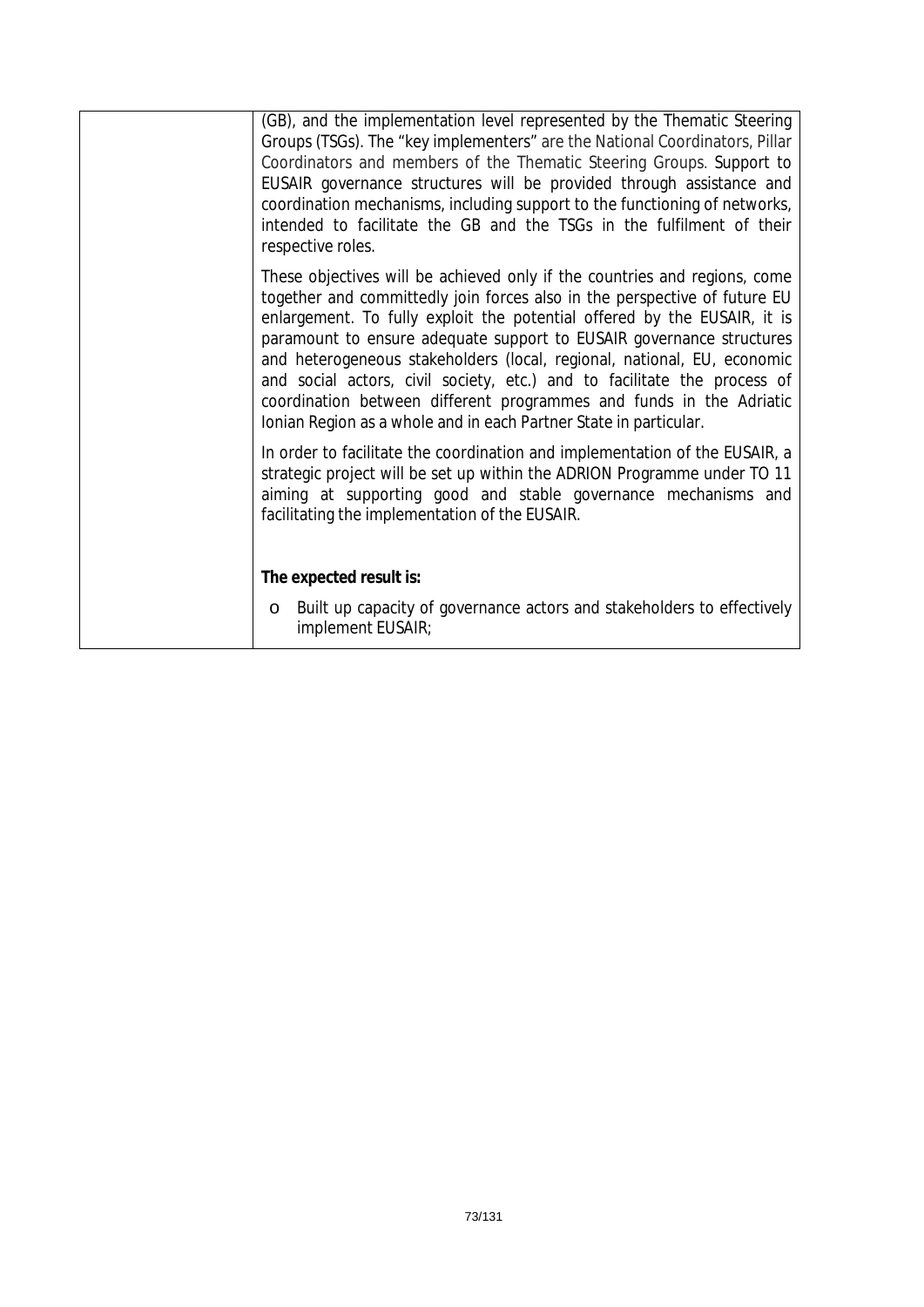# **Table 3: Programme specific result indicators** *(by specific objective)*

(Reference: point (b)(ii) of Article 8(2) of Regulation (EU) No 1299/2013)

*One (if possible) and no more than two result indicators should be used for each specific objective.* 

| ID                     | <b>Result Indicator</b>                                                                                                                                                         | <b>Measurement Unit</b>    | <b>Baseline</b><br>Value                                   | <b>Baseline</b><br>Year | Target Value <sup>11</sup><br>(2023)<br>100 char. max | Source of Data<br>200 char. max                                               | Frequency of<br>reporting<br>100 char. max |
|------------------------|---------------------------------------------------------------------------------------------------------------------------------------------------------------------------------|----------------------------|------------------------------------------------------------|-------------------------|-------------------------------------------------------|-------------------------------------------------------------------------------|--------------------------------------------|
| <b>IP 11</b><br>SO 4.1 | The status of management capacities of<br>EUSAIR governance structures to<br>effectively implement the EUSAIR and its<br>Action plan, achieving their objectives and<br>targets | Semi-quantitative<br>scale | Zero level<br>(0,00)<br>Established<br>through a<br>survey | 2015                    | Improvement<br>(qualitative<br>target)                | Survey<br>(questionnaire)<br>among the<br>members of<br>EUSAIR GB and<br>TSGs | 2017<br>2020<br>2023                       |

<sup>&</sup>lt;sup>11</sup>Target values can be qualitative or quantitative.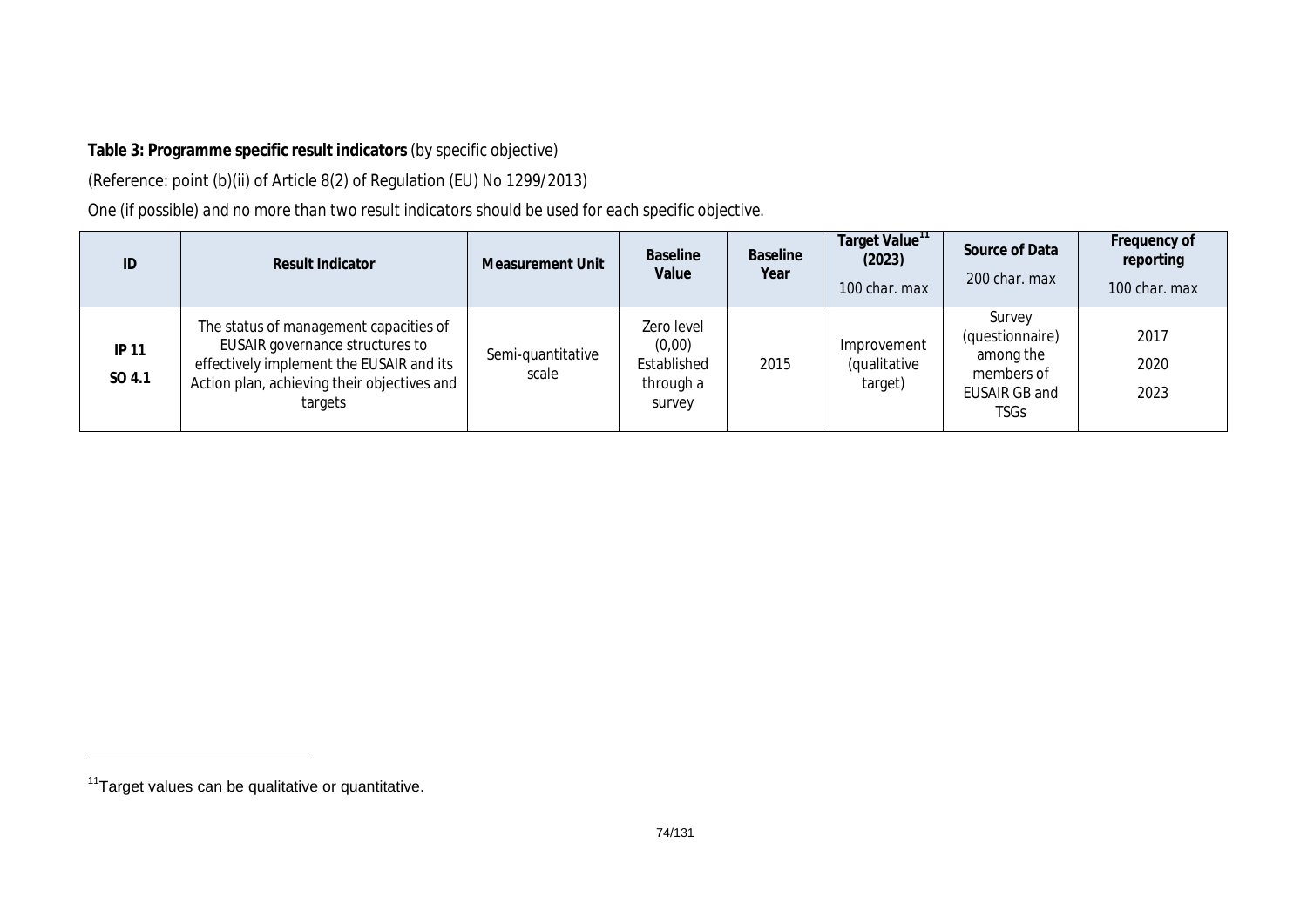## 2.A.6.1 A description of the type and examples of actions to be supported and their expected *contribution to the specific objectives, including, where appropriate, identification of the main target groups, specific territories targeted and types of beneficiaries*

*Reference: point (b)(iii) of Article 8(2) of Regulation (EU) No 1299/2013)*

| <b>Investment Priority 11</b>                                     | Enhancing institutional capacity of public authorities and<br>efficient<br>public<br>and<br>administration<br>stakeholders<br>by<br>developing and coordinating macro-regional and sea-basin<br>strategies[article. 7 (b) Regulation (EU) No 1299/2013]                                                              |  |  |  |  |  |
|-------------------------------------------------------------------|----------------------------------------------------------------------------------------------------------------------------------------------------------------------------------------------------------------------------------------------------------------------------------------------------------------------|--|--|--|--|--|
| and coordination of the Strategy.                                 | The EUSAIR governance structure is responsible for the management and the implementation of the<br>Strategy. The countries involved in the EUSAIR take their share of responsibility for implementation                                                                                                              |  |  |  |  |  |
| well of the whole area.                                           | The aim of this PA is to establish an operational tool to support the EUSAIR governance through<br>strategic project to be managed by Slovenia in close cooperation with project partners in all Partner<br>States relying on existing structures since the capacity should be built at the level of each country as |  |  |  |  |  |
| Within this framework, one Action is envisaged:                   |                                                                                                                                                                                                                                                                                                                      |  |  |  |  |  |
| roles.                                                            | o Operational support to the key EUSAIR governance actors and stakeholders in their respective                                                                                                                                                                                                                       |  |  |  |  |  |
| This action may include indicative activities such as:            |                                                                                                                                                                                                                                                                                                                      |  |  |  |  |  |
|                                                                   | o Providing day-to-day operational and logistic support to the GB and TSGs;                                                                                                                                                                                                                                          |  |  |  |  |  |
| financiers;                                                       | o Assisting the TSGs in 'match making' activities, bringing together project promoters and                                                                                                                                                                                                                           |  |  |  |  |  |
| actions, etc.);                                                   | o Providing assistance in developing project concepts (seed money, pilot actions, preparatory                                                                                                                                                                                                                        |  |  |  |  |  |
|                                                                   | o Supporting preparation of macro-regional actions/projects, in coordination with the TSGs;                                                                                                                                                                                                                          |  |  |  |  |  |
| Supporting the TSGs in monitoring, reporting and evaluation;<br>O |                                                                                                                                                                                                                                                                                                                      |  |  |  |  |  |
| O                                                                 | Facilitating the development and functioning of a stakeholders platform;                                                                                                                                                                                                                                             |  |  |  |  |  |
| O<br>Forum);                                                      | Facilitating visibility through promotion of an Adriatic Ionian profile, as well as awareness-raising,<br>including management of a EUSAIR website and the staging of events (incl. the annual EUSAIR                                                                                                                |  |  |  |  |  |
| o Assisting the GB in the preparation of the annual EUSAIR Forum; |                                                                                                                                                                                                                                                                                                                      |  |  |  |  |  |
| and plausible targets;                                            | o Supporting the building of the knowledge base, including collection of reliable and comparable<br>data for establishing sound baselines and developing relevant, evidence-based result indicators                                                                                                                  |  |  |  |  |  |
|                                                                   | o Facilitating dialogue with bodies in charge of the implementation of programmes/financial<br>instruments regarding how best to mobilise funding for actions under the different pillars.                                                                                                                           |  |  |  |  |  |
| the establishment of the EUSAIR Facility Point.                   | The details of this action will be further defined in the elaboration of the strategic project related to                                                                                                                                                                                                            |  |  |  |  |  |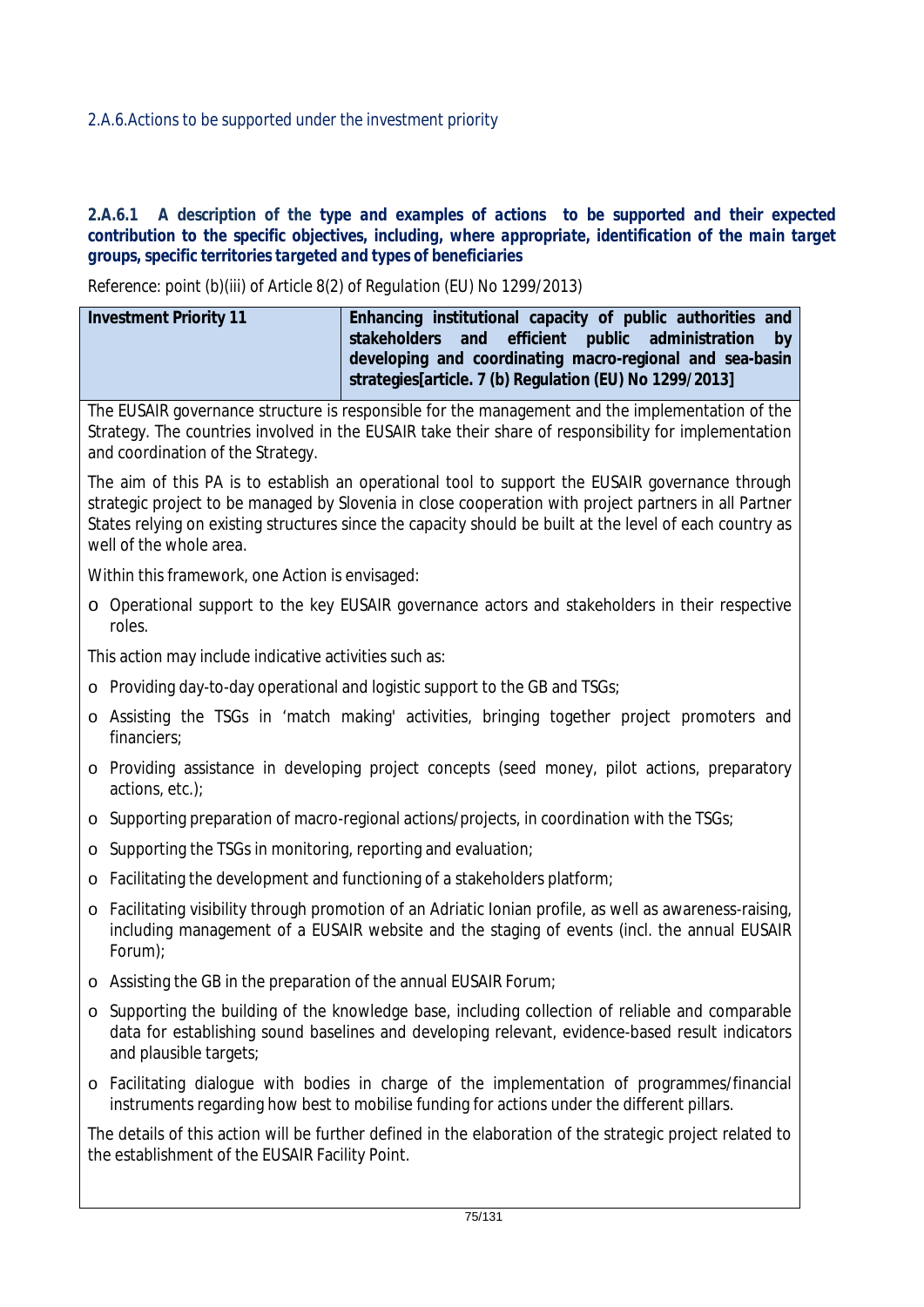## **Target groups**

- § EUSAIR governance structures (GB and TSGs);
- § EUSAIR stakeholders.

## **Indicative type of beneficiaries**

§ Public authorities.

# *2.A.6.2.The guiding principles for the selection of operations*

(Reference: point (b)(iii) of Article 8(2) of Regulation (EU) No 1299/2013)

| <b>Investment Priority 11</b> | Enhancing institutional capacity of public authorities and           |  |  |  |
|-------------------------------|----------------------------------------------------------------------|--|--|--|
|                               | stakeholders and efficient public administration by developing and   |  |  |  |
|                               | coordinating macro-regional and sea-basin strategies [article. 7 (b) |  |  |  |
|                               | Regulation (EU) No 1299/2013]                                        |  |  |  |

The Working Group set up by the Task Force for drafting PA 4/TO 11 under the Slovenian coordination and in close cooperation with the EUSAIR governance structures shall draft the strategic project proposal, which will be submitted to the ADRION monitoring committee for approval without publishing a call for proposals.

The project proposal shall ensure the relevance, coherence and contribution to the SO by verifying the contribution to the envisaged results and shall reflect the needs of the EUSAIR governance structures.

Preparation costs for project are eligible from the Priority axis 4 funds.

# *2.A.6.3.Planned use of financial instruments*

(Reference: point (b)(iii) of Article 8(2) of Regulation (EU) No 1299/2013)

| <b>Investment Priority 11</b>                  | Enhancing institutional capacity of public authorities and<br>stakeholders and efficient public administration by developing and<br>coordinating macro-regional and sea-basin strategies[article. 7 (b)<br>Regulation (EU) No 1299/2013] |
|------------------------------------------------|------------------------------------------------------------------------------------------------------------------------------------------------------------------------------------------------------------------------------------------|
| Planned use of financial<br><i>instruments</i> | Not applicable                                                                                                                                                                                                                           |

# *2.A.6.4. Planned use of major projects*

(Reference: point (b)(iii) of Article 8(2) of the ETC Regulation) Not applicable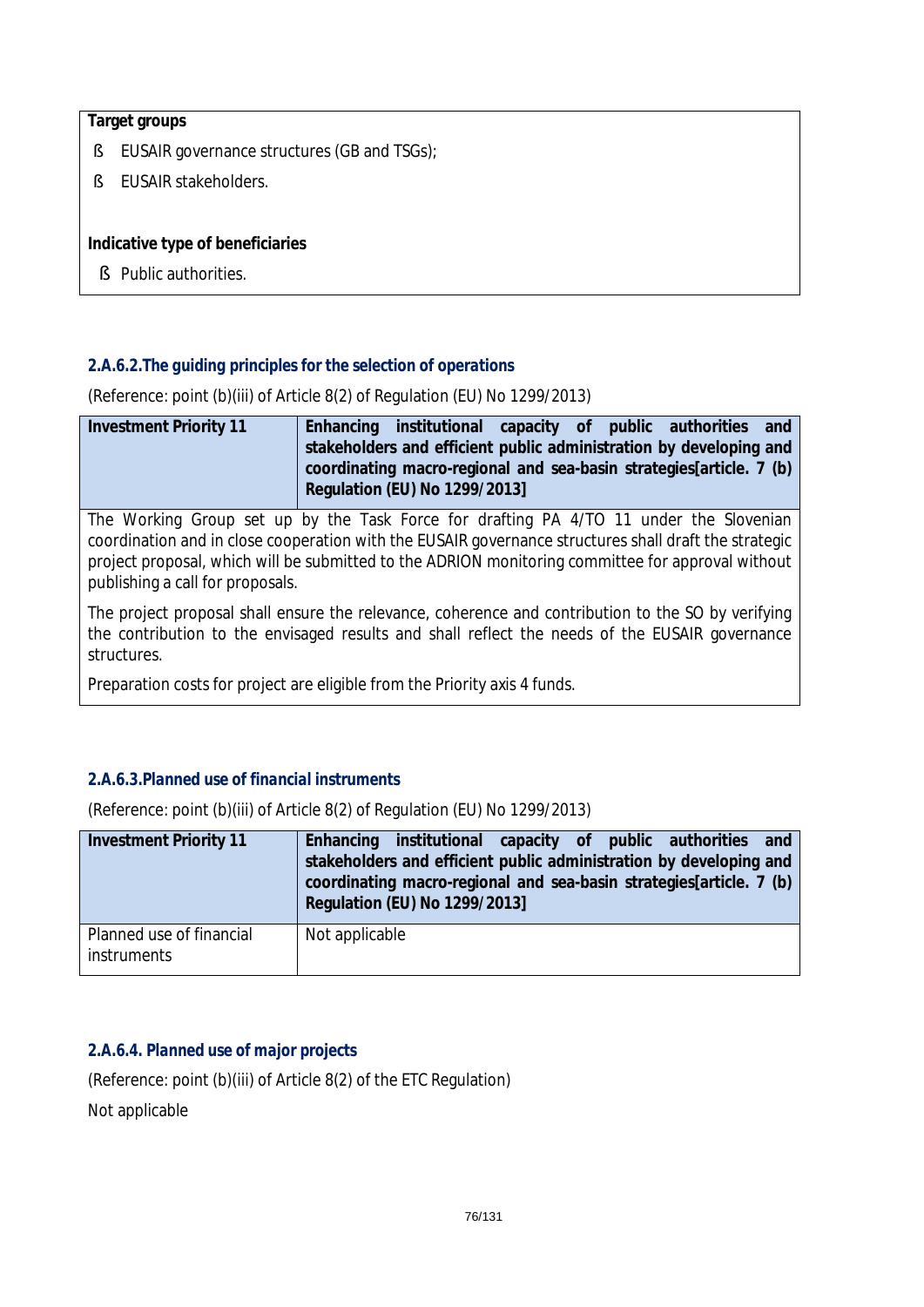# *2.A.6.5.Output indicators*

(Reference: point (b)(iv) of Article 8(2) of Regulation (EU) No 1299/2013)

| Table 4: Common and programme specific output indicators (by investment priority) |  |  |  |
|-----------------------------------------------------------------------------------|--|--|--|
|                                                                                   |  |  |  |

| ID                     | <b>Output Indicator</b>                                         | <b>Measurement</b><br>unit                                                    | Target<br>value<br>(2023) | Source of data<br>200 char. max. | Frequency of<br>reporting<br>100 char. max. |
|------------------------|-----------------------------------------------------------------|-------------------------------------------------------------------------------|---------------------------|----------------------------------|---------------------------------------------|
| <b>IP 11</b><br>SO 4.1 | Events and meeting<br>of the EUSAIR<br>governance<br>structures | Number of events<br>and meetings of<br>the EUSAIR<br>governance<br>structures | 120                       | Progress reports                 | Annual                                      |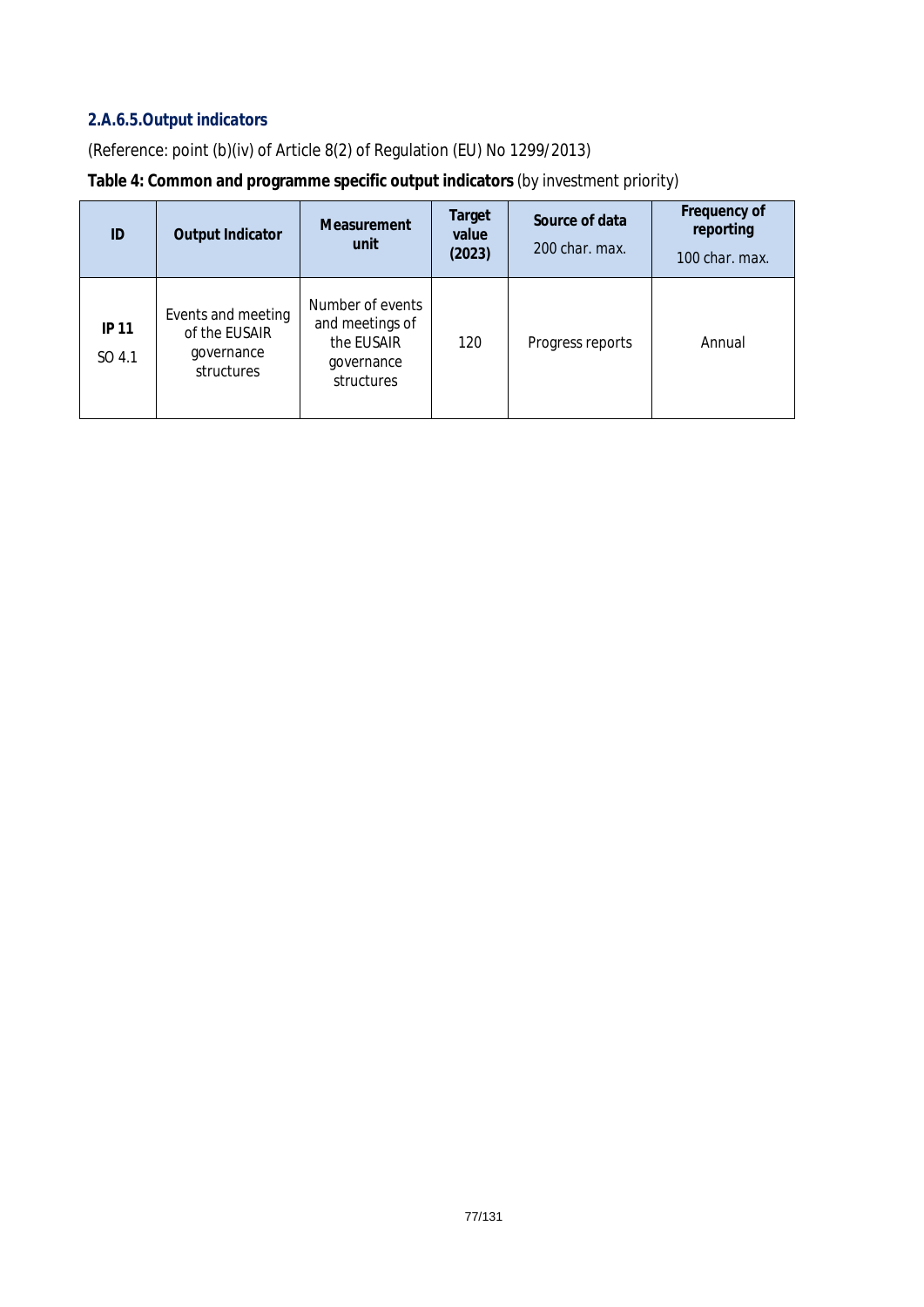# *2.A.7. Performance framework*

**Table 5: Performance framework of the priority axis**

| Priority axis | Indicator Type (key<br>implementation step,<br>financial, output or,<br>where appropriate,<br>result indicator | ID           | Indicator or key<br>implementation step                                 | Measurement<br>unit, where<br>appropriate | <b>Milestone for</b><br>2018 | <b>Final target</b><br>(2023) | Source of data         | <b>Explanation of</b><br>the relevance of<br>the indicator,<br>where<br>appropriate |
|---------------|----------------------------------------------------------------------------------------------------------------|--------------|-------------------------------------------------------------------------|-------------------------------------------|------------------------------|-------------------------------|------------------------|-------------------------------------------------------------------------------------|
|               | Financial                                                                                                      | OI_IP 11 4.1 | Financial                                                               | EUR                                       | 977.599                      | 9.775.995                     | Monitoring             |                                                                                     |
|               |                                                                                                                | OI_IP 11 4.1 | Number of events and<br>meetings of the EUSAIR<br>governance structures | Number                                    | 12                           | 120                           | NC progress<br>reports |                                                                                     |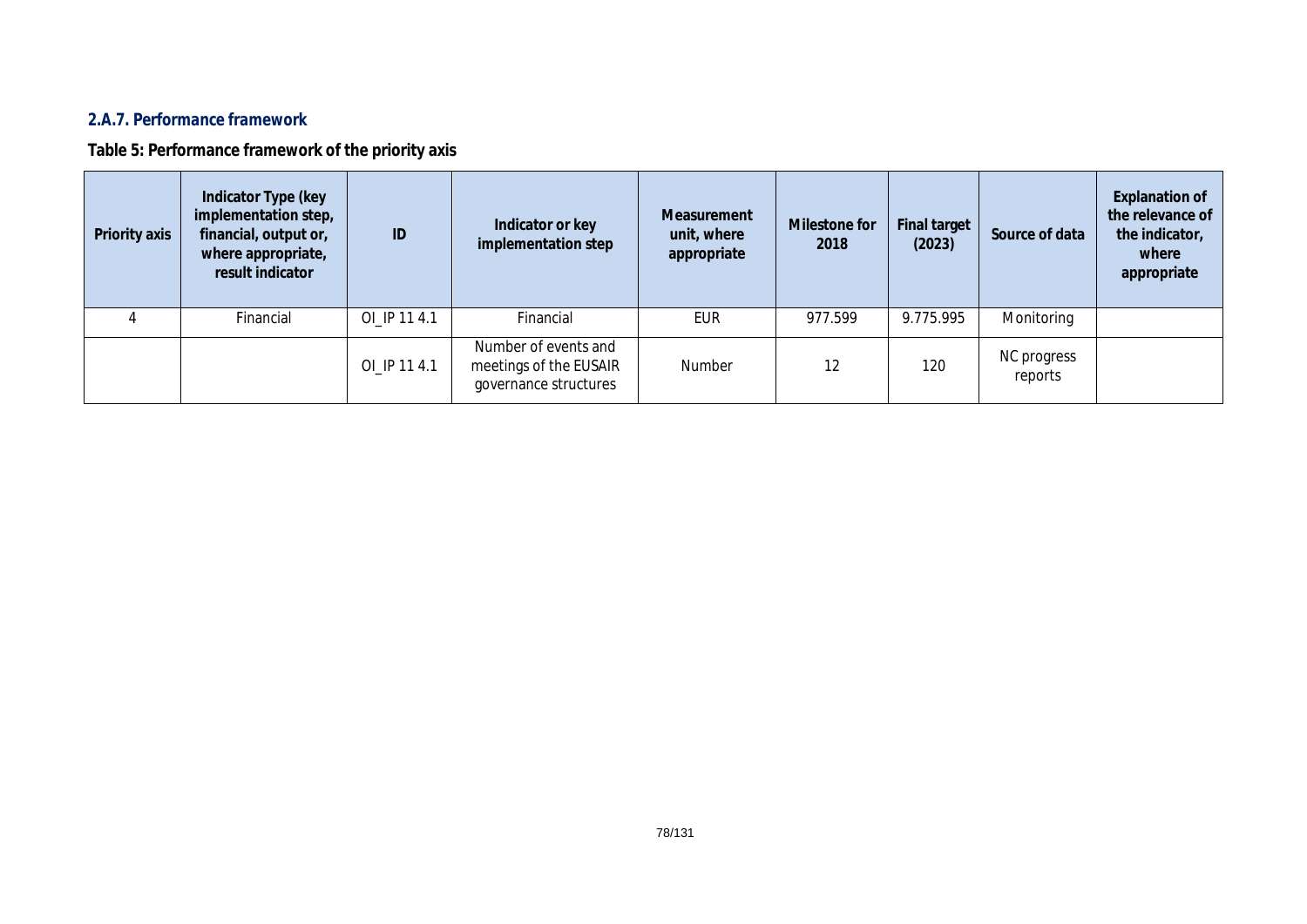# *2.A.8.Categories of intervention*

# (Reference: point (b)(vii) of Article 8(2) of Regulation (EU) No 1299/2013)

# **Tables 6-9: Categories of intervention**

| Table 6: Dimension 1: Intervention field |                                                                                                                                                                                                                                       |                   |  |  |
|------------------------------------------|---------------------------------------------------------------------------------------------------------------------------------------------------------------------------------------------------------------------------------------|-------------------|--|--|
| <b>Priority Axis</b>                     | Code                                                                                                                                                                                                                                  | <b>EUR</b> amount |  |  |
|                                          | 60 Research and innovation activities in<br>public research centres and centres of<br>competence including networking                                                                                                                 | 1.969.166         |  |  |
|                                          | 62 Technology transfer and university-<br>enterprise cooperation primarily benefiting<br><b>SMEs</b>                                                                                                                                  | 3.938.332         |  |  |
| 1                                        | 63 Cluster support and business networks<br>primarily benefiting SMEs                                                                                                                                                                 | 5.907.497         |  |  |
|                                          | 65 Research and innovation infrastructure,<br>processes, technology transfer and<br>cooperation in enterprises focusing on the<br>low carbon economy and on resilience to<br>climate change                                           | 1.969.166         |  |  |
|                                          | 67 SME business development, support to<br>entrepreneurship and incubation (including<br>support to spin offs and spin outs)                                                                                                          | 5.907.497         |  |  |
|                                          | 91 Development and promotion of the<br>tourism potential of natural areas                                                                                                                                                             | 6.820.856         |  |  |
|                                          | 94 Protection, development and promotion<br>of public cultural heritage assets                                                                                                                                                        | 6.820.856         |  |  |
|                                          | 95 Development and promotion of public<br>cultural and heritage services                                                                                                                                                              | 9.094.475         |  |  |
| $\overline{2}$                           | 21 Water management and drinking water<br>conservation (including river basin<br>management, water supply, specific climate<br>change adaptation measures, district and<br>consumer metering, charging systems and<br>leak reduction) | 4.547.238         |  |  |
|                                          | 85 Protection and enhancement of<br>biodiversity, nature protection and green<br>infrastructure                                                                                                                                       | 4.547.238         |  |  |
|                                          | 86 Protection, restoration and sustainable<br>use of Natura 2000 sites                                                                                                                                                                | 4.547.238         |  |  |

٦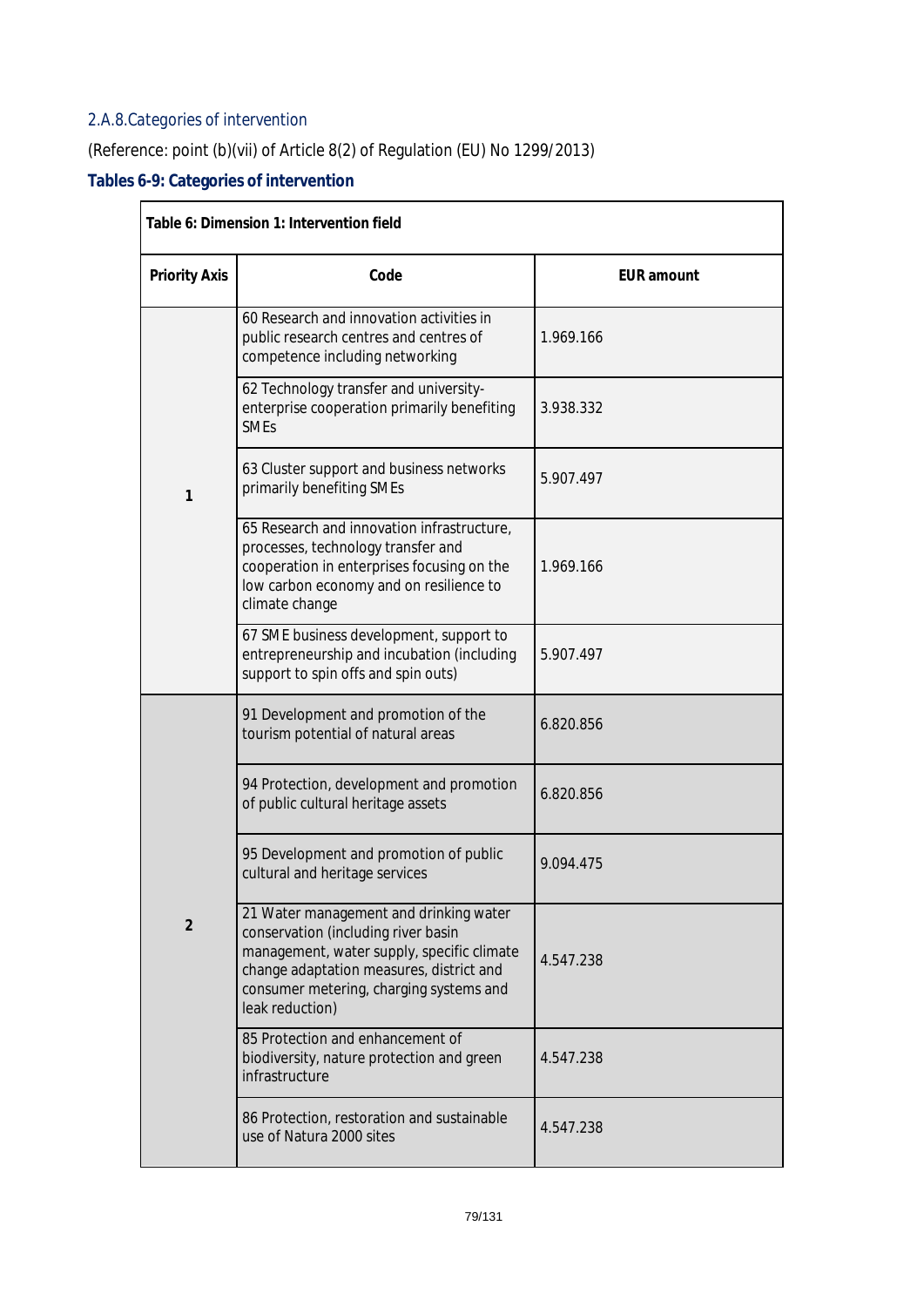|   | 87 Adaptation to climate change measures<br>and prevention and management of climate<br>related risks e.g. erosion, fires, flooding,<br>storms and drought, including awareness<br>raising, civil protection and disaster<br>management systems and infrastructures | 9.094.475 |
|---|---------------------------------------------------------------------------------------------------------------------------------------------------------------------------------------------------------------------------------------------------------------------|-----------|
| 3 | 036 Multimodal transport                                                                                                                                                                                                                                            | 8.854.262 |
| 3 | 44 Intelligent transport systems (including<br>the introduction of demand management,<br>tolling systems, IT monitoring control and<br>information systems)                                                                                                         | 8.854.262 |
| 4 | 096 institutional capacity of public<br>administrations and public services related to<br>implementation of the ERDF or actions<br>supporting ESF institutional capacity<br>initiatives                                                                             | 4.887.998 |
|   | 119 Investment in institutional capacity and<br>in the efficiency of public administrations<br>and public services at the national, regional<br>and local levels with a view to reforms,<br>better regulation and good governance                                   | 4.887.997 |
| 5 | 121 Preparation, implementation,<br>monitoring and inspection                                                                                                                                                                                                       | 5.206.450 |
| 5 | 122 Evaluation and studies                                                                                                                                                                                                                                          | 650.806   |
| 5 | 123 Information and Communication                                                                                                                                                                                                                                   | 650.806   |

| Table 7: Dimension 2: Form of Finance |                        |                   |  |
|---------------------------------------|------------------------|-------------------|--|
| <b>Priority Axis</b>                  | Code                   | <b>EUR</b> amount |  |
|                                       | 01 Non-repayable grant | 19.691.658        |  |
| $\overline{2}$                        | 01 Non-repayable grant | 45.472.376        |  |
| 3                                     | 01 Non-repayable grant | 17.708.524        |  |
| 4                                     | 01 Non-repayable grant | 9.775.995         |  |
| 5                                     | 01 Non-repayable grant | 6.508.063         |  |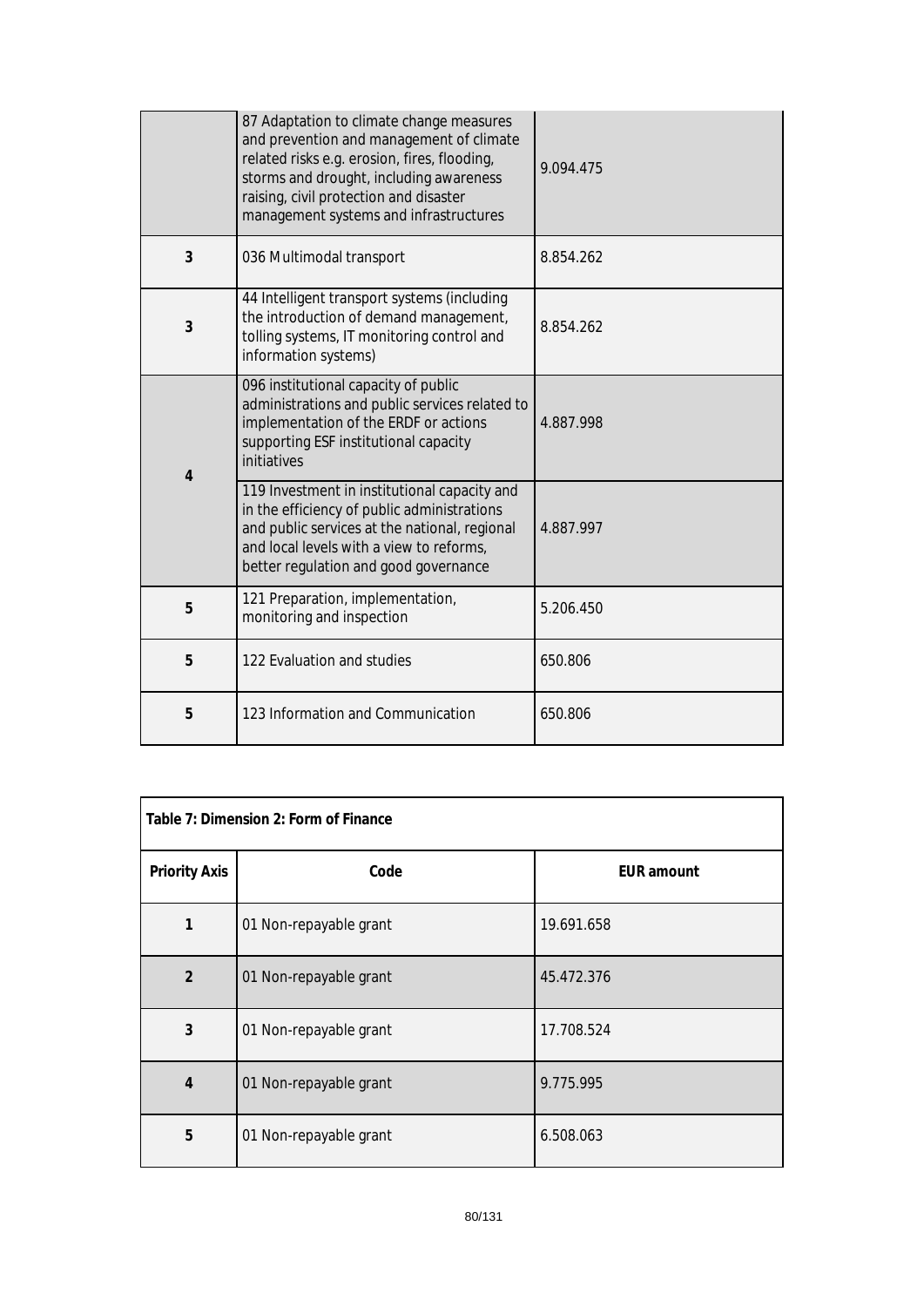| Table 8: Dimension 3: Territory type |                                                                   |                   |  |  |
|--------------------------------------|-------------------------------------------------------------------|-------------------|--|--|
| <b>Priority Axis</b>                 | Code                                                              | $\epsilon$ amount |  |  |
| 1                                    | 01 Large Urban areas (densely populated ><br>50 000 population)   | 17.722.492        |  |  |
|                                      | 02 Small Urban areas (intermediate density ><br>5 000 population) | 1.969.166         |  |  |
|                                      | 01 Large Urban areas (densely populated ><br>50 000 population    | 13.641.713        |  |  |
| $\overline{2}$                       | 02 Small Urban areas (intermediate density ><br>5 000 population) | 22.736.188        |  |  |
|                                      | 03 Rural areas (thinly populated)                                 | 9.094.475         |  |  |
| 3                                    | 01 Large Urban areas (densely populated ><br>50 000 population)   | 17.708.524        |  |  |
| $\overline{4}$                       | 04 Macro-regional strategies                                      | 9.775.995         |  |  |
| 5                                    | 07 Not applicable                                                 | 6.508.063         |  |  |

| Table 9: Dimension 6: Territorial delivery mechanisms |                   |                   |  |
|-------------------------------------------------------|-------------------|-------------------|--|
| <b>Priority Axis</b>                                  | Code              | $\epsilon$ amount |  |
| 1                                                     | 07 Not applicable | 19.691.658        |  |
| $\overline{2}$                                        | 07 Not applicable | 45.472.376        |  |
| 3                                                     | 07 Not applicable | 17.708.524        |  |
| 4                                                     | 07 Not applicable | 9.775.995         |  |
| 5                                                     | 07 Not applicable | 6.508.063         |  |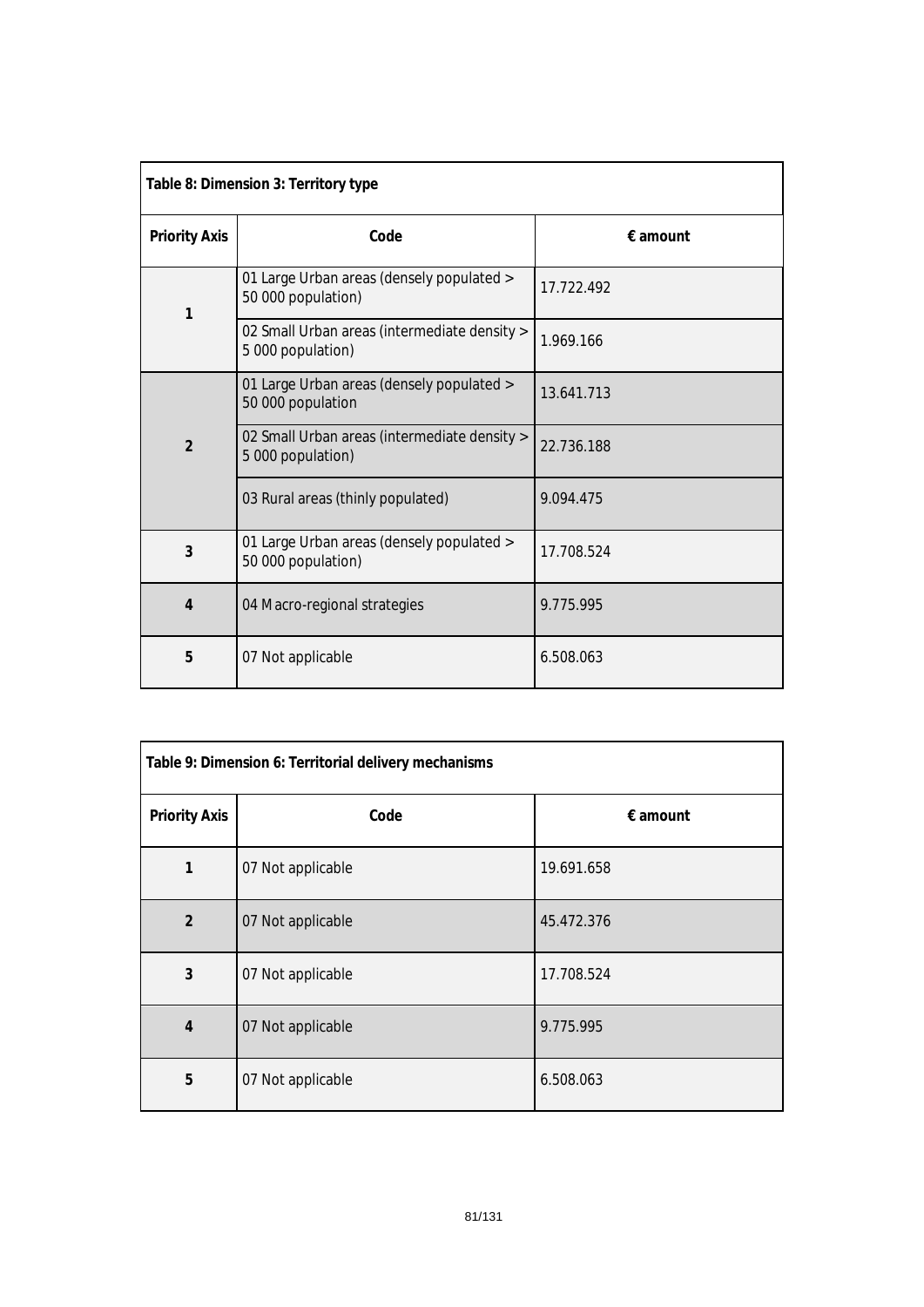*2.A.9.A summary of the planned use of technical assistance including, where necessary, actions to reinforce the administrative capacity of authorities involved in the management and control of the programmes and beneficiaries and, where necessary, actions to enhance the administrative capacity of relevant partners to participate in the implementation of programmes*

(Reference: point (b)(vi) of Article 8(2) of Regulation (EU) No 1299/2013)

| <b>PRIORITY AXIS</b>                                                                               | <b>TECHNICAL ASSISTANCE</b> |  |  |
|----------------------------------------------------------------------------------------------------|-----------------------------|--|--|
| There is no action limited to improving the implementation capacity of one specific PA. Actions of |                             |  |  |
| technical assistance concern all Priority Axes and are developed in section 2.B.                   |                             |  |  |

# *2.B. Description of the priority axis for technical assistance*

(Reference: point (c) of Article 8(2) of the ETC Regulation)

### *2.B.1. Priority Axis 5*

| ID           | <b>PRIORITY AXIS 5</b>      |
|--------------|-----------------------------|
| <b>Title</b> | <b>Technical Assistance</b> |

### *2.B.2. Fund and calculation basis for Union support*

| Fund                                                     | ERDF +IPA     |
|----------------------------------------------------------|---------------|
| <b>Calculation Basis (total</b><br>eligible expenditure) | EUR 6.508.063 |

# *2.B.3. Specific objectives and expected results*

(Reference: points (c)(i) and (ii) of Article 8(2) of Regulation (EU) No 1299/2013)

| ID                 | 5.1                                                            |  |  |  |
|--------------------|----------------------------------------------------------------|--|--|--|
| Specific objective | To increase in efficiency and effectiveness the management and |  |  |  |
|                    | implementation of the cooperation programme                    |  |  |  |

| <b>Expected results</b> | A sound management of the transnational cooperation programme is           |  |  |
|-------------------------|----------------------------------------------------------------------------|--|--|
|                         | the pre-condition for its effective implementation. The result expected    |  |  |
|                         | within this SO is thus directly linked to the need of ensuring an adequate |  |  |
|                         | management and control environment of the programme, as described          |  |  |
|                         | in Section 5.3, guaranteeing that all programme implementation steps       |  |  |
|                         | (including the launch of calls, contracting, monitoring of operations and  |  |  |
|                         | programme achievements, reimbursement of expenditure, etc.) are            |  |  |
|                         | timely and properly executed.                                              |  |  |
|                         |                                                                            |  |  |
|                         |                                                                            |  |  |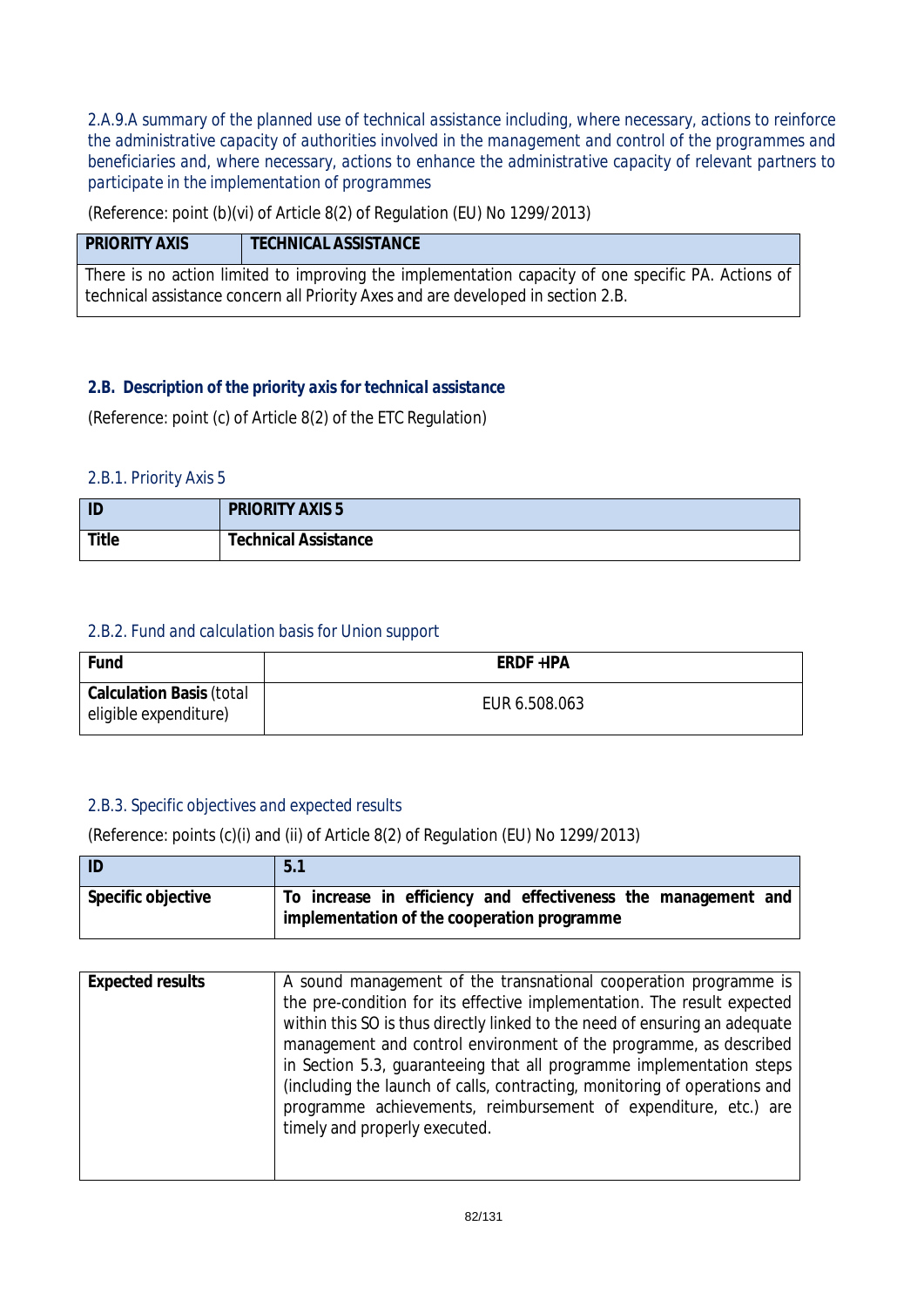| Main change sought                                                                                                                                                                                                                                                                                                                                                   |
|----------------------------------------------------------------------------------------------------------------------------------------------------------------------------------------------------------------------------------------------------------------------------------------------------------------------------------------------------------------------|
| The ADRION Programme is a new transnational cooperation programme<br>which can nonetheless refer to a wide range of experiences and lessons<br>learnt from transnational and cross-border cooperation programmes<br>implemented in the EU programming period 2007-2013, respectively,<br>the MED, the SEE and the IPA CBC Adriatic programmes.                       |
| In particular, the evaluation of the SEE in the 2007-2013 programming<br>period observed that there were space for reducing the administrative<br>burden in the framework of implementation.                                                                                                                                                                         |
| Accordingly, the change driven by the ADRION Programme mainly refers<br>to further improving and streamlining administrative procedures for a<br>faster and more efficient implementation of the Programme and an<br>improvement of the support to beneficiaries, allowing better conditions<br>for the submission of project proposals and better quality projects. |

| $ $ ID             | 5.2                                                                                                                                                 |
|--------------------|-----------------------------------------------------------------------------------------------------------------------------------------------------|
| Specific objective | To improve the support to applicants and beneficiaries and to<br>strengthen the involvement of relevant partners in the programme<br>implementation |

| <b>Expected results</b> | Besides a sound programme management, the capacity of applicants and<br>beneficiaries to participate in the programme, as well as the direct<br>involvement of relevant partners, in accordance with the multi-level<br>governance approach, as defined in Article 5 of the Regulation (EU) No<br>1303/2013 (i.e. competent national, regional and local bodies<br>representing public institutions at all relevant level, socio-economic<br>bodies and the civil society), are key aspects of its successful<br>implementation. |  |  |
|-------------------------|----------------------------------------------------------------------------------------------------------------------------------------------------------------------------------------------------------------------------------------------------------------------------------------------------------------------------------------------------------------------------------------------------------------------------------------------------------------------------------------------------------------------------------|--|--|
|                         | In the implementation of SEE Programme, strategic calls proved to be<br>successful in engaging core stakeholders. Strategic projects set up a<br>more complex procedure for identifying relevant programme topics that<br>have been narrowed down with the support of the programme national<br>authorities and stakeholders and had more stricter eligibility rules in<br>terms of objectives/results and beneficiaries.                                                                                                        |  |  |
|                         | Main change sought                                                                                                                                                                                                                                                                                                                                                                                                                                                                                                               |  |  |
|                         | In the framework of this SO, ADRION will address the need to build<br>capacity of applicants and beneficiaries to participate in operations and<br>to reach effective results aimed at improving policies and strategies<br>and/or investments on long term.                                                                                                                                                                                                                                                                     |  |  |
|                         | The main change sought is an improvement of the quality of projects,<br>which implies less numerous applications better corresponding to the<br>requirements of the programme.                                                                                                                                                                                                                                                                                                                                                   |  |  |
|                         | This change will require an adaptation of calls for proposals (targeted<br>calls, strategic calls), simplified procedures and more targeted support<br>to the applicants and to the beneficiaries (training on preparation of                                                                                                                                                                                                                                                                                                    |  |  |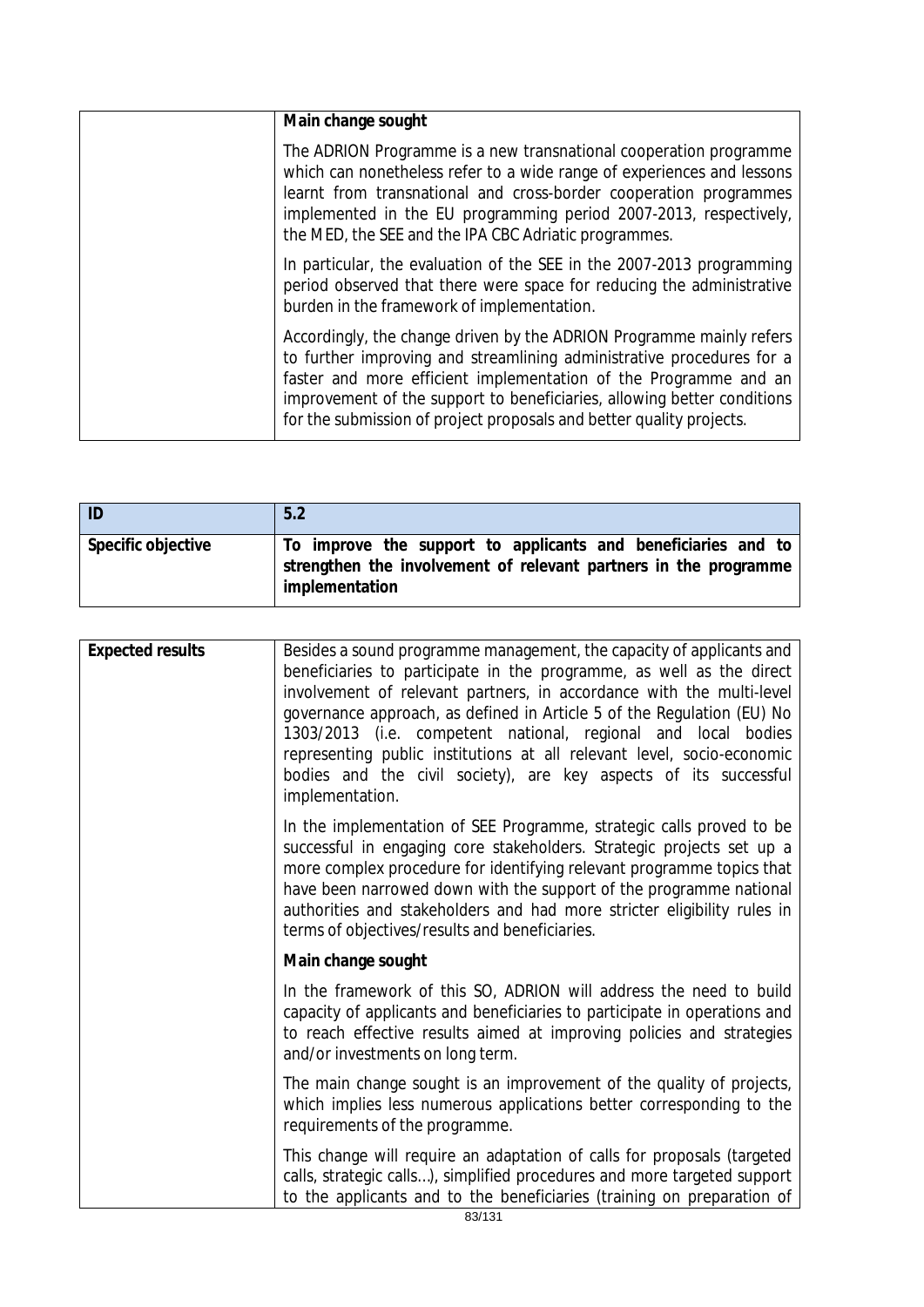| applications as well as on project management, mobilisation of the joint<br>secretariat (JS), also through individual consultations, information,<br>animation, mobilisation of national contact points. |  |  |
|----------------------------------------------------------------------------------------------------------------------------------------------------------------------------------------------------------|--|--|
| Accordingly, two main results are envisaged:                                                                                                                                                             |  |  |
| Increased capacity of applicants and beneficiaries to participate<br>$\circ$<br>in the Programme;                                                                                                        |  |  |
| Strengthened involvement of relevant partners in Programme<br>$\circ$<br>implementation.                                                                                                                 |  |  |

### *2.B.4.Result indicators*

*Not applicable as the Union support to technical assistance in the Adriatic-Ionian cooperation programme does not exceed MEUR 15.*

### *2.B.5.Actions to be supported and their expected contribution to the specific objective*

(Reference: point (c)(iii) of Article 8(2) of the ETC Regulation)

#### 2.B.5.1. Description of actions to be supported and their expected contribution to the specific objectives

(Reference: point (c)(iii) of Article 8(2) of Regulation (EU) No 1299/2013

| <b>Priority Axis 5</b>                                                                                                                                                                                                                                                                                                                                         | <b>Technical Assistance</b>                                                                                                                                                                                                                                                                    |  |  |
|----------------------------------------------------------------------------------------------------------------------------------------------------------------------------------------------------------------------------------------------------------------------------------------------------------------------------------------------------------------|------------------------------------------------------------------------------------------------------------------------------------------------------------------------------------------------------------------------------------------------------------------------------------------------|--|--|
|                                                                                                                                                                                                                                                                                                                                                                | Types and examples of actions and expected contribution to the SOs:                                                                                                                                                                                                                            |  |  |
| The following list of possible actions is only an indicative list and can be completed with other<br>relevant actions contributing to the SOs goals.                                                                                                                                                                                                           |                                                                                                                                                                                                                                                                                                |  |  |
| SO 5.1: Actions to increase in efficiency and effectiveness the management and implementation of<br>the ADRION Programme.                                                                                                                                                                                                                                      |                                                                                                                                                                                                                                                                                                |  |  |
| In line with Article 59 of the Regulation (EU) No 1303/2013, actions within SO 5.1 target the<br>preparation, management, monitoring, evaluation, information and communication, networking,<br>control and audit tasks of the programme. Moreover, actions referring to this SO also address the<br>reduction of the administrative burden for beneficiaries. |                                                                                                                                                                                                                                                                                                |  |  |
| in Sections 5.3 and 7:                                                                                                                                                                                                                                                                                                                                         | Indicative actions supported under SO 5.1 are listed below and refer to principles and tasks described                                                                                                                                                                                         |  |  |
| Programme;                                                                                                                                                                                                                                                                                                                                                     | $\circ$ Setting up and managing of a JS supporting the managing authority/certifying authority (MA/CA)<br>and assisting the monitoring committee (MC) and, where necessary, the audit authority (AA) and<br>the group of auditors (GoA) in the implementation and day-to-day management of the |  |  |
|                                                                                                                                                                                                                                                                                                                                                                | o Preparing and implementing calls for proposals, including the development of guidance<br>documents setting out the conditions for the support of operations;                                                                                                                                 |  |  |

o Setting-up and implementing procedures for the quality assessment, monitoring and control of operations implemented under the ADRION programme, also making use of external experts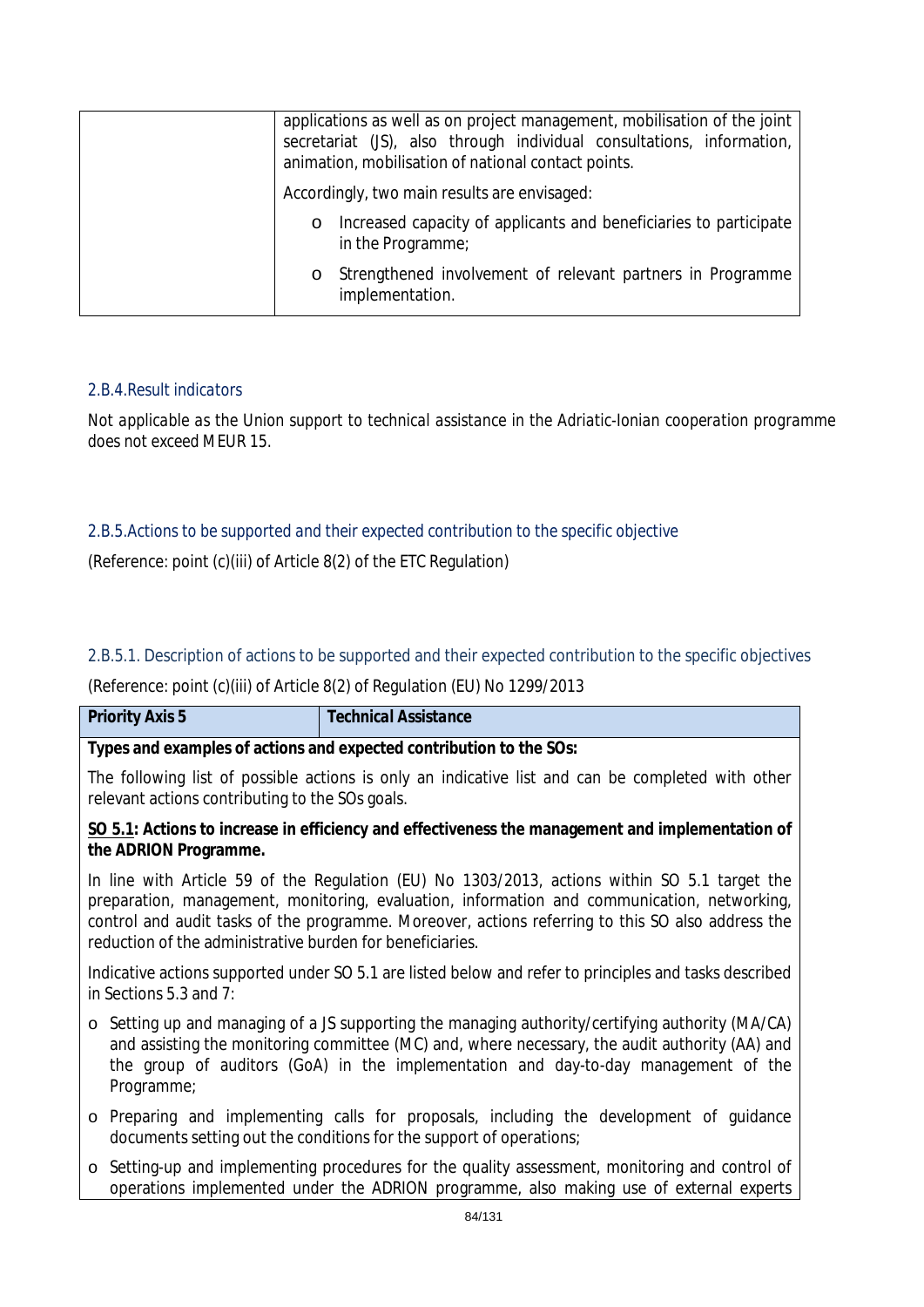where necessary, and contributing to the reduction of administrative burden for beneficiaries;

- o Collecting data concerning the progress of the Programme in achieving its objectives, as well as financial data and data relating to indicators and milestones, and reporting to the MC and the European Commission;
- o Drafting and implementing the Programme communication strategy, including the setting up and implementation of information and communication measures and tools in line with Article 115 of the Regulation (EU) 1303/2013;
- o Drafting and implementing the Programme evaluation plan and follow-up of findings of independent programme evaluations;
- o Setting-up, running and maintenance of a computerised system to record and store data on each operation necessary for monitoring, evaluation, financial management, verification and audit, in compliance with the applicable electronic data exchange requirements and contributing to the reduction of administrative burden for beneficiaries;
- o Setting-up a network of national first level controllers, coordinated by the MA/JS, with the purpose of exchanging information and best practices at transnational level;
- o Setting up and execution of audits on the Programme management and control system and on operations;
- o Training for Programme bodies Participation to international conferences.

# **SO 5.2: Actions to improve the support to applicants and beneficiaries and to strengthen the involvement of relevant partners in the ADRION Programme.**

In line with Article 59 of the Regulation (EU) No 1303/2013 , actions within the SO 5.2 target the reinforcement of capacity of applicants and beneficiaries to apply for and to use the funds as well as the involvement of relevant partners, including the exchange of good practices among partners.

Indicative actions supported within SO 5.2 are listed below and they refer to principles and tasks described in Sections 5:

- o Drafting of information documents for applicants and beneficiaries to guide them in the preparation of applications and the implementation, evaluation, control and communication of approved operations;
- o Organising consultation, information, training and exchange events to strengthen the capacity of applicants to develop applications directly contributing to the Programme SOs and expected results;
- o Organising trainings on specific implementation issues such as project and financial management, reporting, control, audit, communication and networking to strengthen the capacity of beneficiaries to implement approved operations;
- o Organising monitoring visit to running projects performed by the JS aimed at carrying out, whenever needed, quality assessment of outputs/results, with the possibility to ask for improvements;
- o Developing information and exchange tools (e.g. analytical documents, bilateral meetings, targeted events, etc.) and organisation of transnational and national events to strengthen the involvement of relevant partners in the implementation of the programme (also including authorities involved in the development or implementation of macro-regional strategies, joint legal bodies operating in the area (EGTCs,…) and umbrella organisations at EU/transnational level);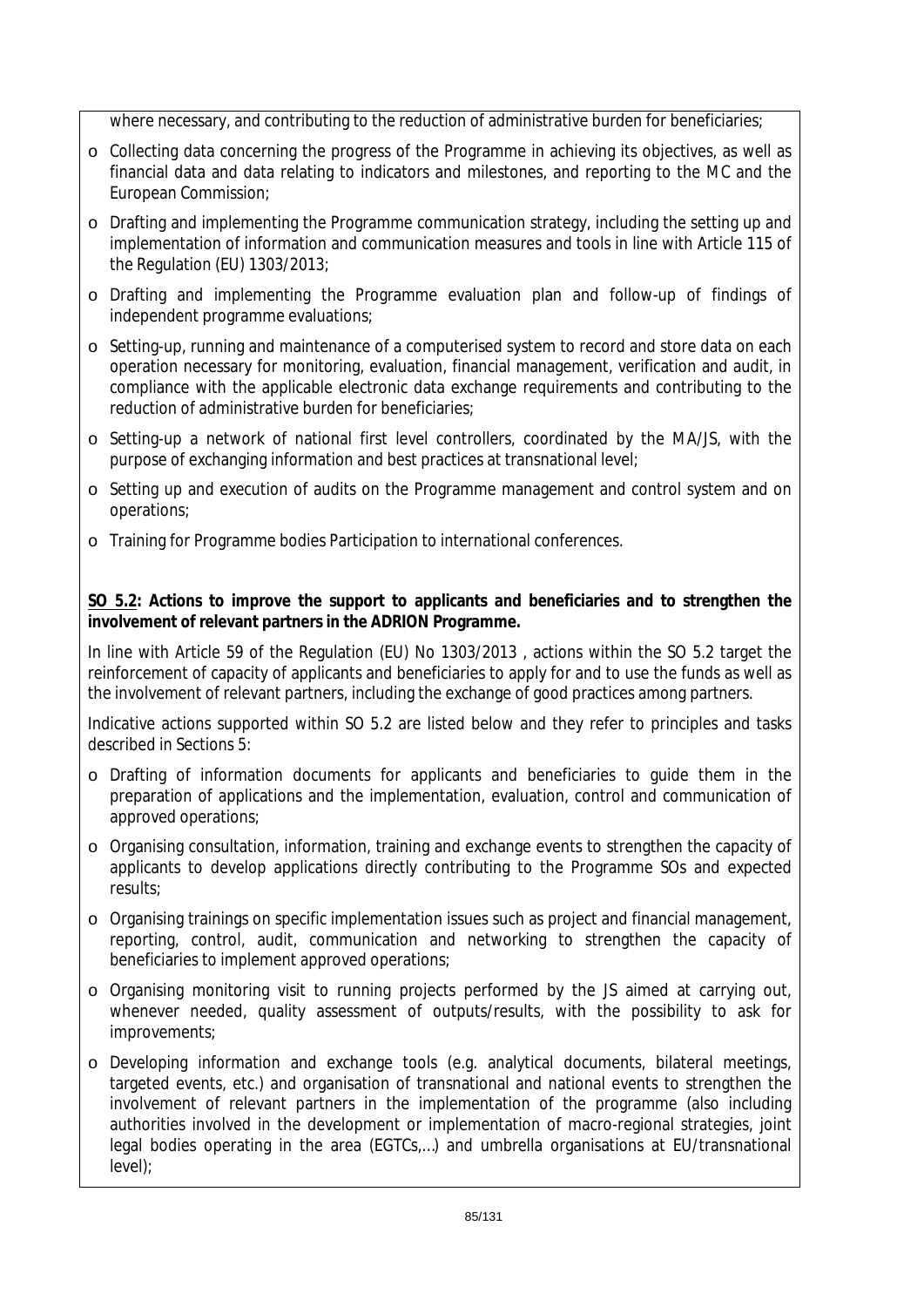o Coordinating a network of NCPs selected or nominated according to jointly established criteria;

o Executing studies, reports and surveys on strategic matters concerning the programme that can contribute to the sustainability and take up of results and achievements into policies, strategies, investments or that are of public interest, making use of experts when necessary.

Preparation costs for project are eligible from the PA 5 funds.

Technical assistance actions shall be implemented by all authorities involved in the management of the Programme, listed in Section 5.3.

# 2.B.5.2.Output indicators expected to contribute to results

(Reference: point (c)(iv) of Article 8(2) of Regulation (EU) No 1299/2013)

**Table 11: Output indicators** *(by priority axis)*

| ID | Indicator                                                                                                  | Measurement<br>unit | Target value (2023)<br>(optional) | Source of data                            |
|----|------------------------------------------------------------------------------------------------------------|---------------------|-----------------------------------|-------------------------------------------|
|    | Calls for proposals<br>successfully launched<br>and closed                                                 | No.                 | $\overline{2}$                    | Observation                               |
|    | Operations approved<br>following calls for<br>proposals                                                    | No.                 | 40                                | Programme e-<br>Monitoring System         |
|    | Periodic progress<br>reports of operations<br>monitored and paid                                           | No.                 | 300                               | Programme e-<br>Monitoring System         |
|    | Programme<br>communication<br>strategy developed<br>and implemented                                        | No.                 | 1                                 | Observation<br>Programme Annual<br>Report |
|    | Independent<br>programme<br>evaluations<br>implemented (ex-ante<br>and during programme<br>implementation) | No.                 | $\overline{2}$                    | Observation                               |
|    | Programme e-<br>Monitoring System<br>developed and<br>implemented                                          | No.                 | 1                                 | Observation                               |
|    | Network of national<br>controllers established                                                             | No.                 | $\mathbf{1}$                      | Observation                               |
|    | Audits on programme<br>management and<br>control system and on<br>operations                               | No.                 |                                   | Programme e-<br>Monitoring System         |
|    | Consultation,<br>information, training<br>and exchange                                                     | No.                 |                                   | Observation                               |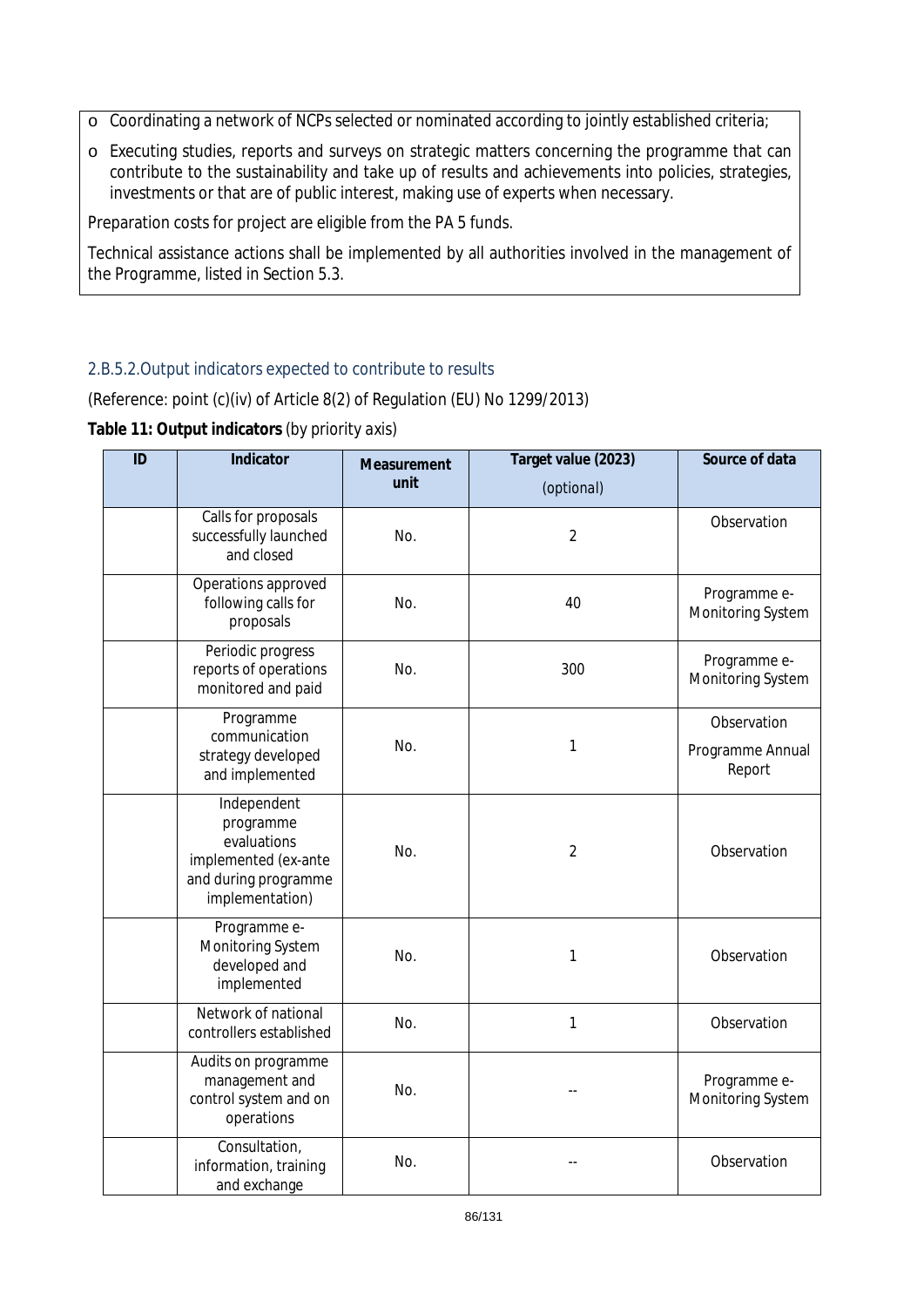| workshops for<br>applicants and<br>beneficiaries organised |     |             |
|------------------------------------------------------------|-----|-------------|
| <b>Established national</b><br>contact points              | No. | Observation |
| Number of employees<br>(FTE)                               | No. | Observation |

# *2.B.6.Categories of intervention*

(Reference: point (c)(v) of Article 8(2) of the ETC Regulation)

# **Table 12-14: Categories of intervention**

| Table 12: Dimension 1: Intervention field |                                                               |                   |  |  |  |
|-------------------------------------------|---------------------------------------------------------------|-------------------|--|--|--|
| <b>Priority Axis</b>                      | Code                                                          | <b>EUR</b> amount |  |  |  |
| 5                                         | 121: Preparation, implementation<br>monitoring and inspection | 5.206.450         |  |  |  |
| 5                                         | 122: Evaluation and studies                                   | 650.806           |  |  |  |
| 5                                         | 123: Information and<br>communication                         | 650.806           |  |  |  |

| Table 13: Dimension 2: Form of finance |                         |            |  |  |
|----------------------------------------|-------------------------|------------|--|--|
| <b>Priority Axis</b>                   | Code                    | EUR amount |  |  |
|                                        | 01: Non-repayable grant | 6.508.063  |  |  |

| Table 14: Dimension 2: Territory type |                    |            |  |  |
|---------------------------------------|--------------------|------------|--|--|
| <b>Priority Axis</b>                  | Code               | EUR amount |  |  |
|                                       | 07: Not applicable | 6.508.063  |  |  |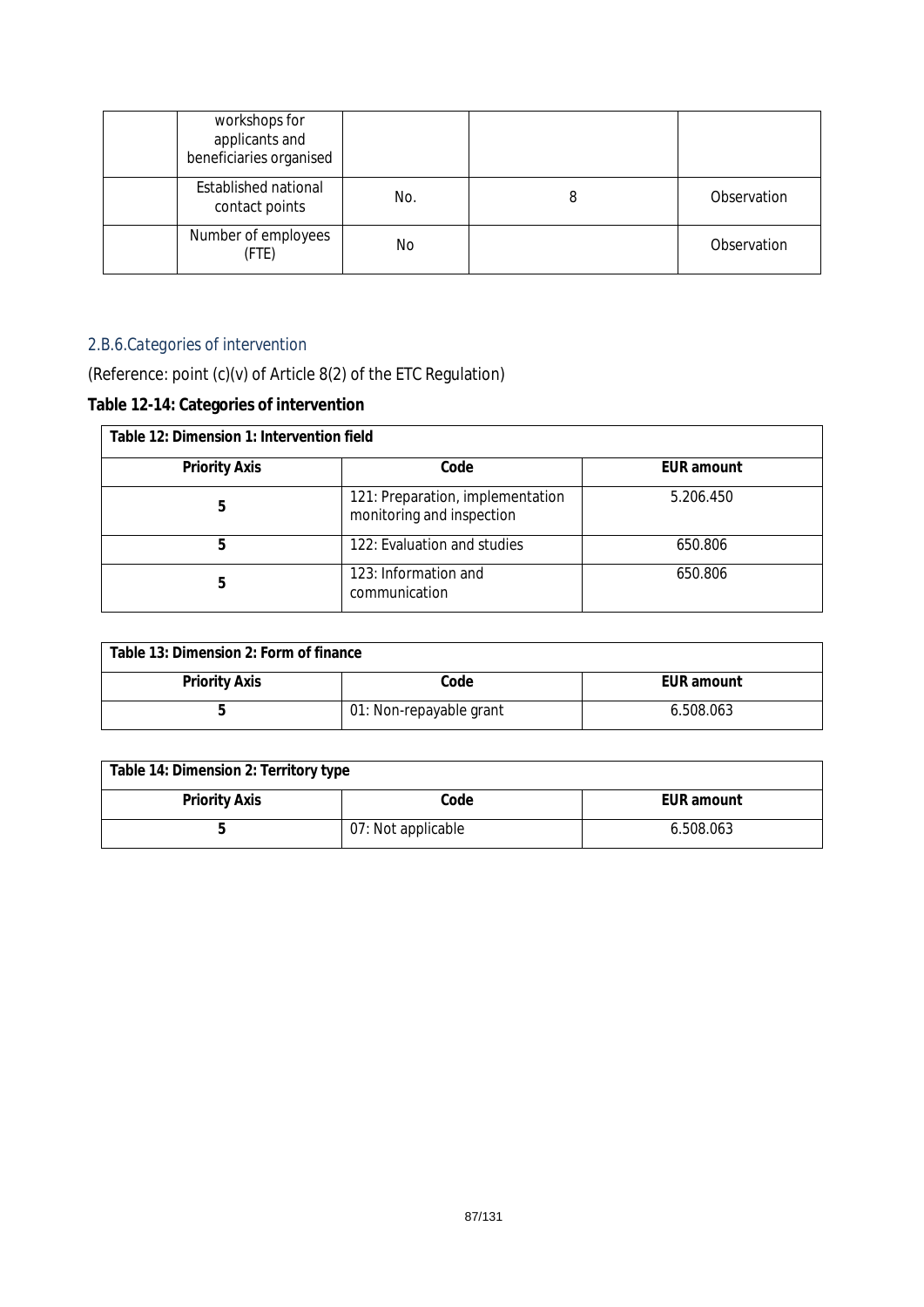# **SECTION 3. THE FINANCING PLAN**

(Reference: point (d) of Article 8(2) of Regulation (EU) No 1299/2013)

# *3.1.Financial appropriation from ERDF and IPA*

(Reference: point (d)(i) of Article 8(2) of Regulation (EU) No 1299/2013)

#### **Table 15**

|                                          | 2014 | 2015       | 2016       | 2017       | 2018       | 2019       | 2020       | <b>Total</b> |
|------------------------------------------|------|------------|------------|------------|------------|------------|------------|--------------|
| <b>ERDF</b>                              |      | 10.185.116 | 8.632.718  | 15.685.599 | 15.999.312 | 16.319.297 | 16.645.687 | 83.467.729   |
| <b>IPA</b> amounts<br>(where applicable) | 0    | 1.914.430  | 1.622.636  | 2.948.320  | 3.007.287  | 3.067.432  | 3.128.782  | 15.688.887   |
| <b>ENI</b> amounts<br>(where applicable) |      |            |            |            |            |            |            | 0            |
| <b>Total</b>                             |      | 12.099.546 | 10.255.354 | 18.633.919 | 19.006.599 | 19.386.729 | 19.774.469 | 99.156.616   |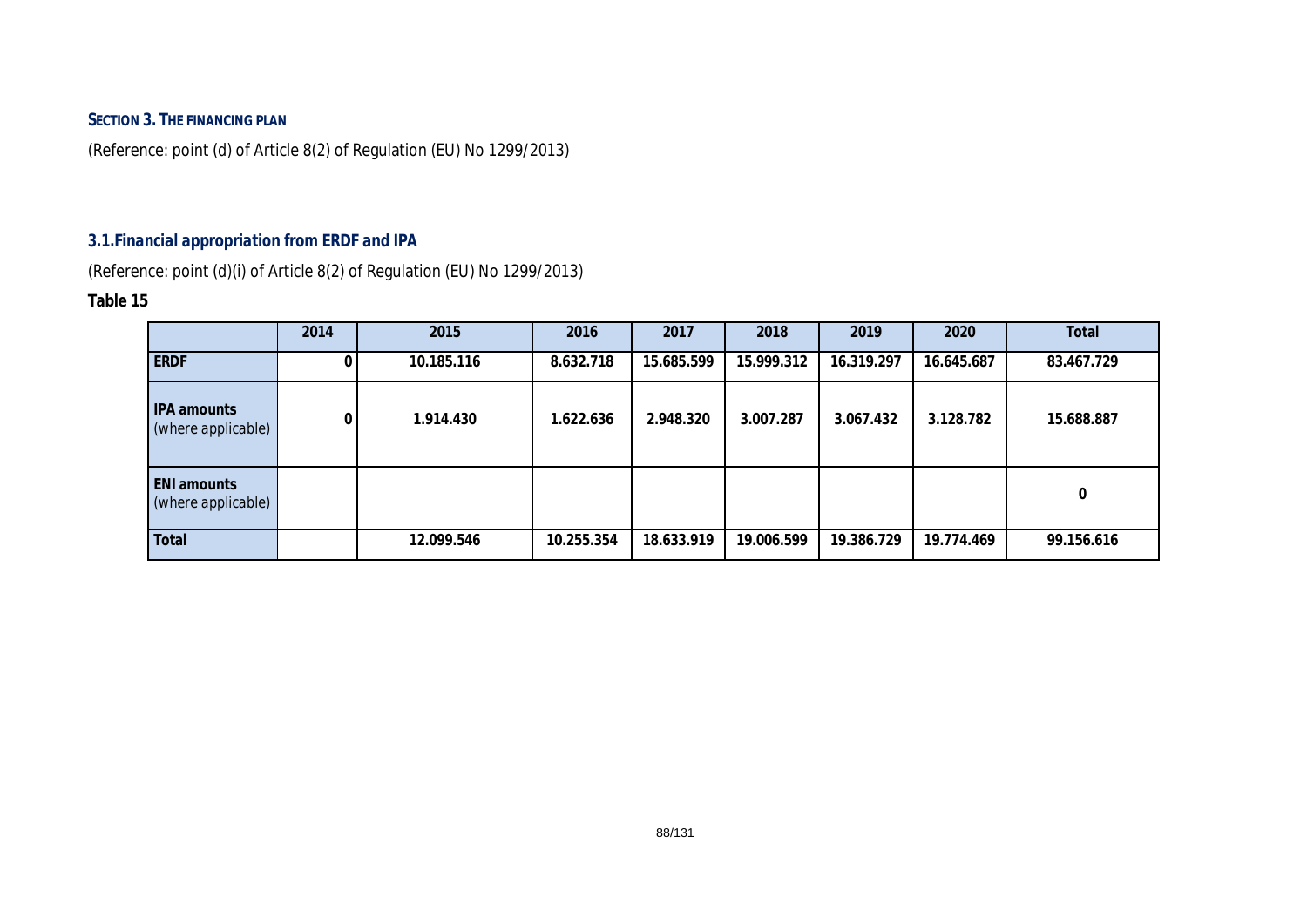# *3.2.A.Total financial appropriation from the ERDF + IPA*

(Reference: point (d)(ii) of Article 8(2) of Regulation (EU) No 1299/2013)

# **Table 16: Financing plan**

|                 |                           | Basis for the                          |                      | National<br>counterpart | national counterpart                | Indicative breakdown of the               | Total funding            | Co-financing<br>rate | For information                          |                      |
|-----------------|---------------------------|----------------------------------------|----------------------|-------------------------|-------------------------------------|-------------------------------------------|--------------------------|----------------------|------------------------------------------|----------------------|
| Priority axis   | Fund                      | calculation of<br>the Union<br>support | Union support<br>(a) | $(b) = (c) + (d)$       | National<br>Public<br>funding $(c)$ | National<br>private<br>funding (1)<br>(d) | $(e) = (a) + (b)$<br>(2) | $(f) = (a)/(e)$      | Contributions<br>from third<br>countries | EIB<br>contributions |
| Priority axis 1 | <b>ERDF</b>               |                                        | 16.693.547           | 2.946.736               | 2.356.736                           | 590.000                                   | 19.640.283               | 85,00%               |                                          |                      |
|                 | <b>IPA</b>                |                                        | 2.998.111            | 529.079                 | 423.263                             | 105.816                                   | 3.527.190                | 85,00%               |                                          |                      |
| Priority axis 2 | <b>ERDF</b>               |                                        | 38.395.155           | 6.775.616               | 6.098.054                           | 677.562                                   | 45.170.771               | 85,00%               |                                          |                      |
|                 | <b>IPA</b>                |                                        | 7.077.221            | 1.248.922               | 1.123.121                           | 125.801                                   | 8.326.143                | 85,00%               |                                          |                      |
|                 | <b>ERDF</b>               |                                        | 15.024.191           | 2.651.328               | 2.121.062                           | 530.266                                   | 17.675.519               | 85,00%               |                                          |                      |
| Priority axis 3 | <b>IPA</b>                |                                        | 2.684.333            | 473.706                 | 378.965                             | 94.741                                    | 3.158.039                | 85,00%               |                                          |                      |
|                 | <b>ERDF</b>               |                                        | 8.346.773            | 1.472.960               | 1.472.960                           |                                           | 9.819.733                | 85,00%               |                                          |                      |
| Priority axis 4 | <b>IPA</b>                |                                        | 1.429.222            | 252.216                 | 252.216                             |                                           | 1.681.438                | 85,00%               |                                          |                      |
|                 | <b>ERDF</b>               |                                        | 5.008.063            | 2.146.313               | 2.146.313                           |                                           | 7.154.376                | 70,00%               |                                          |                      |
| Priority axis 5 | <b>IPA</b>                |                                        | 1.500.000            | 264.706                 | 264.706                             |                                           | 1.764.706                | 85,00%               |                                          |                      |
| Total           | <b>ERDF</b>               |                                        | 83.467.729           | 15.992.953              | 14.195.125                          | 1.797.828                                 | 99.460.682               | 83,92%               |                                          |                      |
|                 | <b>IPA</b>                |                                        | 15.688.887           | 2.768.629               | 2.442.271                           | 326.358                                   | 18.457.516               | 85,00%               |                                          |                      |
| Total           | Total all<br><b>Funds</b> |                                        | 99.156.616           | 18.761.582              | 16.637.396                          | 2.124.186                                 | 117.918.198              | 84,09%               |                                          |                      |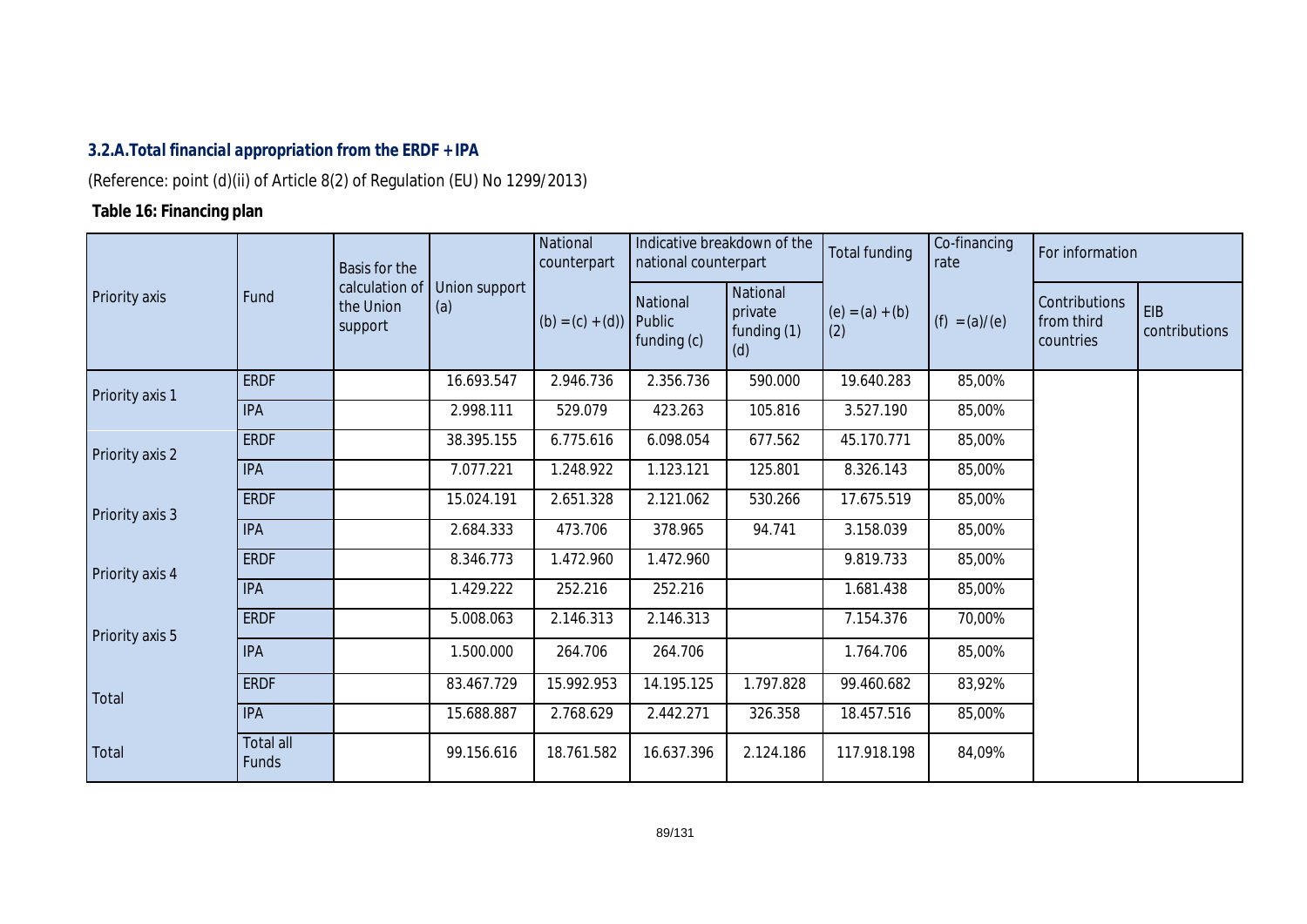# *3.2.B.Breakdown by priority axis and thematic objective*

(Reference: point (d)(ii) of Article 8(2) of Regulation (EU) No 1299/2013)

# **Table 17**

| Priority axis    | Thematic objective    | <b>Union support</b> | <b>National counterpart</b> | <b>Total funding</b> |
|------------------|-----------------------|----------------------|-----------------------------|----------------------|
| Priority axis 1  | Thematic Objective 1  | 19.691.658           | 3.475.815                   | 23.167.473           |
| Priority axis 2  | Thematic Objective 6  | 45.472.376           | 8.024.538                   | 53.496.914           |
| Priority axis 3  | Thematic Objective 7  | 17.708.524           | 3.125.034                   | 20.833.558           |
| Priority axis 4  | Thematic Objective 11 | 9.775.995            | 1.725.176                   | 11.501.171           |
| Priority axis 5* | Technical assistance  | 6.508.063            | 2.411.019                   | 8.919.082            |
| <b>TOTAL</b>     |                       | 99.156.616           | 18.761.582                  | 117.918.198          |

\* *Increased IPA Partner States according to art. 17 of ETC Regulation.*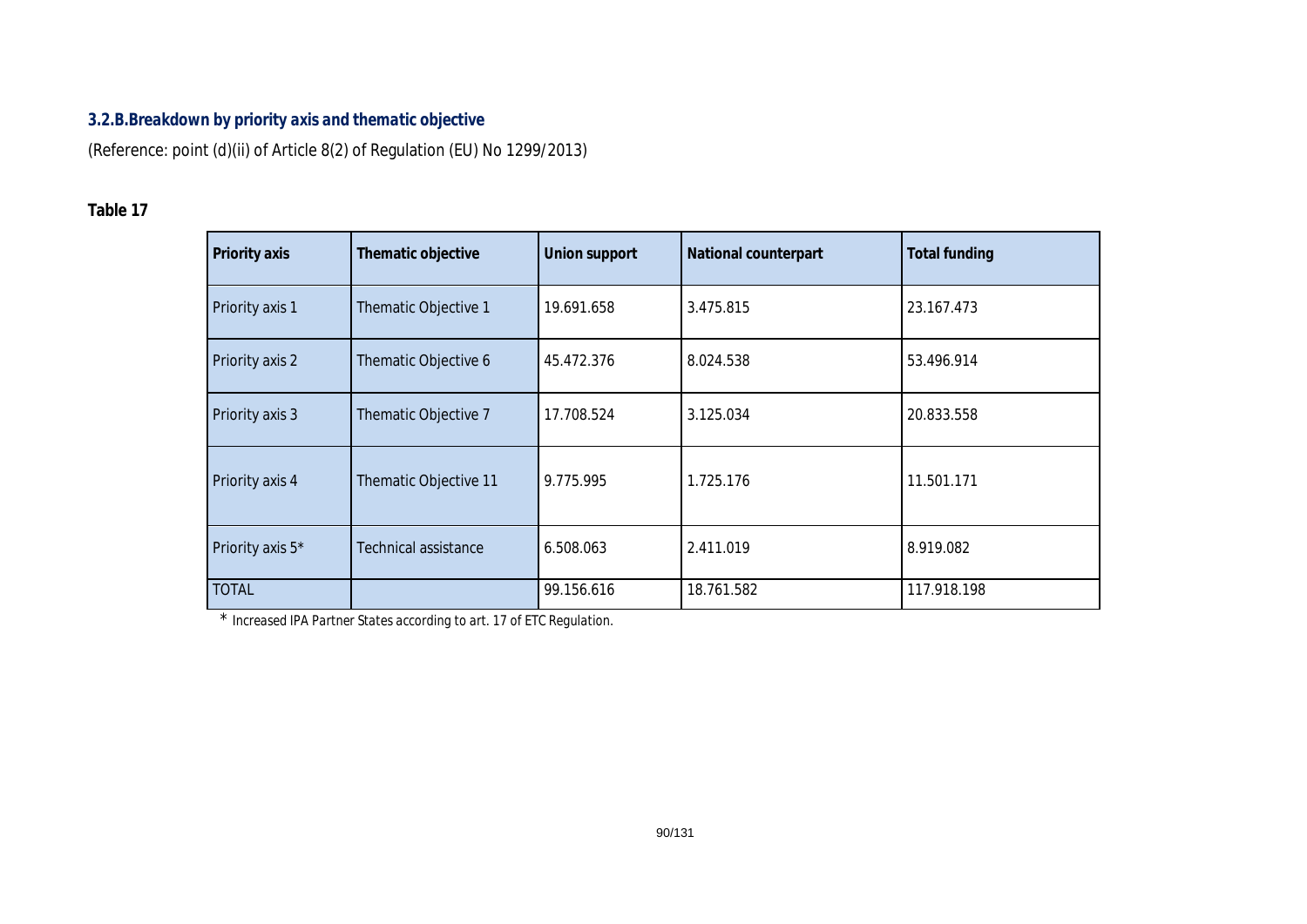# **Table 18: The indicative amount of support to be used for climate change objectives**

(Reference: Article 27(6) of Regulation (EU) No 1303/2013)<sup>12</sup>

| Priority axis   | Indicative amount of support to be used for<br>climate change objectives (EUR) | Proportion of the total allocation to the<br>programme (%) |
|-----------------|--------------------------------------------------------------------------------|------------------------------------------------------------|
| Priority axis 1 | 1.969.166,00                                                                   | 1,99%                                                      |
| Priority axis 2 | 14.551.160,60                                                                  | 14,67%                                                     |
| Priority axis 3 | 7.083.409,60                                                                   | 7.14 %                                                     |
| Total           | 23.603.736,20                                                                  | 23,80%                                                     |

 $12$  This table is generated automatically based on tables on categories of intervention included under each of the PAs.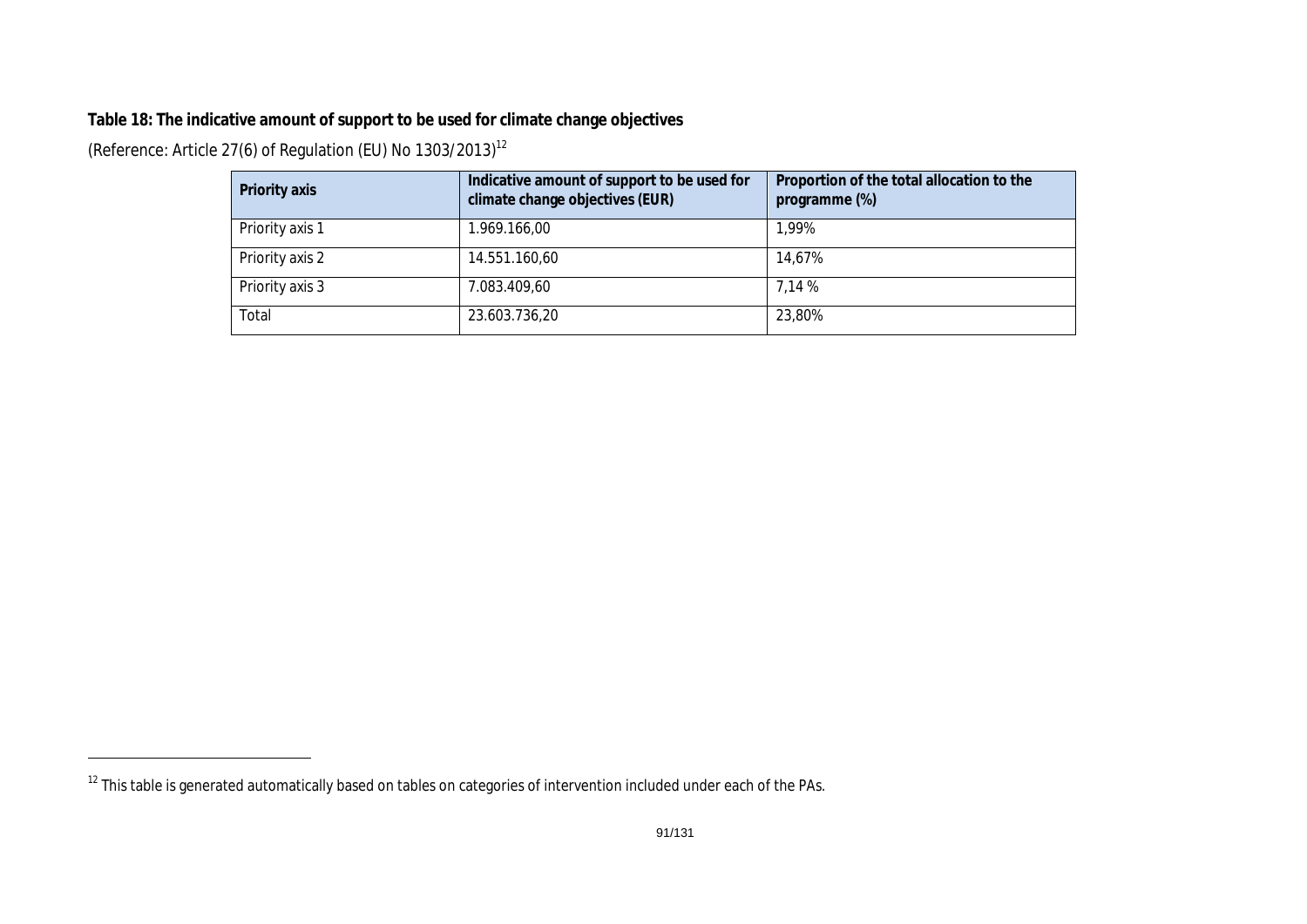#### **SECTION 4. INTEGRATED APPROACH TO TERRITORIAL DEVELOPMENT**

(Reference: Article 8(3) of Regulation (EU) No 1299/2013)

The Programme strategy addresses territorial challenges shared across the cooperation area and leverages its development potentials, reflecting the needs and potentials that can be effectively tackled. The consistency and complementarity of the strategy with national Partnership Agreements of the ERDF Partner States and the Strategy Country papers of the IPA Partner States has been verified, aiming for coordination with programmes of the "Investment for Growth and Jobs" goal. The national Partnership Agreements recognise the three TOs selected for the ADRION Programme as highly relevant, putting specific emphasis on the role of ETC in these thematic fields. The Programme strategy promotes smart, sustainable and inclusive growth through an integrated approach combining thematic and territorial dimensions in the design of the PAs, as summarised below. Consequently, supported operations will have to reflect this integrated territorial approach:

- o Priority 1 (TO 1): Economic strength is unevenly distributed in the area, with R&D investments concentrated in few growth poles (mostly capital regions and agglomerations) and peripheral areas/regions with low competitiveness and brain drain. In particular, the latter regions face weak linkages between actors of the innovation systems. The priority tackles the regional disparities by strengthening these linkages within and between regions by supporting the innovation networks and clusters and by counteracting brain drain and social exclusion.
- o Priority 2 (TO 6): Natural and cultural heritage are regional development factors that are at risk of deterioration (e.g. through fragmentation of habitats, biodiversity loss, pollution) and unsustainable use. Land use conflicts, the decline of urban environment and urban sprawl are also observed. The priority tackles these issues by improving capacities for integrated management approaches, thereby fostering the sustainable use of natural and cultural heritage and resources as well as an improved quality of the urban environment.
- o Priority 3 (TO 7):The area is characterised by highly accessible core regions and peripheral regions with limited connections. Disparities in the quality of public transport services can be observed and have also negative environmental and social impacts. The priority tackles these issues by improving coordination of passenger transport systems within regions and across borders by better connecting peripheral regions to national and European transport networks and by improving coordination among freight transport stakeholders for multimodal environmentally-friendly freight solutions.
- o Priority Axis 4 (TO11): This PA will act only at governance level to facilitate the EUSAIR implementation and it is consequently not related to a specific territorial challenge. Nevertheless, the support will be provided to the key implementers of the strategy and will benefit the involved territories by improving their institutional capacity to tackle territorial issues.

#### *4.1 Community-led local development*

(Reference: point (a) of Article 8(3) of the ETC Regulation) Not applicable.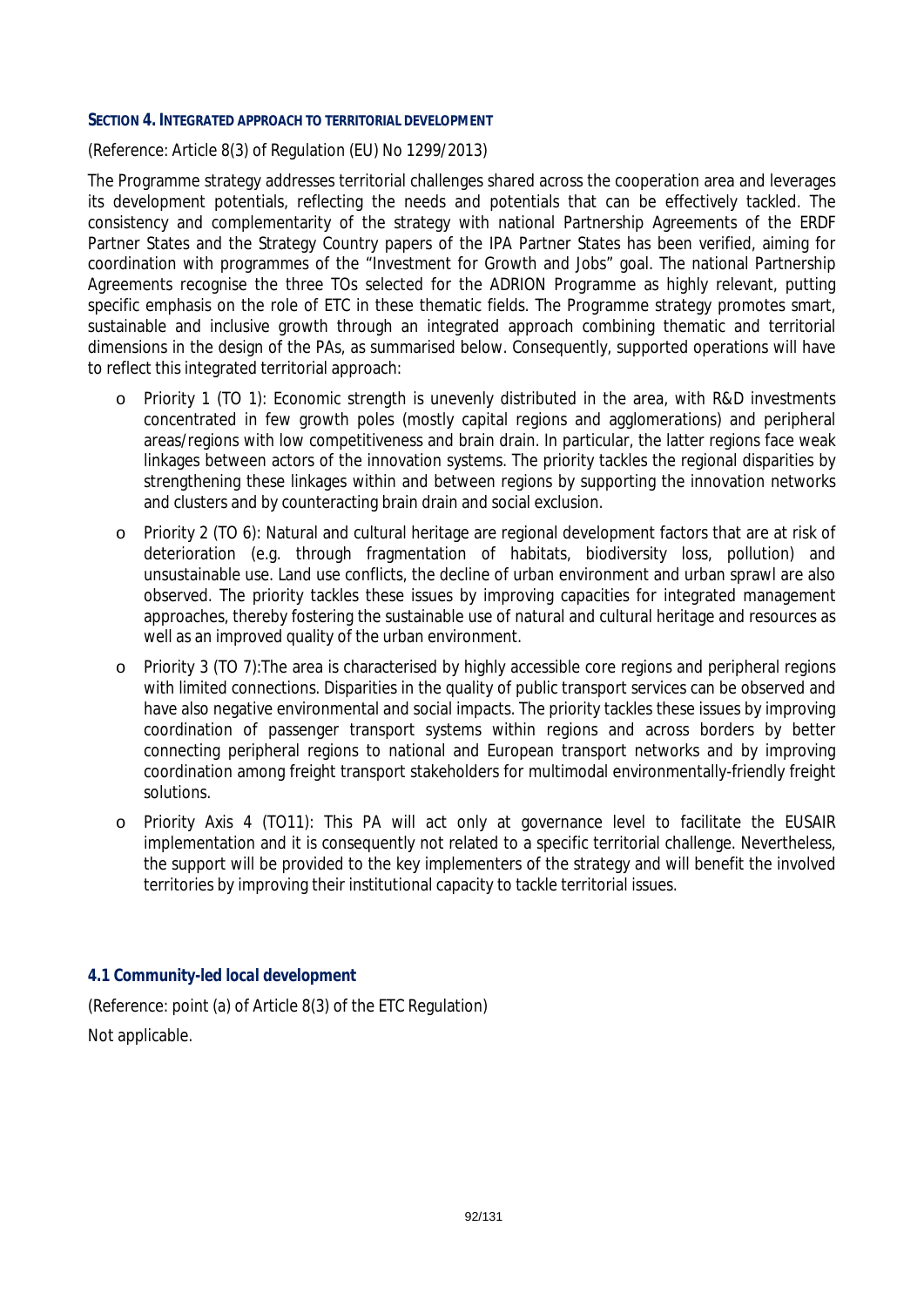#### *4.2 Integrated actions for sustainable urban development*

(Reference: point (b) of Article 8(3) of Regulation (EU) No 1299/2013)

No specific urban areas have been identified to implement sustainable urban development. Partners of all urban areas located in regions eligible to the ADRION Programme can participate to ADRION projects following the recommendations provided in the different priority axes and in the calls for projects*.*

#### *4.3 Integrated Territorial Investment (ITI)*

Reference: point (c) of Article 8(3) of Regulation (EU) No 1299/2013)

Though the focus on urban areas or other specific areas is considered as important by the Partner States, the system of Integrated Territorial Investment (ITI) is not fully appropriate for transnational cooperation for the following reasons:

- o The ADRION Programme is not investment-oriented even if it could support the preparation of large investments;
- o It would necessitate the identification of specific intervention areas in the overall ADRION area, too complex and time consuming for the preparation of a transnational cooperation programme;
- o Selected areas would cover only part of eligible regions or eligible countries;
- o ITI must be implemented by bodies supported by at least two different countries. The setting up of such bodies would be quite challenging at transnational level, especially because the average transnational partnership is composed of 10-12 partners coming from several different countries.

For these reasons, and taking into account the fact that integrated territorial development is considered in a cross-cutting way in each PA, the Programme will not implement ITI.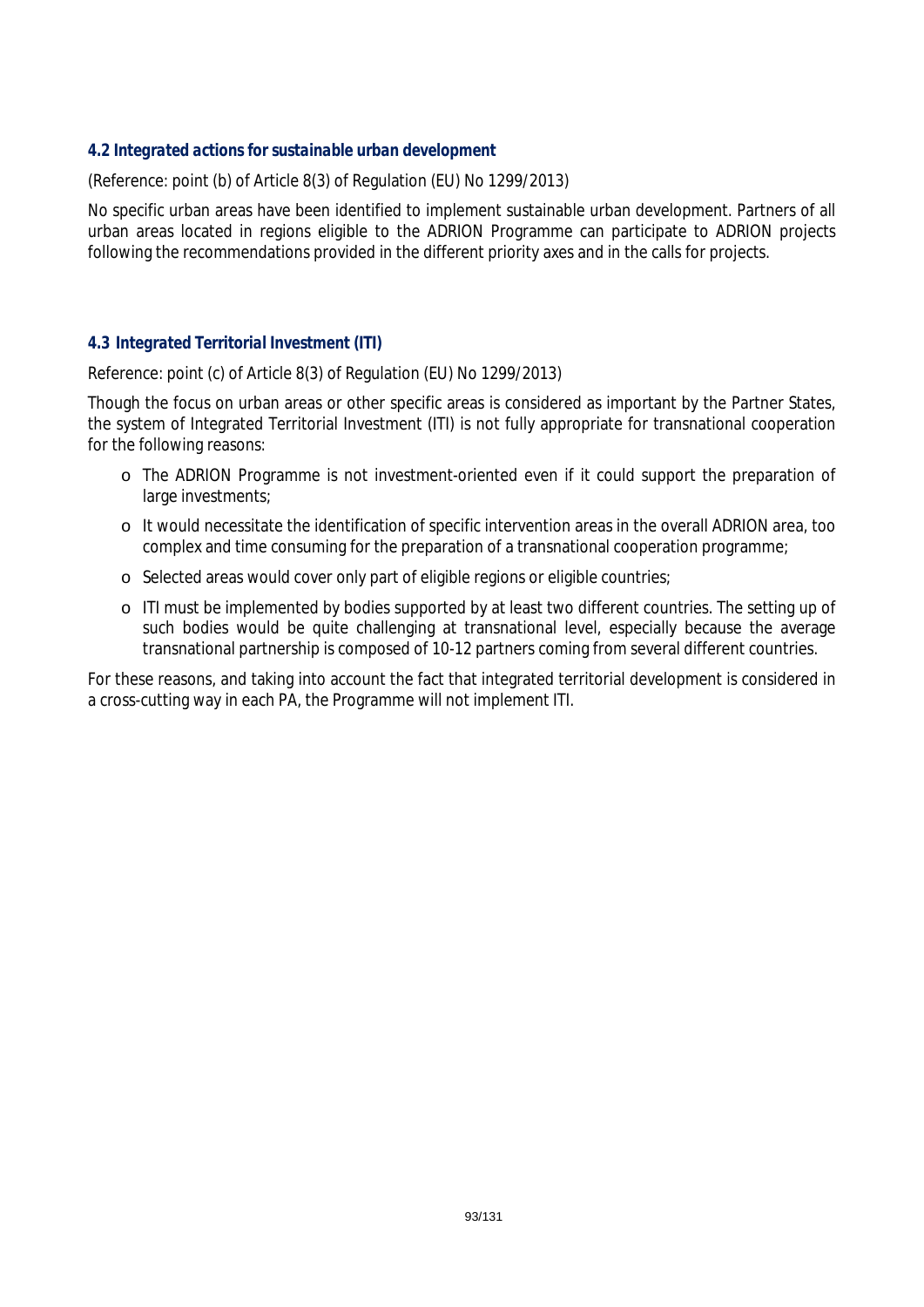### *4.4 Contribution of planned interventions towards macro-regional and sea basin strategies subject to the needs of the programme area as identified by the relevant Member States and taking into account, where applicable, strategically important projects identified in those strategies*

(Reference: point (d) of Article 8(3) of Regulation (EU) No 1299/2013)

The Programme strategy addresses territorial challenges shared across the regions of the cooperation area and leverages their development potentials.

It has been developed with the contribution of stakeholders, experts' research and the preparatory work for the definition of the EUSAIR Action Plan. Needs and challenges identified have been filtered having regard to the real capacity and available funds of the ADRION Programme.

Coherence with the Partnership Agreements and the Enlargement Strategy of ERDF Partner States and IPA Partner States respectively has been verified aiming at the coordination with all the ESIF and IPA II interventions; the thematic orientation of the ADRION reflects the overall consensus on Thematic Priorities in the Partner States, namely innovation, environment, accessibility and, last but not least, governance.

The ADRION strategy is aligned with EU2020 promoting smart, sustainable and inclusive growth through an integrated approach combining thematic and territorial dimensions in the three thematic Priority Axes (PA1, PA2 and PA3). PA4 supports the governance of the EUSAIR based on an integrated territorial development strategy.

Projects implemented with the support of the ADRION cooperation programme have to adhere to integrated territorial development too.

PA1 (TO1) focuses on innovation and aims at promoting the unique competitive advantages of the Programme area in order to enhance competitiveness and boost the creation of new jobs. As the territorial analysis demonstrated, the ADRION area is struggling toward building up efficient research and innovation systems, despite the existence of innovation poles in its periphery (Italy, Greece and Slovenia). R&D intensity is overall growing (about 0,75% in Croatia, 2,47% in Slovenia, 1,25% in Italy, 0,60% in Greece and an average of 0,3% in the Partner States) but efforts are still needed. For this reason, this Axis shall grant specific attention to Blue Growth and all the activities having strong links with the sea (such as marine and environmental industries, energy, tourism, culture connectivity).

PA2 (TO6) is acknowledging the rich natural and cultural heritage of the ADRION area both as a growth asset for tourism but also as a value *per se*. The ADRION Programme tries to combine the different interests of tourists, residents and economic operators, by promoting sustainable tourism, valorisation of the heritage and - last but not least - environmental protection as a condition *sine qua non* for the sustainability of tourism and heritage utilisation. The approach directly addresses the territorial dimension both as a chance for rural and less developed areas to grow, but also as a platform for the debate on spatial uses in the congested and much sought coastal zones.

PA3 (TO7) is containing a territorial dimension *per se* by addressing connectivity in the context of the spatial disparities between West and East but also across the dominating Adriatic and Ionian seas in the core of the ADRION area. The Programme is focusing on multimodality, logistics and environmental friendly and low carbon transport and mobility, contributing thus to the conciliation of the different uses and needs among regions and users.

The ADRION Programme is covered by a dedicated EU macro-regional Strategy, the EUSAIR and is partially overlapping with the EU Strategy for the Danube Region (EUSRD ), which is long-established and relatively mature, and the EU Strategy for the Alpine Region (EUSALP), which is currently under development. Due to its geographical coverage, the ADRION Programme can potentially play an important role in exploiting synergies among the aforementioned macro-regions (and especially the EUSRD due to the similarities in the composition of the Partner States and the opportunity to draw from lessons learnt), actively contributing to territorial integration beyond the macro-regional level.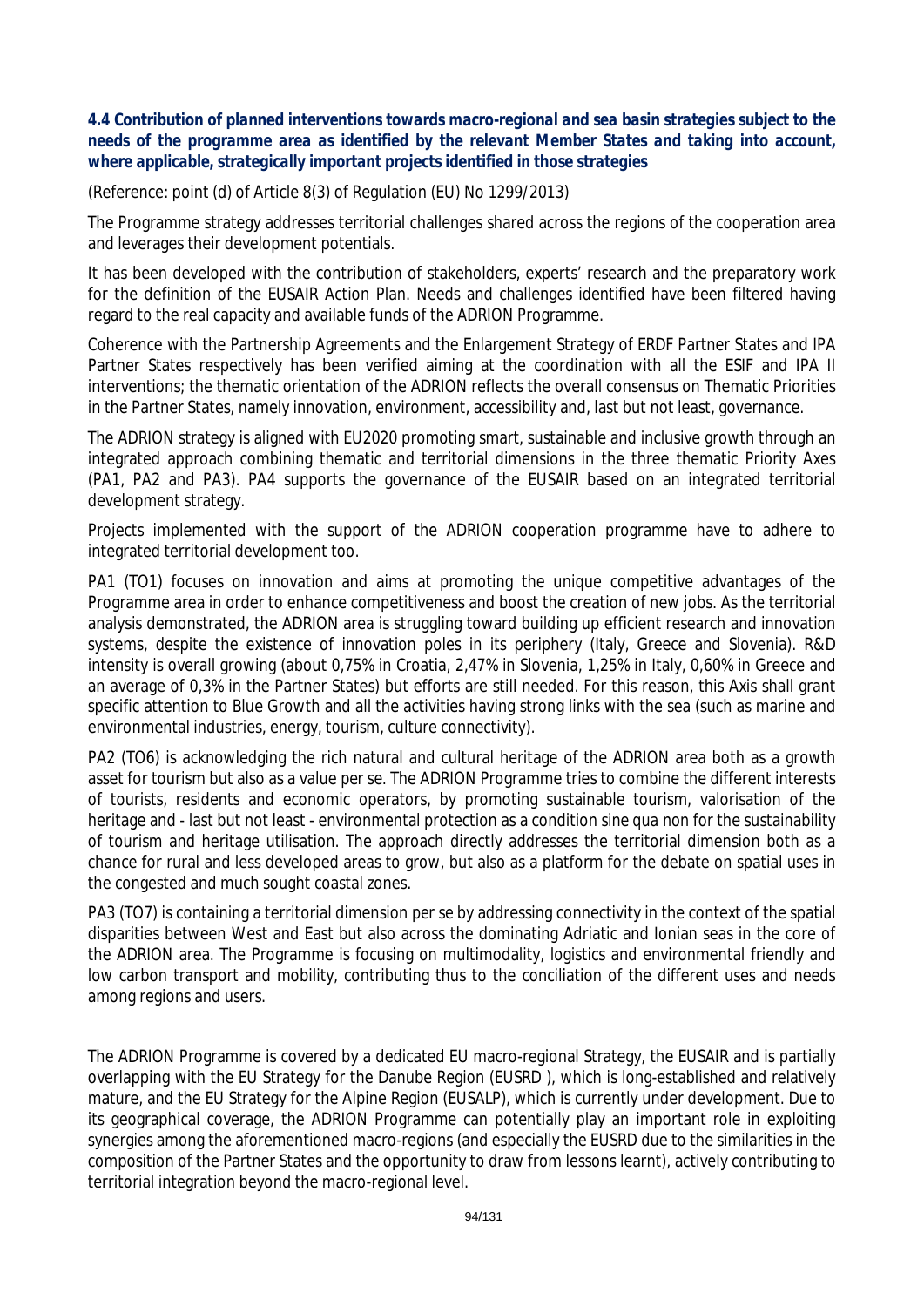The design of the ADRION strategy has been closely aligned to the pillars of the EUSAIR and in particular:

- o PA1 on innovation addresses directly Pillar I on Blue Growth but also encompasses elements of the other three Pillars;
- o PA2 on natural and cultural heritage and biodiversity addresses directly Pillar 4 on Sustainable Tourism through IP 6c, but also Pillar 1 on Blue Growth and 3 on Environmental Quality through IP 6d;
- o PA3 on sustainable transport and mobility addresses directly Pillar 2 on connecting the Region and indirectly Pillar 3 through the promotion of environmental friendly low carbon transport and also Pillar 4 as a prerequisite for tourism;
- o PA4 is focusing directly on the governance aspects of the EUSAIR, thus acting as an umbrella to all four pillars.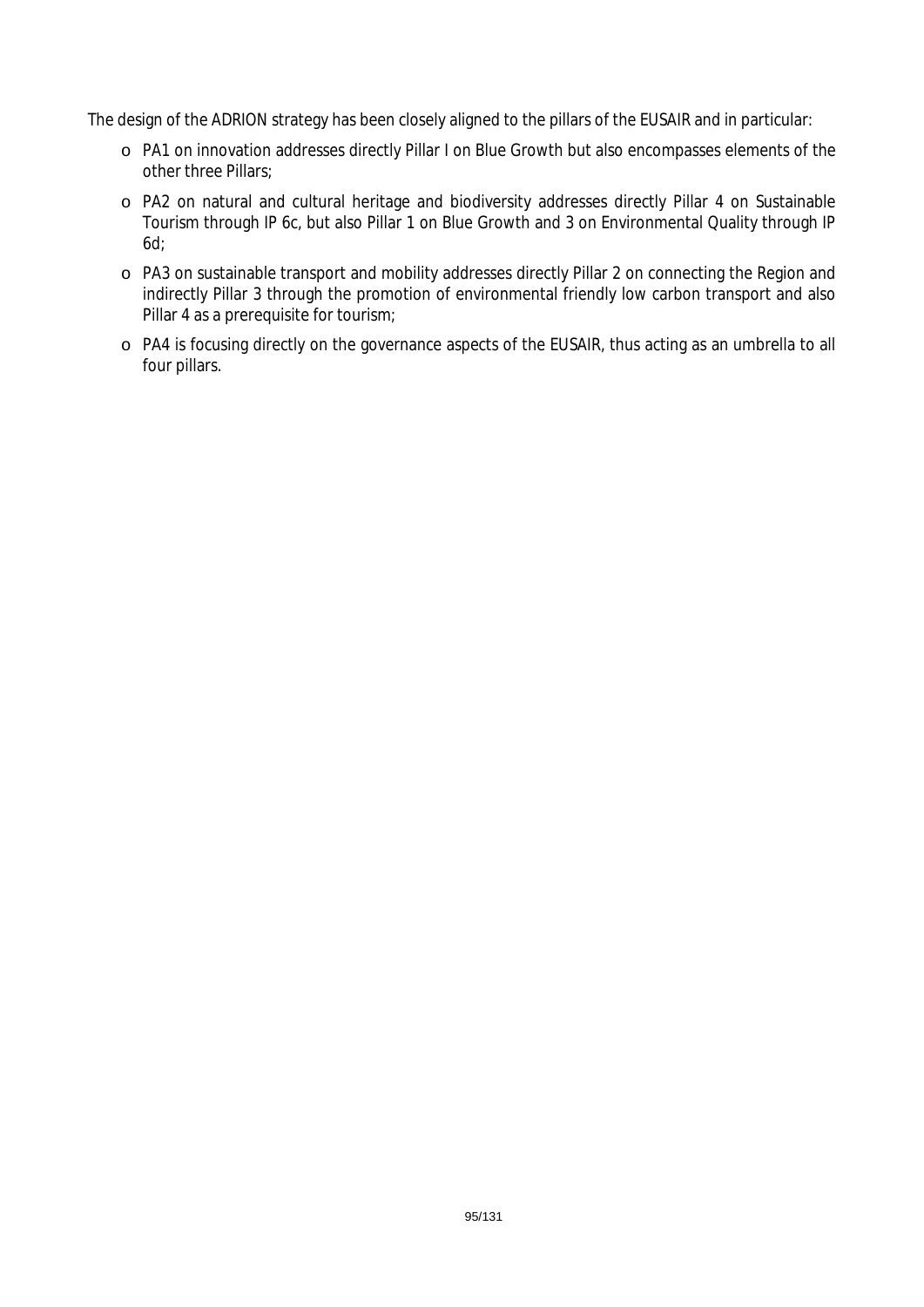## **SECTION 5: IMPLEMENTING PROVISIONS FOR THE COOPERATION PROGRAMME**

(Reference: Article 8(4) of Regulation (EU) No 1299/2013)

## *5.1 Relevant authorities and bodies*

(Reference: Article 8(4) of Regulation (EU) No 1299/2013)

#### **Table 21: Programme authorities**

(Reference: point (a)(i) of Article 8(4) of Regulation (EU) No 1299/2013)

| Authority/Body                          | Name of the Authority/Body and<br>Department or Unit                                                                      | Head of the Authority/Body                     |
|-----------------------------------------|---------------------------------------------------------------------------------------------------------------------------|------------------------------------------------|
|                                         | Regione Emilia-Romagna<br>Direzione Generale, Programmazione                                                              |                                                |
|                                         | territoriale e negoziata. Intese.<br>Relazioni internazionali ed europee                                                  | Pro-tempore General Director:                  |
| managing authority/certifying authority | (General Directorate, Territorial and<br>negotiated planning. Agreements.<br>European and International<br>Relationships) | Mr Enrico Cocchi                               |
|                                         | Italy                                                                                                                     |                                                |
|                                         |                                                                                                                           |                                                |
| audit authority                         | Agrea<br>(Agency of the Emilia-Romagna<br>Region)<br>Italy                                                                | Head of Internal Audit Unit<br>Mr Donato Metta |
|                                         |                                                                                                                           |                                                |

#### *The body to which payments will be made by the Commission is:*

(Reference: point (b) of Article 8(4) of Regulation (EU) No 1299/2013)

| $\boxtimes$ the managing authority |  |
|------------------------------------|--|
| the certifying authority           |  |

### **Table 22: Body or bodies carrying out control and audit tasks**

(Reference: point (a)(ii) and (iii) of Article 8(4) of Regulation (EU) No 1299/2013)

| Authority/Body                                          | Name of the Authority/Body and<br><b>Department or Unit</b>           | Head of the Authority/Body |
|---------------------------------------------------------|-----------------------------------------------------------------------|----------------------------|
| Body or bodies designated to carry<br>out control tasks | Nationally appointed responsible<br>bodies for centralised and        |                            |
|                                                         | decentralised control systems as<br>defined in Article 125 (4) (a) of |                            |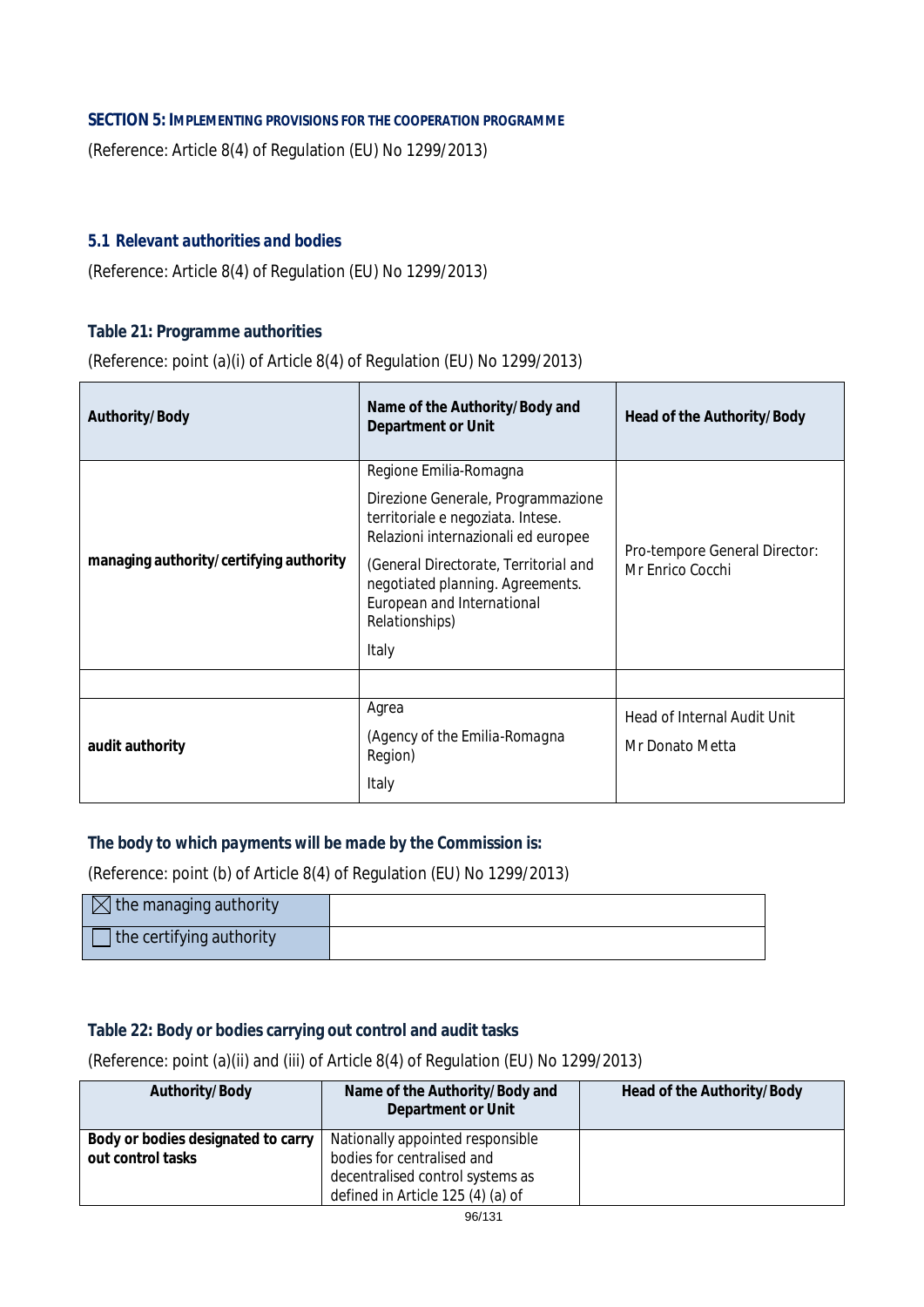| Regulation (EU) N. 1303/2013 (CPR)<br>and Article 23 (4) of Regulation (EU)<br>N. 1299/2013 (ETC)                                                                                                                         |                                                                                                                    |
|---------------------------------------------------------------------------------------------------------------------------------------------------------------------------------------------------------------------------|--------------------------------------------------------------------------------------------------------------------|
| Albania<br>Ministry of European Integration,<br>Directorate of Cross-Border and<br><b>Transnational Cooperation</b><br>Programmes<br>Blv. "Dëshmorët e Kombit", Sheshi<br>"Nënë Tereza" 1010, Tirana                      | Head of Directorate of Cross-Border<br>and Transnational Cooperation<br>Programmes                                 |
| Bosnia and Herzegovina<br>Ministry of Finance and Treasury BiH,<br>Sector for Financing of the EU<br>assistance Programmes and Projects,<br>Central Financing and Contracting<br>Unit (CFCU)<br>Trg BiH 1, 71000 Sarajevo | <b>Assistant Minister</b>                                                                                          |
| Croatia<br>Agency for Regional Development of<br>the Republic of Croatia (ARD)<br>Directorate for Financial Management<br>and Accounting/First Level Control<br>Service<br>Vlaška 108, 10 000 Zagreb                      | Head of FLC Service                                                                                                |
| Greece<br>Certifying and Verifying Authority,<br>First Level Control Unit,<br>Navarchou Nikodimou 11,<br>GR-105 58 Athens                                                                                                 | Head of FLC Unit                                                                                                   |
| Italy<br>Agency for the Territorial Cohesion<br>Via Sicilia, 162/c<br>IT-00187 Rome                                                                                                                                       | Structure to be defined                                                                                            |
| Montenegro<br>Ministry of Finance, Directorate for<br>Finance and Contracting of the EU<br>Assistance Funds (CFCU)<br>Stanka Dragojevi•a 2, 81000<br>Podgorica, Montenegro                                                | Deputy Minister for Finance and<br>Contracting of the EU Assistance Funds<br>(CFCU), responsible for control tasks |
| Serbia<br>Ministry of Finance, Department for<br>Contracting and Financing of EU<br>Funded Programmes (CFCU),<br>Division for FLC<br>Sremska 3-5, 11000 Belgrade                                                          | Head of First Level Control Division                                                                               |
| Slovenia<br>Government Office for Development<br>and European Cohesion Policy<br>(GODC),                                                                                                                                  |                                                                                                                    |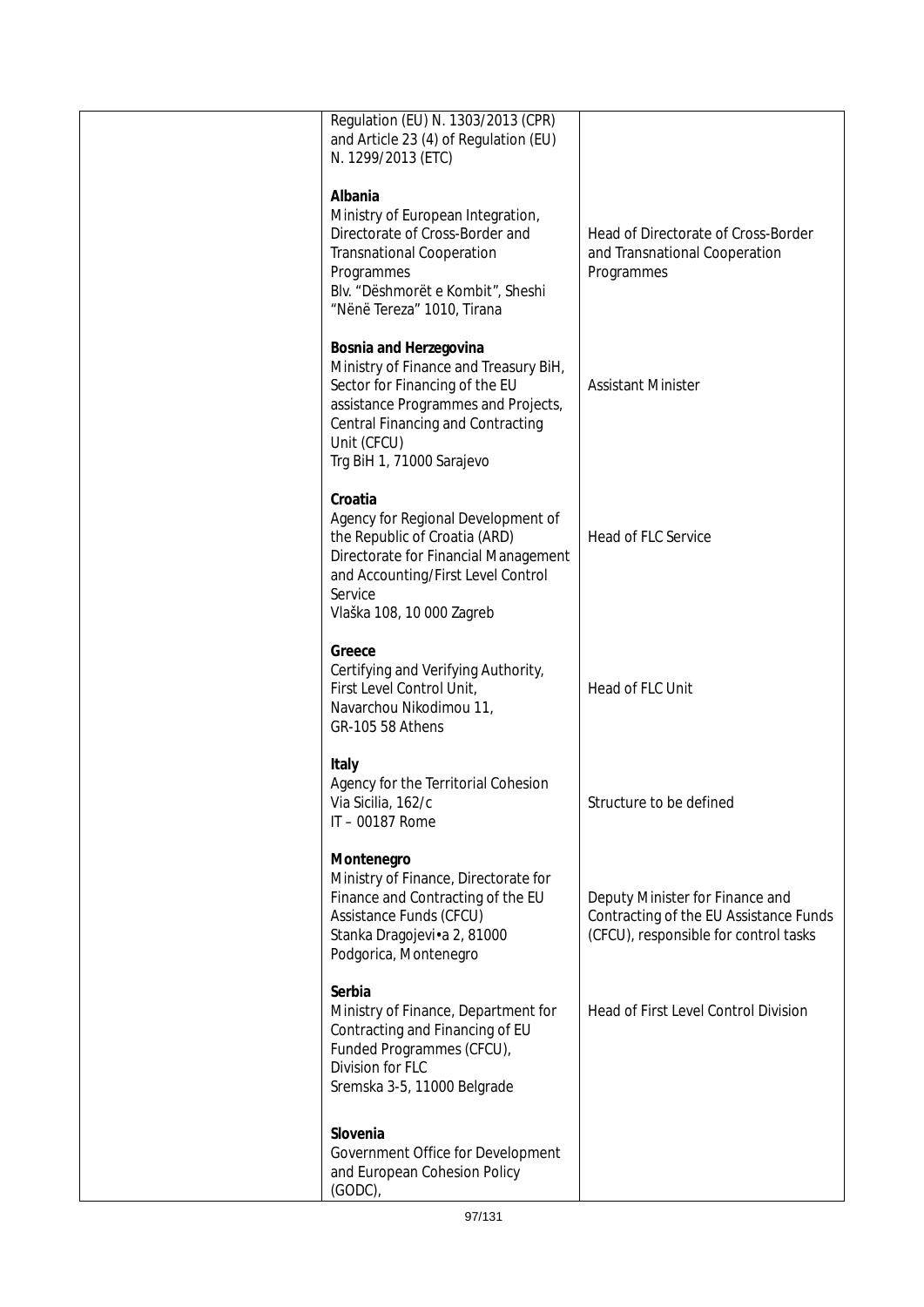|                                                       | Control Division - ETC, IPA and IFM<br>Programmes<br>Kotnikova 5, 1000 Ljubljana                                                                           |                                                       |
|-------------------------------------------------------|------------------------------------------------------------------------------------------------------------------------------------------------------------|-------------------------------------------------------|
| Body or bodies designated to carry<br>out audit tasks | Nationally appointed responsible<br>bodies participating in the group of<br>auditors as defined in Article 25 (2) of<br>Regulation (EU) N. 1299/2013 (ETC) |                                                       |
|                                                       | Albania<br>Agency for the Audit of European<br>Union Programmes Implementation<br>System<br>Rruga Elbasanit, Godina e ish-<br>trikotazhit kati 4, Tirane   | Head of the Agency                                    |
|                                                       | Bosnia and Herzegovina<br>Ministry of Finance and Treasury of<br>Bosnia and Herzegovina,<br>National Fund Department<br>Trg BiH 1, 71000 Sarajevo          | <b>Assistant Minister</b>                             |
|                                                       | Croatia<br>Agency for the Audit of European<br>Union Programmes Implementation<br>System<br>4/V Alexandera von Humboldta<br>Street, 10000 Zagreb           | Director of the Agency                                |
|                                                       | Greece<br>Hellenic Ministry of Finance,<br>General Accounting Office,<br>Financial Audit Committee,<br>Panepistimiou 57,<br>GR - 105 64 Athens             | President of the Financial Audit<br>Committee         |
|                                                       | Italy<br>To be communicated later                                                                                                                          |                                                       |
|                                                       | Montenegro<br>Audit Authority of Montenegro<br>Beogradska 24b, 81000 Podgorica                                                                             | <b>Auditor General</b>                                |
|                                                       | Serbia<br>Audit Authority Office of EU Funds of<br>the Government of the Republic of<br>Serbia<br>Nemanjina 11, 11000 Belgrade                             | Director of the Audit Authority Office<br>of EU Funds |
|                                                       | Slovenia<br>Ministry of Finance,<br>Budget Supervision Office of the<br>Republic of Slovenia<br>Fajfarjeva 33, 1000 Ljubljana                              | Director of Budget Supervision Office                 |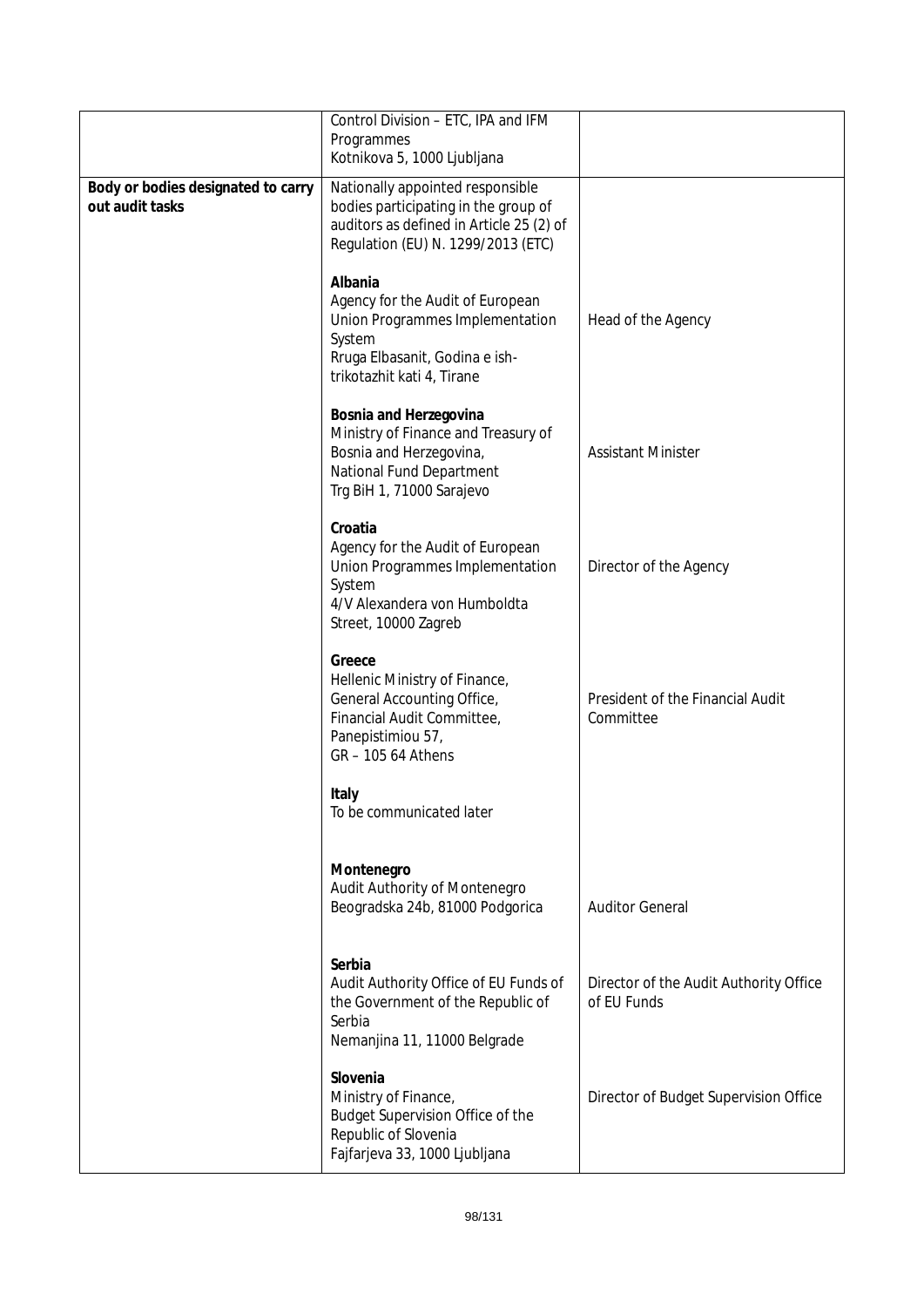# *5.2 Procedure for setting up the joint secretariat (JS)*

(Reference: point (a)(iv) of Article 8(4) of Regulation (EU) No 1299/2013)

The JS is set up after consultation with the Partner States under the responsibility of the MA.

The JS shall be hosted at the Ervet SpA premises, an in-house body of the Emilia-Romagna Region, and will be located in Bologna (Italy).

It shall assist the MA (including its function of CA), and the MC in carrying out their respective duties. It will also provide information to all potential beneficiaries on the ADRION funding opportunities and will assist beneficiaries in the implementation of selected operations.

The MA will initiate the selection procedure for the JS staff recruitment through an open competition, taking into consideration the approved terms of reference.

Contracting procedures with the selected candidates will be implemented according to the related Italian law and will ensure an equal treatment to all JS staff. The recruitment is open to candidates from any EU and IPA Partner State participating to the ADRION Programme.

The principles of equal opportunity and non-discrimination between males and females shall be taken into consideration in the recruitment of the JS staff.

#### *5.3 Summary description of the management and control arrangements*

(Reference: point (a)(v) of Article 8(4) of Regulation (EU) No 1299/2013)

This section describes the implementation structure of the ADRION Programme and, specifically, the bodies acting MA, CA, AA and JS. It also defines the tasks of each of the involved body, including the MC and describes their relations in the various processes necessary for the Programme implementation.

The Programme language is English.

Italy, Croatia, Greece, Slovenia, Albania, Bosnia and Herzegovina, Montenegro and Serbia as Partner States of the ADRION Programme have established a shared management system to manage, coordinate and supervise the ADRION implementation.

The Programme management follows the management structure applicable to all Structural Funds Programme. As regard IPA Partner States, Article 26 of Regulation (EU) No 1299/2013 shall apply. Based on that, general principles for management and control arrangements specified in the article 72 of the EU Common Provisions Regulation apply.

#### *Joint implementation structure and division of tasks between the different bodies*

#### Monitoring committee (MC)

The main functions of the MC are specified in the Article 49 and Article 110 of Regulation (EU) No 1303/2013.

In accordance with Article 47 of Regulation (EU) No 1303/2013, the Partner States, in agreement with the MA, will set up a monitoring committee within three months from the date of the notification of the European Commission's decision approving the Programme.

Members of the MC will represent the Partner States participating in the Programme on policy and administrative level and ensure a transparent approach.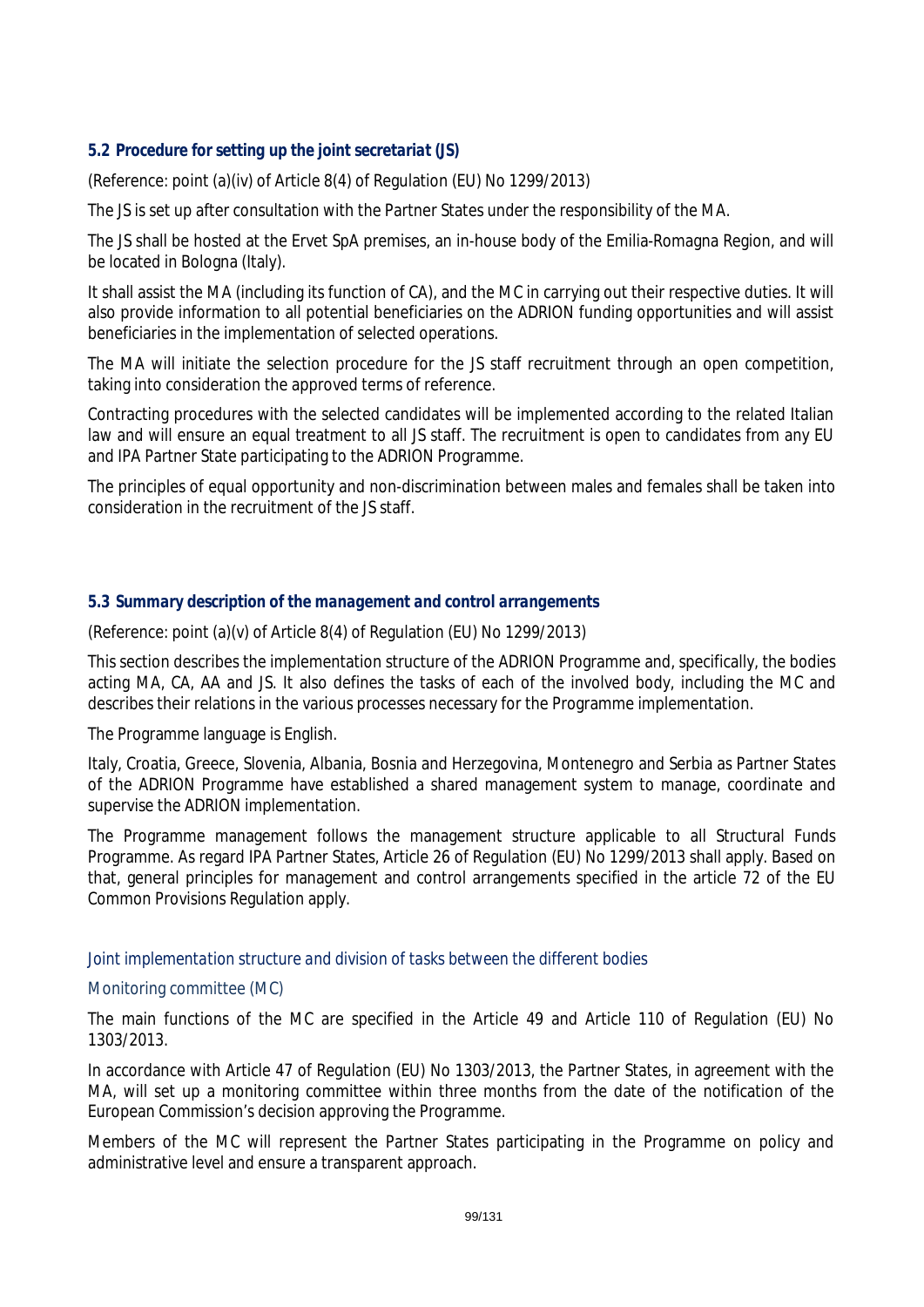## Composition of the monitoring committee

The composition of the MC, according to article 48 (1) of Regulation (EU) No 1303/2013, is agreed by the Partner States. Each State shall be equally represented and complying with the partnership principle in managing, monitoring and evaluating the operations in all stages of programme implementation.

The MC shall be chaired by a representative of the Partner States or by the MA according to a rotation principle to be further defined.

The MC is made up of:

- § Up to two representatives per each Partner State at the appropriate governance level;
- § A European Commission's representative in an advisory capacity;
- § The MA/CA in an advisory capacity;
- § The JS in an advisory capacity and with the role of secretarial support to the MC;
- § The AA as an independent observer;
- § Representatives from the EUSAIR governance structures may participate with an observer status;
- § If the EIB contributes to the Programme, it may participate in the work of the monitoring committee as an observer; ;
- § Transnational economic and social partners and transnational non-governmental organisations may participate as an observer according to the code of Conduct Partnership;
- § Representatives of the strategic project of Priority Axis 4 or any other expertise may be invited by the MC to participate to the meeting according to the Agenda with an observer status.

As a principle, decisions by the MC shall be taken by consensus whereby each Partner State shall have one vote. The MC shall draw up and adopt its Rules of Procedure.

The MC shall meet at least once a year. Decisions may also be taken through written procedure.

#### Role and tasks of the MC

The MC, in accordance with Article 49 of the Regulation (EU) No 1303/2013, shall review the Programme implementation and its progress towards achieving its objectives, and, more specifically, it will carry out the functions listed in Article110 of the Regulation (EU) No 1303/2013.

The MC will also adopt the methodology, criteria for selection of projects and eligibility rules before the launch of each call for proposals. It will select the projects to be funded by the ADRION Programme in line with Article 12 of Regulation (EU) No 1299/2013. The MC will acknowledge the management and control system description that will form the basis for the designation of the programme authorities according to Article 124.2 of the Regulation (EU) No 1303/2013 before submission of the system to the AA for opinion.

Decisions of the MC will be free from bias and must not be influenced by any partial personal or organisational interests of any individual members of the MC.

#### Managing authority with additional functions of certifying authority (MA/CA)

The MA/CA is assisted by the JS and shall be responsible for managing and implementing the ADRION Programme in accordance with the principle of sound financial management. It carries out the functions described in Article 125 of the Regulation (EU) No 1303/2013 and Article 23 of Regulation (EU) No 1299/2013.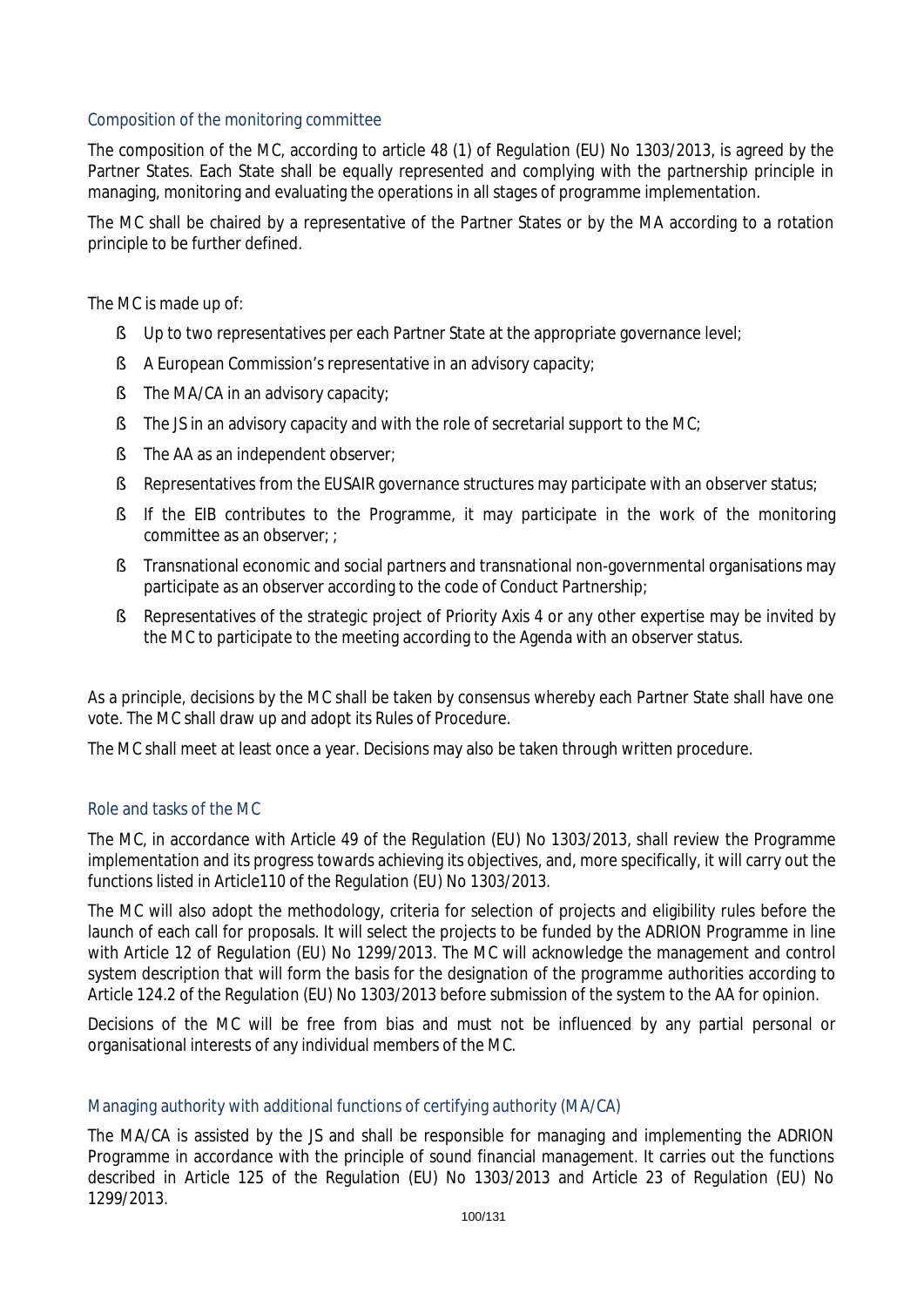The MA/CA, according to the Article 24 of Regulation (EU) No1299/2013, shall also carry out the functions envisaged in Article 126 of Regulation (EU) No 1303/2013.

The MA/CA shall act for the benefit of the whole Programme and, in line with its coordination role, it shall do its best to ensure that all Programme bodies interact in a smooth way. It shall act, in implementing its tasks, in full accordance with the Italian institutional, legal and financial provisions.

The MA/CA is in charge of the transmission of information and data to the MC and to the European Commission, including financial data and data relating to indicators and milestones as well as data relating to the progress of the cooperation programme in achieving its objectives and results.

The MA/CA, after consultation with all the Partner States, will set up the JS as described in paragraph 5.2.

The MA/CA:

- o Is responsible for drawing up and submitting to the European Commission payment applications and certifying that these result from reliable accounting systems, they shall be based on verifiable supporting documents and have been subject to verifications by the MA/CA before being sent to the European Commission;
- o Is responsible for drawing up the annual accounts, certifying their completeness, accuracy and veracity and ensures that the expenditure entered in the accounts complies with applicable EU and national rules and has been incurred in respect of operations selected for funding in accordance with the criteria applicable to the cooperation programme and complying with EU and national rules;
- o Shall set up effective and proportionate anti-fraud and anti-corruption measures taking into account the risks identified (Regulation (EU) No 1303/2013, Article 125(4)(c)). It shall ensure that: anti-fraud checks shall be done in cooperation with the representatives of the countries participating to the Programme (e.g.: NCPs); in this respect it shall elaborate guidance notes and a check grids with regard to this specific topic will be elaborated to ensure checks consistency and equal treatment towards all partners; anti-fraud checks shall be implemented only on those operations which will likely be proposed for funding to the MC;
- o Shall verify the presence of double funding through ad hoc questions in the Application Form and exchange of information with at least the transnational cooperation programmes operating/partly operating in the same geographical area of the ADRION Programme;
- o Shall ensure that the eventual presence of conflict of interest will be dealt in the MC Rules of Procedures;

The MA also carries out the functions of the CA. In this role the MA/CA:

- o Ensures the drawing up and the submission of the payment applications to the European Commission;
- o Certifies that payments applications to the European Commission result from reliable accounting system and based on verifiable supporting documents;
- o Certifies that the information as in the point above have been verified by the MA with regard to the completeness, accuracy and veracity of the annual accounts and that the expenditure entered in the accounts complies with applicable Union and national rules and has been incurred in respect of operations selected for funding in accordance with the criteria applicable complying with Union and national rules;
- o Provides the MA, according to Article 112.1 of Regulation (EU) No 1303/2013, by 31 January, 31 July and 31 October of each year the following information per PA: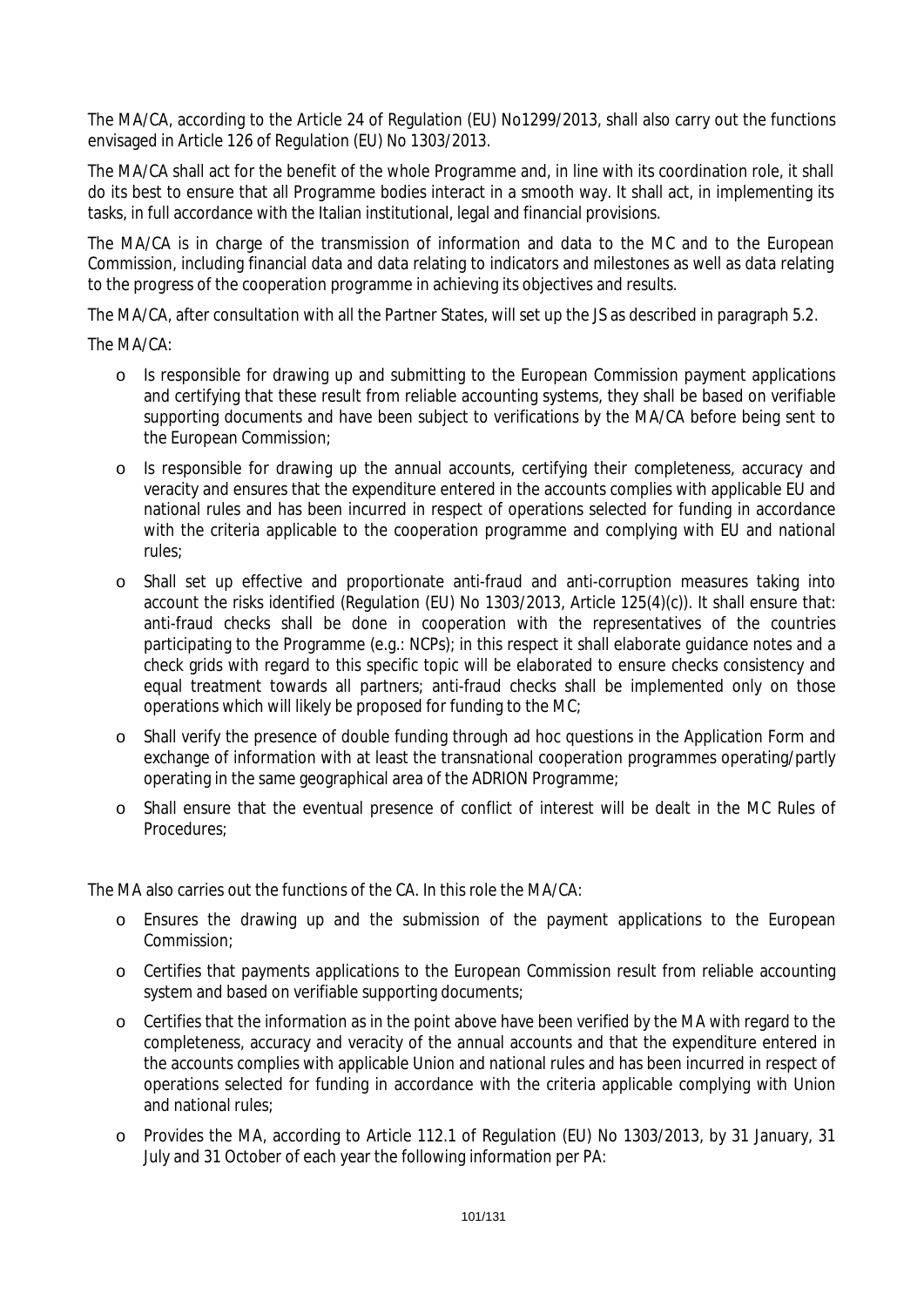- § The total and public eligible costs of the operations and the number of operations selected for support;
- § The total eligible expenditure declared by beneficiaries, ensuring that, in the delivery to be submitted by 31 January, data are broken down by category of intervention; such information fulfils the additional requirements on financial data as in Article 50.2 of Regulation (EU) No 1303/2013;
- § Ensures that the transmissions to be done by 31 January and 31 July above also contain a forecast of the amount for which the MA expects to submit payment applications for the current financial year and the subsequent one; and that the cut-off date for the data submitted refers to the end of the month preceding the one of submission;
- § Submits all the relevant data above in accordance to art. 2 and Annex II of the Implementing Regulation (EU) No 1011/2014;
- o Ensures the MA that any amount paid as a result of an irregularity is recovered from the lead partners (Article 27(2) of the Regulation (EU) No 1299/2013).
- o Ensures that the drawing up and further submission of payment application have taken into account the results of the audits carried out both directly or under the responsibility of the AA;
- o Keeps an account of amounts recoverable and of amounts withdrawn following cancellation of all or part of the contribution for an operation. Recovered amounts shall be repaid to the European Commission prior to the closure of the operational programme by deducting them from the subsequent statement of expenditure;
- o Prevents, detects and correct irregularities exceeding EUR 10.000 and recovers amounts unduly paid, together with an interest on late payments; it informs on the progress in all administrative and legal proceedings; communicates cases of bankruptcies as well as cases of suspected fraud;
- o Ensures that the submission of payments applications has been preceded by the receiving of adequate information from the MA on the procedures and verifications carried out in relation to expenditure;
- o Draws up, by 15 February of the following financial year, and according to Article 137 of Regulation (EU) No 1303/2013 and 59.9 of the Financial Regulation, the accounts on the incurred expenditure including pre-financing and the sums for which recovery procedures are underway or have been completed. The information shall be accompanied by the management declaration. It must certify the completeness, accuracy and veracity of the accounts and that the expenditure entered by the funded operations are appraised according to the approved selection criteria or by the TA projects implemented by the NCPs;
- o Confirms that the Programme has a system which records and stores in a computerized form, accounting records for each operation and which supports all the data required for drawing up payment application and amounts; that the system is regularly updated following the cancellation of all or part of the contribution for an operation or operational programme;
- o Elaborates payments applications (Article No 131.1 of Regulation (EU) No 1303/2013) providing, for each priority, information on the total among or eligible expenditure incurred by beneficiaries and paid in implementing operations, as entered in the accounting system and the total amount of public expenditure incurred in implementing operations;
- o Receives the payments made by the European Commission (pre-financing, interim payments and the payment of the final balance as defined in Article 77(2) of of Regulation (EU) No 1303/2013) and makes payments to the Lead Partner in accordance with art. 132 of of Regulation (EU) No 1303/2013 and art 21.2 of Regulation (EU) No 1299/2013;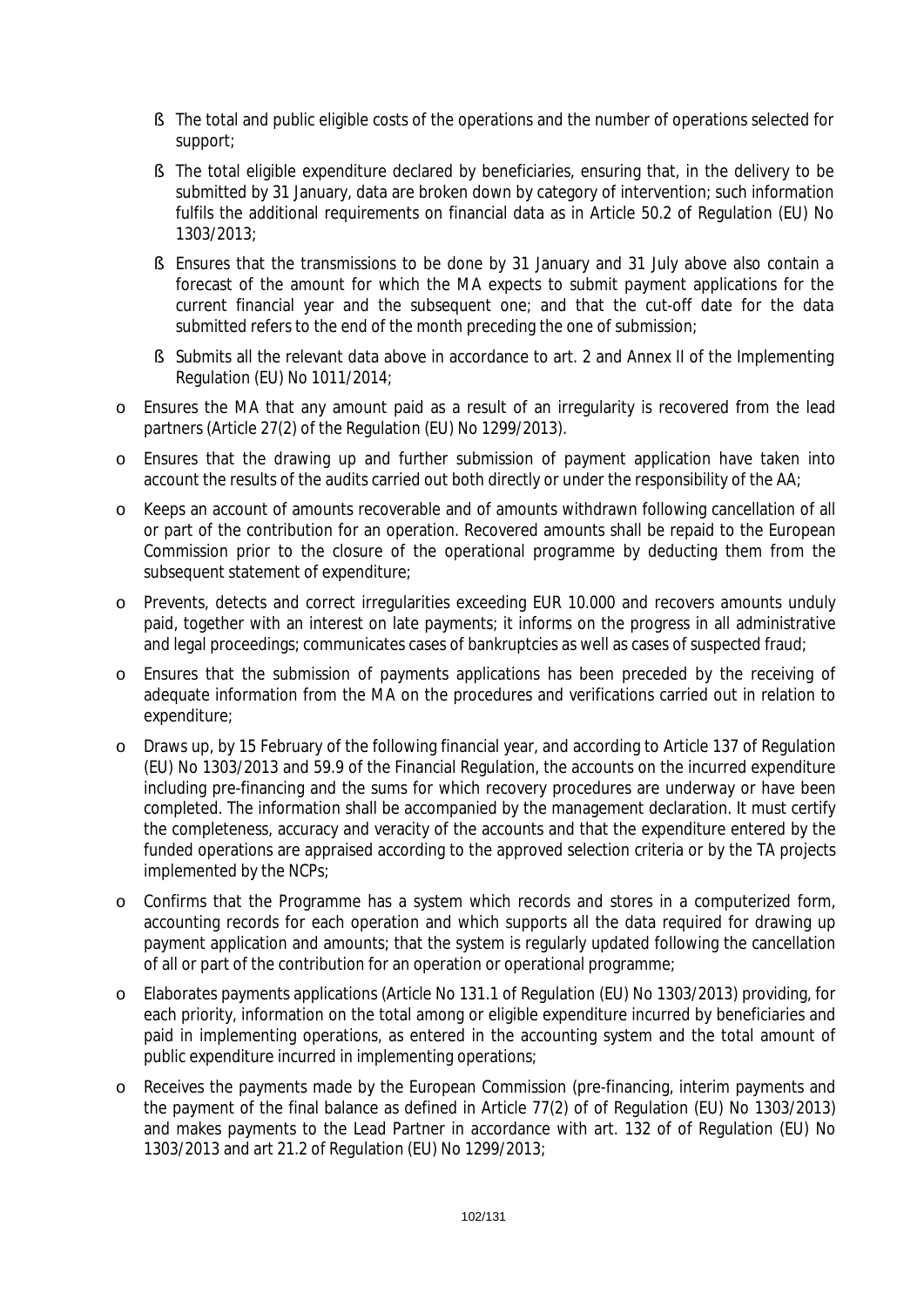- o Submits the final application for an interim payment by 31 July following the end of the previous accounting year and before the first application for interim payment for the next accounting year (art 135.2 CPR) and after the submission of the annual implementation report to the European Commission;
- o Maintains accounting records in a computerised form of expenditure declared to the European Commission and the corresponding public contribution paid to the project partners.

The MA and CA are hosted by the General Directorate, Territorial and negotiated planning. Agreements. European and International Relationships and respond both to the General Director. MA and CA structures work separately and are each other independent. The two structures will have ad hoc personnel; segregation of functions shall be ensured.

Within the MA, separation of functions regarding the selection of operations (art. 125.3 of Regulation (EU) No 1303/2013) and the financial management and control of the cooperation programme (art. 125.4) shall be ensured. The functions shall be implemented by different officials. Segregation of functions shall be described in the description of the management and control system.

# Audit authority (AA)

The audit authority (AA) will carry out its functions in accordance with Articles 123, 124, 127 and 128 of the Regulation (EU) No 1303/2013 and Articles 21 and 25 of the Regulation (EU) No 1299/2013.

The AA ensures that audits are carried out on the proper functioning of management and control system of the cooperation programme and on an appropriate sample of operations on the basis of the declared expenditure. It draws up an audit opinion on the annual accounts for the preceding accounting year and an annual control report setting out findings of the audits carried out during the preceding accounting year.

The AA shall, within eight months of adoption of the ADRION Programme, prepare an audit strategy of performance and audits. The audit strategy shall set out the audit methodology, the sampling method for audits on projects and the planning of audits in relation to the current accounting year and the two subsequent accounting years.

In line with Article 25(2) of Regulation (EU) No 1299/2013, the AA will be assisted by a Group of Auditors (GoA) comprising of representatives from responsible bodies of each Partner State participating in the ADRION Programme carrying out the above listed duties detailed in Article 127 of the of Regulation (EU) No 1303/2013. The representatives have to be independent from the MC members, the controllers designated according to Article 23(4) of Regulation (EU) No 1299/2013 and any operation's activities and finances. The GoA will be set up within three months of the decision approving the ADRION Programme at the latest. It will draw up its own rules of procedure and will be chaired by the AA.

Where audits and controls are carried out by a body other than the AA, the AA shall ensure that such bodies have the necessary functional independence. The decision on the body carrying out the system audits and the checks on expenditure will be taken by the AA in cooperation with the GoA during the process of designing the audit strategy of the Programme.

Each Partner State shall be responsible for the audits carried out on its territory.

The AA shall in the implementation of its tasks, act in full accordance with Italian institutional, legal and financial provisions.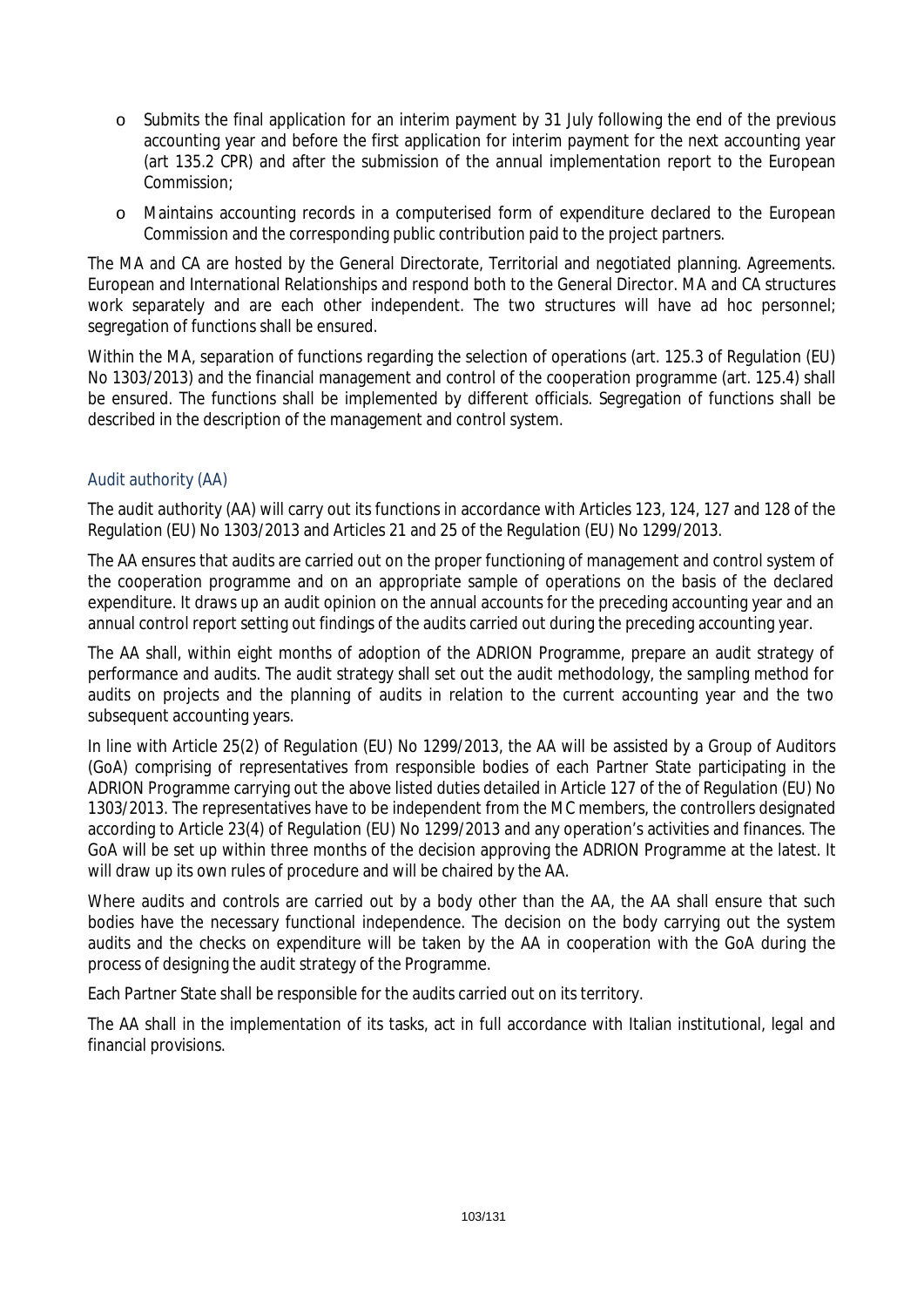#### Joint secretariat (JS)

According to article 23 of Regulation (EU) no 1299/2013, the joint secretariat (JS) assists the MA with additional functions of CA and the MC in carrying out their functions. The JS provides information to potential beneficiaries about funding opportunities under the ADRION Programme and assists beneficiaries in the implementation of operations. It sets up and maintains contacts with lead partners and their partnerships.

More specifically, the JS ensures at transnational level coordination, follow-up and promotion activities and provides technical support for the preparation of meetings and events at the programme and projects level (MC meetings, transnational conferences and transnational working groups, lead partners seminars, other specific thematic meetings).

The JS facilitates, assesses and ensures that project selection is equitable and transparent. It collects financial, physical and statistical data that are needed for programme monitoring as well as for the interim and final appraisals. It verifies payment claims in sight of payment to lead partners.

The annual work plans and reports of the JS have to be approved by the MC prior validation of the MA. The set-up and functioning of JS, including its activities, shall be funded from the TA budget.

#### National contact points (NCPs)

Each Partner State will set up and manage an ADRION national contact point (NCP) whose main task is to represent the Programme in the concerned country. The NCPs shall complement the activities of the JS in the Partner States, and may carry out, other specific activities at national level. The JS shall coordinate the network of the ADRION NCPs.

The main mandatory tasks of the Adriatic-Ionian NCPs are:

- o To assist the JS in the Programme implementation process;
- o To contribute to the information and publicity actions within their respective country;
- o To support the national committees or corresponding national procedures in fulfilling their transnational tasks;
- o To serve as a contact point for project applicants, partners and stakeholders at national level by providing assistance for the project generation.

#### *Responsibilities of the Partner States*

Partner States retain three main responsibilities in the ADRION Programme:

- o As national authorities they nominate representatives of the MC and ensure a NCP in order to contribute to the general animation and coordination of the Programme in their territory and bear financial responsibilities in line with what is established in paragraph 5.4;
- o As national controllers they are responsible for the verification of expenditure of beneficiaries located in their territory at the appropriate governance level;
- o As members of the GoA they participate in audit activities and are responsible for audits carried out in their territory.

All Partner States agree to apply the partnership principle as laid down in Article 5 of the Regulation (EU) No 1303/2013 and to cooperate for the optimal management and control of the Programme and for its sound implementation.

The Partner States may lay down in writing rules governing their relations with the MA and AA, the relations between such authorities, and the relations of such authorities with the European Commission.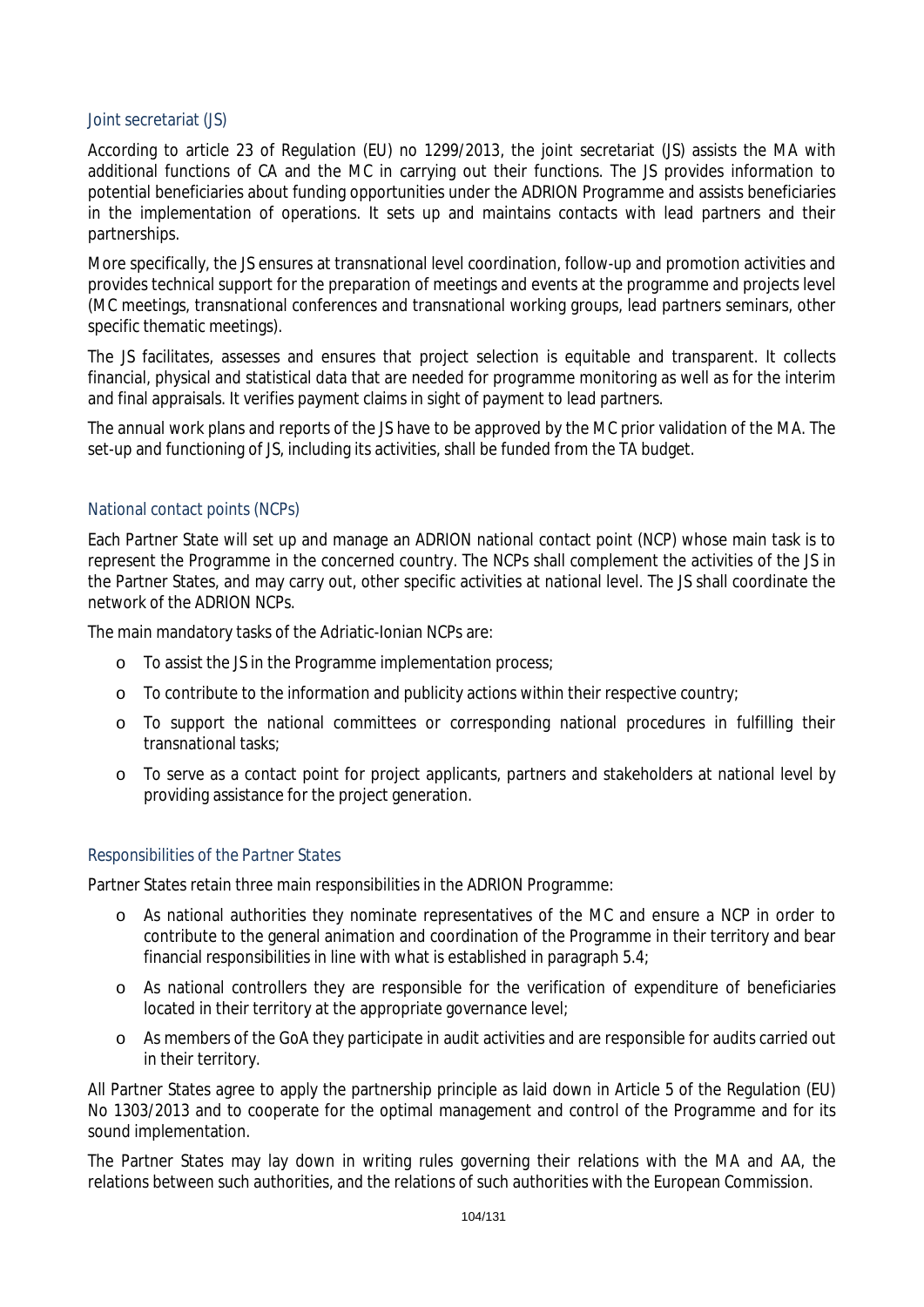The Partner States of the ADRION Programme will ensure that the implementing authorities will be provided with all necessary and legally allowed information to carry out their responsibilities.

### *Organisation of the assessment and selection of operations*

Project applications can be submitted following direct awarding procedure or calls for proposals whose terms of reference will be published on the ADRION Programme website. Support and guidance to applicants on types of operations as well as on application and implementation procedures) will be given through call-specific information documents as well as events and trainings carried out by the MA and JS in cooperation with the NCPs. Details of the selection procedure will also be made available to all applicants through the Programme Manual. The applications submitted will be made available to the MC members.

A set of eligibility criteria including antifraud measures will be defined to ensure the accomplishment of formal requirements of submitted applications and approved by the MC. The set of eligibility criteria will include also the transnationality of partnership (involving beneficiaries from at least three countries participating to the Programme, at least one of which shall be from a EU Partner State).

The JS checks the applications against the eligibility criteria. Proposals that are not eligible are rejected by the decision of the MC.

#### *Selection criteria*

Selection criteria are meant to relate to the quality of an application and will be applied to those applications that have passed the eligibility check. Selection criteria are designed to assess the compliance of applications with regard to strategic and operational aspects as laid down in Section 2 under the heading "Guiding principles for the selection of operations".

The JS undertakes the quality assessment of applications assisted by external assessors if appropriate, and the MA submits the assessment to the MC for its decision.

The evaluation and assessment of applications by the JS, and the project approval made by the MC are performed on the basis of objective criteria specified in the evaluation and assessment grids as approved by the MC and explained in the manual of the Programme Manual.

The evaluation criteria will be defined with the aim to maximise the result-oriented approach to be applied by the ADRION Programme for projects able to deliver concrete and visible outputs and results, in response to well identified challenges affecting the Programme area and addressing development needs in an integrated manner.

All projects receiving funds have to meet the following quality requirements:

- Transnational relevance;
- Partnership relevance;
- Concrete and measurable results;
- Durable outputs and results;
- Coherent approach;
- Sound project communication strategy and tools;
- Effective management;
- Sound budget.

The MC proceeds with the selection of projects. The MA informs in writing and according to the e-cohesion principle each Lead Applicant about the results of the selection process. The results shall be also spread by internet as established in art.115 (2) of Regulation (EU) No 1303/2013.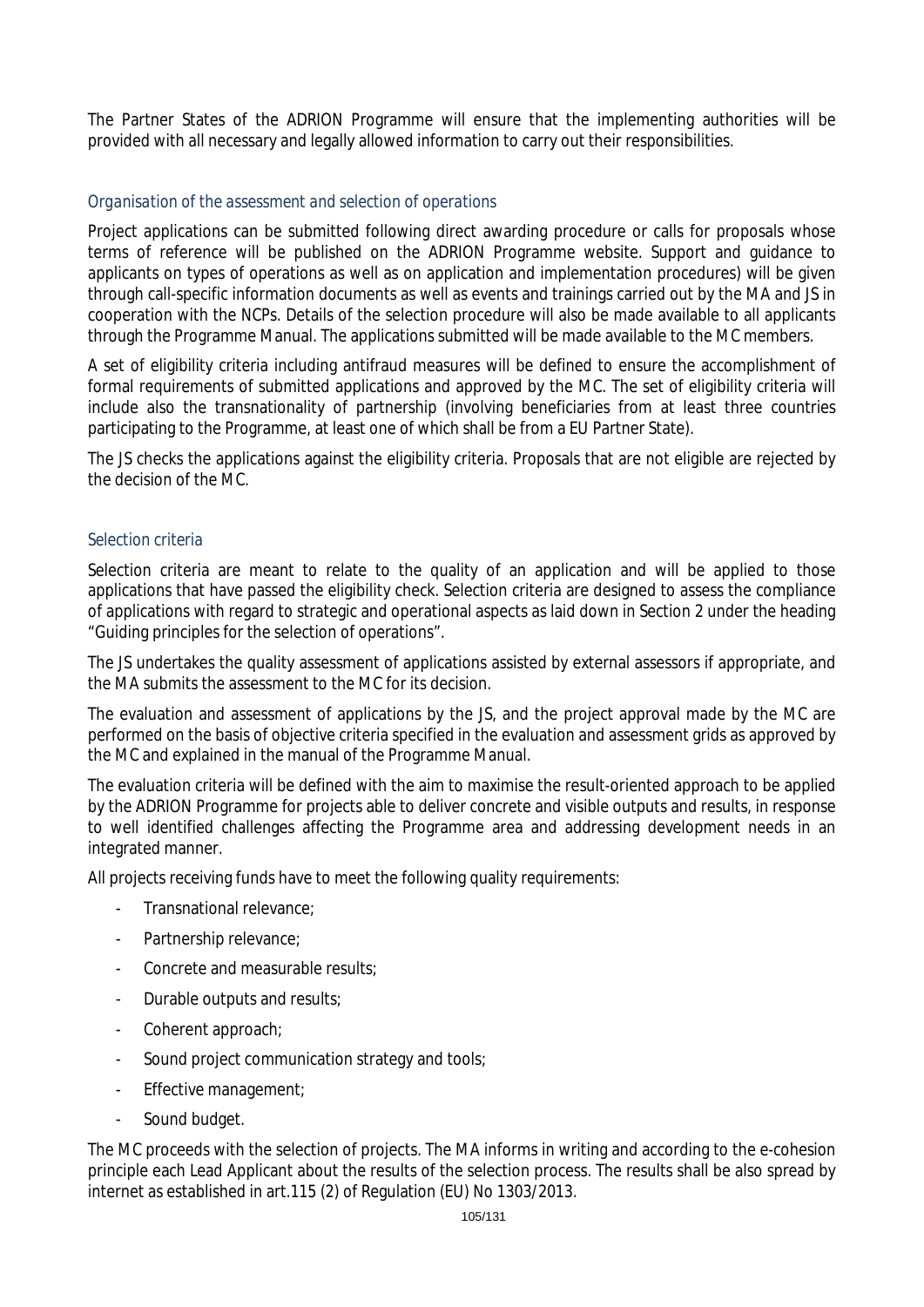### *Resolution of complaints*

The procedures set in place for the resolution of complaints are different in accordance with the object of the complaint:

- a) complaints related to assessment and selection:
	- o Project Lead Applicants will be informed in writing about the reasons why an application was not considered as eligible or quality relevant for being approved. Any complaint related to the assessment shall be submitted by the Lead Applicant to the MA/JS that, in collaboration with the MC, will examine and provide its position regarding the merit of the complaint. The MC may also set up a task force or a sub-committee to deal with complaints.
- b) complaints related to decisions made by the MA/JS during project implementation:
	- o Any complaints in relation to decisions made by the MA/JS during project implementation or by the MC decisions on the basis of the subsidy contract shall be submitted by the project Lead Partner to the MA/JS that will examine and provide an answer (in collaboration with the MC if necessary).
- c) complaints related to the national control system:
	- o Project Lead Partners or partners that have complaints related to the national control system set up in accordance with Article 23(4) of the of Regulation (EU) No 1299/2013, can file a complaint to the national control coordination body of the relevant Partner State following national procedures set in place in accordance with Article 74(3) of Regulation (EU) No 1303/2013.

Further information on the procedure for the submission of complaints will be laid down in the relevant Programme documents and duly communicated both to applicants and beneficiaries.

# *Contracting procedures*

Following the decision of the MC to approve applications recommended for funding following the technical quality assessment performed by the MA/JS, the MA and the Lead Partner sign individual Subsidy Contract for each project. The contract includes also IPA funding allocated to the operation.

Non availability of IPA funds has no consequences on the approval of ERDF partners in the same project: the project would be implemented by ERDF partners without the IPA partners, if affected by the mentioned non availability of funds.

The MA will use a standard template for the subsidy contract approved by the MC and developed in compliance with the applicable laws of the Republic of Italy and the principles of the institution hosting the MA.

The subsidy contract is addressed to the Lead Partner, appointed by the partnership, in accordance to Article 13 of the of Regulation (EU) No 1299/2013, and is signed by the legal representative of the Lead Partner institution and by the MA.

The subsidy contract lays down all the necessary implementing arrangements for the operation. It will also include legal redress in case of litigation.

The approved application documents, including the final approved application form and the communication of the approval decision by the MC will form an integral part of the subsidy contract.

# *Arrangement for management verification and related quality controls*

In the framework of financial management and control, Partner States shall ensure that their management and control systems are set up in accordance with the provisions stated in EU Regulations and that the systems function effectively and properly.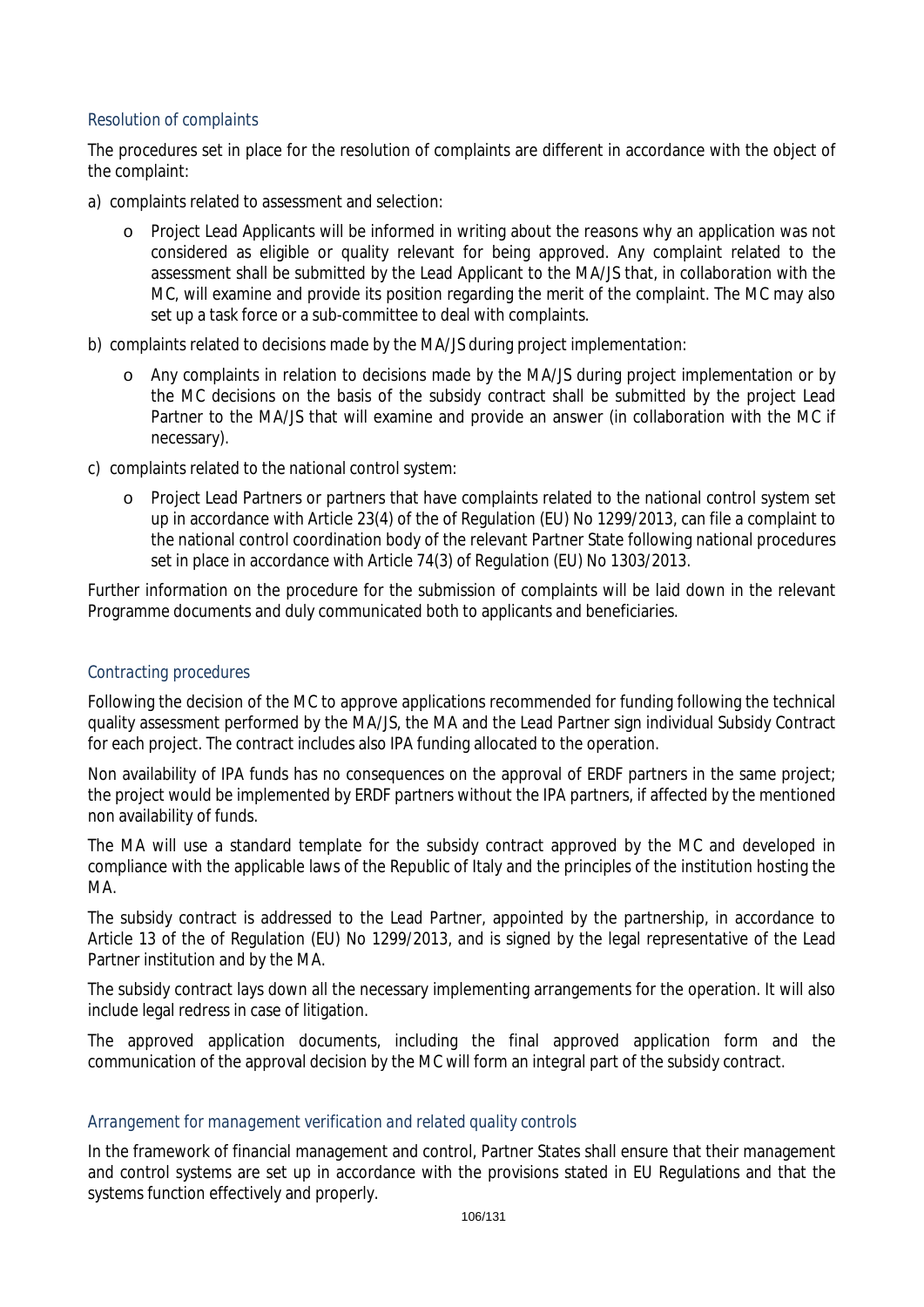Partner State participating in the ADRION Programme verifies that the co-financed products and services have been delivered and that expenditure declared by the beneficiaries has been paid and that it complies with applicable Union, Programme and national law, and the conditions for support to the operation (Art. 25(4) of Regulation (EU) No 1299/2013).

Partner State shall designate the body or person responsible for carrying out such verifications in relation to beneficiaries on its territory ("controllers") and shall also be responsible for verifications carried out in its territory.

For the ADRION Programme, such verifications are carried out by the controllers designated according to each Partner State control system (centralised or decentralised).

Partner States shall also ensure that the expenditure of a beneficiary can be verified within a period of three months from the submission of the documents by the beneficiary concerned.

The MA shall ensure that the expenditure of each beneficiary participating to an operation has been verified by a designated controller.

In order to simplify administrative procedure and improve the management of the programme, the MA will promote harmonisation and coordination activities through the adoption of common standard levels and coordination activities between the national control systems by establishing, through the support of the JS, a network of bodies/authorities in charge of the first level control.

Following these verifications, the JS receives from each project the regular progress report compiled by the Lead Partner including a payment claim according to pre-defined deadlines.

The JS performs all the necessary checks in order to ensure the existence of the project and its compliance with the approved application according to the requirements set forth in the subsidy contract. Moreover, the MA checks the accuracy of payment claims and determines the amount of contribution to be paid in relation to the total amount of verified and certified expenses; the MA, in its additional functions of CA, validates the payment claim and adopts all the necessary measures in case of irregularities or frauds.

The effective functioning of the control system set in place by each Partner State shall be verified through different types of controls and according to the principle of proportionality.

# *Reimbursement from the managing authority to the lead partners*

In accordance with Article 13 of the Regulation (EU) No 1299/2013, for each operation project partners shall appoint a Lead Partner. The Lead Partner shall assume overall responsibility for the application and implementation of the entire operation, including the handling of Union funds.

National co-financing for operations must be provided by the project partners according to their respective national mechanisms. All operations have to be pre-financed by the project partners.

The MC may give the mandate to the MA to explore the option of a pre-financing mechanism for projects.

Expenditure of all partners has to be validated by the authorised national controllers.

The Lead Partner collects the certificates of all project partners issued by their controllers and includes them in the above mentioned periodic activity and financial progress reports to the MA/JS. In these documents the Lead Partner reports on progress achieved by the project partnership and on related eligible and validated expenditure.

Based on checks of the reports undertaken by the JS and in accordance with Article 21(2) of the Regulation (EU) No 1299/2013 and Article 132 of Regulation (EU) No 1303/2013, the MA shall ensure payments to the Lead Partner which is responsible for transferring the Union contribution to the partners participating in the operation.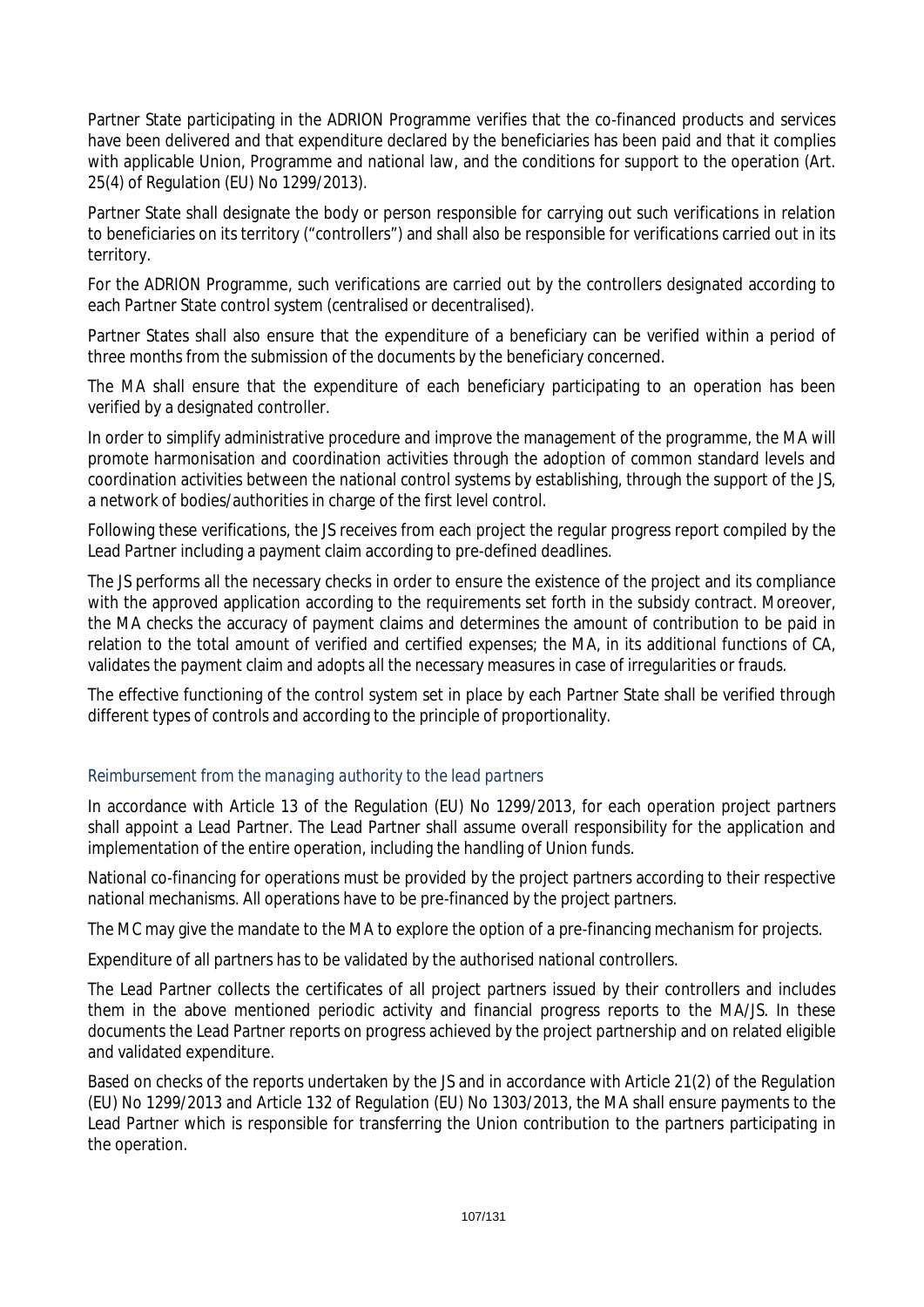In accordance with Article 80 of the of Regulation (EU) No 1303/2013 and with Article 28 of Regulation (EU) No 1299/2013, amounts set out in the Programme submitted by Partner States and statements of expenditure shall be expressed in Euro. All payments to the Lead Partners shall be made in Euro.

## *Contribution of the Partner States to the financing of the technical assistance*

On programme level, the technical assistance (TA) is jointly financed by the Partner States. In accordance with Article 17 of Regulation (EU) No 1299/2013, the TA is financed by a maximum of 6% of the total ERDF amounts. As far as IPA Partner States are concerned and with reference to Article 26 of Regulation (EU) No 1299/2013, Article 17 of the same Regulation will apply. Details on the TA budget are laid out in Section 3.

Each Partner State shall transfer its national co-financing share for TA to the account of the MA. National co-financing of the TA budget is provided as advance payment starting at the latest with 2015 on an annual basis in proportion to the individual share of total ERDF and IPA funding of the Partner States.

A report on the payment situation shall be given by the MA to the MC on a regular basis. Use of interest raised by Union funds (after deduction of charges for transnational transactions) and *ex-ante* national contributions bank accounts, will be subject to a MC decision.

Further technical and financial details will be laid out in the TA Manual.

#### *Information and communication*

In line with Articles 115 and 116 of Regulation (EU) No 1303/2013, a communication strategy will be drafted and submitted to the MC no later than 6 months after the adoption of the Programme to ensure transparency towards and information of relevant partners and stakeholders.

The strategy will define specific communication objectives, target audiences, messages as well as tactics and tools to support the achievement of wider Programme goals. It will take into account detailed rules concerning information and communication measures as laid down in Article 115 and Annex XII of Regulation (EU) No 1303/2013. The strategy will be valid for the whole programming period, complemented by annual work plans.

The Programme and all projects communication activities shall comply with a coordinated branding introduced on a voluntary basis by ETC programmes for the 2014-2020 period.

The overall responsibility for communications rests with the MA together with the JS. However, at national and regional levels, the NCPs play a crucial role in complementing transnational and European activities. Approved operations play in addition a key role in communicating project achievements on all levels.

The Partner States shall support the MA to ensure effective application of the information and publicity requirements by taking appropriate steps to disseminate information and provide publicity within their territory.

#### *Programme evaluation*

The Programme has been subject to an *ex-ante* evaluation of independent evaluators with the aim to improve programme quality and to optimise the allocation of budget resources. The recommendations of this evaluation have been taken into account during the drafting of this Programme.

In accordance with Article 56 and 114 of Regulation (EU) No 1303/2013, the MA will draw up an evaluation plan which will be approved by the MC in line with provisions as laid down in Article 110(2)(c) of Regulation (EU) No 1303/2013. In accordance with Article 56 of the Regulation (EU) No 1303/2013, evaluations will be carried out to assess the effectiveness, efficiency and impact of the Programme. During the programming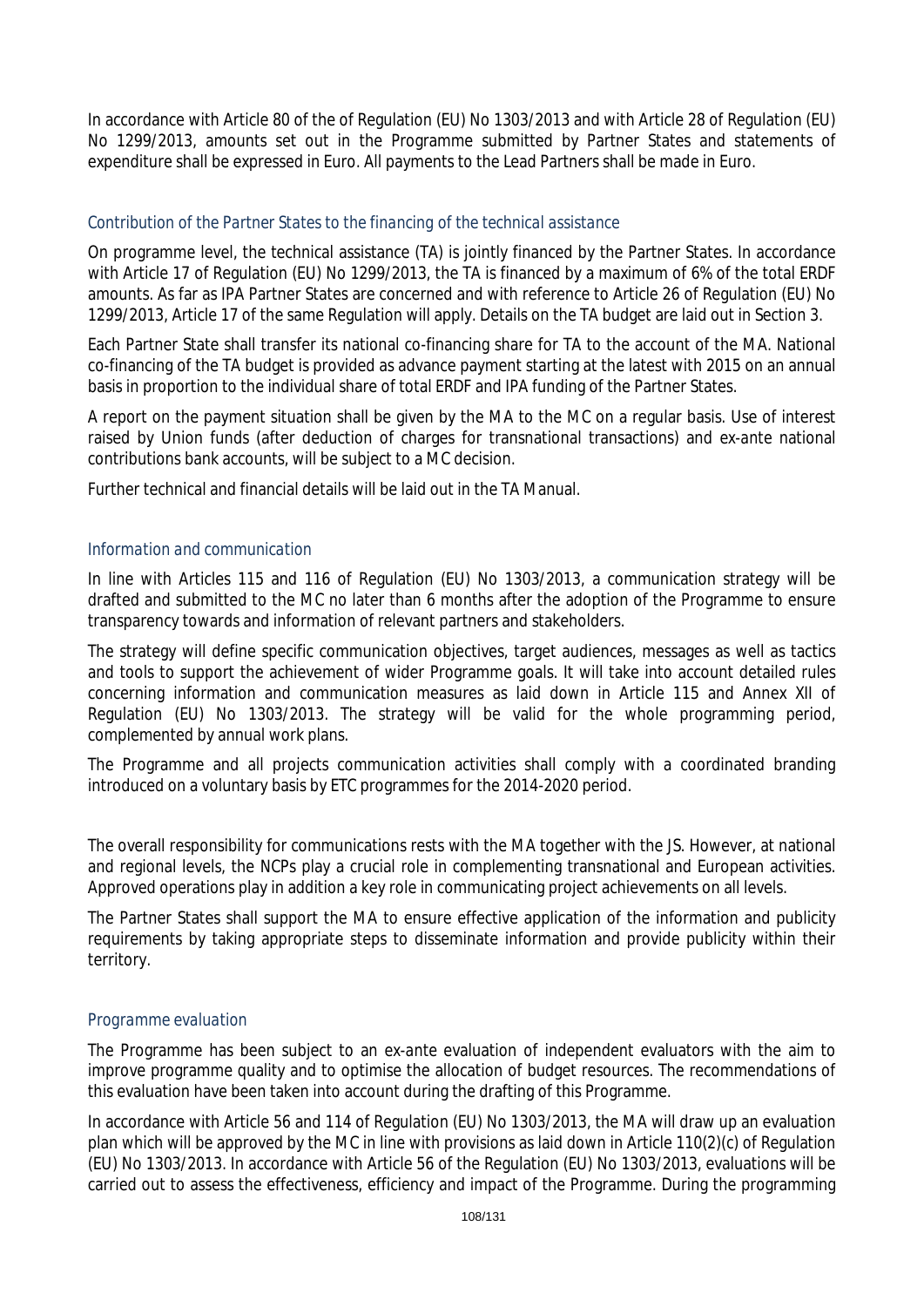period, evaluation will assess how support from the funds has contributed to the objectives for each PA and also the territorial coverage of the Programme area. All evaluations, recommendations and follow-up actions will be examined and approved by the MC.

In compliance with Article 57 of the of Regulation (EU) No 1303/2013, the *ex-post* evaluation lies in the responsibility of the European Commission.

### *Computerised exchange of data*

As stipulated in Articles 74 and 112 of the of Regulation (EU) No 1303/2013, data exchange with the European Commission will be carried out electronically through an electronic monitoring system (e-MS).

The e-MS shall provide data and information needed to fulfil management, monitoring and evaluation requirements.

In accordance with Article 122 of Regulation (EU) No 1303/2013, the ADRION Programme will ensure that no later than 31 December 2015, all exchanges of information between beneficiaries and the MA/CA and AA shall be carried out by means of an electronic data exchange system.

The ADRION MA will ensure all the efforts to achieve a full Programme digitalization also according to the development of IPA regulations on this administrative matter.

The e-MS will comply with the following aspects:

- o Data integrity and confidentiality;
- o Authentication of the sender within the meaning of Directive 1999/93/EC4108;
- o Storage in compliance with retention rules defined in Article 140 of Regulation (EU) No 1303/2013; secure transfer of data;
- o Availability during and outside standard office hours (except for technical maintenance activities);
- o Accessibility to the e-MS by the beneficiaries either directly or via an interface for automatic synchronisation and recording of data with national, regional and local computer management systems;
- o Protection of privacy of personal data for individuals and commercial confidentiality for legal entities;
- o In order to transfer data to the European Commission, the administration system of the e-MS shall facilitate interoperability with the Union frameworks as required by Article 122(3) of Regulation (EU) No 1303/2013.

The computer system used shall meet accepted security and reliability standards. Accepted procedures that ensure reliability of the accounting, monitoring and financial reporting information in computerised form will be implemented.

### *5.4 Apportionment of liabilities among the Partner States in case of financial corrections imposed by the managing authority or the European Commission*

(Reference: point (a)(vi) of Article 8(4) of the ETC Regulation)

Without prejudice to the Partner States' responsibility for detecting and correcting irregularities and for recovering amounts unduly paid according to Article 122 (2) of Regulation (EU) No 1303/2013, the MA shall ensure that any amount paid out as a result of an irregularity is recovered from the project via the Lead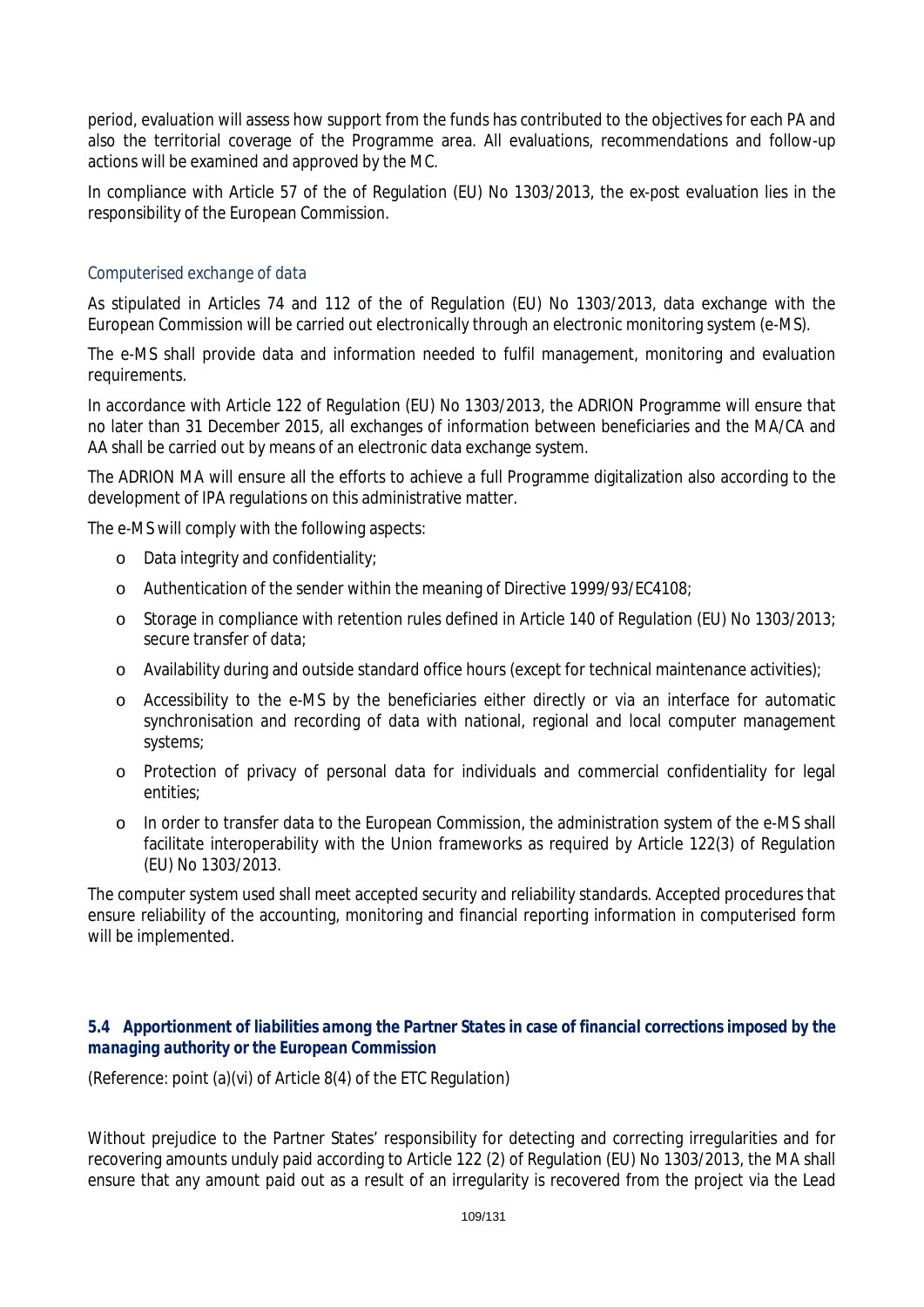Partner. According to Article 27 of Regulation (EU) No 1299/2013, the project partners shall repay the Lead Partner any amounts unduly paid.

The MA shall also recover funds from the Lead Partner (and the Lead Partner from the project partners) following a termination of the subsidy contract in full or in part based on the conditions defined in the Subsidy Contract.

If the Lead Partner does not succeed in securing repayment from another project partner or if the MA does not succeed in securing repayment from the Lead Partner despite all measures adopted, the Partner State on whose territory the project partner concerned is located shall reimburse the MA any amounts unduly paid to that partner, according to the Article 27 (3) of Regulation (EU) No 1299/2013.

The MA is responsible for reimbursing the amounts recovered to the general budget of the Union, in accordance with the apportionment of liabilities among the Partner States (please, see below). The MA will reimburse the funds to the European Commission once the amounts are recovered from the Lead Partner/Project Partner/Partner State.

Details on the procedure shall be included in the description of the management and control system to be established in accordance with Article 72 of Regulation (EU) No 1303/2013.

In parallel to/after reimbursement of the irrecoverable amount by the Partner State to the MA, the Partner State holds the right to secure repayment from the project partner located on its territory, if necessary through legal action.

For this purpose the MA and the Lead Partner shall assign their rights arising from the Subsidy Contract and the partnership agreement with the Partner State concerned (ERDF partner as well as IPA II partner).

In the case of irregularities discovered by the European Court of Auditors or by the European Commission, which result in certain expenditures being considered ineligible and in a financial correction being the subject of a European Commission decision on the basis of Articles 144 to 147 of Regulation (EU) No 1303/2013, the financial consequences for the Partner State are laid down in the section "liabilities and irregularities" below. Any related exchange of correspondence between the European Commission and the Partner State will be copied to the MA/JS; the latter will inform the AA and the GoA.

## Apportionment of liabilities among the Partner States

The Partner States will bear liability in connection with the use of the Programme ERDF and IPA funding as follows:

- oFor project-related expenditure granted to project partners located on its territory, liability will be borne individually by each State participating to the Programme;
- oIn case of a systemic irregularity or financial correction (the latter decided by the European Commission), the Partner States will bear the financial consequences in proportion to the relevant irregularity detected on the respective participating State territory. Where the systemic irregularity or financial correction cannot be linked to a specific Partner State territory, the Partner States will be responsible in proportion to the ERDF/IPA contribution paid to the respective national project partners involved.
- oFor the TA expenditure incurred by the MA, the liability related to administrative irregularities shall be borne by the MA.

If the MA/CA, JS or any Partner State becomes aware of irregularities, it shall without any delay inform the liable State or MA in its additional functions of CA, which shall ensure the transmission of information to the AA/GoA, where relevant.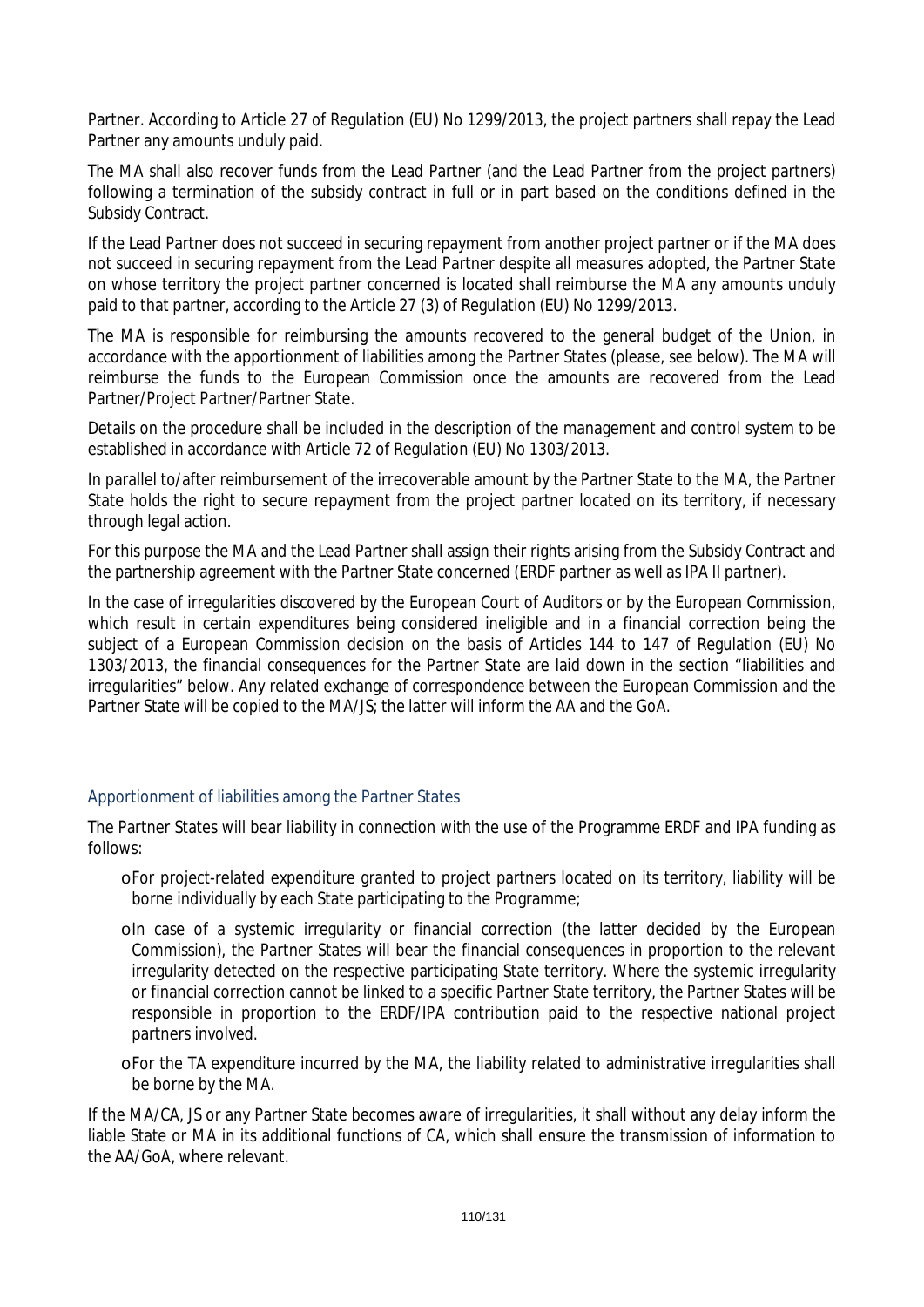In compliance with Article 122 of Regulation (EU) No 1303/2013, each Partner State is responsible for reporting irregularity committed by beneficiaries located on their territory to the European Commission and at the same time to the MA. If the Partner State does not comply with its duties arising from these provisions, the MA is entitled to suspend payments to all project partners located on the territory of the affected country.

The Financing Agreement with the IPA Partner States shall clearly state that each beneficiary country hosting a project partner shall be responsible for preventing, detecting, making decisions on and correcting irregularities made by public private as well as private partners.

The ADRION Programme requires, when spending ERDF funds by means of public contract/concessions, the public bodies and public equivalent bodies of the ERDF Partner States will have to respect EU public procurement rules and in particular (i) Directive 2004/18/EC and 2004/17/EC, (ii) Directives 2014/23/EU, 2014/24/EU and 2014/25/EU once transposed into national legislation; (iii) Directives 89/665/EEC and 92/13/EEC and (iv) the general public procurement principles derived from the Treaty on the Functioning of the EU. Public procurements in Albania, Bosnia and Herzegovina, Montenegro and Serbia should comply with EU external aid rules.

### *5.5 Use of the Euro*

(Reference: Article 28 of Regulation (EU) No 1299/2013)

In accordance with Article 28 of Regulation (EU) No 1299/2013, and by way of derogation from Article 133 of Regulation (EU) No 1303/2013, expenditure incurred in a currency other than the Euro shall be converted into Euro by the beneficiaries – using the monthly accounting exchange rate of the European Commisison in the month during which expenditure was submitted for verification to the MA or the controller (option b set up by the Article 28 of Regulation (EU) No 1299/2013. The conversion shall be verified by the controller in the Partner State where the partner is located.

### *5.6 Involvement of partners*

(Reference: point (c) of Article 8(4) of Regulation (EU) No 1299/2013)

*Actions taken to involve the partners in the preparation of the cooperation programme, and the role of those partners in the preparation and implementation of the cooperation programme, including their involvement in the monitoring committee (regional and local authorities, competent urban and other public*  authorities, economic and social partners, relevant bodies representing civil society (including *environmental partners), non-governmental organisations, and bodies responsible for promoting social inclusion, gender equality and non-discrimination).*

### Summary of the process of the preparation of the cooperation programme

The ADRION Programme has been elaborated following the code of conduct elaborated by the European Commission.

In August 2013 the European Commission, in order to ensure the coherence with the forthcoming EUSAIR, decided to re-define the geographic scope of the South East Gateway programme so as to geographically match it with the strategy: the new ADRION Programme area was adapted to the 8 countries involved in the Strategy.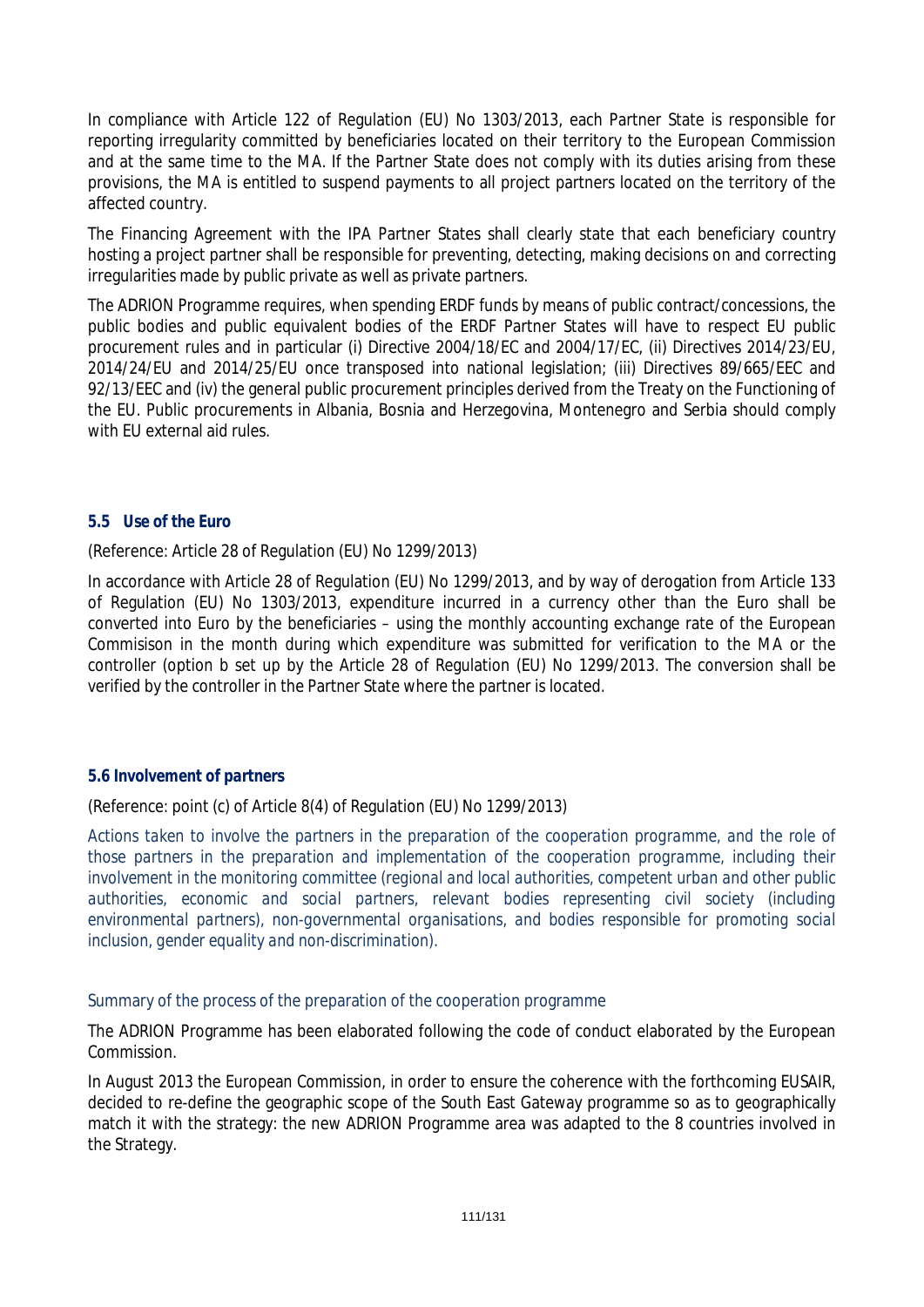The cooperation programme preparation process lasted about one year starting in August 2013. The Task Force was reorganised and refocused on the ADRION Programme, which is composed of the 8 countries of the forthcoming macro-regional strategy.

The re-adjusted Task Force adopted internal Rules of Procedure setting up the mission, the decision making process and the composition of the Task Force.

In order to ensure a general coherence of the cooperation programme contents with the European regulatory framework, the indicative time plan of the programming process was constantly updated taking into account the evolution of draft EU Regulations and the consultation processes.

The Task Force launched a call for applications towards institutions willing to act as the future MA: the procedure was closed in May 2014 with the appointment of the Emilia-Romagna Region as the future MA of the ADRION Programme.

The Task Force decided to contract some external experts for the execution of specialised tasks related to the cooperation programme preparation such as the moderation and drafting process, the *ex-ante* and the strategic environmental evaluation.

The Task Force set up a restricted working group in charge of accompanying the preparation of the PA 4 focused on TO11 addressing the support to the governance and implementation of EUSAIR under the coordination of Slovenia. Its members have been appointed by the Partner States, as well as by MA, European Commission desk officer and an INTERACT representative as external observers.

A total number of 8 Task Force meetings took place during all the preparation process.

### Description of the involvement of the partners

The aim of the process was to validate strategic choices (thematic concentration) for the ADRION Programme and to collect additional inputs and suggestions as well as ideas on potential transnational actions to be supported. For the preparation of the ADRION Programme, partners have been involved through a consultation launched on the programme level.

The ADRION Programme launched on its website its own public online consultation on its priorities between the 27<sup>th</sup> June and 17<sup>th</sup> July 2014 whose results have been presented to the Task Force on July 21<sup>st</sup> 2014 in Bologna (Italy).

In the framework of the programming process the Task Force organised also two transnational thematic events in Italy (Ancona – 3<sup>rd</sup> September 2014) and Croatia (Split – 5<sup>th</sup> September 2014) aimed at collecting inputs from the public about their expectation from ADRION Programme and the possible additional results and actions for the fine-tuning of the programme strategy. The thematic workshops have been organized in one plenary and 3 working parallel sessions focusing on the Programme Pas (Innovative and Smart Region, Sustainable Region, Connected Region).

Based on the mailing list used for the online consultation, 2.611 persons received the invitation with the agenda and a registration form (both documents were also available on the SEE Programme website www.southeast-europe.net). More than 200 stakeholders attended the 2 events (142 in Italy and 66 in Croatia, respectively).

The participants represented a balanced a mix of backgrounds, i.e. from academia, local authorities, development agencies and privates. The participants were active and contributed opinions and ideas to all components of the programme. These inputs have been translated in concrete revision of the draft version of the cooperation programme and mainly focused on:

- o The needs of the programme area,
- o The additional thematic areas to be included as focus of the PAs,
- o Some suggestions for improving the Programme management and implementation.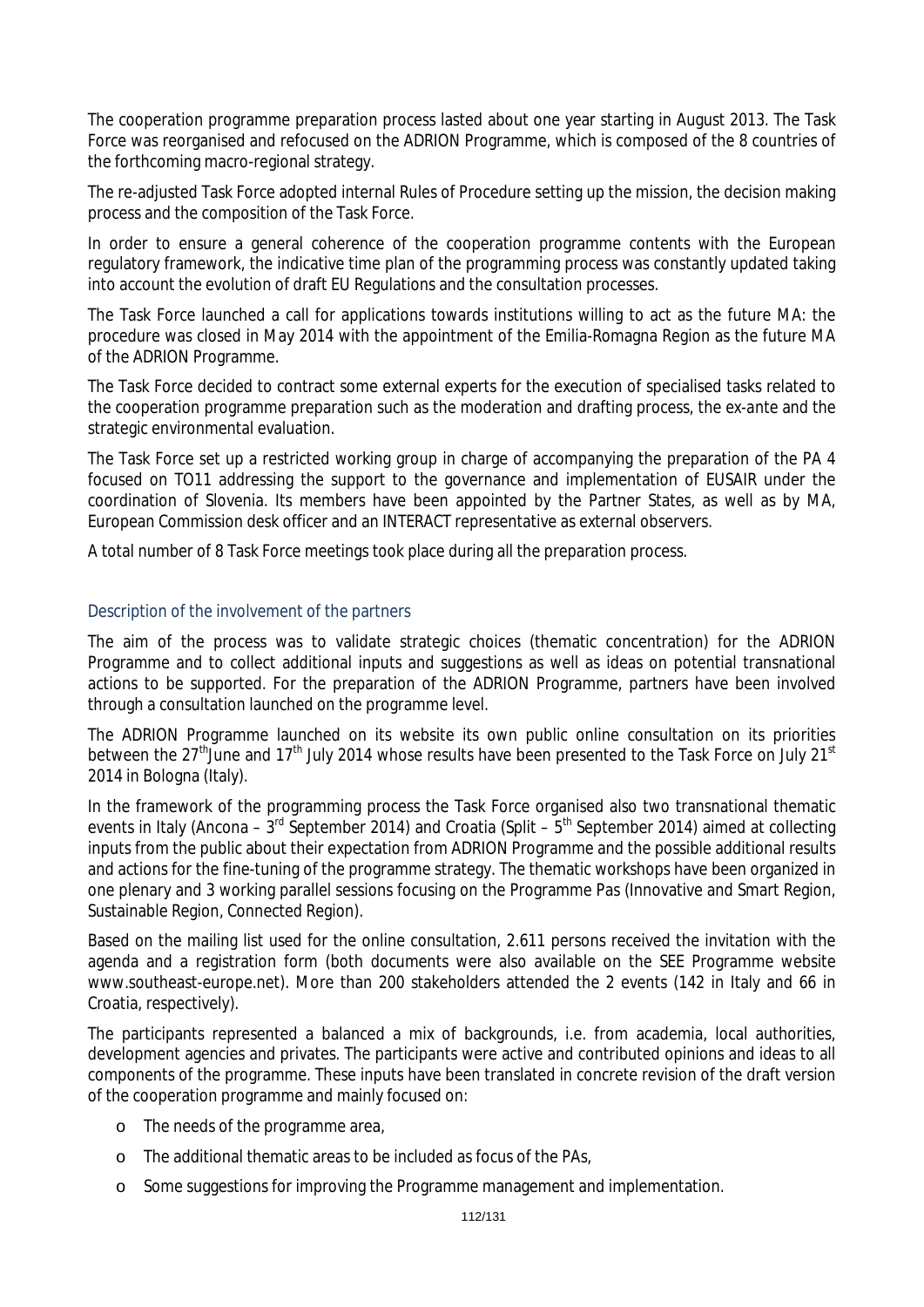All the presentations both of the plenary sessions and of the working groups as well as the list of participants were published on the SEE Programme website.

Between July and October 2014 the consultation of the Environmental Authorities of the Partner States concerning the impact of the programme on the environment has also been achieved.

### Selection of partners

The consultation within the ADRION Programme has followed the "*General principles and minimum standards for consultation of interested parties by the Commission*" ("Towards a reinforced culture of consultation and dialogue – General principles and minimum standards for consultation of interested parties by the European Commission". Brussels, 11.12.2002 COM(2002) 704 final). Thus the Programme has ensured that the principles of openness and accountability, effectiveness and coherence have been applied when consulting its stakeholders.

There were four types of stakeholders to be consulted:

- (a) Stakeholders included in the national/regional lists provided by the Partner States;
- (b) SEE and IPA CBC Adriatic project partners;
- (c) Programme's target groups having a possibility to connect to the websites (programme, regions, states);
- (d) Key implementers of the EUSAIR governance structure.

The notification about the survey was sent out by e-mail to 2.611 addresses.

### List of partners involved in the consultation process

The survey has been launched on July  $2^{nd}$  until 18<sup>th</sup> of July 2014 (16 days) through an online tool provided by the drafting team.

The invitation was sent to 2.611 stakeholders. The mailing list has been based upon both the inputs received from the Task Force members, on the SEE database and on the online registration.

The response rate was normal considering a rather short timeframe: 322 recipients answered the survey, which is about 12 %. The respondents/population ratio of the eligible regions confirms the overall balance within the eligible area in terms of participation.

When it comes to participation rates per category of respondents (table 2), 31% are from research and education bodies, 23% from central/regional PA, 14% from local public authorities, 13% from development agencies/NGOs, 8% from chambers, unions and associations, 7% are undertaking profit oriented and finally 4% represent respondents from outside the Programme area.

The overall balance of return rate per category ensures that data can be fairly compared but the high percentage of central/regional PA (TO6) and Research and education institutions (TO1) has certainly influenced the ranking of the TOs and IPs.

### Action taken to facilitate the participation of partners

The ADRION Programme informed partners about the launch of the consultation process on the SEE website and national authorities informed through their own institutional websites relevant bodies, authorities and partners in their respective country.

The stakeholders included in the lists provided by the Partner States, the project partners, the subscribers of the ADRION newsletter and the programme's bodies have been invited to answer the survey via an email. The email included a short explanatory note and the link to the programme website for access to the consultation. Several reminders were sent during the consultation period.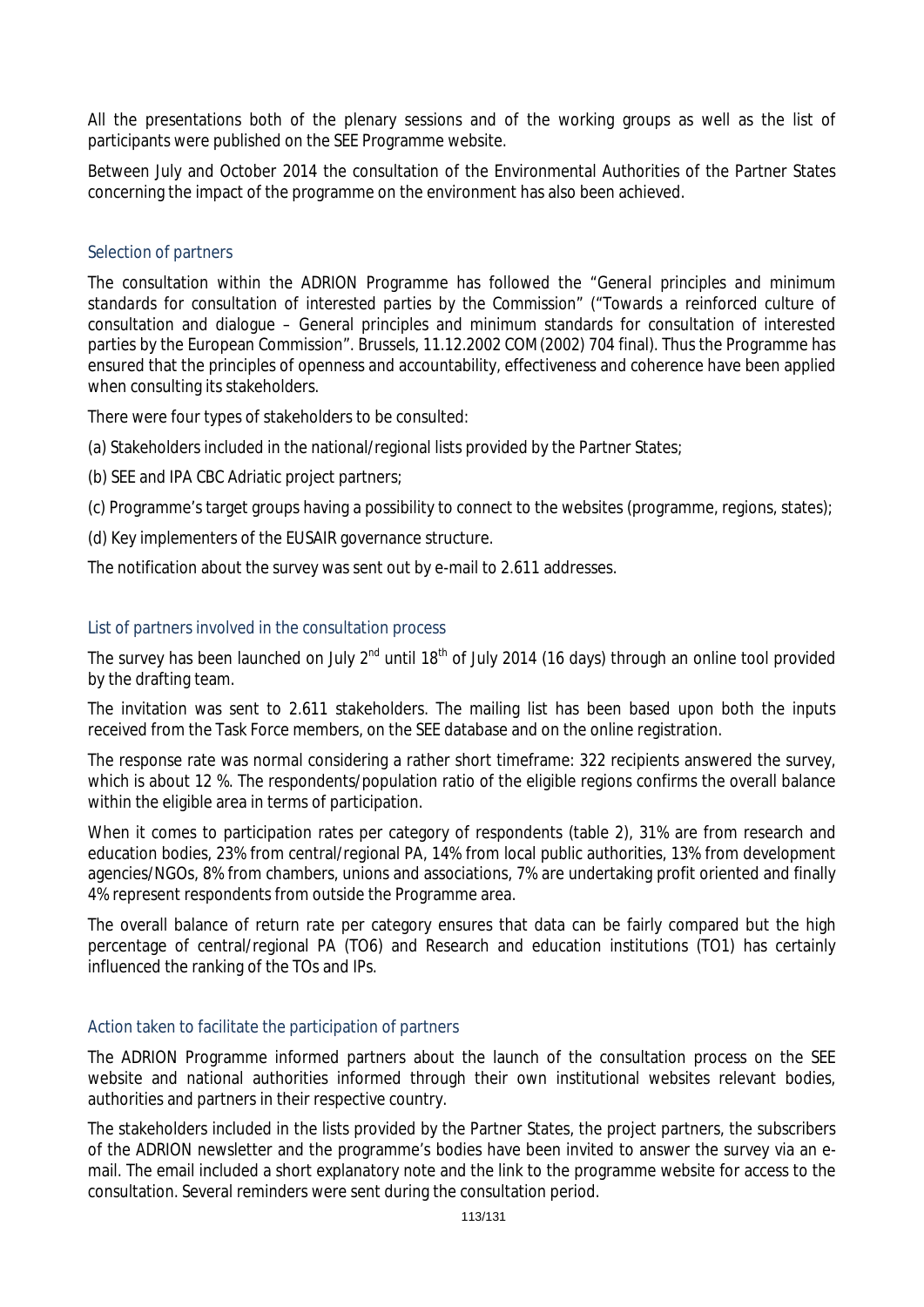### Main added value of the partnership in the preparation of the cooperation programme

In the preparation of the cooperation programme, the main added value of partners has been to provide detailed information on priorities and coherent eligible actions at territorial level for a wide range of institutions and bodies. It helped to highlight priorities and to rank issues to be taken into account in the strategy of the programme.

Partners also helped to better identify types of actions and actions that should be supported within each IP. This was necessary to propose operational and need-based types of actions able to generate concrete and measurable results.

### Main results of the consultation with partners

The ranking of TOs is overall in line with the pre-selection made by the Task Force**,** TO1 (research), TO6 (environment), which is considered more than highly relevant for the ADRION area, followed by TO10 (education) and TO7 (transports) which are ranked  $3<sup>rd</sup>$  and  $4<sup>th</sup>$ .

TO4 (low-carbon) is positioned as  $7<sup>th</sup>$  objective but it is even so considered more than relevant by the respondents. It should be noted that, although TO9 (social inclusion) is the last ranked, the spread between the top and the bottom of the list is about 5% as no TO is deemed as scarcely relevant or useless.

TO11 (governance) ranked  $5<sup>th</sup>$ , regarding the proposed actions few themes have been identified such as "improvement of administrative and governance capacity" or "strengthening of thematic clusters role" and "enhancing the multilevel governance" for a total of 16 specific inputs, whilst attention to "training and education" (TO11) on capacity building is felt important by stakeholders.

As for Investment Priorities (IPs) preferences, the results per category are overall consistent with the choices made through the question related to the choice of TOs:

*TO1 - Research: IP 1.a and 1.b*: apart from respondents from the category "other", innovation is ranked first by all, research and education and development agencies/NGOs in particular. The spread between the two IPs is limited (8% on average).

*TO4 – Low carbon: IP 4.c and 4.*e: Results are a little bit more varied. Efficiency is ranked first compared to the urban IP, but a few differences are detected among the categories of respondents as profit-oriented respondents considered, on average, the urban IP as more relevant than the efficiency one and for respondents outside the Programme area the two IPs are equally relevant.

*TO6 – Environment IP 6.c, 6.d and 6.*e: Respondents equally lean on the heritage and biodiversity IPs, while urban environment is ranked second. Local PA, research and education and chambers, unions and associations privileged the heritage IP while central/regional PA, development agencies/NGOs, profitoriented and other respondents rather selected the biodiversity priority. Urban IP is never ranked first among the three available choices but local PA and research and education bodies classed it second soon after the heritage priority.

*TO7 – Transport*: the IP related to TO7 is deemed more than highly relevant by almost all the categories of respondents apart from those from central/regional authorities and research and education area, which consider it relevant.

Overall, the top three (3) IP list was composed by

- o IP 1.b innovation (TO1),
- o IP 1.a infrastructure (TO1)
- o IP 7.c transport (TO7) although the single priority under TO7 might partially bias the ranking as a single choice was available.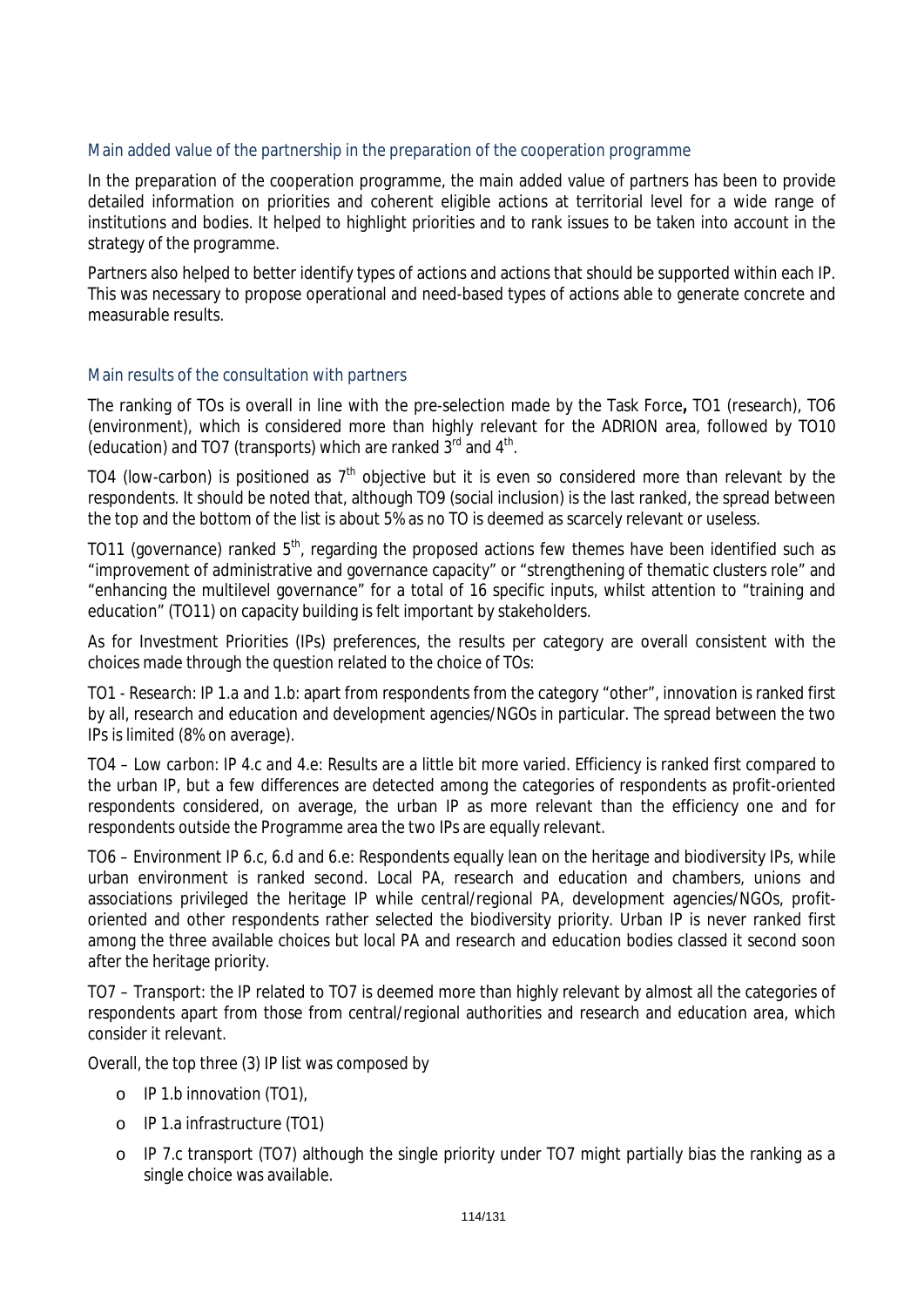Based on the consultation results, the Task Force agreed to focus the programme strategy on only 3 TOs and to include some of the intervention areas covered by the TO4 (Low-carbon such as the energy efficiency) as one potential horizontal focus under PA1 and PA3.

The improvement of administrative and governance capacity, even if specifically addressed by the TO11, will be considered as a cross-cutting theme for all the PAs as TO10.

Description of the involvement of partners in the implementation of the cooperation programme and involvement in the MC

The involvement of relevant partners in the implementation of the ADRION Programme will be foreseen for the following reasons:

- o To enhance ownership of the programme among the partners, in order to make use of the knowledge and expertise of these partners and to increase transparency in decision-making processes;
- o To improve the coordination with other European Structural and Investment (ESI) and IPA II Funds as well as with relevant funding instruments under the umbrella of the Common Strategic Framework (CSF) and macro-regional strategies.

Due to the large area covered by the programme the participation of relevant partners in the programme the MC - according to Articles 5(2) and 47 of the Regulation (EU) No 1303/2013 - will be organised through national coordination committees or other mechanisms/bodies as provided for by the respective national rules) preparing and supporting the MC members in the execution of MC tasks, including the preparation of calls for proposals and programme progress reports as well as the monitoring and evaluation of the programme.

### **SECTION 6. COORDINATION**

(Reference: point (a) of Article 8(5) of the ETC Regulation)

### Coordination with the other ESI Funds (ERDF, ESF, Cohesion Fund, EAFRD, EMFF), particularly in relation to programmes under the Investment for Growth and Jobs Goal

In compliance with Article 10 and Annex I of the Regulation (EU) No 1303/2013, coordination and use of synergies with other European Structural and Investment (ESI) Funds as well as with other relevant Union policies, strategies and instruments, including those in the framework of the Union's External Action Member States, have to be pursued. This section gives an overview on the principles followed for implementing the ADRION Programme in a complementary and coordinated manner with the relevant instruments and funds in accordance with the principles of subsidiarity and proportionality.

For the elaboration of the ADRION Programme, the choice of TOs, IPs and SOs took into account the priorities highlighted in the Partnership Agreements of the EU Partner States and the Strategy Country paper of the IPA Partner States involved as well as the main challenges pinpointed in the regional and national programmes of Investment for Growth and Jobs.

ETC programmes have great potential for facilitating the implementation of national and regional programmes supported by the ERDF, ESF, Cohesion Fund, EAFRD and EMFF by allowing stakeholders to tackle common challenges and needs beyond administrative borders. Coordination and complementarity with other ESI funds is fundamental, especially in terms of investment planning and preparation which can be accomplished at regional and local levels based on operations supported by the ADRION Programme.

The ADRION Programme will seek coordination through the following measures: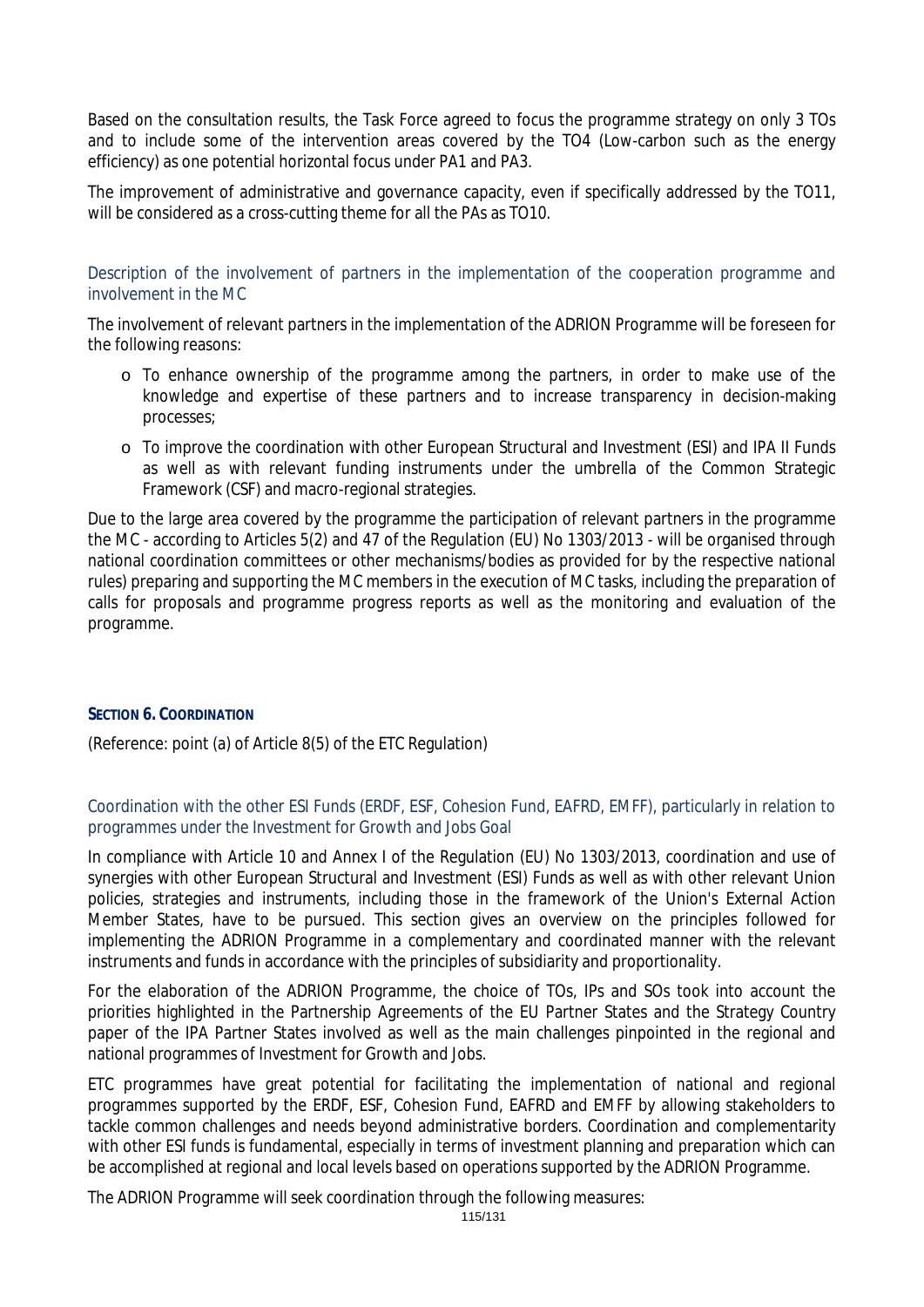- o Applicants proposing actions with a focus on investment preparation will have to explain how to link to other national and regional programmes of the Investments for Growth and Jobs goal supported by the ERDF and ESF as well as with the Cohesion Fund, EAFRD (in particular with reference to the Leader initiative) and EMFF programmes;
- o National coordination committees (or other mechanisms/bodies as provided by national rules) supporting the MC members (as described in Section 5.6) will involve representatives of institutions participating in the implementation of national and regional programmes supported by the ESI funds, seeking (to the possible extent) to achieve coordination at all stages of the programme lifetime;
- o The MA and the JS in cooperation with the ADRION network of NCPs will communicate outputs and results of ADRION operations through relevant tools and measures implemented both at the transnational and national levels as defined in the programme communication strategy.

Regarding coordination with other ESI funds, special attention will be given to the possibility of synergies with other programmes of the ETC objective. In this regard, the ADRION Programme will seek exchanges with the managing authorities of other geographically overlapping ETC programmes. Efficient coordination with these neighbouring transnational programmes shall be accomplished through the:

- o Exchange of information during the assessment of applications in order to detect and to avoid potential overlapping and duplications, as well as to activate synergies between complementary operations being implemented in different cooperation areas;
- o Exchange of information during the monitoring of the implementation of approved operations, in order to set up cross-fertilisation actions (including events and trainings for beneficiaries) which allow the unfolding of synergies between operations that tackle same challenges and address shared needs of stakeholders located in different cooperation areas;
- o Use of the geographical flexibility, as provided for in Article 20(2) of the Regulation (EU) No 1299/2013 that allows to develop transnational operations with a geographical scope going beyond the Programme area, thus establishing links, creating opportunities and promoting sustainable development within and across areas sharing common features (e.g. corridors and macro regions).

## Coordination with other Union instruments (Horizon 2020, LIFE , the Connecting Europe Facility, COSME, Erasmus for All, Asylum, Migration and Integration Fund, Programme for Social Change and Innovation etc.)

The coordination between ETC programmes and other Union instruments has the potential to raise the impact of Union policies at national and regional level supporting local, regional and national investments that effectively contribute to the EU2020 strategy. This potential is particularly visible in the following thematic areas addressed by the ADRION Programme:

- o Research, innovation and entrepreneurship, where transnational cooperation operations can prepare and increase capacity of regional innovation systems, paving the way to excellence in research and innovation and thereby preparing a fertile seedbed for Horizon 2020 and COSME. The ADRION projects could also include 'Downstream actions' to exploit R&I results from Horizon 2020 and preceding programmes, with particular emphasis on creating an innovation-friendly environment for business and industry, including SMEs. For COSME the Programme envisage "Upstream actions" to prepare the SMEs to Access to better conditions for business creation & growth;
- o A more detailed description will be provided under the terms of references of the ADRION calls according to each PA and SOs. At the same time this will also contribute to the effective implementation of the national and/or regional strategic policy frameworks for research and innovation in the context of smart specialisation strategies;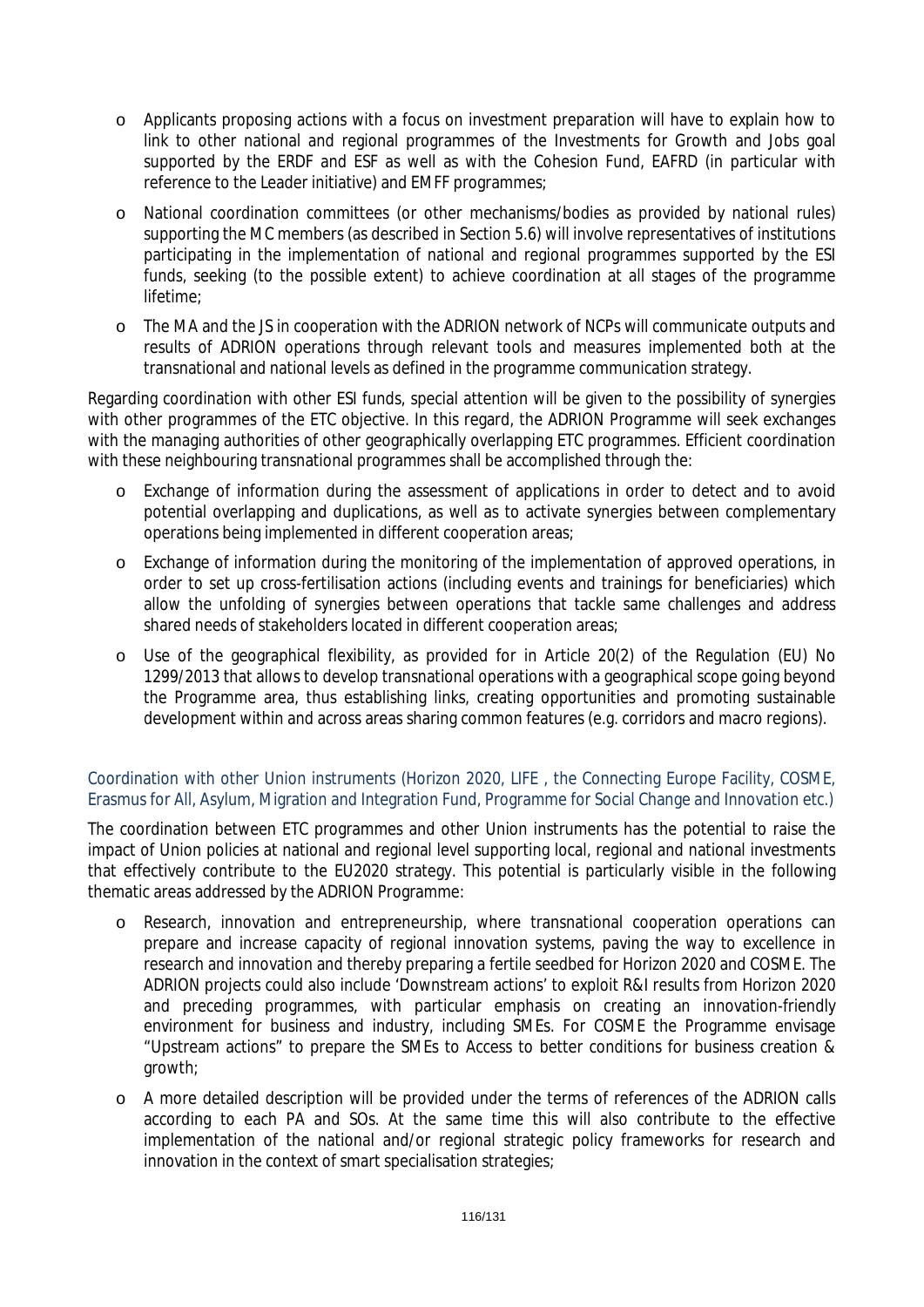- o Environment protection and climate change, where transnational cooperation operations can build capacity and improve the readiness of regions to develop and apply innovative solutions for environment protection and management, resource efficiency and climate change mitigation and adaptation, thus complementing actions of LIFE and Horizon 2020;
- o Transport, where transnational cooperation operations can stimulate investment in regional connectivity, closing gaps that are affecting remote regions when accessing the TEN-T corridors and, therefore, complementing the actions of the Connecting Europe Facility. Moreover, considering that the ADRION Programme aims at a addressing issues such as maritime transport and port infrastructure, a specific complementarity will be verified with the Internal Security Fund – Borders and Visa, through which the EU provides support to the EU Member States border management and maritime border surveillance systems in the Programme region.

The ADRION Programme will seek coordination through the following measures:

- o When submitting proposals, applicants will have to describe the coherence and complementarity with other Union instruments of relevance for the topics addressed by the proposals. Evidence of the added value brought by transnational cooperation will have to be demonstrated in particular with regard to Horizon 2020, COSME, LIFE, the Connecting Europe Facility, Creative Europe and Erasmus for all. The coherence with the above mentioned Instruments to be described by the applicants shall be also based on the multi-annual and annual work programmes as well as guidelines developed within these instruments;
- o Exchanges with and advice from the European Commission services and other European and national institutions involved in the management of Union instruments will be sought by the MA and JS in order to exchange good practice and to jointly spread information targeting common relevant stakeholders. A particular potential to activate synergies is seen with the European Commission's thematic DGs (especially in the fields of R&D, SME development and entrepreneurship, Tourism, Environment, Energy) and with European agencies;
- o Communication tools and measures will be set in place by the MA and the JS in cooperation with the network of NCPs to allow for communicating outputs and results achieved by ADRION operations in order to make them available to thematic stakeholders addressed by Union instruments. Where applicable, NCPs of the EU programmes (e.g. LIFE, Horizon 2020, etc.) will be directly involved in national and transnational information events organised by the Programme;
- o Furthermore, the Western Balkan Investment Framework can be a further financial instrument that can be involved in the coordination.

## Coordination with CEF, ENI, IPA and EDF

In order to strengthen its transnational dimension and improve the cooperation with other programmes like, Balkan Med, MED, Danube involving IPA II countries will take into account the objectives and results of these programmes when implementing its capitalisation activities, strategic projects and in self-evaluation.

The ADRION Programme will seek coordination with ENI CBC MED and Alpine Space if relevant for some of the eligible area.

the Coordination will be implemented through the following measures:

- o MAs and JSs of IPA and ENI CBC programmes will be addressed by the ADRION Programme improving exchanges of information on applications and approved operations, in order to activate synergies between complementary operations being implemented at the EU external borders;
- o Taking into consideration also the forthcoming implementation of IPA Rural Development II (IPARD II) programmes in Albania, Montenegro and Serbia, the ADRION Programme will ensure that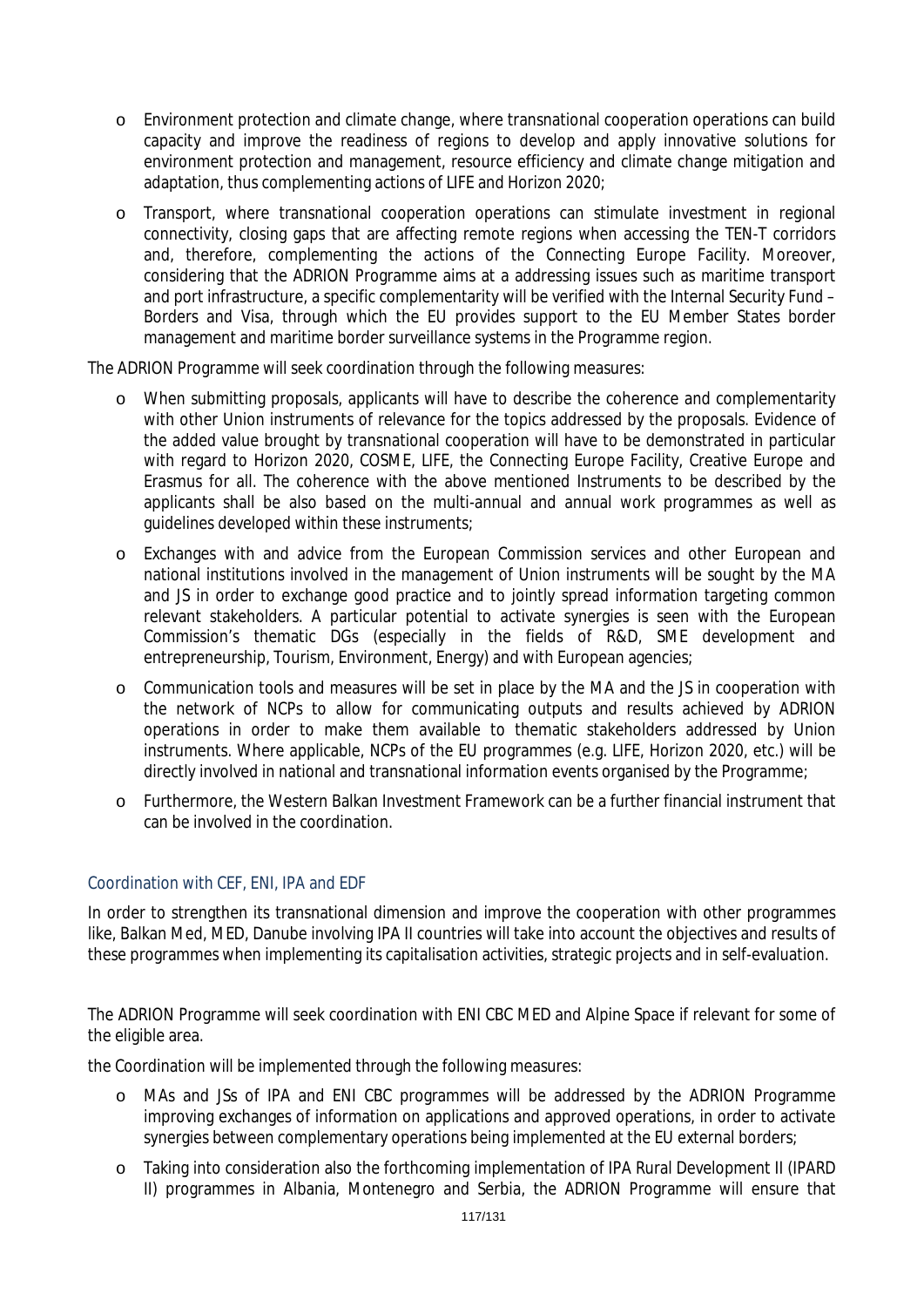overlapping between activities financed by the respective programmes (ADRION and at one side, IPARD programmes at the other side) will be avoided and all the potential complementarities assessed.

### Coordination with relevant national funding instruments that contribute to the same or similar objectives as the cooperation programme or complement its interventions

Transnational operations supported by the ADRION Programme have the potential to improve the implementation of national, regional and local policies.

The ADRION Programme will seek coordination with relevant national funding instruments by setting up the following measures:

- o When submitting proposals, applicants will have to describe the coherence and complementarity with national policies and funding instruments, within the application form, giving evidence of the added value brought by transnational cooperation;
- o National coordination committees (or other mechanisms/bodies as provided by national rules) supporting the MC members will, to the possible extent, include representatives of institutions involved in setting-up and/or implementing national, regional and local funding instruments to guarantee mutual information especially about outputs and results of transnational operations that could support the effective implementation of national, regional and local policies and funding instruments.

### Coordination with the European Investment Bank

Transnational cooperation can contribute to making results of operations ready for benefitting of instruments of the European Investment Bank (EIB), both in terms of technical preparation and execution of large-scale investment (i.e. make them "bankable"). Synergies can be activated especially in the following thematic areas addressed by the ADRION Programme:

- o Infrastructure, where the EIB instrument "Joint Assistance to Support Projects in European Regions" (JASPERS) can support the realisation of large scale investments prepared by cooperation projects especially in the transport and environment sectors;
- o Energy, where the EIB instrument "European Local ENergy Assistance" (ELENA) can bring forward the achievements of cooperation projects preparing large energy efficiency and renewable energy projects at local and regional level;

In addition to investment preparation, synergies can be activated in the field of entrepreneurship, where transnational cooperation operations can ease the access to the EIB instrument "Joint European Resources for Micro to Medium Enterprises" (JEREMIE) through knowledge and capacity building of entrepreneurs and public institutions.

Furthermore, the Western Balkan Investment Framework can be a further financial instrument to be involved in the coordination.

#### **SECTION 7 REDUCTION OF THE ADMINISTRATIVE BURDEN FOR BENEFICIARIES**

(Reference: point (b) of Article 8(5) of Regulation (EU) No 1299/2013 and Commission Delegated Regulation (EU) No 481/2014 of 4 March 2014 supplementing Regulation (EU) No 1299/2013.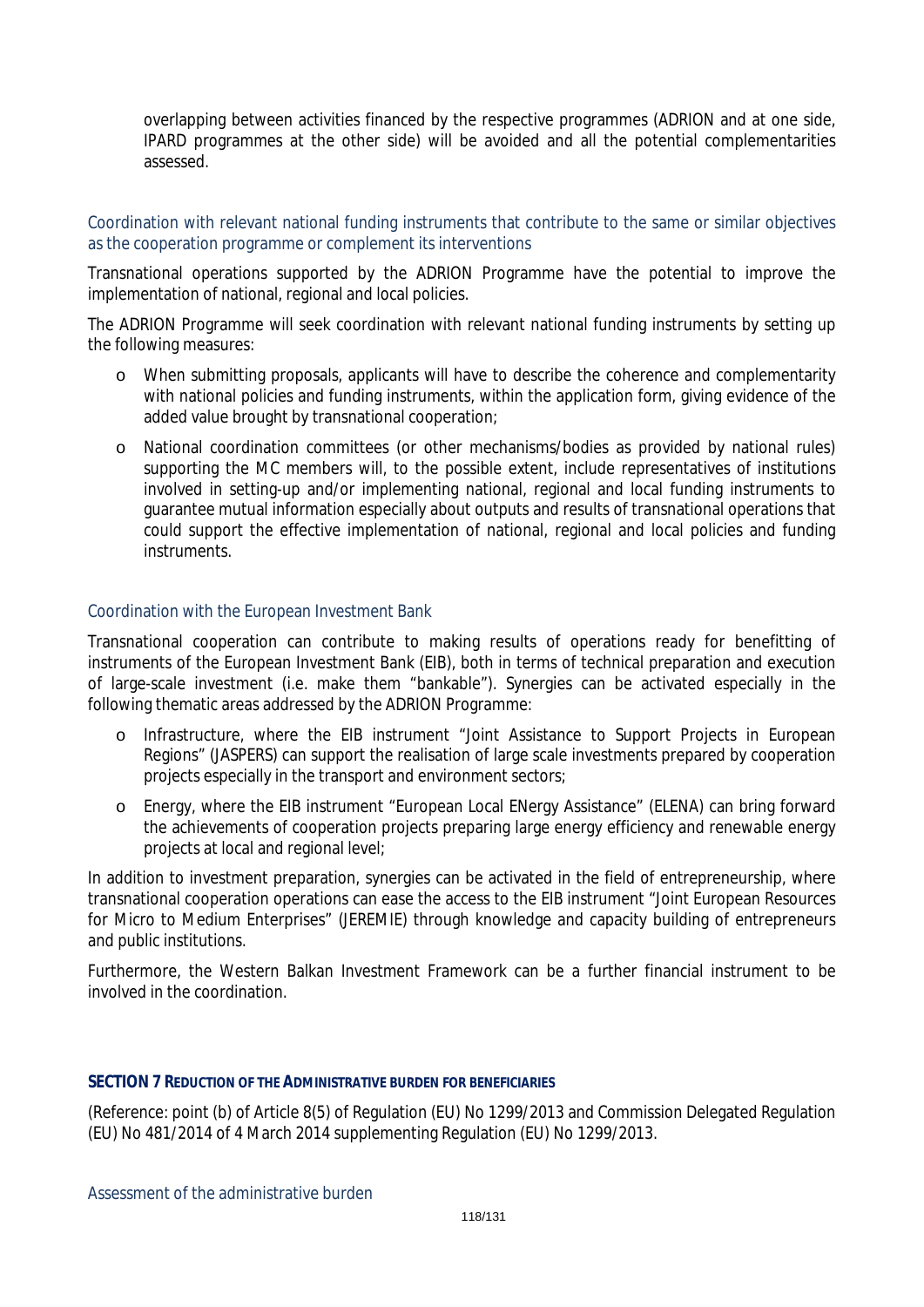A light set of rules and simple administration procedures are pre-conditions for an effective programme driving the expected changes in the Adriatic Ionian area. This makes the reduction of administrative burden a key target.

Management and control requirements applicable to structural funds call for a careful handling of the public spending processes and therefore a good balance between simplification and control has to be achieved by:

- o Learning from experiences made in previous programming period from all the other ETC programmes;
- o Making use to the possible extent of simplified cost options available for the 2014-2020 period (if accepted and applied by national controllers);
- o Making use of the Harmonised Implementation Tools (HIT) developed by the INTERACT Programme in cooperation with ETC programmes in order to simplify and streamline programme implementation.

Actions planned to reduce administrative burden will primarily build on the implementation of a system for data exchange fully in line with e-cohesion requirements described in Section 5. They shall cover all phases of the project cycle as described below.

## Main actions planned to achieve a reduction in administrative burden - Formal eligibility of applications

The formal/administrative eligibility requirements for applications rendered a significant share of applications (about 20%) submitted to the ETC Programme 2007-2013 as ineligible.

Simplification of the submission procedure could considerably reduce the percentage of ineligible applications due to formal/administrative reasons, and therefore increase the efficiency of the process. This could be achieved with the integration of guiding information within the application form guiding information, which was previously provided in separate documents. In addition, the submission of applications and accompanying documents can be made electronically, with signed hardcopies be provided only when an application is proposed for funding. The application form template will build on the HIT template, thus making its use easier for applicants that find similar application forms in different ETC programmes.

## Harmonised eligibility rules and budget lines

In the 2007-2013 programming period one of the main causes of high administrative burden on the beneficiaries was the lack of harmonised eligibility rules and budget line definitions.

According to Article 17(1) of Regulation (EU) No 1299/2013 and Delegated Regulation (EU) No 481/2014), the European Commission has set up specific rules on eligibility of expenditure mainly based on a common set of the following five budget lines applicable for all ETC programmes:

- 1. Staff costs
- 2. Office and administration expenditure
- 3. Travel and accommodation costs
- 4. External expertise and service costs
- 5. Equipment expenditure

In defining programme rules, special attention will be paid to "staff costs" as well as "office and administrative expenditure", for which several simplification options are available. Especially with regard to staff costs the above-mentioned eligibility rules contain considerable simplification options relating to the calculation and documentation requirements (Article 67 and 68 of Regulation (EU) No 1303/2013).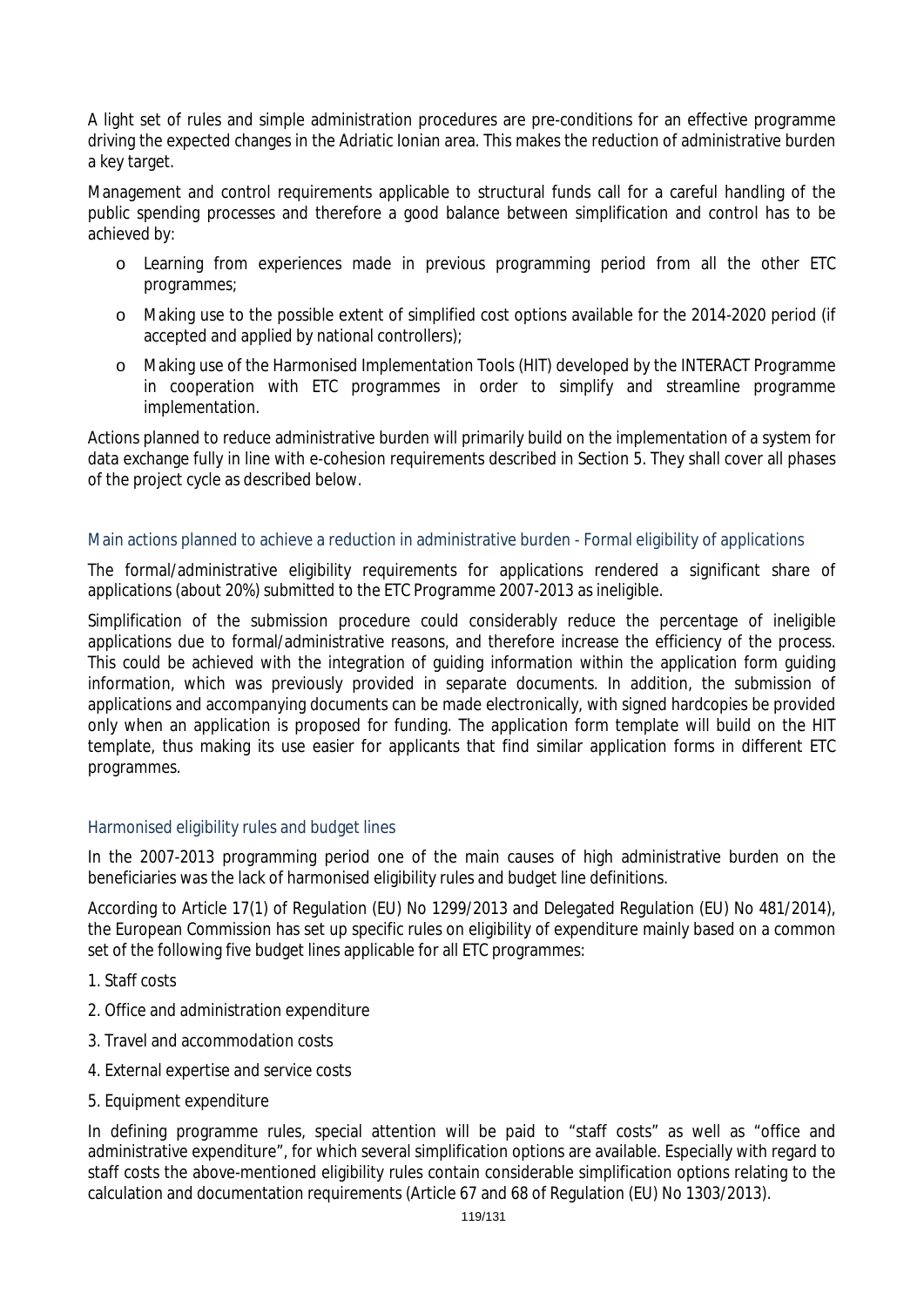Moreover, Article 18(3) of the Regulation (EU) No 1299/2013 determines a new hierarchy of eligibility rules, with programme rules specifying what is not defined at EU level and national rules specifying only what is not covered by EU or programme rules.

Taking into account the experience of the 2007-2013 programming period, sound financial management requires that all the national first level control systems use the common implementation templates and the simplified elements in the calculation of costs.

The bodies responsible for the first level control in the different Partner States hold regular coordination meetings regarding the implementation of the common eligibility rules, the simplified cost options and the harmonised tools. These meetings are hold to improve the quality of the checks and to reduce the possible discrepancies in the application of the shared rules.

## Improved monitoring project implementation

According to the other ETC programme 2007-2013 analysis, a number of shortcomings in the monitoring and reporting system were noted:

- o The lack of a pre-defined reporting system from project partners to their Lead Partners, which sometimes (especially for less experienced Lead Partners) resulted in extended timeframes needed for drafting reports;
- o The analysis of all outputs (including minor ones) of operations performed by the MA resulted in a high burden for beneficiaries, prolonging the time needed for analysing reports and the subsequent reimbursement;
- o The indicators used for monitoring progresses of operations, which were difficult to understand and to be interpreted.

On the basis of past experience and in light of the fact that the "result-oriented" approach characterising the calls for proposals for an even closer attention to monitoring thematic achievements of operations, the ADRION Programme intends to build a system for monitoring progress of operations with possible improvements through following actions:

- o To make use of the harmonised progress report (i.e. harmonised implementing tools) template on a web-based system, in order to allow multiple users to the maximum extent;
- o To focus the analysis of outputs on main outputs of operations, with the analysis of minor outputs (e.g. meeting agendas) to be shifted mainly to national controllers;
- o To limit the number and complexity of indicators used for reporting on the progress of operations to the maximum extent;
- o To organise ad-hoc training for beneficiaries on reporting of operations, control and audit.

Actions for streamlining the monitoring of progress of operations will be introduced from the very beginning of the programme implementation, possibly at the time of approving operations submitted within the first call for proposals.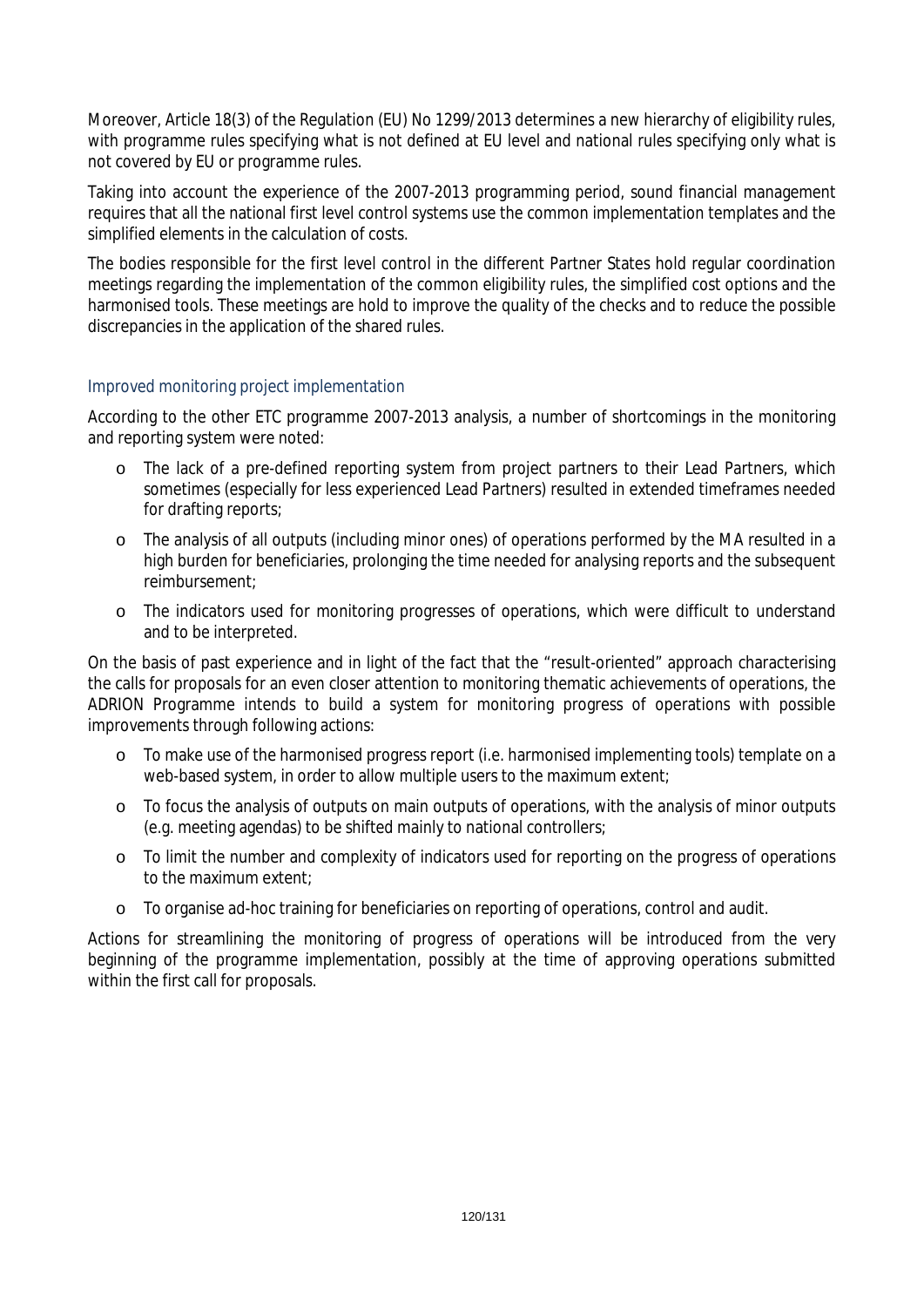### **SECTION 8. HORIZONTAL PRINCIPLES**

(Reference: Article 8(7) of Regulation (EU) No 1299/2013)

#### *8.1 Sustainable development*

Sustainable development is both recalled in PA2 and integrated as an horizontal principle in the ADRION Programme. It will be respected during the entire programme cycle (programming, implementation, monitoring and evaluation). "*Development that meets the needs of the present without compromising the ability of future generations to meet their own needs*" (WCDE, WCED) will be the basic definition that will be used enlarging the point of view from purely environmental to a more wide approach, including social intra and inter generation equity, cultural heritage aspects as well as economic efficiency. The programme activities will be correlated with the UN - Sustainable Development Goals (coming after the Millennium Development Goals in 2015) and a monitoring system will be set up.

The SEA and the *ex-ante* evaluation provided inputs to ensure that the ADRION Programme respect the principle of sustainable development. The Programme aims at improving and harmonising environmental protection requirements, resource efficiency, climate change mitigation and adaptation, disaster resilience and risk prevention and management systems across the partner's countries. The fight against the consequences of climate change, the reduction of the impact of human activities on the environment and the protection of ecosystems and biodiversity are supported by IPs 6.c and 6.d.

Furthermore, in a transversal way, beneficiaries are asked to promote eco-innovations aiming to make a more sustainable use of natural resources under all PAs. More precisely, beneficiaries are requested to describe in their project proposals the efforts they will undertake to reduce the project's 'carbon footprint'. The Programme bodies (MC, MA, JS, NCPs) will also address this issue in relation to the implementation of their tasks.

In line with the principle of sustainable development, projects applications shall be evaluated using the following criteria:

- o Projects which have a positive effect on the environment or which conserve, enhance or rehabilitate existing endowments will be preferred to those that are neutral from this perspective;
- o Projects that have a potentially harmful effect on the environment will be excluded;
- o Actions designed to raise environmental awareness and compliance both within the economic and administrative sectors, and among the general public, including acknowledgement that a high level of environmental performance can provide a long term competitive advantage will be supported.

As a guidance for the project evaluation process, the following aspects will be considered:

- o Contribution to efficiency in the use of resources (e.g. energy efficiency, renewable energy use, reduction of greenhouse gas (GHG) emissions, efficient water supply, waste-water treatment and water reuse, sustainable land use, waste management and recycling, reduction of PM and NO2, etc.).
- o Contribution to the development of green infrastructures;
- o Contribution to sustainable integrated urban and regional development;
- o Contribution to better awareness for the adaptation to climate change and risk prevention;
- o Promotion of employment opportunities, education, training and support services in the context of environment protection and sustainable development.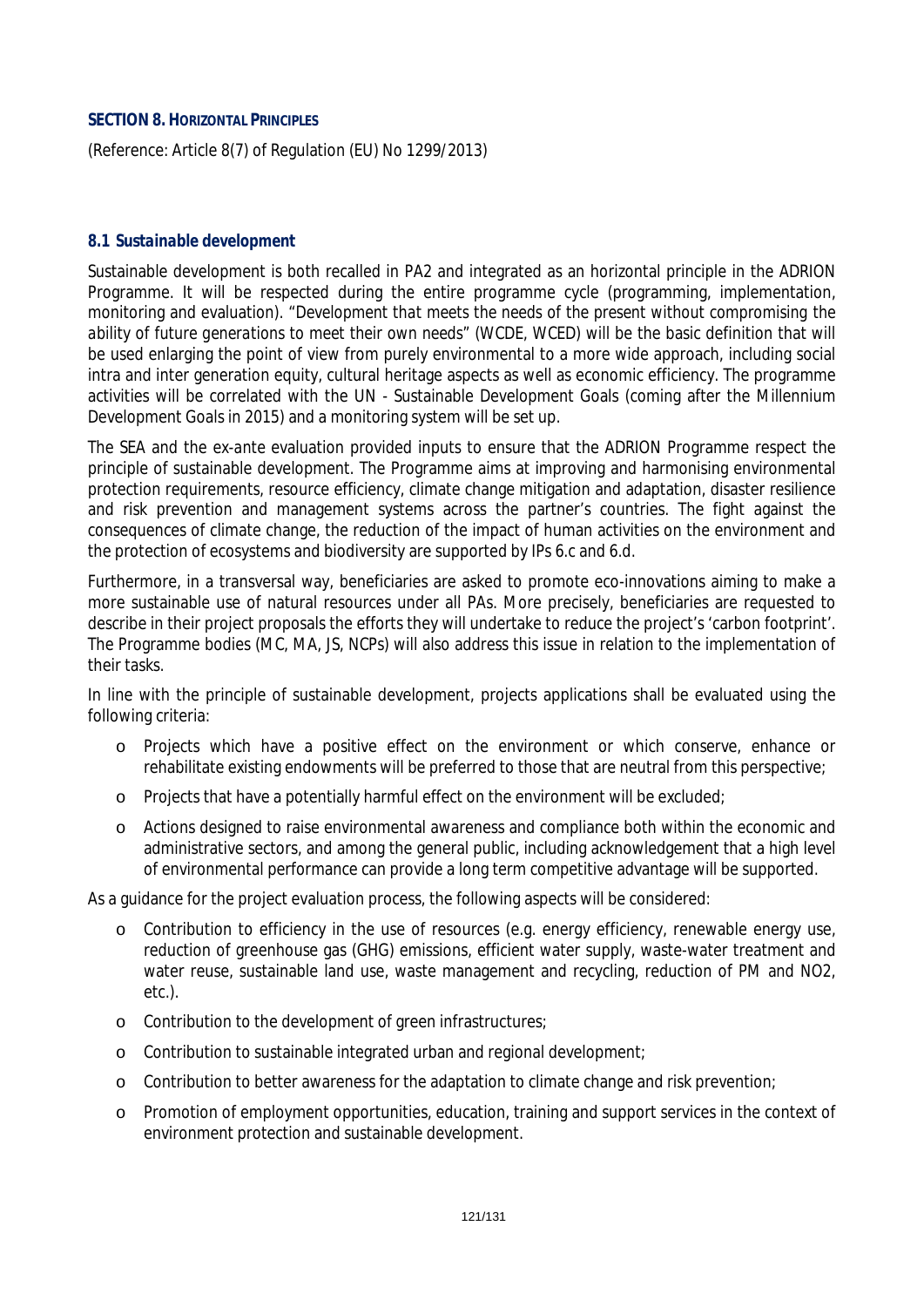The application form shall include a self-assessment tool to assess the environmental impacts of the projects along their selection process. Projects with significant negative environmental impact can be excluded from further assessment. The identified environmental topics shall be subject to monitoring having regard to the specificities and goals of the transnational cooperation.

Whether projects are directly concerned by sustainable development issues or not, they shall be invited to implement actions/take specific measures to reduce the environmental impact. This can include, for example:

- o Use of video conferencing to reduce travelling;
- o Publications on FLC certified paper;
- o Use of "green public procurement" procedures and innovative public procurement where appropriate;
- o Use of short supply chains in the implementation of projects activities;
- o Raising awareness of partners, beneficiaries and target groups on sustainability issues;
- o Promotion of activities with limited use of energy and natural resources.

Similar techniques shall also be taken into account at programme level for managing and monitoring activities.

Furthermore, measures related to simplification and reduction of administrative constraints mentioned in part 7.2 of the cooperation programme are likely to lessen the environmental impact of the programme through the use of electronic communication and the reduction of paper consumption.

More detailed guidelines on how to interpret the main principles outlined in the CP may be provided in the Terms of Reference of each call for proposals.

### *8.2.Equal opportunities and non-discrimination*

Non-discrimination covers not only women (and men) but any discrimination based on racial or ethnic origin, religion or belief, disability, age or sexual orientation. While anti-discrimination legislation is an acquired aspect of EU legal systems, the practical implementation of anti-discrimination practices is lagging behind. Equal access to information and controls on whether equality and non-discrimination requirements are being met is also an issue.

The strategy of the Programme puts emphasis in the sharing of knowledge, good practices and the principle of equal access to information. This includes targeting different social groups adequately; removing obstacles in the communication of the Programme (e.g. media, language etc.), promoting barrier-free approaches etc.

This strategic orientation of the Programme will be enhanced by a targeted selection of operations. When examining proposals the following "guiding question" – where appropriate – should be assessed: *Is the operation contributing to the promotion of equal opportunities and non-discrimination?* Attention will be given to equal opportunities and non-discrimination through the inclusion of relevant indicators related to the profile of persons involved in projects, e.g. on gender, ethnic origin, age, occupation and education level, disabilities, etc.

While there will be no penalty for the projects not actively promoting non-discrimination and equal opportunities, their operations will be analysed on the basis of the monitoring findings and the identification of the obstacles met.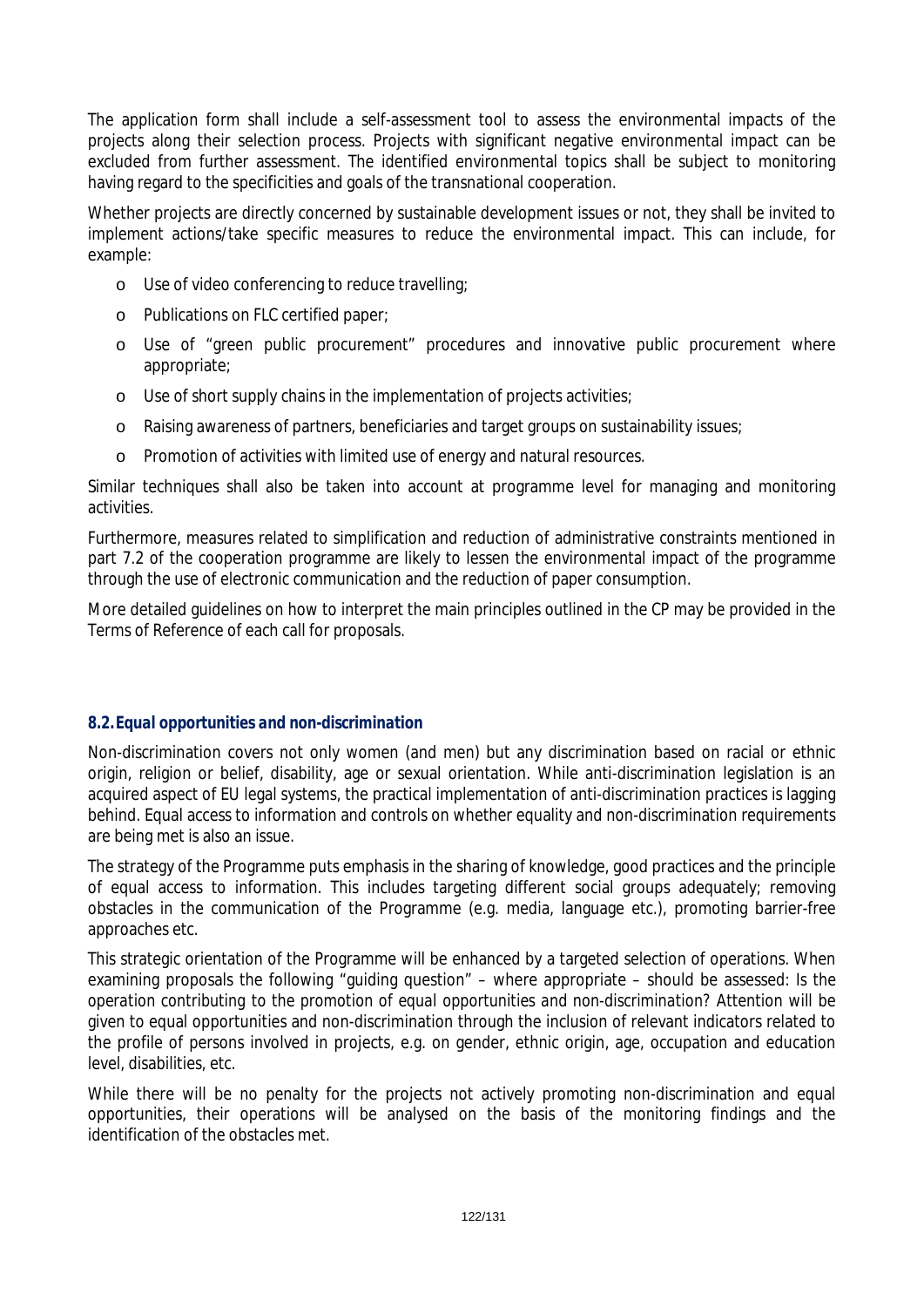This strategic orientation of the ADRION Programme can be enhanced by a targeted selection of operations. When examining proposals the following "guiding question – where appropriate – should be assessed: Is the operation contributing to the promotion of equal opportunities and non-discrimination?

The assessment of the quality of the eligible project proposals will be based on a set of quality criteria which shall be common to all PAs and IP. As a guide for the assessors, the following indicative aspects could be considered in project selection:

- o Consideration of the different needs and intended and unintended impact of the project on different groups (e.g. people with disabilities, minorities and migrants, people of different religious beliefs and people of different sexual orientation etc.);
- o Consideration of equal opportunities and non-discrimination in project implementation, e.g. concerning the establishment of an equal opportunities action plan, definition of equal opportunity targets, provision of equal opportunities training or diversity management courses, provision of supporting services;
- o Provisions for an equal access to the operation's outputs and benefits for all members of the society.

## *8.3.Equality between men and women*

The aim of equality between women and men is one of the fundamental values of the European Union and is set out in the Treaty of the European Union (Article 8, Consolidated Version of the Treaty on the functioning of the European Union, Official Journal of the European Union C 83/49 of 30.3.2010). These fundamental values must be respected in the regulations and implementation of the programme as indicated by the need to "*ensure that equality between men and women and [that] the integration of gender perspective is promoted in the preparation and implementation of programmes*" and that the *"...appropriate steps [will be taken] to prevent any discrimination based on sex, racial or ethnic origin,*  religion or belief, disability, age or sexual orientation during the preparation and implementation of *programmes*" (Article 7, the Regulation (EU) No 1303/2013, COM(2011) 615 final/2, Brussels, 14.3.2012, p. 34).

Attention shall be placed on basic gender-sensitive monitoring e.g.:

- o Counting the number of women and men participating in projects;
- o Assessing the number of women and men benefiting from funding;
- o Assessing how much support and for which projects women and men receive funding (broken down by types of project/IP).

The assessment of the quality of the eligible project proposals will be based on a set of quality criteria which shall be common to all TOs and IPs. As a quide for the assessors, the following indicative gendermainstreaming aspects could be considered in project selection:

- o Consideration of the different starting positions of the target groups (existence and extent of differences between women and men and the implications of these differences for the specific policy area etc.) and intended and unintended impact of the operation on those groups;
- o Assessment of how and why differences and inequalities are relevant to the proposed intervention, identifying where there are opportunities to narrow these inequalities.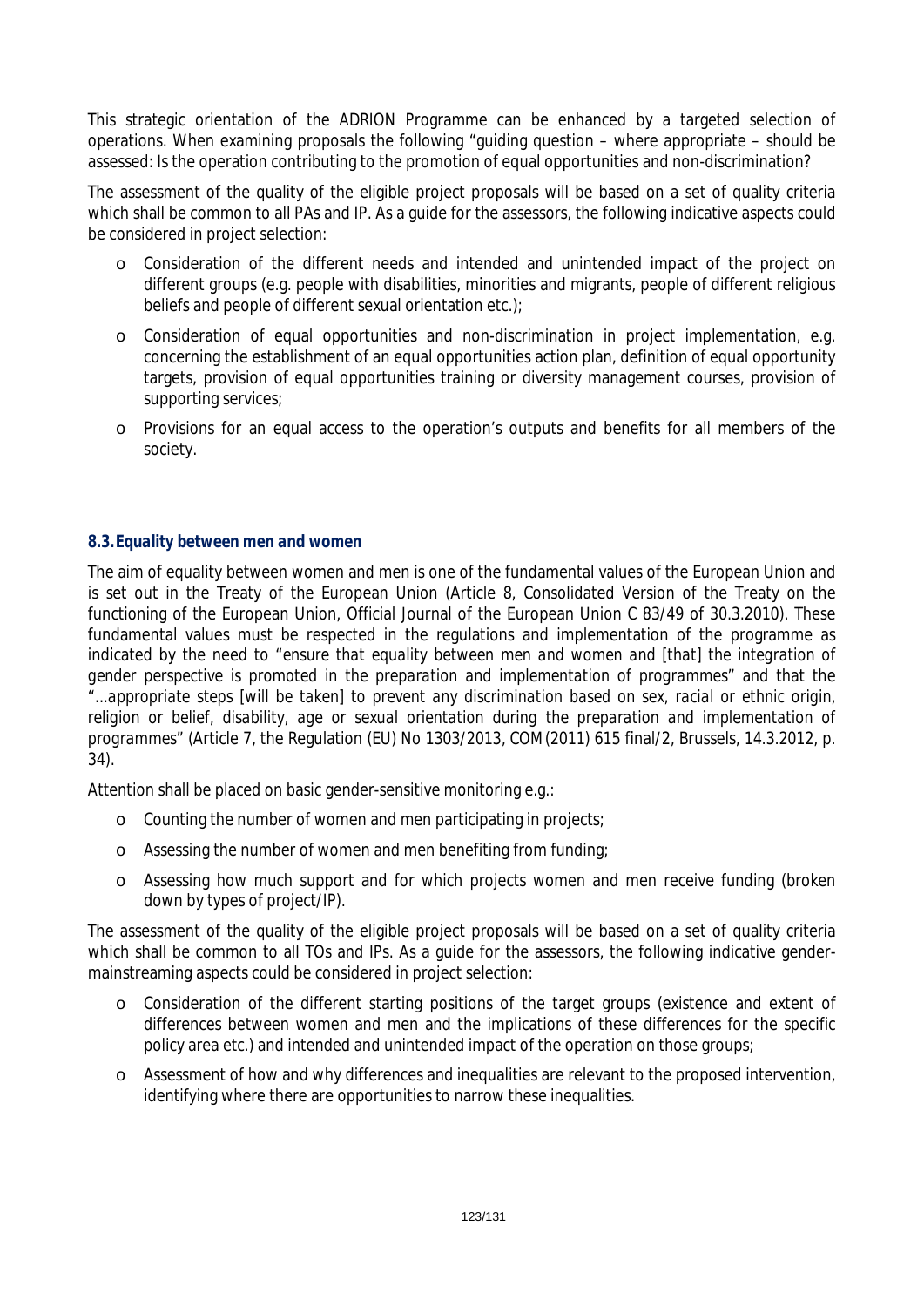### **SECTION 9. SEPARATE ELEMENTS**

# *9.1 Major projects to be implemented during the programming period*

(Reference: point (e) of Article 8(2) of Regulation (EU) No 1299/2013) *Not applicable* 

# *9.2. Performance framework of the cooperation programme*

### **Table 24: The performance framework of the cooperation programme (automatically completed in the system)**

| <b>PRIORITY</b><br><b>AXIS</b> | ID                 | <b>KEY IMPLEMENTATION</b><br><b>STEP OR INDICATOR</b>                                                                                                                                            | <b>MEASUREMENT</b><br><b>UNIT</b> | <b>MILESTONE</b><br><b>TOTAL FOR</b><br>2018 | <b>FINAL</b><br><b>TARGET</b><br>(2023) |
|--------------------------------|--------------------|--------------------------------------------------------------------------------------------------------------------------------------------------------------------------------------------------|-----------------------------------|----------------------------------------------|-----------------------------------------|
| PA <sub>1</sub>                | 1.b.<br>1          | Financial                                                                                                                                                                                        | <b>EUR</b>                        | 1.969.166                                    | 19.691.658                              |
| PA <sub>1</sub>                | OL1<br>$\mathsf b$ | Number of strategies and<br>action plans developed by<br>transnational innovation<br>networks and clusters                                                                                       | Number                            | $\overline{2}$                               | 12                                      |
| PA <sub>2</sub>                | 6.c.d              | Financial                                                                                                                                                                                        | <b>EUR</b>                        | 4.547.238                                    | 45.472.376                              |
| PA <sub>2</sub>                | 6c.1               | Number of strategies and<br>action plans developed in<br>the field of natural and<br>cultural heritage and tourism                                                                               | Number                            | 3                                            | 30                                      |
| PA <sub>2</sub>                | 6d                 | Number of strategies and<br>action plans developed in<br>the field of environmental<br>protection                                                                                                | Number                            | $\overline{2}$                               | 15                                      |
| PA <sub>3</sub>                | 7c.1               | Financial                                                                                                                                                                                        | <b>EUR</b>                        | 1.770.852                                    | 17.708.524                              |
| PA <sub>3</sub>                | OL7<br>$\mathsf C$ | Number of strategies and<br>action plans developed in<br>the field of environment-<br>friendly and low-carbon<br>transport systems                                                               | Number                            | $\overline{2}$                               | 12,                                     |
| PA4                            | 11.a               | Financial                                                                                                                                                                                        | <b>EUR</b>                        | 977.599                                      | 9.775.995                               |
| PA <sub>4</sub>                | OL1<br>1           | Number of events and<br>meetings of the EUSAIR<br>governance structures and<br>events and meetings with<br>the authorities and<br>stakeholders to facilitate the<br><b>EUSAIR</b> implementation | Number                            | 12                                           | 120                                     |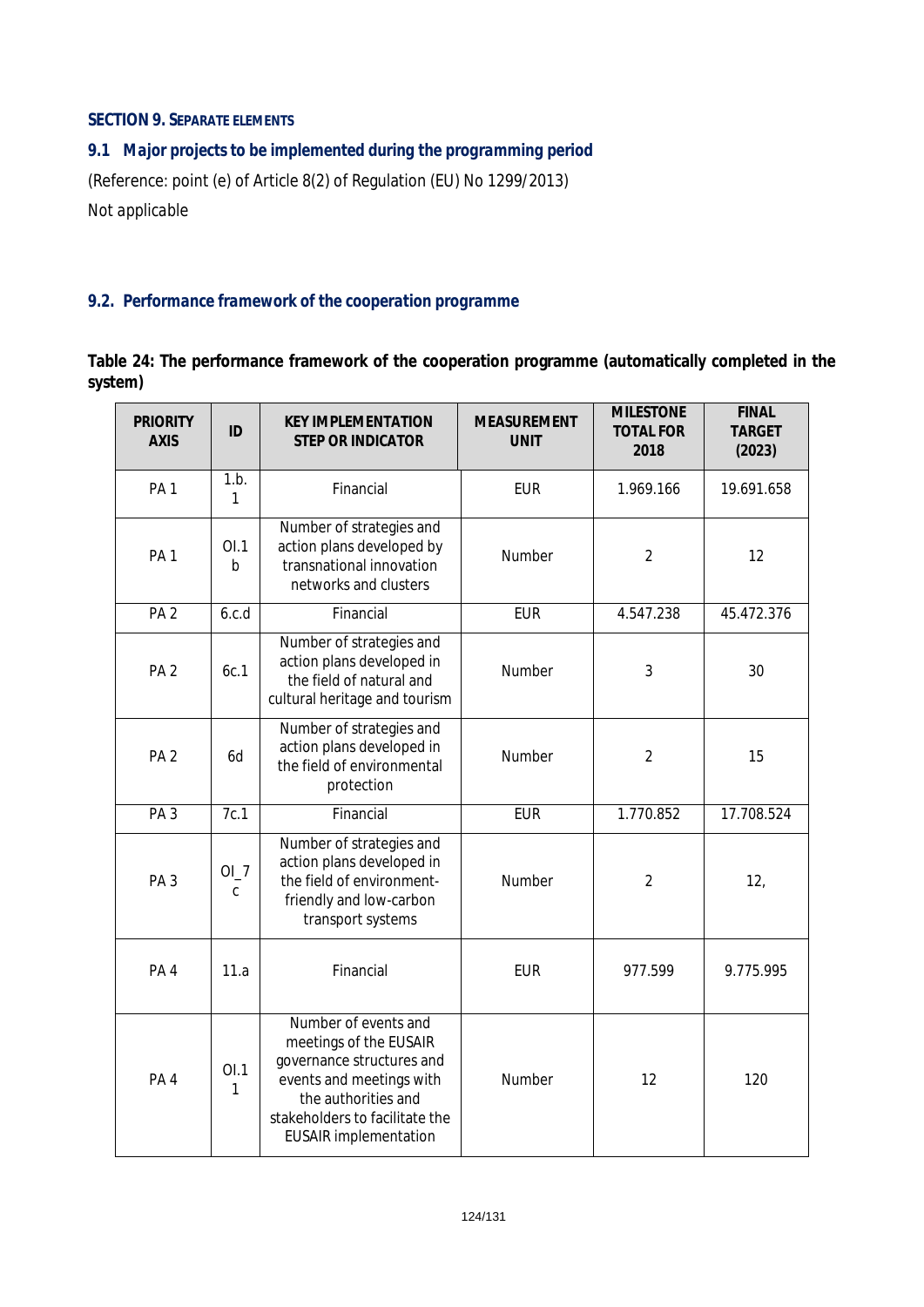### *9.3. Relevant partners involved in the preparation of the cooperation programme*

In total, 2.611 stakeholders and partners participated in the ADRION consultation process for the preparation of the cooperation programme. Consultations were implemented by way of an online survey and two transnational thematic events.

Stakeholders from a broad range of backgrounds were involved in the consultations. Research institutions and universities as well as national/regional and local public authorities accounted for about 67% of respondents to the transnational online surveys. In the transnational stakeholder conference, the majority of participants came from research organisations, public authorities as well as private companies.

In addition, a consultation was conducted in application of the SEA Directive 2001/42/EC and the respective national requirements (cf. Annex A).

Details on the partner consultation can be found under section 5.6.

| <b>Countries:</b>      | 2611 |
|------------------------|------|
| Albania                | 56   |
| Bosnia and Herzegovina | 83   |
| Croatia                | 264  |
| Greece                 | 184  |
| Italy                  | 984  |
| Slovenia               | 289  |
| Serbia                 | 216  |
| Montenegro             | 275  |
| Out                    | 260  |

| Categories:                                                  | 2611 |
|--------------------------------------------------------------|------|
| Central/Regional PA                                          | 874  |
| Local PA/In-house                                            | 310  |
| <b>Research and Education</b>                                | 586  |
| Dev agency/NGO                                               | 438  |
| <b>Chambers, Unions, Associations (economic</b><br>interest) | 212  |
| Undertaking profit oriented                                  | 130  |
| Other                                                        | 61   |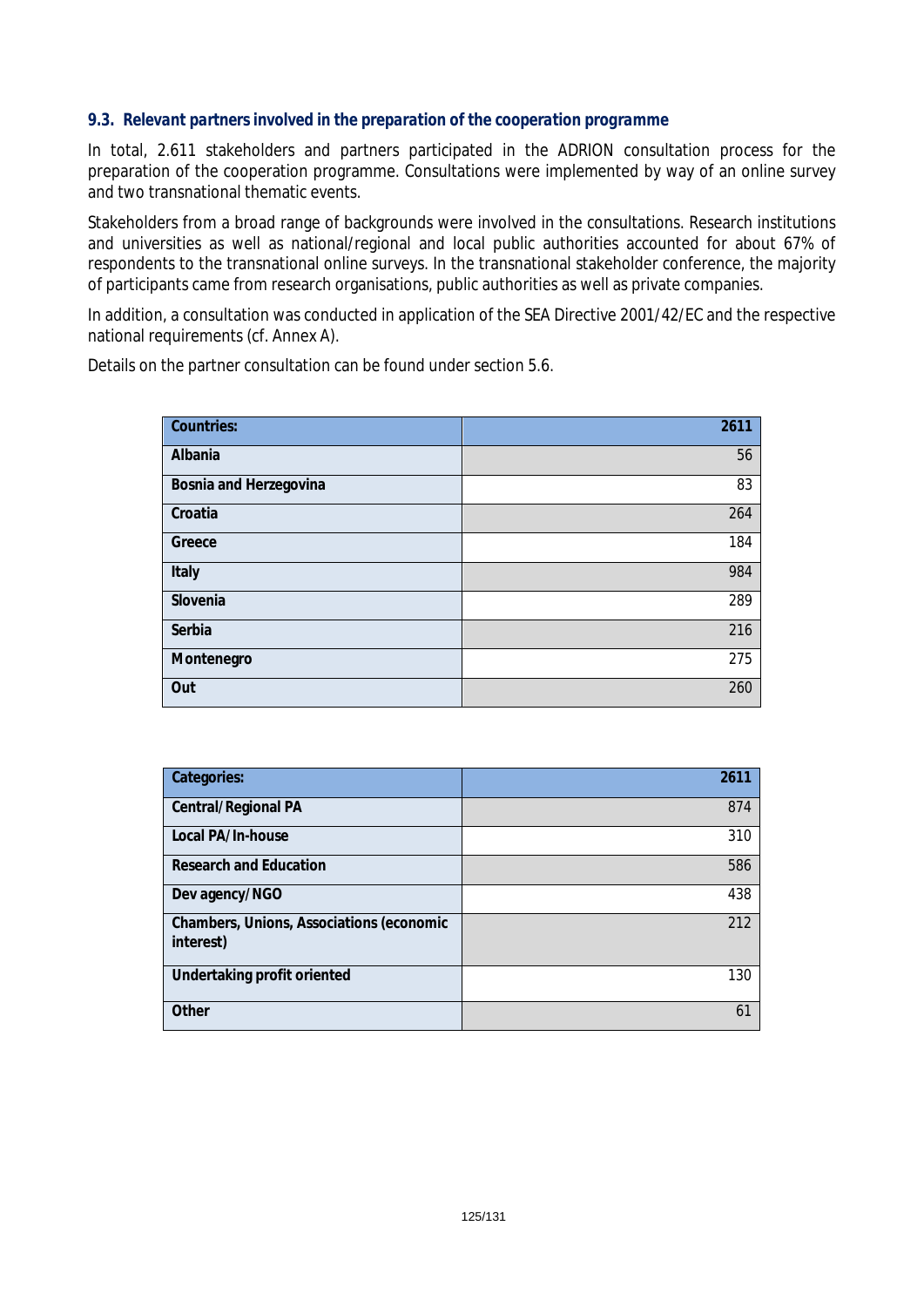### *9.4. Applicable programme implementation conditions governing the financial management, programming, monitoring, evaluation and control of the participation of third countries in transnational and interregional programmes through a contribution of ENI and IPA resources*

(Reference: Article 26 of Regulation (EU) No 1299/2013)

In general, the rules applicable to ERDF beneficiaries are also applied to IPA beneficiaries with regard to the implementing conditions for the financial management, programming, monitoring, evaluation and control. The following elements will be taken into account:

- o Financing Agreements between the European Commission, the MA and the Governments of Montenegro, Bosnia and Herzegovina, Serbia and Albania are to be signed regarding the implementation of IPA assistance integrated in the ADRION Programme;
- o The aforementioned Agreements will take into account the specific rules to be applied in accordance with the Article 26 of Regulation (EU) No 1299/2013;
- o the Implementing Act and the provisions regarding the contractual procedures for the for EC External Actions;
- o IPA Funds can only be spent in or for the benefit of IPA Partner States;
- o IPA partners can be Lead Partners in the ADRION projects.

The programme authorities, with the support of the authorities/bodies in the IPA countries , according to their specific needs, shall:

- a) Support to applicants: provision of targeted events addressed to project generation and submission of project proposals;
- b) Support to beneficiaries: targeted seminars/workshops addressed to project implementation, reporting, financial eligibility rules and verification of expenditure;
- c) Support to national controllers: provision of shared check-lists and joint seminars together with the controllers of the other Partner States involved in the Programme;
- d) Support to the capitalization of results.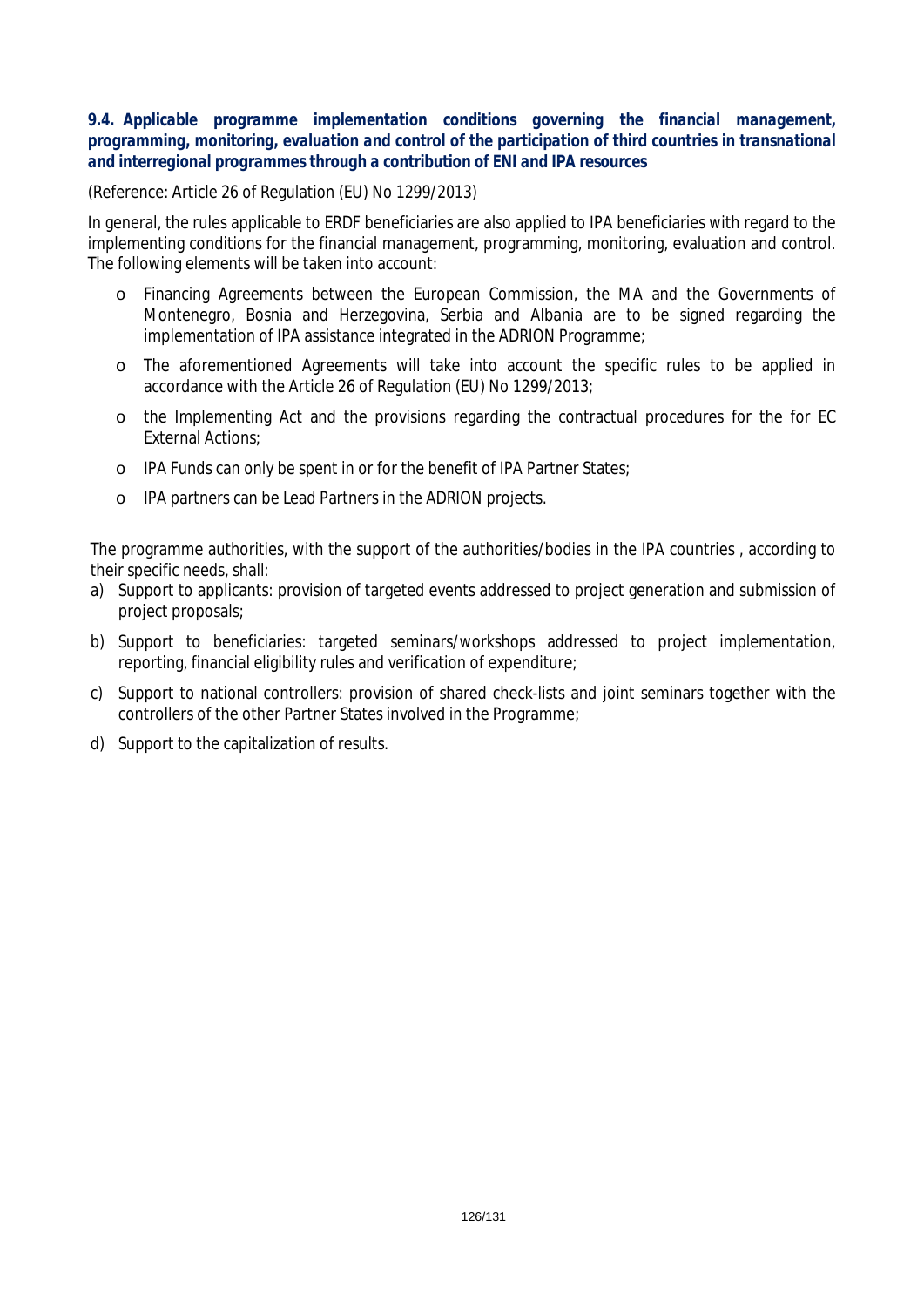### **ANNEXES**

*(uploaded to SFC 2014 as separate files)*

- o Draft report of the *ex-ante* evaluation, with an executive summary; (Reference: Article 55(2) of Regulation (EU) No 1303/2013)
- o Report on the Strategic Environmental Assessment;
- o Confirmation of agreement in writing to the contents of the cooperation programme; (Reference: Article 8(9) of Regulation (EU) No 1299/2013)
- o A citizens' summary of the cooperation programme.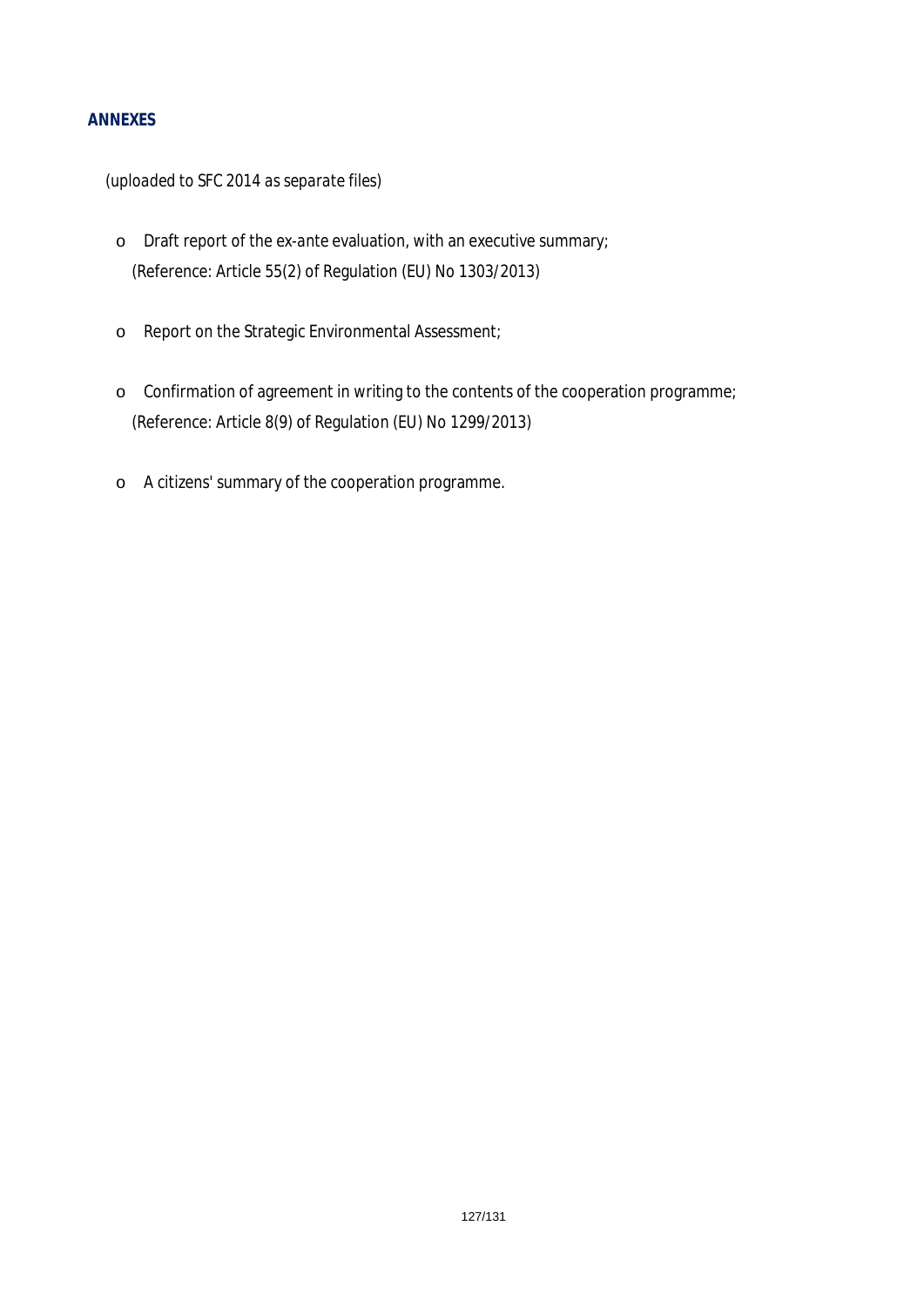## **Glossary**

### **Baseline**

Each result indicator requires a baseline value (art. 6 of Regulation (EU) No 1301/2013, art. 5, of the Regulation (EU) No 1300/2013, art. 16 of Regulation (EU) No 1299/2013). A baseline is the value of a result indicator at the beginning of the programming period (for example, the number of start-ups in that year for a priority that intends to drive up the number of start-ups in a region). It can be available from statistical or administrative data ("Guidance document on monitoring and evaluation – ERDF and cohesion fund, Concepts and recommendations" - EU Commission, March 2014).

### **Beneficiary**

Beneficiary means a public or private body responsible for initiating or both initiating and implementing operations (according to Article 2(10) of the Regulation (EU) No 1303/2013 benefitting from programme funds).

### **Blue growth**

Blue growth is the long term strategy to support sustainable growth in the marine and maritime sectors as a whole. It recognises that seas and oceans are drivers for the European economy with great potential for innovation and growth. It is the Integrated Maritime Policy's contribution to achieving the goals of the EU2020 strategy for smart, sustainable and inclusive growth.

### **Capacity building**

Capacity building focuses on understanding the obstacles that inhibit people, institutions and public authorities from realizing their developmental goals while enhancing the abilities that will allow them to achieve measurable and sustainable results.

### **Capitalisation**

Organisation of data concerning the implementation of programmes, projects, concerning their impacts, the methods used in order to make the accumulated experience usable for other programmes, projects or stakeholder groups.

### **Cluster**

A business cluster is a geographic concentration of interconnected businesses, suppliers, and associated institutions in a particular field. Clusters are considered to increase the productivity with which companies can compete, nationally and globally.

### **Creative industries**

Industries that use culture as an input and have a cultural dimension. They include architecture and design, which integrate creative elements into wider processes, as well as subsectors such as graphic design, fashion design or advertising (Working group of EU Member States experts - open method of coordination on cultural and creative industries, 2012: Policy Handbook).

### **Cultural heritage and cultural resources**

Cultural heritage is composed of tangible heritage including buildings and historic places, monuments, etc. and intangible cultural heritage which refers to practices, representations, expressions, knowledge, skills, etc. (UNESCO, "Convention for the safeguarding of the intangible cultural heritage", 2003).

Cultural resources comprise both elements, the tangible and intangible cultural heritage, encompassing current culture, including progressive, innovative and urban culture. These resources can be valorised among others in cultural and creative industries.

### **Economic operator**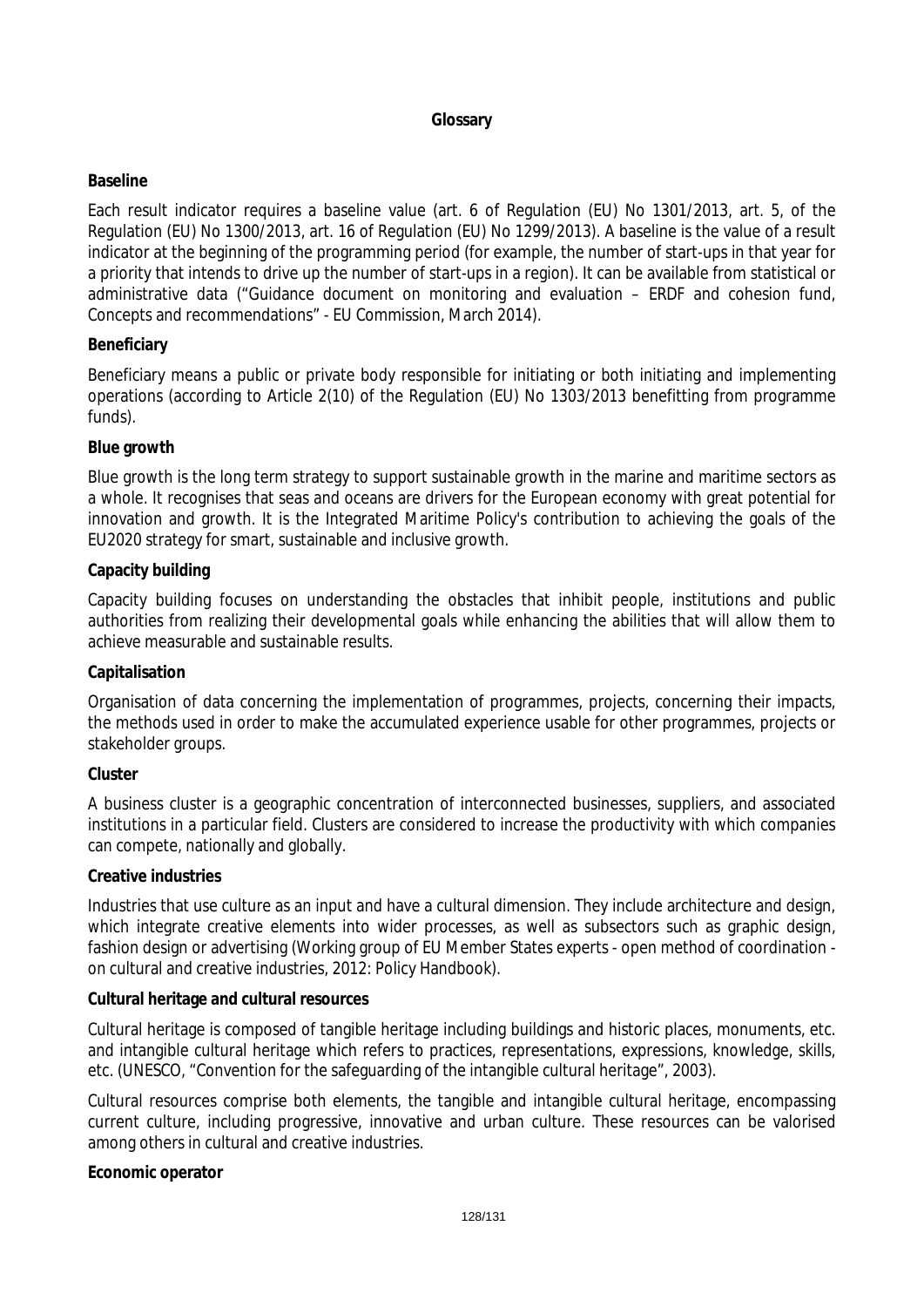According to the Article 1(8) of EU Directive 2004/18/EC of the European Parliament and of the Council of 31 March 2004 on the coordination of procedures for the award of public works contracts, public supply contracts and public service contracts, is considered as "economic operator"any natural or legal person or public entity or group of such persons and/or bodies which offers on the market, respectively, the execution of works and/or a work, products or services. As such, competition rules do not depend on the legal status of each institution involved (public or private) but on the nature of the activity realised.

### **Energy efficiency**

Energy efficiency improvements refer to a reduction in the energy used for a given service (heating, lighting, etc.) or level of activity. The reduction in the energy consumption is usually associated with technological changes, but not always since it can also result from better organisation and management or improved economic conditions in the sector ("non-technical factors") (World Energy Council, "Energy Efficiency Policies around the World: Review and Evaluation", 2008).

### **Environmental protection**

Any activity that maintains the balance of the environment by preventing contamination and the deterioration of the natural resources, including activities such as: a) changes in the characteristics of goods and services, and changes in consumption patterns; b) changes in production techniques; c) waste treatment; d) recycling; e) prevention of landscape degradation (IUCN, "Definitions", 2011).

### **Green growth**

Green growth is about fostering economic growth and development while ensuring that natural assets continue to provide the resources and environmental services on which our well-being relies. To do this, it must catalyse investment and innovation which will underpin sustained growth and give rise to new economic opportunities (OECD, "Towards Green Growth, Monitoring Progress, Glossary of terms and definitions", 2011).

### **Indicator**

An indicator can be defined as a way of measuring an objective to be met, a resource committed, an effect obtained, a gauge of quality or a context variable. An indicator should be made up by a definition.

## *Output indicator*

Output indicators relate to activity. They are measured in physical or monetary units (e.g. number of firms supported, number of action plans elaborated, etc.).

### *Result indicator*

Result indicators relate to the objectives of PAs. They relate to the effects on direct beneficiaries brought about by a programme. They provide information on changes to, for example, the behaviour, capacity or performance of beneficiaries. Such indicators can be physical (reduction energy consumption, increase of a competence, etc.) or financial (additional financial resource mobilised, decrease of an expense, etc.).

### **Innovation**

Innovation is about creation of new products, new processes, new technologies, new organisation systems, new social system, etc. Thus, innovation can be technological and non-technological with the objective to improve the functioning of institutions, the efficiency of strategies implemented or the competitiveness of economic operators.

### **Key actors**

The "key actors" are the institutions or individuals which play an important role in the field of action of the project and are likely to contribute in a significant way to its realization. They have both political and administrative competences and technical capacities to implement the actions required for the project.

### **Macro-regional strategy**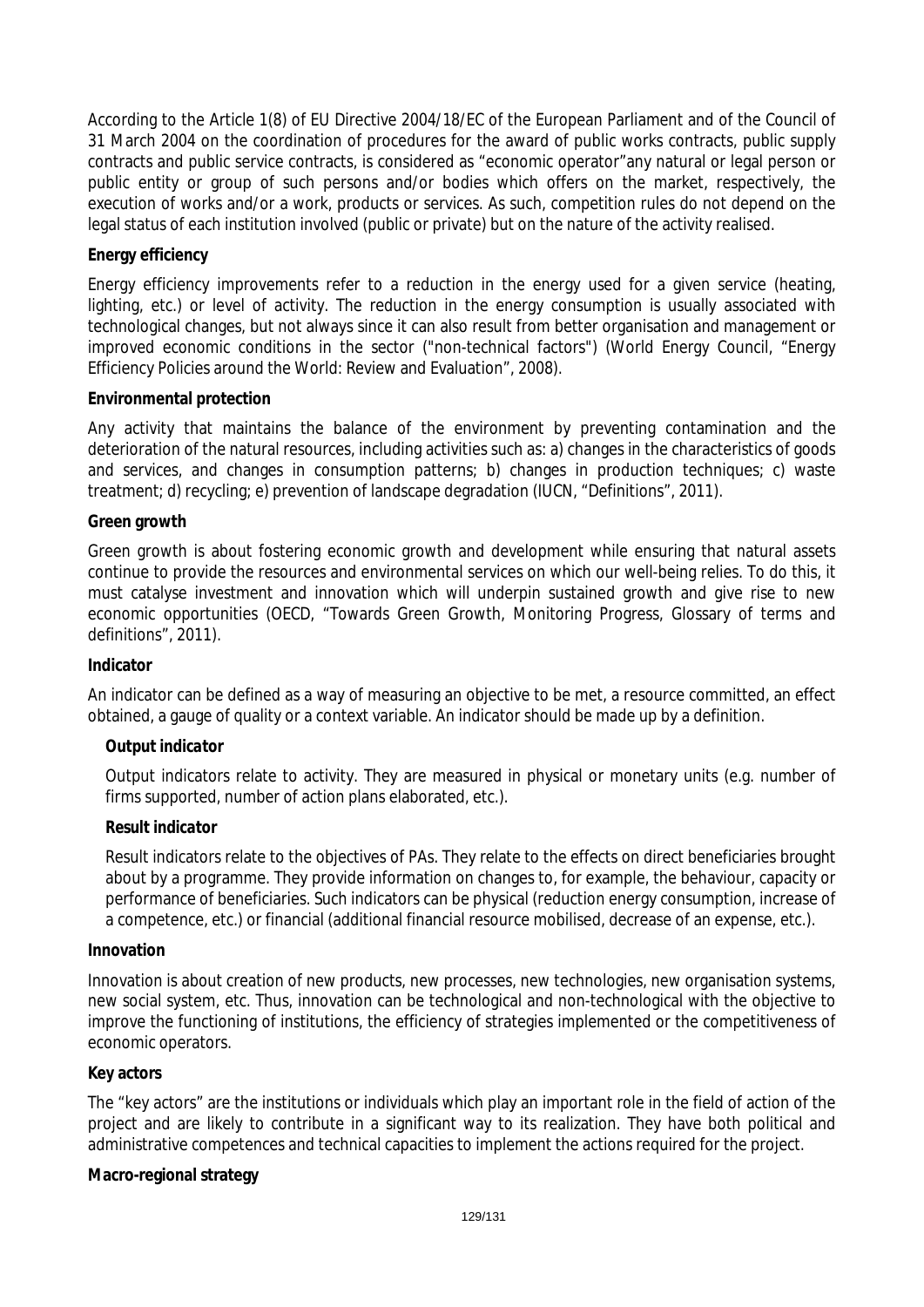A macro-regional strategy is an integrated framework endorsed by the European Council, which may be supported by the European Structural and Investment Funds among others, to address common challenges faced by a defined geographical area relating to Member States and other countries located in the same geographical area.In this framework theybenefit from strengthened cooperation contributing to achievement of economic, social and territorial cohesion.

## **Multimodal transport**

Multimodal transport is understood as the carriage of persons or goods by at least two different modes of transport. Environmentally friendly transport solutions are those allowing a significant reduction of emissions of  $CO<sub>2</sub>$ , NO<sub>x</sub>, as well as of noise.

### **Non-profit organisation**

A non-profit organization (abbreviated "NPO", or "non-profit" or "not-for-profit") is an organisation whose primary objective is to support an issue or matter of private interest or public concern for non-commercial purposes. Non-profit organisations can make benefits but these benefits must be reinvested in its activity.

### **Operation**

A project, contract, action or group of projects selected by the programme authorities of the programmes concerned, or under their responsibility, that contributes to the objectives of a priority or priority.

### **Pilot actions**

A pilot action means the implementation of schemes of an experimental nature to test, evaluate and/or demonstrate its feasibility with the aim to capitalise on those results and transfer practices to other institutions and territories.

### **Public equivalent body (according to the Directive 2004/18/EC)**

Any legal body governed by public or private law:

- Established for the specific purpose of meeting needs in the general interest, not having an industrial or commercial character, and
- Having legal personality, and
- Either financed, for the most part, by the State, or regional or local authorities, or other bodies governed by public law, or subject to management supervision by those bodies, or having an administrative, managerial or supervisory board, more than half of whose members are appointed by the State, regional or local authorities or by other bodies governed by public law.

### **Quadruple helix**

Innovation model involving institutional bodies, research sphere, business sector and citizens in the process.

### **Regional actors**

Regional actors are all main stakeholders operating at regional level in a specific thematic field independently from their legal status, thus comprising the public as well as the private sector. These sectors include different types of entities such as public administrations, infrastructure and services providers and operators, agencies including RDA, interest groups, NGOs, research centres, education facilities, enterprises including SMEs, business support organisation, etc.

### **Renewable energy sources**

Renewable energy sources are a diverse group of technologies that capture their energy from existing flows of energy such as sunshine, wind, water, biological processes, and geothermal heat flows.

### **Rural area**